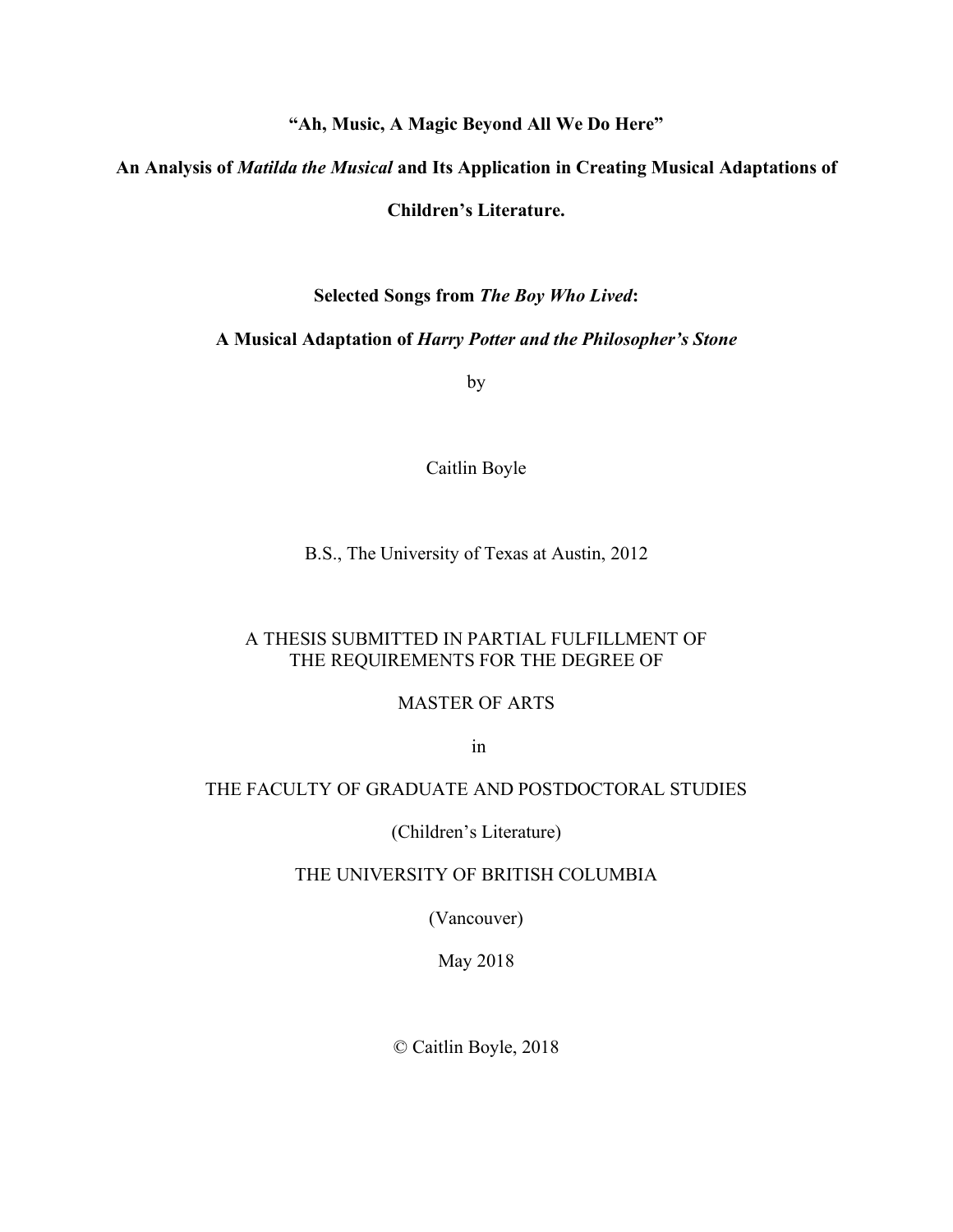The following individuals certify that they have read, and recommend to the Faculty of Graduate and Postdoctoral Studies for acceptance, a thesis entitled:

"Ah, Music, A Magic Beyond All We Do Here": An analysis of *Matilda the Musical* and Its Application in Creating Musical Adaptations of Children's Literature; Selected songs from *The Boy Who Lived*: A Musical Adaptation of *Harry Potter and the Philosopher's Stone.*

Submitted by Caitlin Boyle in partial fulfillment of the requirements for the degree of Master of Arts in Children's Literature

### **Examining Committee:**

Dr. Eric Meyers, Library, Archives, and Information School

Supervisor

Dr. George Belliveau, Language, Literacy, and Education Department

Supervisory Committee Member

Dr. Kathryn Shoemaker, Language, Literacy, and Education Department

Supervisory Committee Member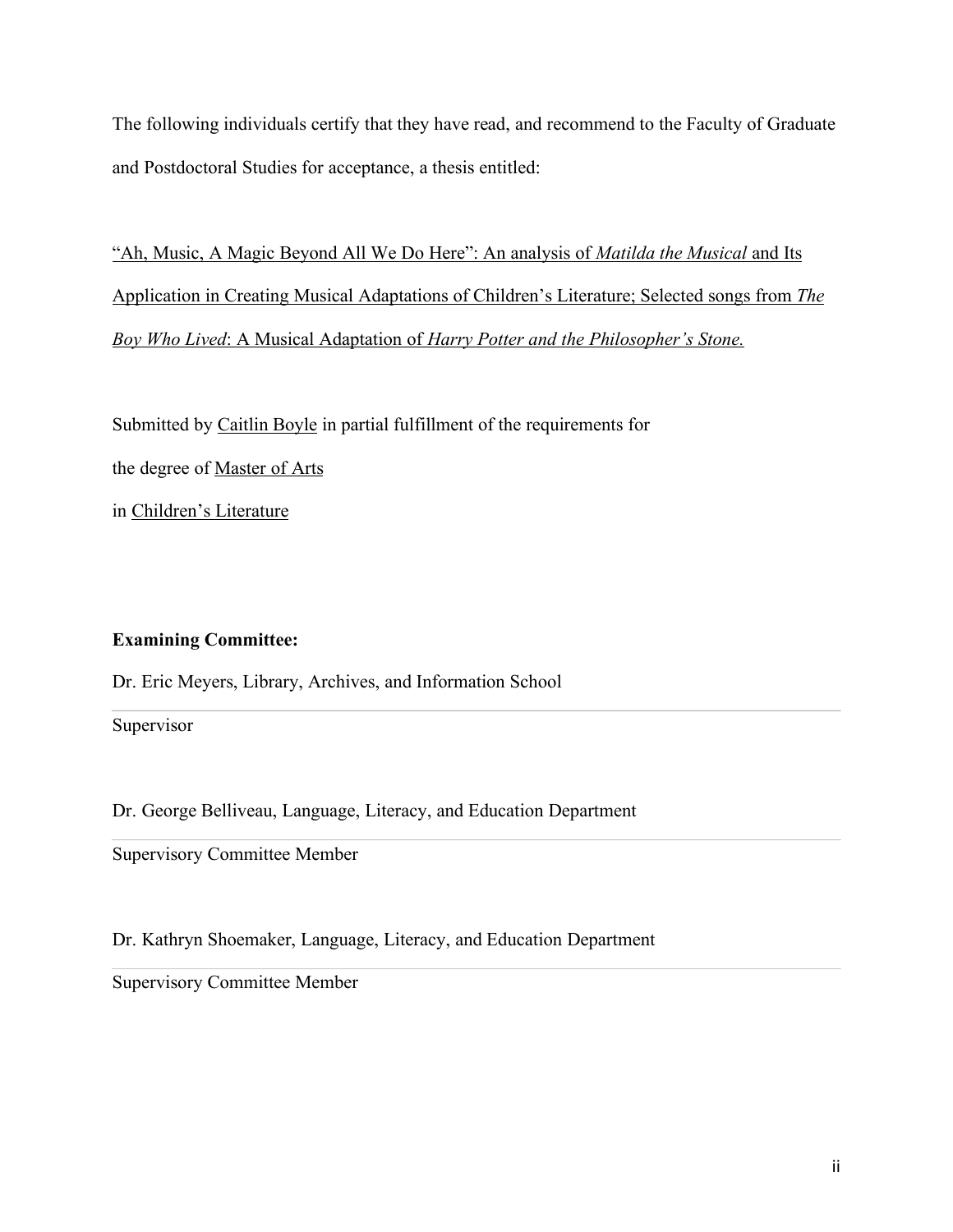### **Abstract**

This thesis explores the world of adaptation and the transformation from book to musical theater stage. I study adaptation by examining adaptation theory, as seen through Linda Hutcheon's text *A Theory of Adaptation* and an exploration of the adaptation from book to stage according to Vincent Murphy's *Page to Stage*. Using these texts and theories, I explored the adaptation of children's literature to the stage, with a close reading and analysis of Tim Minchin and Dennis Kelly's *Matilda the Musical*, an adaptation of Dahl's children's novel, *Matilda*. With insight from Gilles Deleuze's work on repetition, difference, and rhizome, this analysis into the adaptation process guided me in producing an original musical adaptation of J.K. Rowling's *Harry Potter and the Philosopher's Stone* entitled *The Boy Who Lived*. The analysis and my own adaptation process revealed the key components for creating musical stage adaptations of children's novels, with further insights into the reader and audience's role in the success of the adaptation.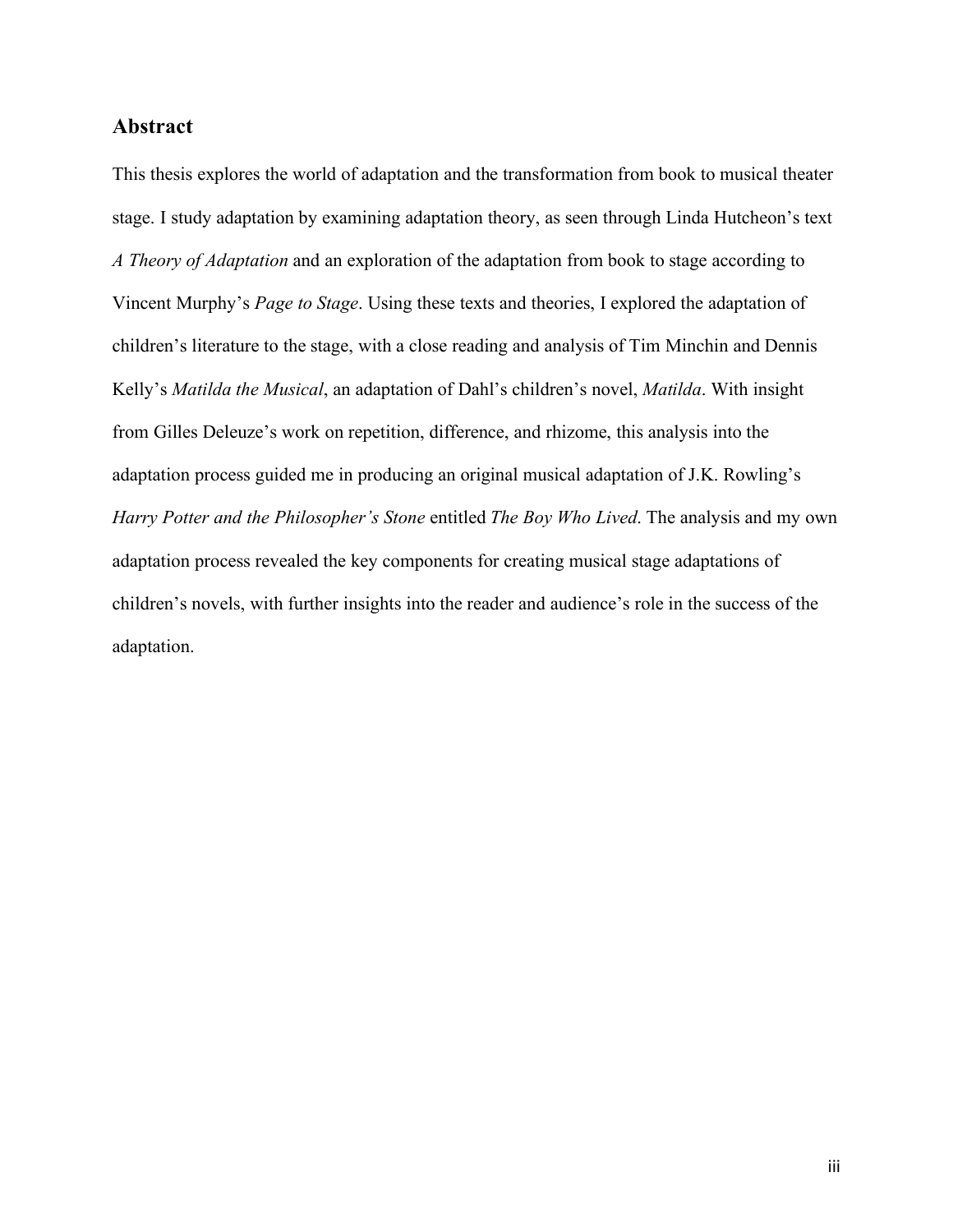# **Lay Summary**

Linda Hutcheon's *A Theory of Adaptation* and Vincent Murphy's *Page to Stage* look at the creative process of adapting works to the theatrical stage. Using their insights into the process, I analyze Tim Minchin and David Kelly's musical adaptation of Dahl's novel, *Matilda*, and examine how they transformed the novel to the musical theater stage. The analysis created a basis for adapting children's literature successfully to the stage, which I used as I transformed moments in J.K. Rowling's *Harry Potter and the Philosopher's Stone* into stage scenes and songs. The process of creating *The Boy Who Lived* furthered my understanding of the musical adaptation process and allowed me to create key aspects and considerations for adapting children's literature, especially focusing on young audiences and important aspects of musical theater.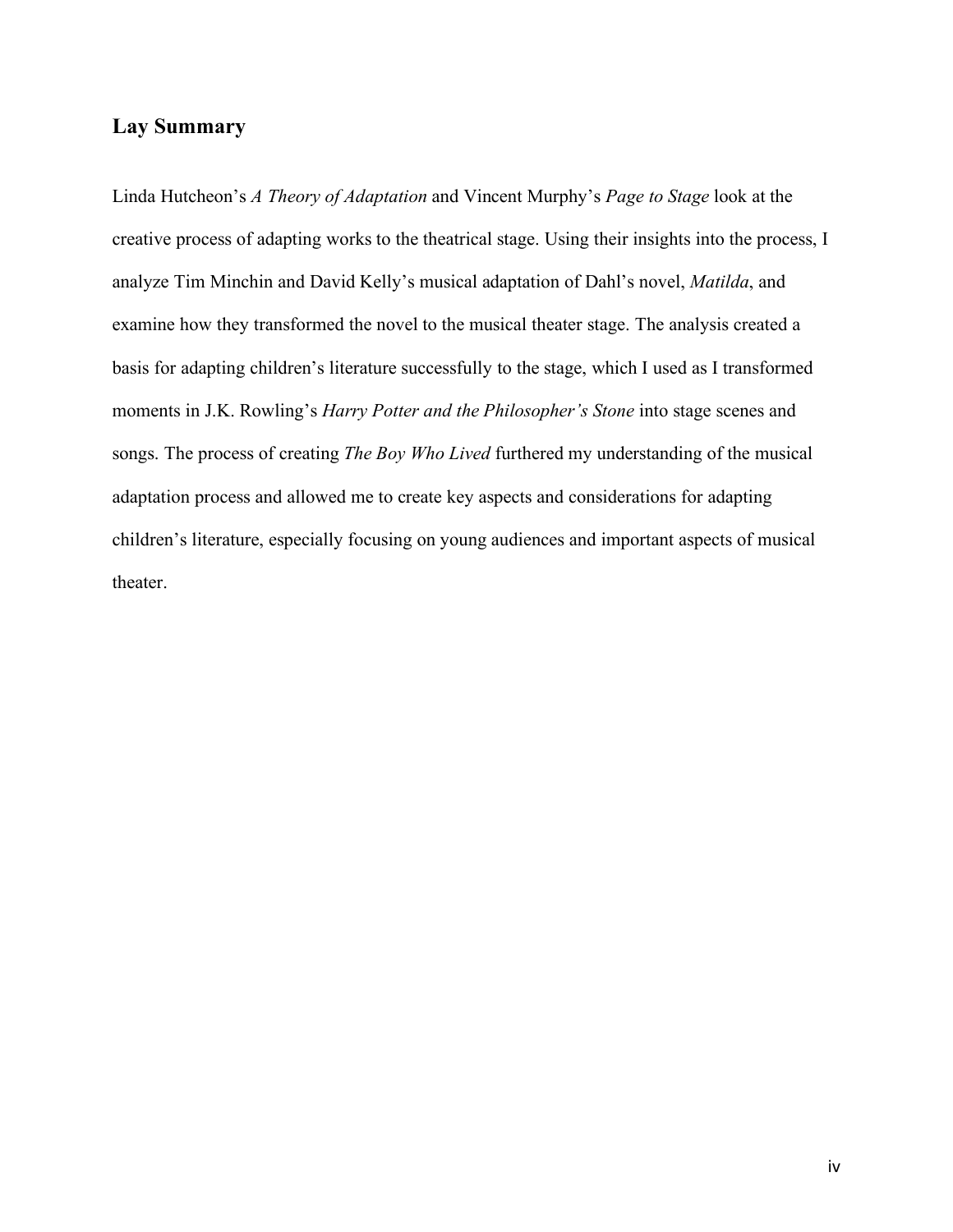# **Preface**

This Master of Arts thesis is an original, unpublished, independent work of the author, Caitlin Boyle, as a partial fulfillment of the requirements of the Master of Arts in Children's Literature Program at the University of British Columbia.

This is the academic portion *only* of a hybrid academic/creative thesis. The creative portion consists of a set of songs for a musical adaptation entitled *The Boy Who Lived,* written exclusively by Caitlin Boyle.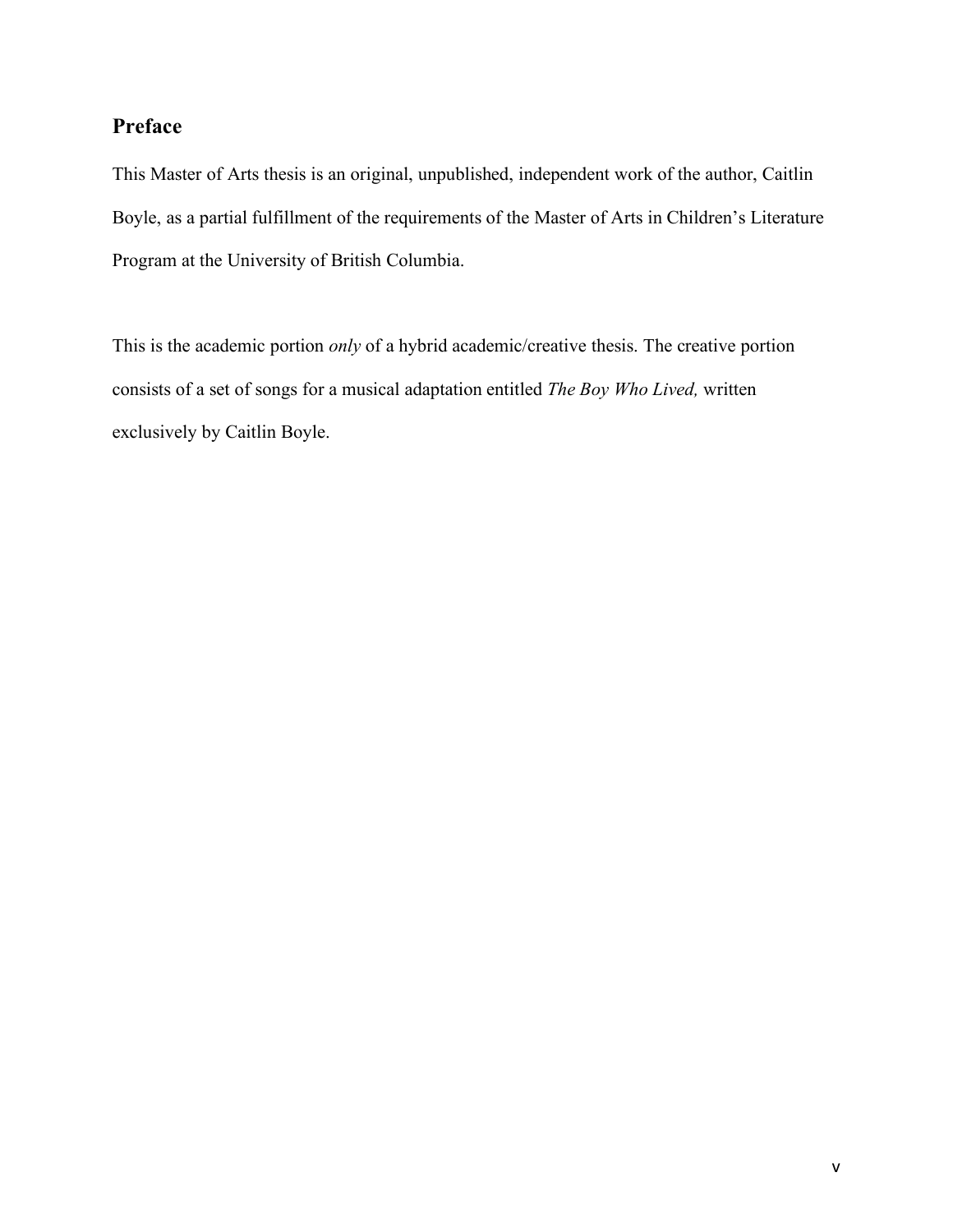# **Table of Contents**

| 1.1   |                     |  |
|-------|---------------------|--|
| 1.2   |                     |  |
| 1.3   |                     |  |
| 1.4   |                     |  |
| 1.5   |                     |  |
|       |                     |  |
| 2.1   |                     |  |
| 2.2   |                     |  |
| 2.3   |                     |  |
| 2.4   |                     |  |
| 2.5   |                     |  |
|       |                     |  |
| 3.1   |                     |  |
| 3.2   |                     |  |
| 3.3   |                     |  |
|       |                     |  |
| 4.1   | <b>Introduction</b> |  |
| 4.2   |                     |  |
| 4.3   |                     |  |
| 4.3.1 |                     |  |
|       | 4.3.2               |  |
|       | 4.3.3               |  |
|       | 4.3.4               |  |
| 4.4   |                     |  |
| 4.5   |                     |  |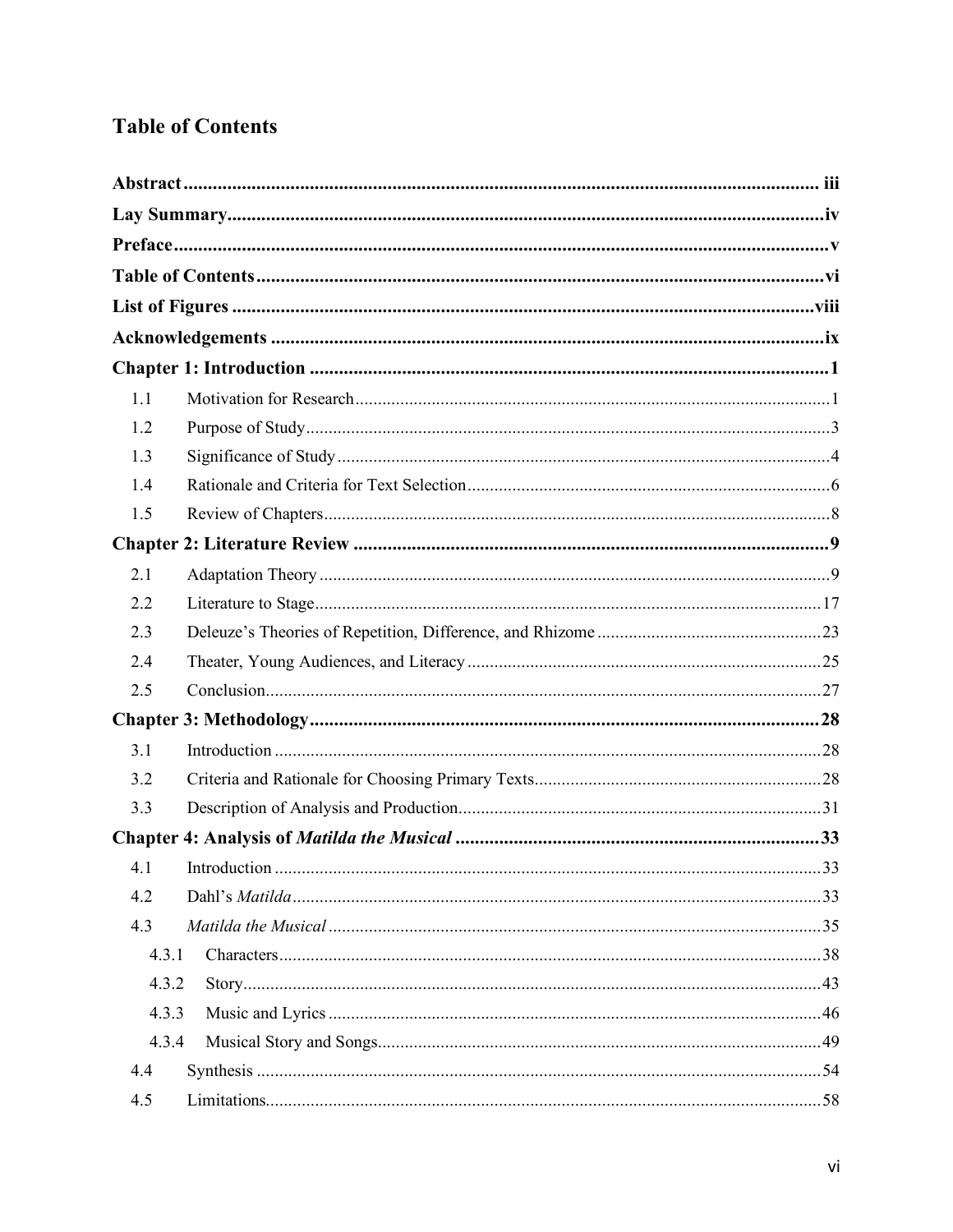| 5.1   |  |  |
|-------|--|--|
| 5.2   |  |  |
| 5.2.1 |  |  |
| 5.2.2 |  |  |
| 5.2.3 |  |  |
| 5.3   |  |  |
|       |  |  |
| 6.1   |  |  |
| 6.2   |  |  |
| 6.2.1 |  |  |
| 6.2.2 |  |  |
| 6.3   |  |  |
| 6.4   |  |  |
| 6.5   |  |  |
|       |  |  |
|       |  |  |
|       |  |  |
|       |  |  |
|       |  |  |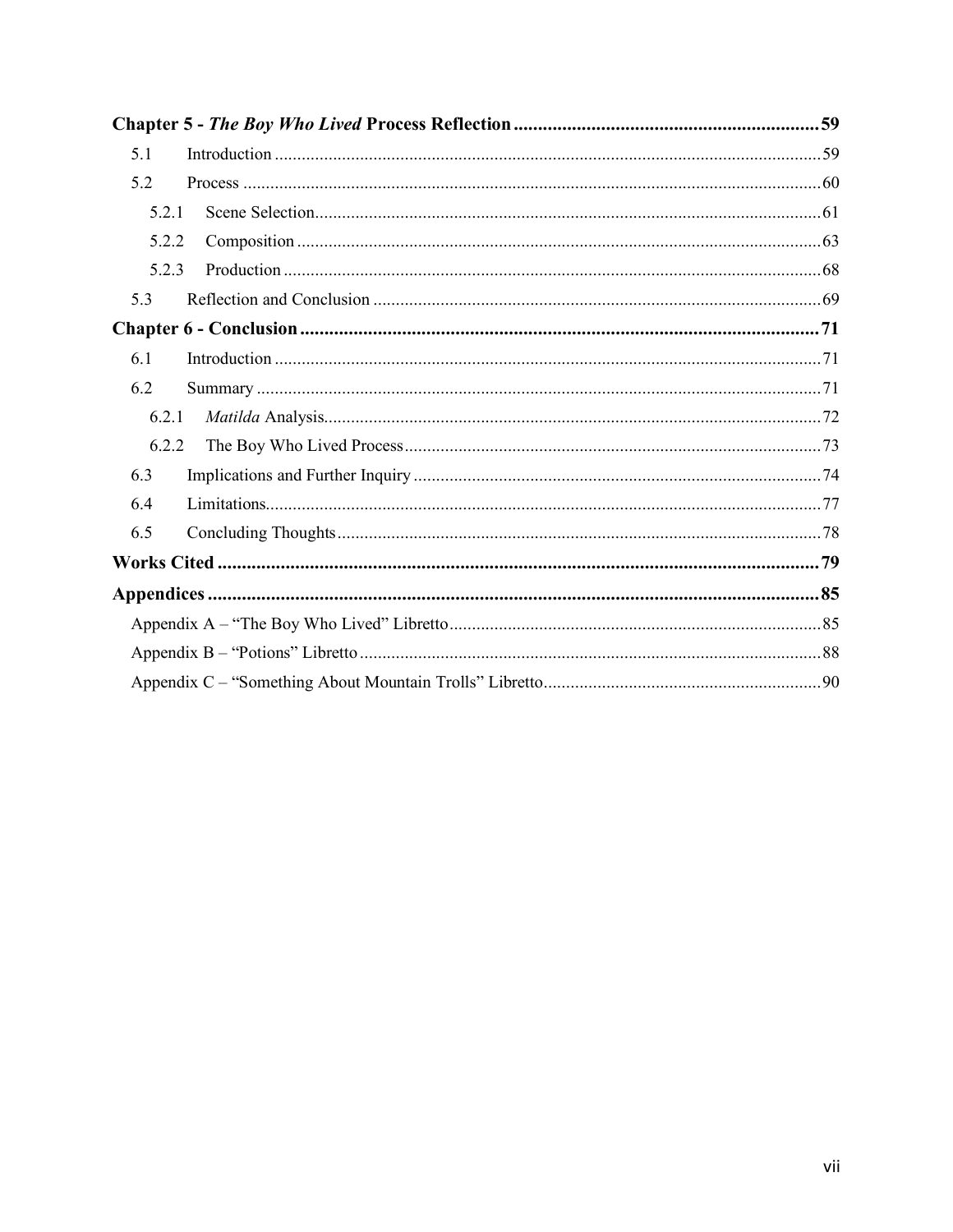# **List of Figures**

| Fig. 6 – Example of Hermione, Ron, and Harry's lines, respectively, in Something About |  |
|----------------------------------------------------------------------------------------|--|
|                                                                                        |  |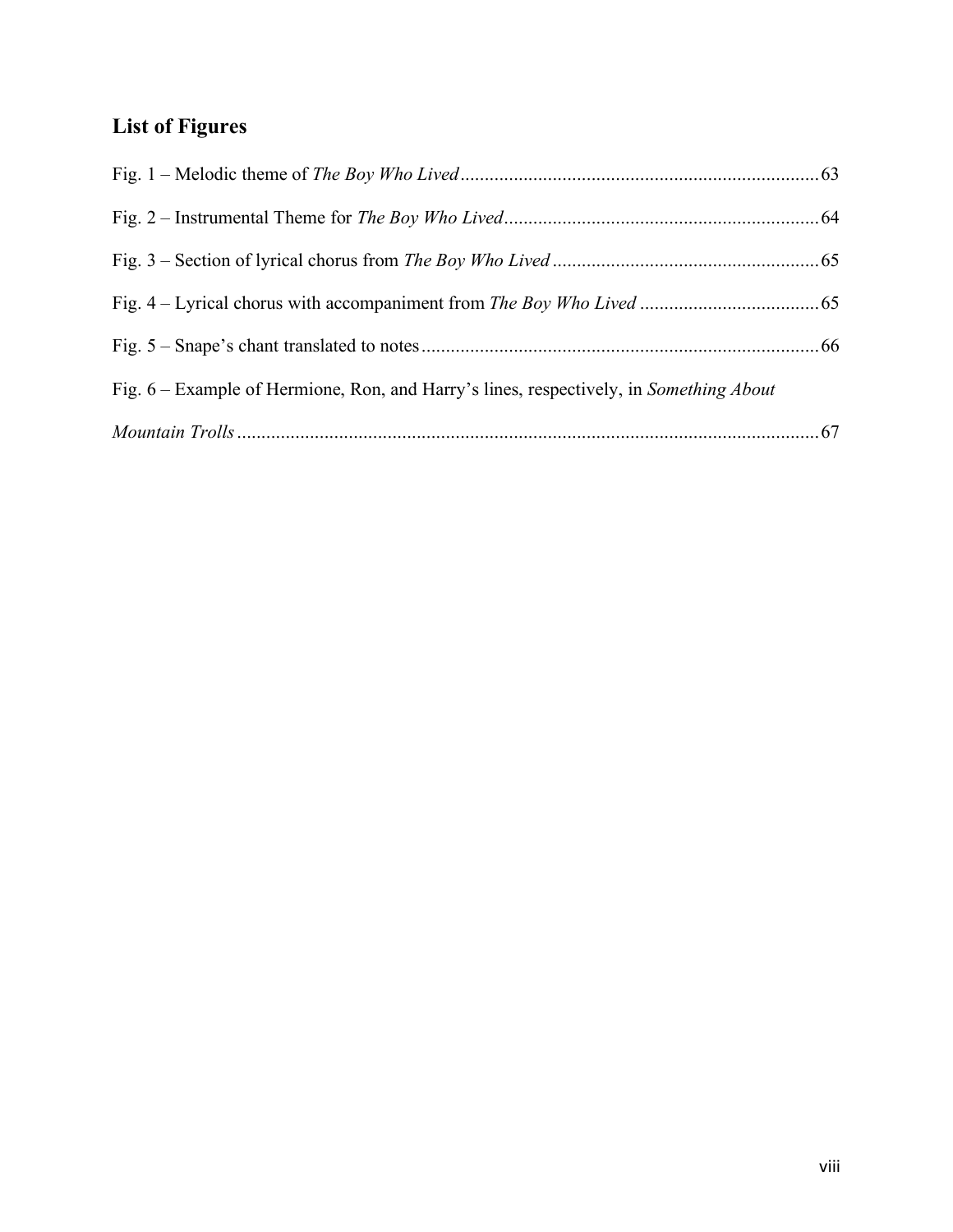### **Acknowledgements**

There are so many people involved in bringing this all together, both the academic and the creative parts of this thesis.

I would firstly like to thank the amazing friends in my MACL cohort: Emily Anctil, Lauren Maguire, Leila Matte-Kaci, and Valerie Thiboutot. Each of you has been so encouraging, inspirational, and all of you have been the best support team I could have asked for! You've been there through my excitement, disappointment, stress, and exhaustion, never letting me give up or get discouraged. You are a big reason this thesis exists – thank you!

Next, to all of the MACL's, current and alums, you have all been fantastic through this process and have helped me in one way or another!

To my musician and composer friends, Bram Wayman, Rick Holt, and Winnie Ho – your feedback, insight, and expertise have helped transform my simple melodies into musical pieces that I can be proud to call my own compositions. Thank you for everything!

To the volunteers from UBC's University Singers and the few choral friend volunteers, you helped make my compositions come to life, so for that I thank you immensely!

This thesis would not be the work it is without my supervisor and committee: Eric Meyers, George Belliveau, and Kathie Shoemaker. Your expertise and advice have been invaluable to me and I appreciate all of your time and insight.

Lastly, and most importantly, my friends and family, whose support, encouragement, advice, and overall faith in me has made this entire graduate experience possible for me. I love you a million musical numbers!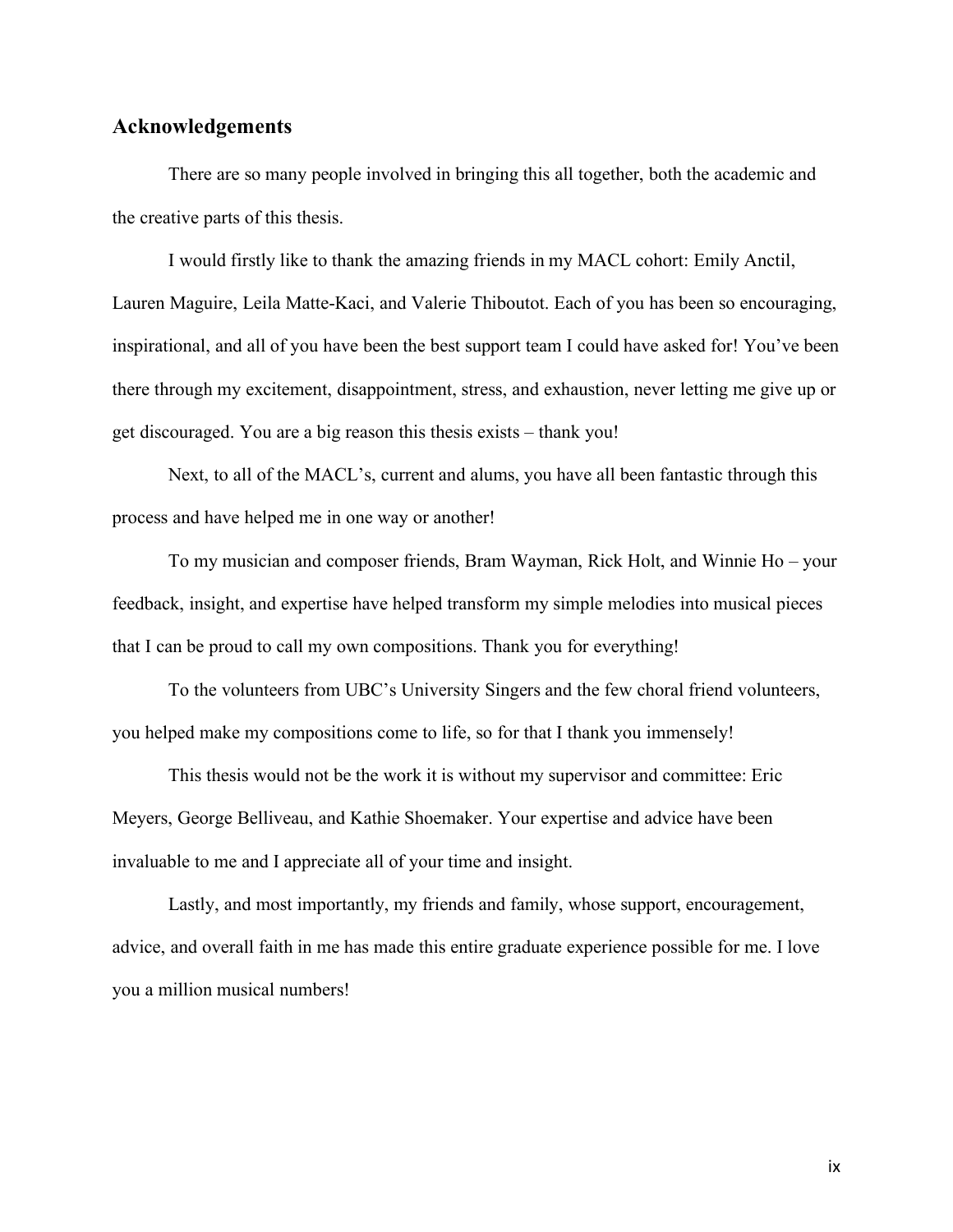## **Chapter 1: Introduction**

#### **1.1 Motivation for Research**

Over the course of my education, I have studied children's literature from several different perspectives and lenses, including education, library science, and now through this Masters' program, publishing and production. My lifelong passion for literature and reading continually guides my learning and has now sparked an interest in the production side of literature and how it relates to its audience. As a former teacher, I know the importance of engaging in a text in order to gain a stronger understanding of the story, its characters, and the significance of events and actions within the story. Readers are the audiences of the literature they consume, thus the story's 'performance' must be entertaining and engaging enough for the reader to want to continue 'watching' the story unfold. With theatrical adaptations of literature, the reader receives a visual and immersive reading experience, one that transforms a story on the stage. My passion for singing and for music led me to discover musical theater, which I find exciting and engaging. It produces a strong emotional reaction and connection with the performance. This connection inspired me to see many productions over the years and has, more recently, encouraged me to look closely at the musical production process, as well as the relationship of the shows to the work of children's literature they are adapted from.

One of the most notable and most successful musical adaptations is *Matilda the Musical* (Minchin & Kelly, 2010), which has been nominated for many awards and winner of several, including the Tony for the Best Book of a Musical. I had the pleasure and opportunity to see this musical in London's West End and was not disappointed. The show was transformed magically to the stage and its songs were both catchy and spoke to the heart and power of Matilda and her dreams. The transformation of Roald Dahl's book, *Matilda* (1988), into a musical show adds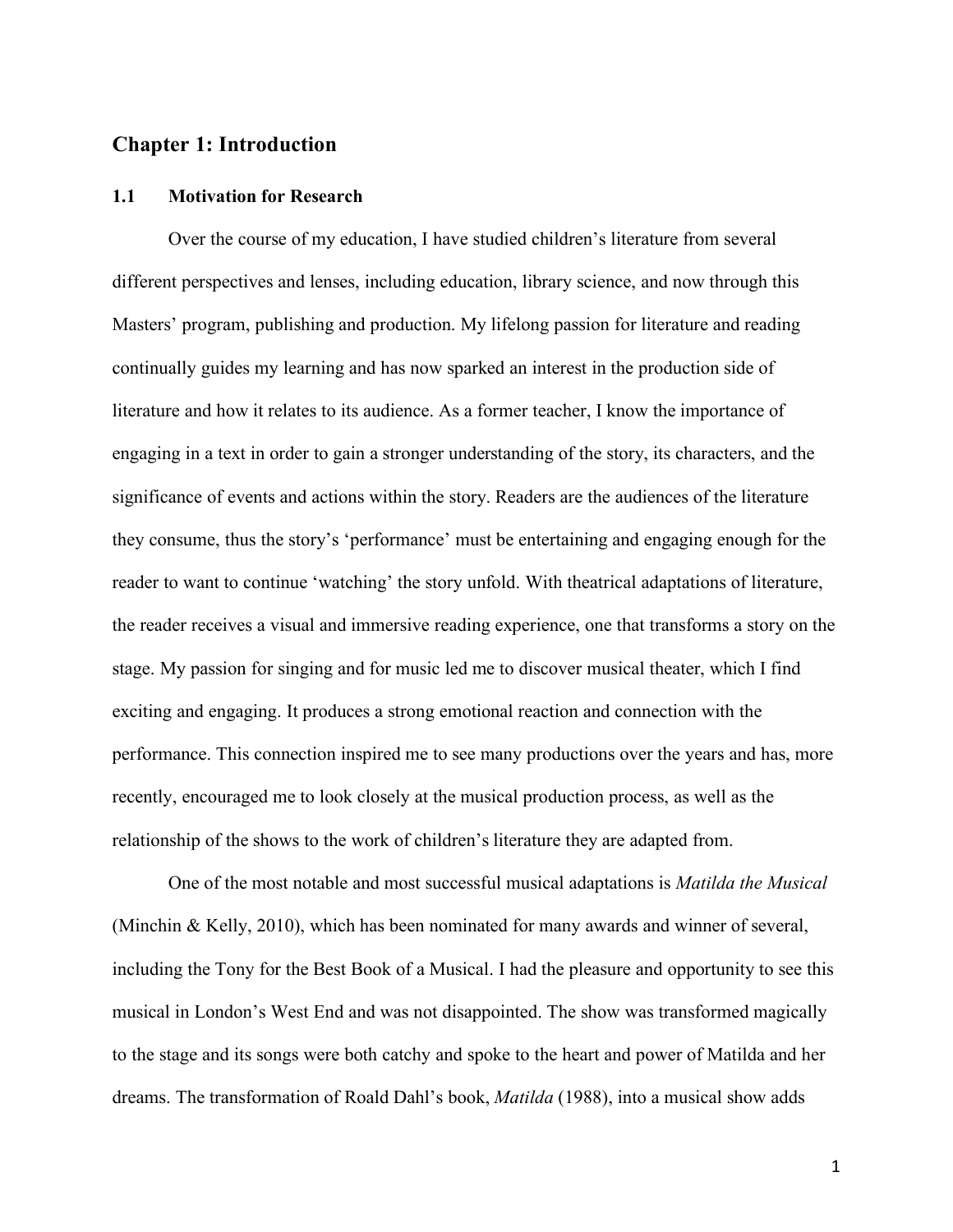more magic to the original story, provides Matilda with a stronger voice, and is visually captivating – as captivating as the original text. *Matilda*'s successful adaptation to the stage gave me a model to reference when creating my own musical adaptation. Furthermore, my analysis and dissection of the process guided me as I worked on my adaptation of *Harry Potter and the Philosopher's Stone* (Rowling, 1997).

The fictional prediction made by Professor McGonagall in *Harry Potter and the Philosopher's Stone,* "Harry Potter … every child in our world will know his name" (Rowling, 1997, pg. 14), ended up becoming true in the real world as well. *Harry Potter* is a phenomenon expanding beyond the book world into films, merchandise, amusement parks, and stage theater (Gunelius, 2008). With a five-film prequel series in the works, this phenomenon is nowhere near its completion, begging the question: what's next? Well, in the unauthorized production world, many fans have created their own musical interpretations and adaptations of the books, including A Very Potter Musical (StarKid Productions, 2009), Potter Puppet Pals (Cicierega, 2006), and Wizard Rock (Wikipedia, 2002). On the other hand, official productions of the *Harry Potter* canon have been produced, including the *Fantastic Beasts and Where to Find Them* (Heyman & Yates, 2016) films and the very successful stage play, *Harry Potter and the Cursed Child* (Thorne, 2016)*.*

I chose to adapt *Harry Potter and the Philosopher's Stone* because this series and the magical world that J.K. Rowling created have been a part of my life since I began reading these books at age 9 and have continued to influence me ever since. Rowling's messages, characters, and storytelling seems to transform the lives of everyone who reads the series and inspires them to become better readers and better people. In addition to this series' popularity and influence on me, its transformation into many other formats and mediums has encouraged me to create yet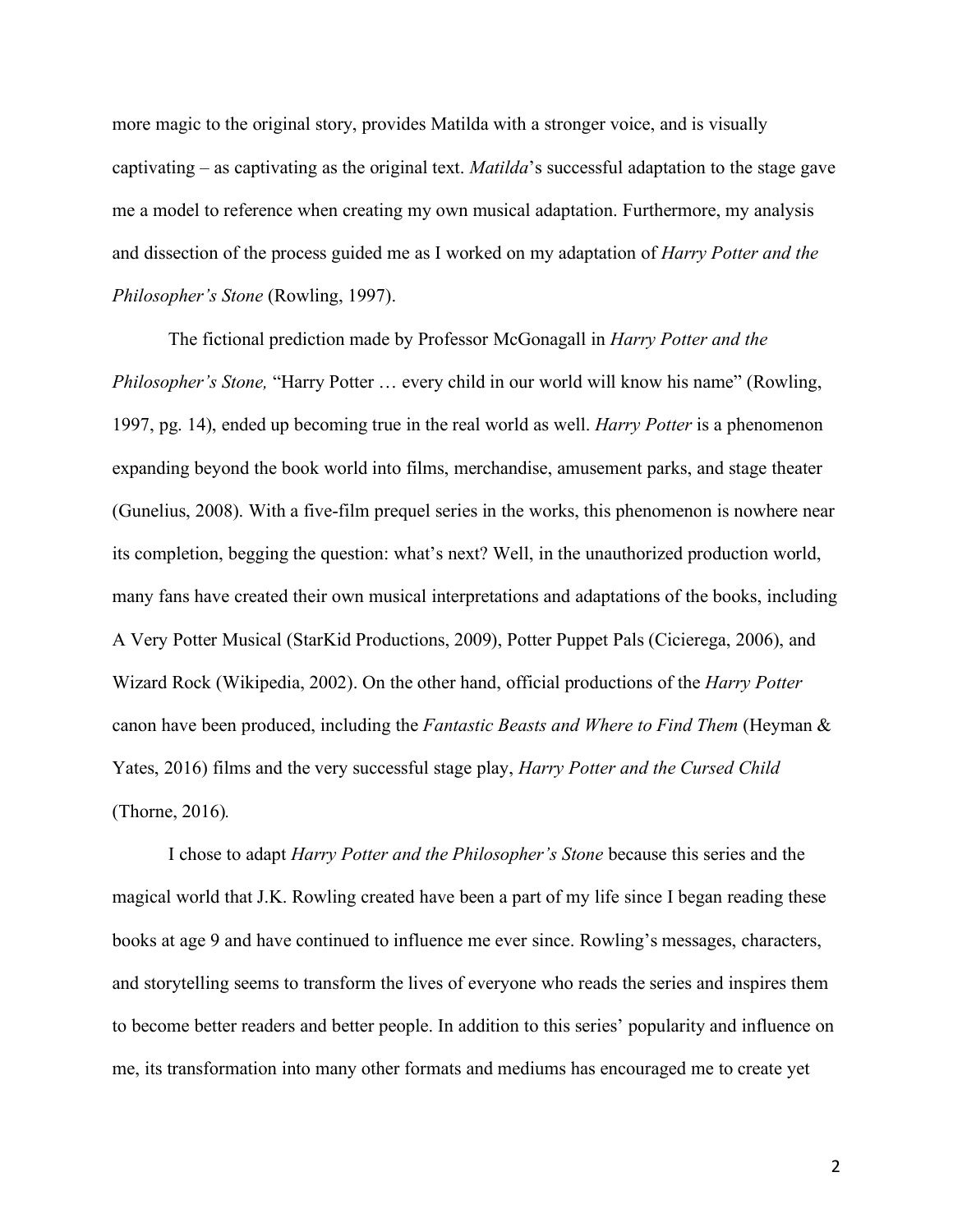another type of adaptation. Choosing musical theater as my platform was due not only to my interest and passion in musical theater productions, but also to my own experience with singing and performance, which aided me during the adaptation process.

### **1.2 Purpose of Study**

This thesis explores adaptations of literature and how these types of adaptations bring new insight into the original work through its portrayal in the theater, its actors, and in several cases, its integration of music. This includes a brief look at the cultural features of adaptation, as well as the educational benefits and merits of student exposure to theatrical adaptations of literature. The purpose of this thesis is to understand the relationship between adapted works and their original source materials, through the lens of adaptation theory and the mechanics of the adaptation process. My research attempted to answer the following questions:

- 1. In what ways does an analysis of *Matilda the Musical* provide insight into the adaptation process?
- 2. How can these insights be applied to the adaptation of other children's novels, specifically *Harry Potter*?

My investigation involves a hybrid approach, looking both theoretically and practically into adaptation and the adaptation process. Through my analysis of *Matilda the Musical,* I gain insight into the adaptation process and the relationship between adaptations and the original work, providing a contribution to critical discussions about adaptation theory and offering an alternative perspective on producing adaptations of children's literature for the theater. My hybrid thesis also involved placing myself in the role of an adaptor as I created numbers for a musical adaptation of *Harry Potter and the Philosopher's Stone*. I became the writer, lyricist,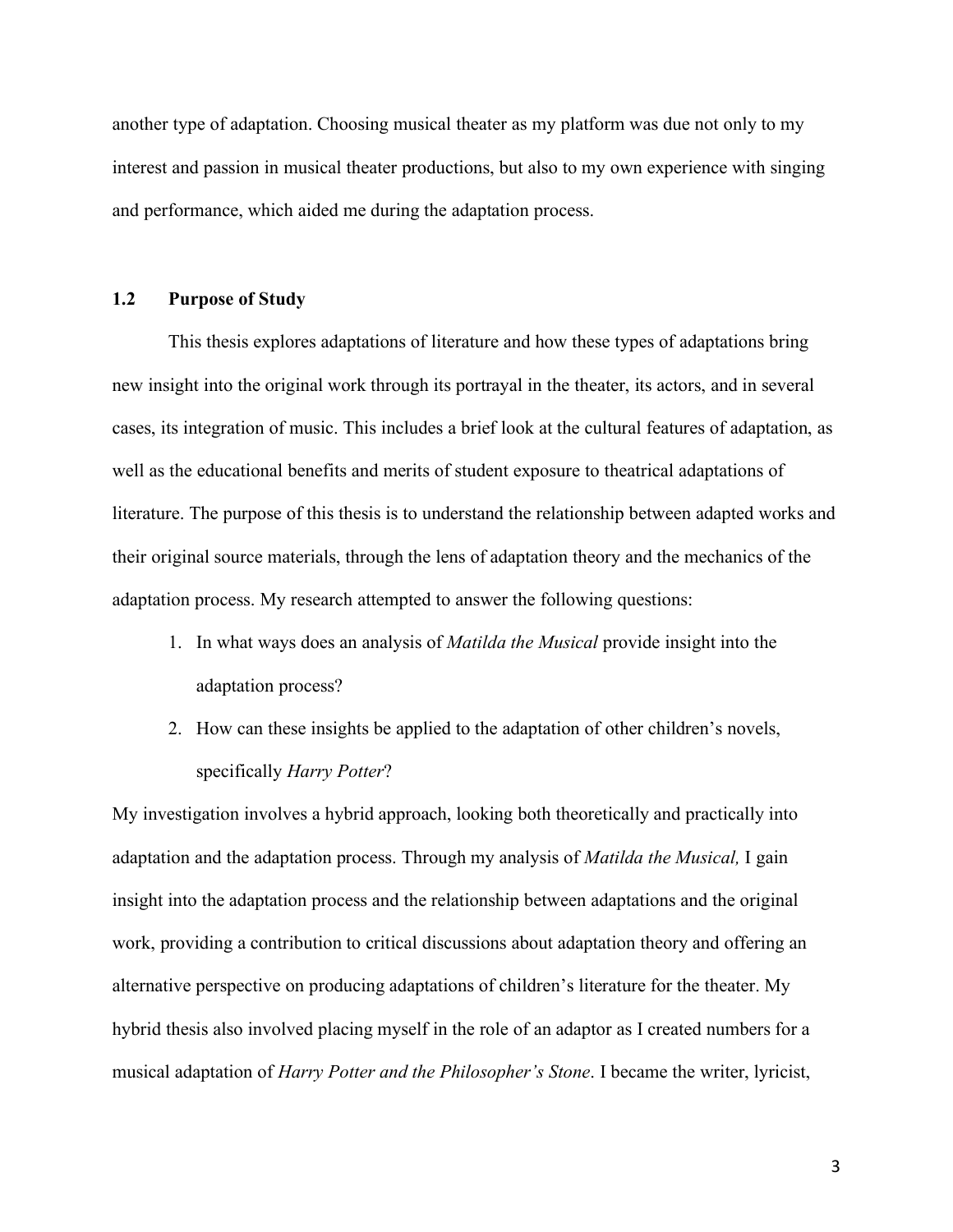and composer of the adaptation, although I did seek out insights and contributions from those who are knowledgeable about specific aspects of the production process.

### **1.3 Significance of Study**

In recent years, several children's books have been adapted for the stage and more significantly, for the musical theater stage. Research within adaptation theory as it relates to children's literature is limited to classic children's books, print adaptations, and movie adaptations. My investigation aims to explore adaptation as it relates to children's literature and alternative forms of adaptations. In the words of David Wood, credited with creating stage adaptations of Roald Dahl's works, "there is still this slight stigma about creating work for children, which is ironic, really, because children are the future – and one would think the theater profession in general would appreciate the importance of children's theater" (*American Theater*, 2014, pg. 28).

The theater is used as a visual medium for the transformation and adaptation of literature. What does it offer the audience and its producers that film or other visual media cannot? There is a lack of critical interpretations and research on theatrical adaptations of children's literature, though some researchers have looked into the academic benefits of providing opportunities for students to experience stage adaptations of literature. Researchers Janine Certo and Wayne Brenda conducted a study examining how "blending reading, experiencing, seeing, and responding to multiple works of literature can help teachers address specific literacy issues of middle school, urban, reluctant readers" (2011, pg. 23). The experiential portion of the study provided students with the opportunity to see one of their current pieces of literature adapted to the stage in a theatrical performance. The study resulted in significant growth for the reluctant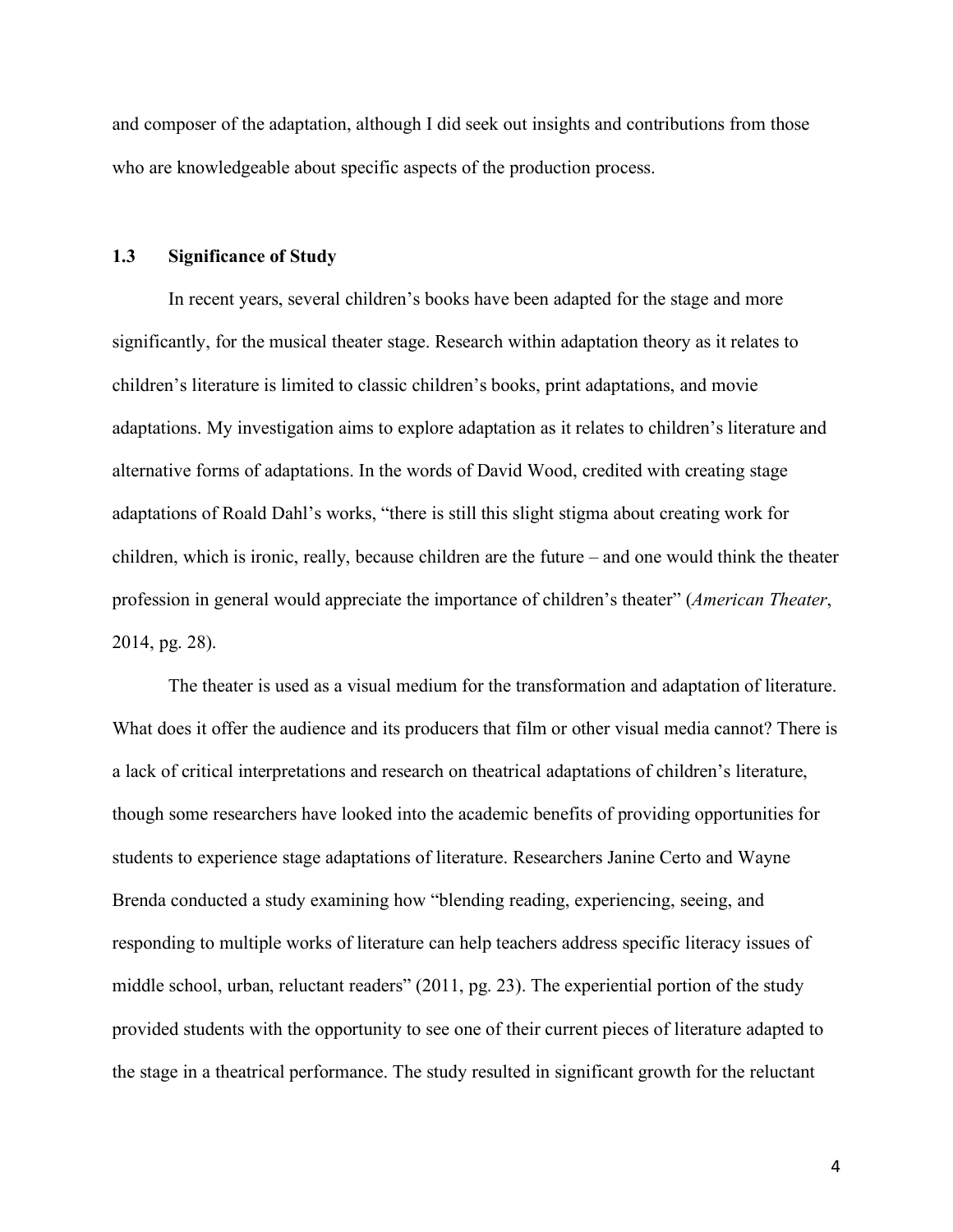readers and encouraged teachers to incorporate theater and arts into their curriculum in order to engage their students and improve literacy comprehension. The idea of deliberately integrating theatrical experiences into the curriculum has been gaining more ground within the last few years. For example, the Gilder Lehrman Institute of American History has recently partnered with Lin-Manuel Miranda, creator of *Hamilton* (2015), to create a *Hamilton* Education program, promoting history and the performing arts. This innovative program's integration of history and the arts "will allow teachers to bring American History to the classroom in a new way and help students find their own connections to the Founding Era" (2017). Making theater and the arts meaningful for students while also allowing teachers to follow their curriculum is a way for theatrical adaptations to benefit their audiences.

Though there are many studies and research done with theater education and reader's theater, which are both beneficial to students (Sloyer, 1982, Flynn, 2004, Young & Rasinski, 2009), I have chosen to limit the scope of this thesis to students as an audience rather than creators of theater. With that being said, I have seen firsthand how well drama can integrate into the classroom curriculum. When I was a student teacher during my undergraduate work at the University of Texas at Austin, I created an integrated social studies and language arts unit on the Civil War. In this unit, I read a historical fiction novel, *My Brother Sam is Dead* (Collier & Collier, 2001), to my students in order to give them an idea of life during that time. I also had them explore historical documents depicting certain experiences and items from the time period. Their culminating unit project was to create a character that might have lived during that time and perform a short speech in that character's voice. This monologue-type assignment allowed them to speak from someone else's perspective, while allowing me to assess their knowledge of what we had studied. Although engaging students in theater performance and production is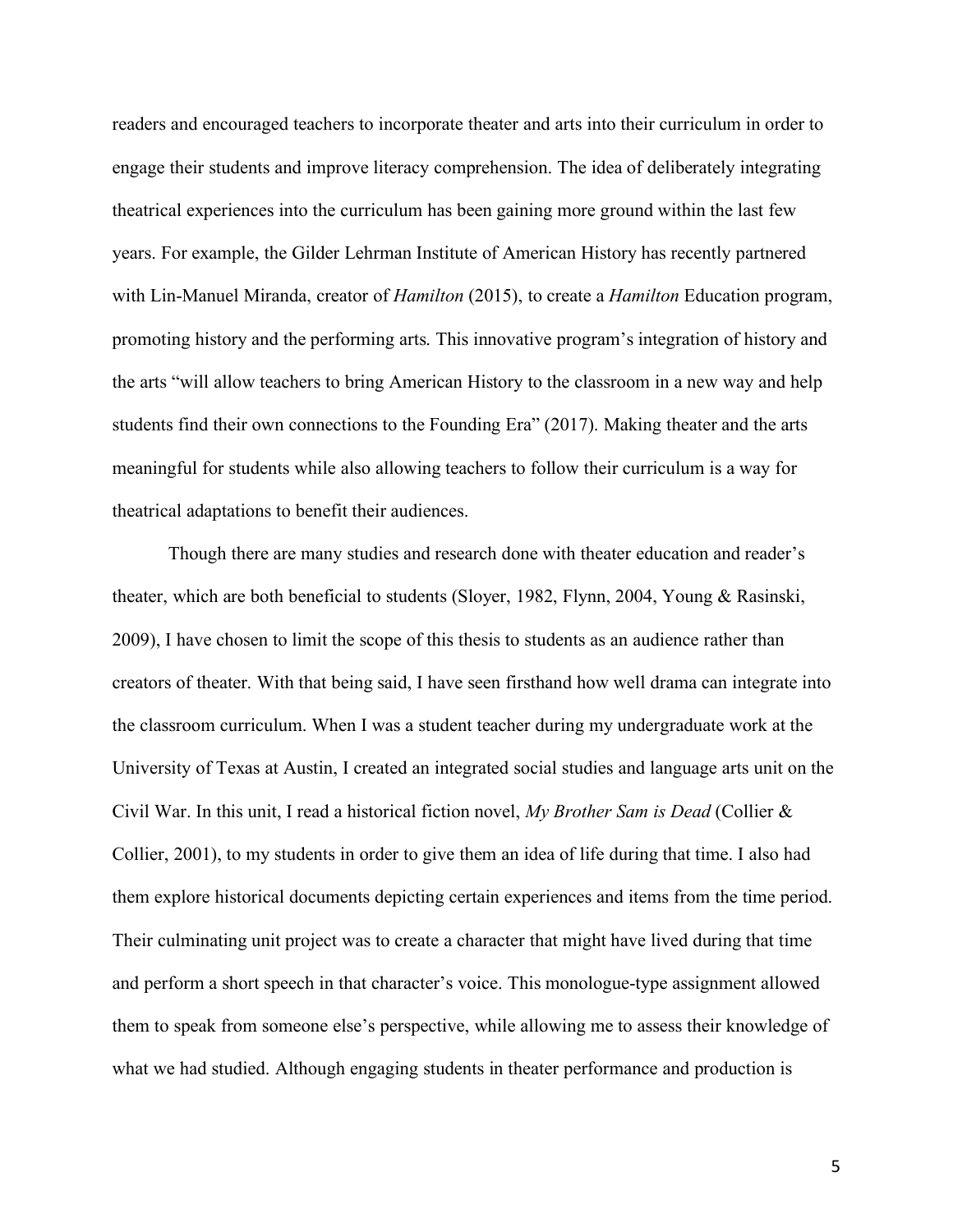valuable to their educational experience, I want to show that those experiences also produce positive learning outcomes for students as well.

### **1.4 Rationale and Criteria for Text Selection**

The primary theoretical framework I use is adaptation theory, as described and researched by Linda Hutcheon (2012) in her text *A Theory of Adaptation*. Her research looks closely at adaptation with a critical examination of adaptations while also investigating how the theory relates to the adaptation process. Adaptation, as defined by Hutcheon, is "a process of appropriation, of taking possession of another's story, and filtering it, in a sense, through one's own sensibility, interests, and talents" (2012, pg. 18). This effectively describes how I approached the adaptation of *Harry Potter and the Philosopher's Stone.* Additionally, Hutcheon suggests that, "If we know that prior text, we always feel its presence shadowing the one we are experiencing directly. When we call a work an adaptation, we openly announce its overt relationship to another work or works" (2012, pg. 6). Since I explored the relationship between adaptation and original text, Hutcheon's critical perspective was valuable as I investigated this relationship within the context of children's literature and adaptations. As noted earlier, Hutcheon's work on adaptation theory is seen as the primary research and guiding criticism in this field. Her revised edition of *A Theory of Adaptation* (2012) explores not only her wellknown perspective on adaptation and its leading theories, but additionally provides insight into how adaptation is evolving with the growth of media and cultural influences. Adaptations are not limited now to just text, stage, and film, but to graphic novels, varieties of theatrical modes (musicals, opera, radio), video games, and many more besides.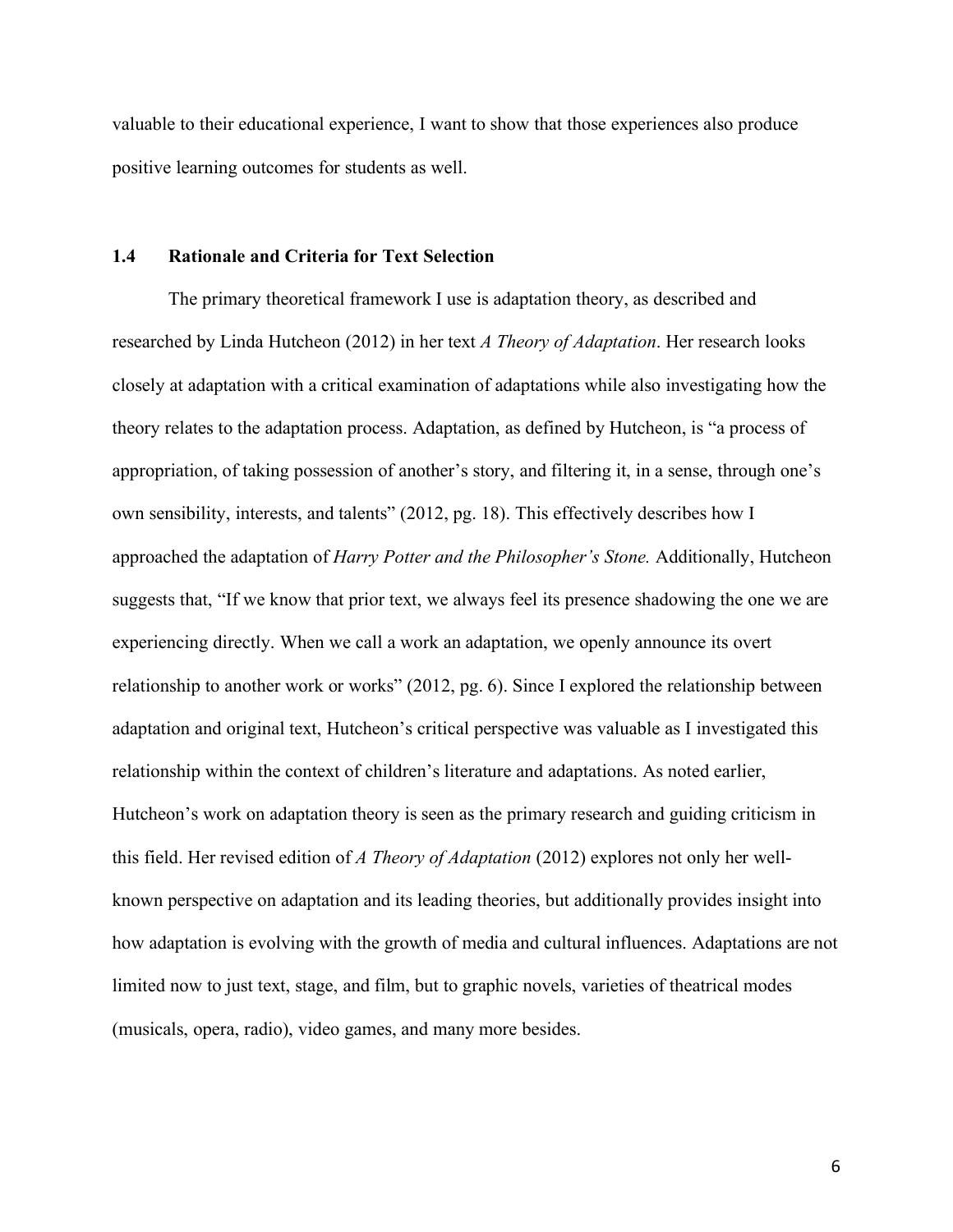With the focus of my research on children's literature's transformation to the musical stage, additional sources were needed to extend my understanding of how this type of adaptation is unique to other formats. For this, I looked to Vincent Murphy's text *Page to Stage* (2013), in which Murphy develops a guide to creating stage productions from literary works. Murphy (2013) reasons that the "challenge (of adapting to the stage) often provokes adaptors to find a unique way of telling a story in order to share the experience they had in reading the literature" (pg. 5). Stage adaptations, according to Murphy, bring those telling the story and their audience together for a shared experience. Although Murphy's text looks at adaptations of adult literature, his exploration of the stage adaptation process and his insight on adaptation as a whole are valuable when analyzing *Matilda the Musical* and for my work adapting *Harry Potter*. His guide, along with Hutcheon's rationale, support my analysis and production process.

With theatrical adaptations of children's literature becoming more popular and successful, choosing a musical adaptation was relatively straightforward. I knew I wanted to select a musical that was firstly adapted from a piece of children's literature, and secondly, was critically acclaimed and/or award winning. I had the opportunity to see *Matilda the Musical* while visiting London's West End and found the production enjoyable and well done. After selecting this production as the focus of my deconstruction, I noticed several parallels between *Matilda* and *Harry Potter*. Both Harry and Matilda grow up in environments filled with neglect, one with intolerable guardians and very little affection. They soon find an escape from their harsh homes; Matilda finds solace in her local library and in Miss Honey's classroom, and Harry, upon finding out he is a wizard, leaves for Hogwarts. Magic aids them during difficult times, and most significantly, when pitted against an enemy (Matilda vs. Ms. Trunchbull, Harry vs. Quirrell/Lord Voldemort). The similarities and parallels in these two works of literature provide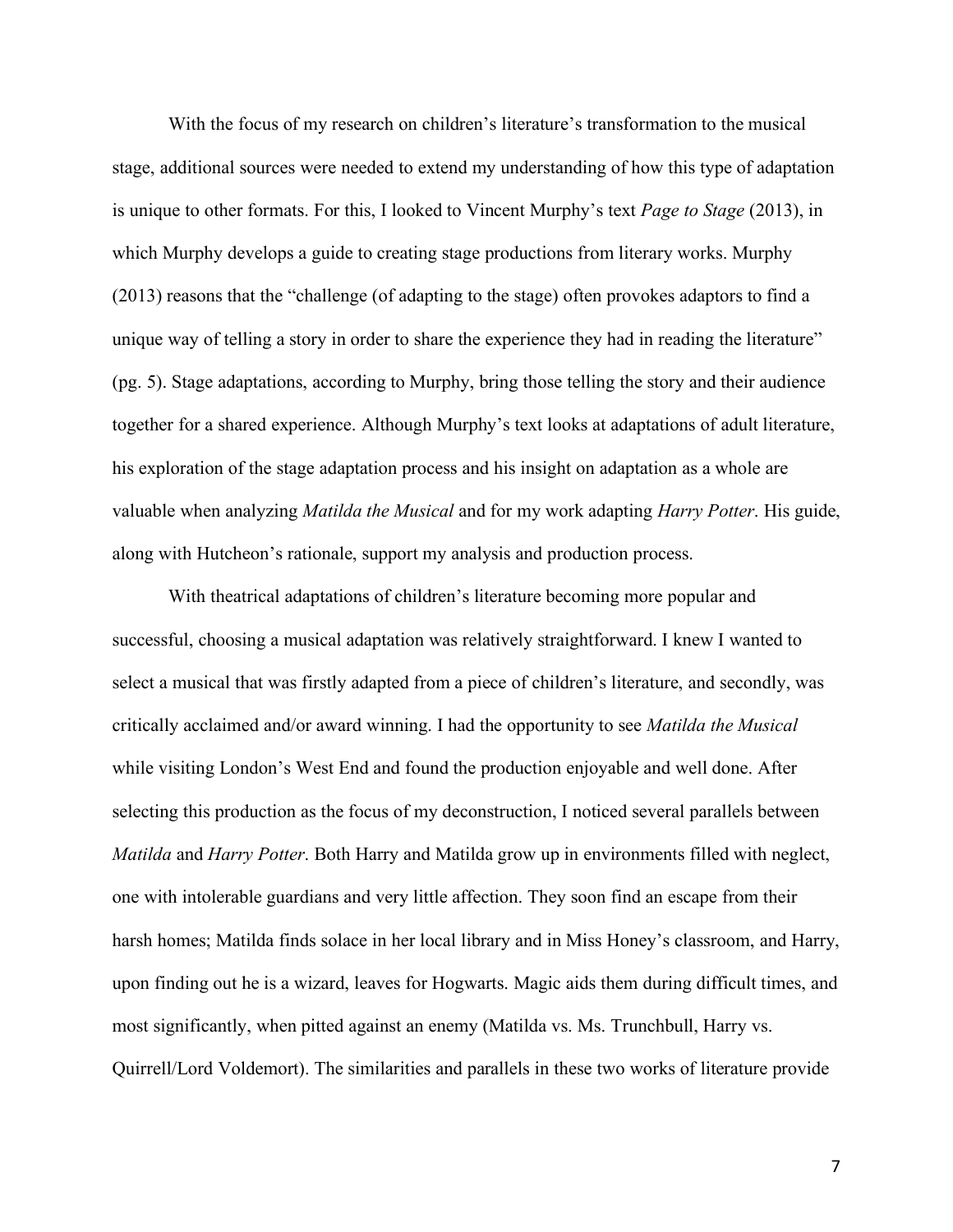me with a strong foundation from which I began to build and create an adapted musical production.

### **1.5 Review of Chapters**

Chapter 2 of my thesis is a review of literature pertaining to adaptation theory, theatrical adaptations of literature, as well as the impact and benefits of musical theater adaptations of literature on young audiences in regard to literacy and comprehension.

In chapter 3, I elaborate on my methodology, discussing my choice to explore musical theater adaptations of children's literature and how this focused inquiry supported my deconstruction of *Matilda the Musical*, along with my own production process in creating a musical theater adaptation of *Harry Potter and the Philosopher's Stone.*

Chapter 4 includes my exploration of *Matilda the Musical*, its relationship to the original text by Roald Dahl, and how its adaptation to the stage can be considered 'successful' and pertinent to understanding the adaptation process.

In chapter 5, I explain in depth my creative and adaptation process in producing several scenes, including script, lyrics, and composition, for a musical adaptation of *Harry Potter and the Philosopher's Stone.* This ethnographic-like discussion also includes my own personal influences and reasoning behind my choice in both the medium of the adaptation and the piece of children's literature.

In chapter 6, I share my concluding thoughts about adaptation and its future relationship with children's literature, the theater, and importance in education.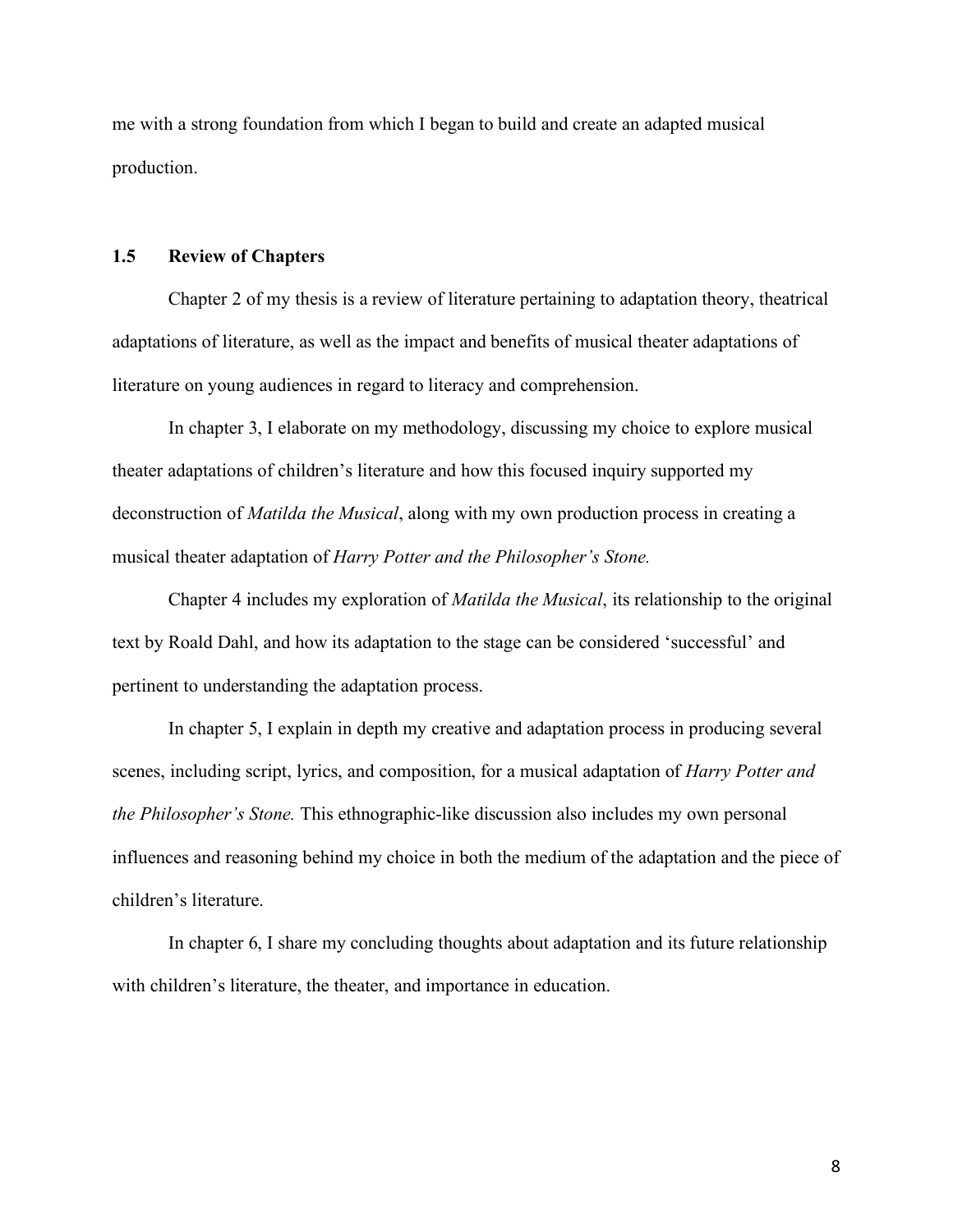### **Chapter 2: Literature Review**

#### **2.1 Adaptation Theory**

The concept of adaptation, though present for a significant period of our literary history, and the perimeters within which adaptations are defined, continue to be widely debated among producers and scholars. Many postmodern theorists look at adaptation in a cultural and contextual way, while others take a formal and aesthetic approach. Within the last decade, research in adaptation studies has expanded the range of facets are included, going beyond just literature and film, but into "a multiplicity of adaptations, among them games, radio, theatre, television, dance, music, history, and other media" (Cartmell, 2017). While looking for insight on adaptation, I observed many scholars referencing the same theorist and text: Linda Hutcheon's *A Theory of Adaptation* (2012). Her research explores adaptation as a concept and process, delves into theories surrounding adaptation, and engages in a discussion of literaturebased adaptation. Though cited in many articles, her perspective and approach have received mixed reactions from other adaptation scholars.

Adaptation critic Kamilla Elliott posits that theorists must look at the principles of adaptation itself, rather than the empiricism present in Hutcheon's work (2017). That being said, Elliott also identifies that there is diversity in the field, despite the heavy emphasis of research on literature-to-film adaptation. Hutcheon explores this diversity, as she attempts to look beyond just this one type of adaptation, but at the variety of media available to adaptors. Elliot argues that Hutcheon's postmodern perspective on adaptation is skewed, that it does not focus on the formal aspects of adaptation and does not promote the aesthetic value of the process and production (2014, pg. 579). Theorist Julie Sanders finds that Hutcheon's principles only work within the limited frame of adaptation, arguing for a deep look at appropriation's role in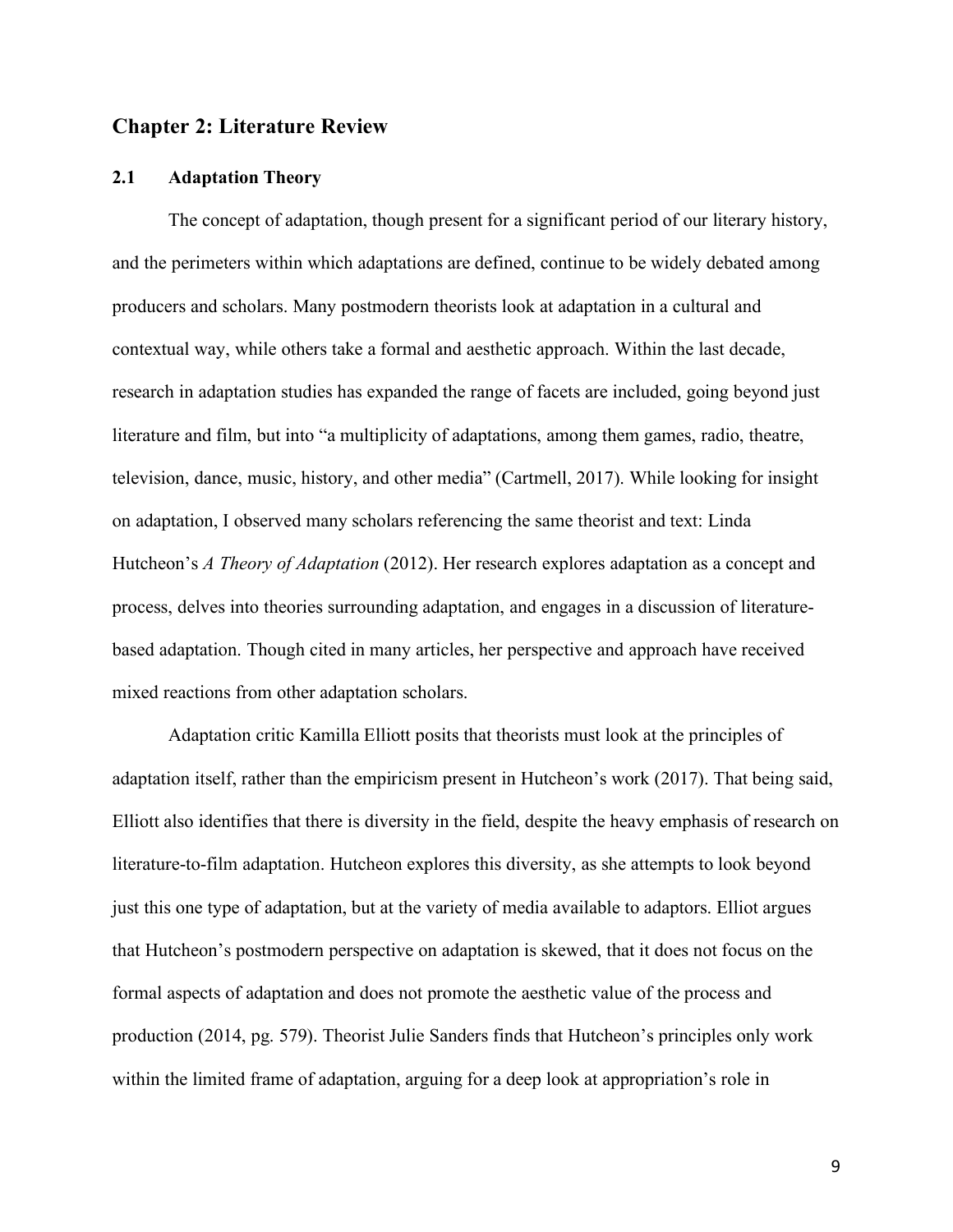adaptation: "appropriation frequently affects a more decisive journey away from the informing source into a wholly new cultural product and domain" (2006, pg. 26). Theorist Colin MacCabe, however, supports Hutcheon's postmodern approach, saying, "the fact is that people are still interested in how and why (filmmakers) adapt books and what they did to adapt them" (MacCabe, Murray, & Warner, 2011, pg. 7).

Hutcheon, in her text, *A Theory of Adaptation*, has chosen to explore new approaches and platforms for adaptation, as well as those created in response to fan culture. She notes that "fan culture has taken imaginative possession of the fate of its favorite stories," and that it is important to consider more than just fiction-to-film (2012, xix). The "ever-widening range" of adaptations seem to present the adaptation process as one of participation; "rather than develop wholly new works, audiences take ownership...adapting the stories that they most identify with" (2012, xxv). Hutcheon appears to allude to Henry Jenkins' exploration of fan culture and fancreated content. Jenkins defines transmedia storytelling as:

"A process where integral elements of a fiction get dispersed systematically across multiple delivery channels for the purpose of creating a unified and coordinated entertainment experience. Ideally each medium makes its own unique contribution to the unfolding of the story." (2007, *Transmedia Storytelling 101*)

He argues that a successful production of transmedia storytelling involves filling the gaps of the narrative and focusing on specific characters and plotlines. Though many adaptations may only be translated into one other medium, the idea that a story can be told through and in many different platforms has been a strong motivator for non-traditional adaptations to be created.

Adaptation, as viewed and described by Hutcheon, is "a process of appropriation, of taking possession of another's story, and filtering it, in a sense, through one's own sensibility,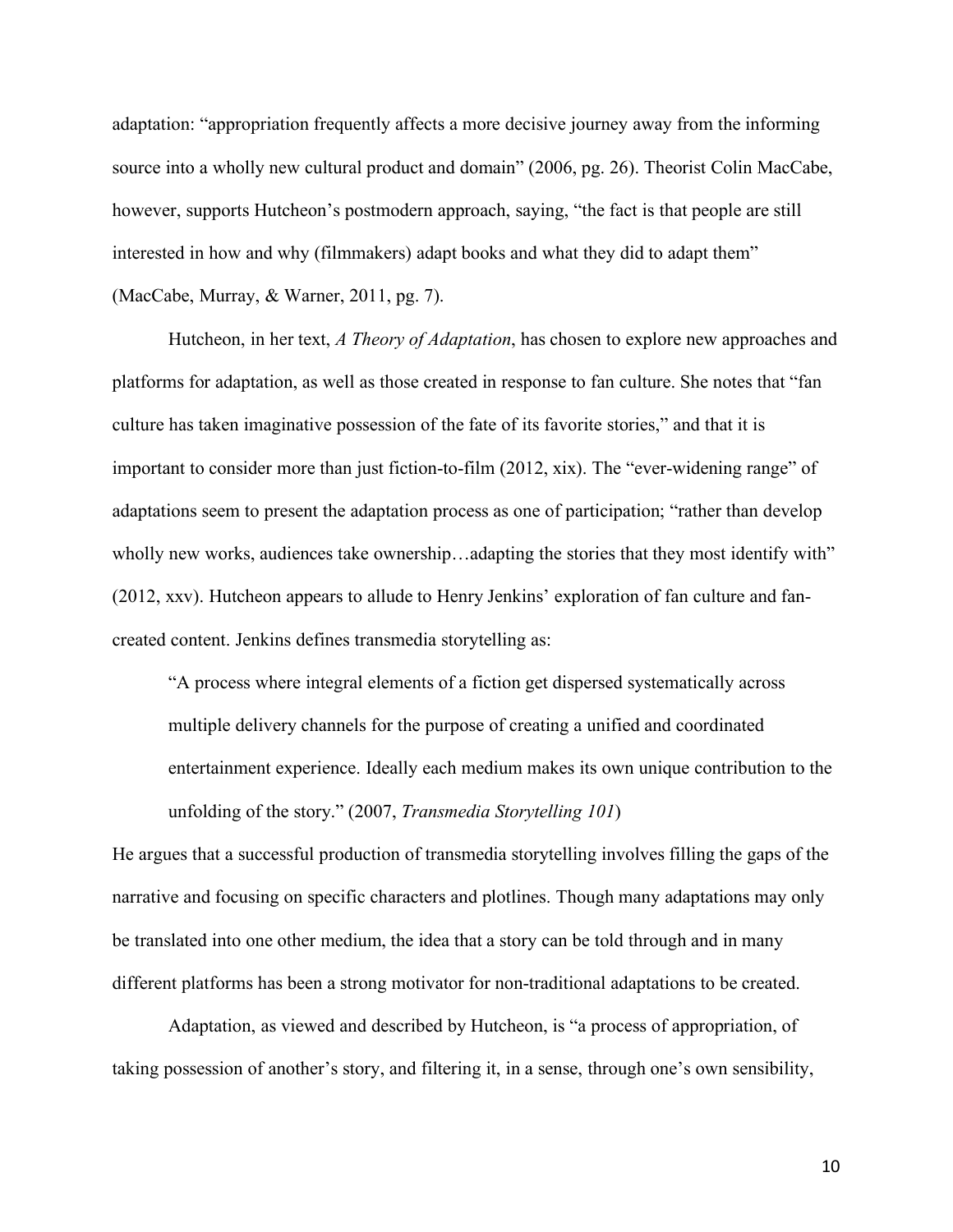interests, and talents" (2012, pg. 19). According to theorist Perry Nodelman, "what distinguishes the most important literature is its ability to engender new interpretations" (Bixler, 1994, pg. 101). In short, adaption involves transforming a text in a creative and engaging way, while still keeping the heart of the text present in its new form. Hutcheon chooses to look at adaptation as a process, one that requires certain steps and considerations to be made in order for the transformation to be successful. Using the basic questions Who? What? Where? When? and How?, she is able to delve into every aspect of adaptation, using each question as a tool for her analysis and critical discussion. As each quality is examined, I further explore Hutcheon's theoretical content with a theatrical lens and within the context of children's literature.

The first step Hutcheon takes in defining adaptation is looking directly at *what* forms can adaptations take. The adaptation process should be "a creative and interpretive transposition of a recognizable other work(s)" (2012, pg. 33), without just replicating the original text. This means that whatever form the adaptation takes, the original story must be clearly present, but have unique elements and attributes that distinguish it from the original. Even remakes of films, though essentially retelling the same story using the same medium, can be considered adaptations, due to the changes in actors, context, and overall production style. Originality and creativity are necessary for any adaptation and are crucial to the success or failure of any transformation.

The two main forms adaptations take are films and theatrical productions, which add visual and aural elements to the purely textual story. With either medium, special considerations and constraints must be made and realized by adaptors. Hutcheon's perspective on live performance involves looking at "a variant of adaptation – open(ing) up multiple reception points, from critical vantages to spectator enjoyment" (Pellegrini, 2013). Hutcheon suggests that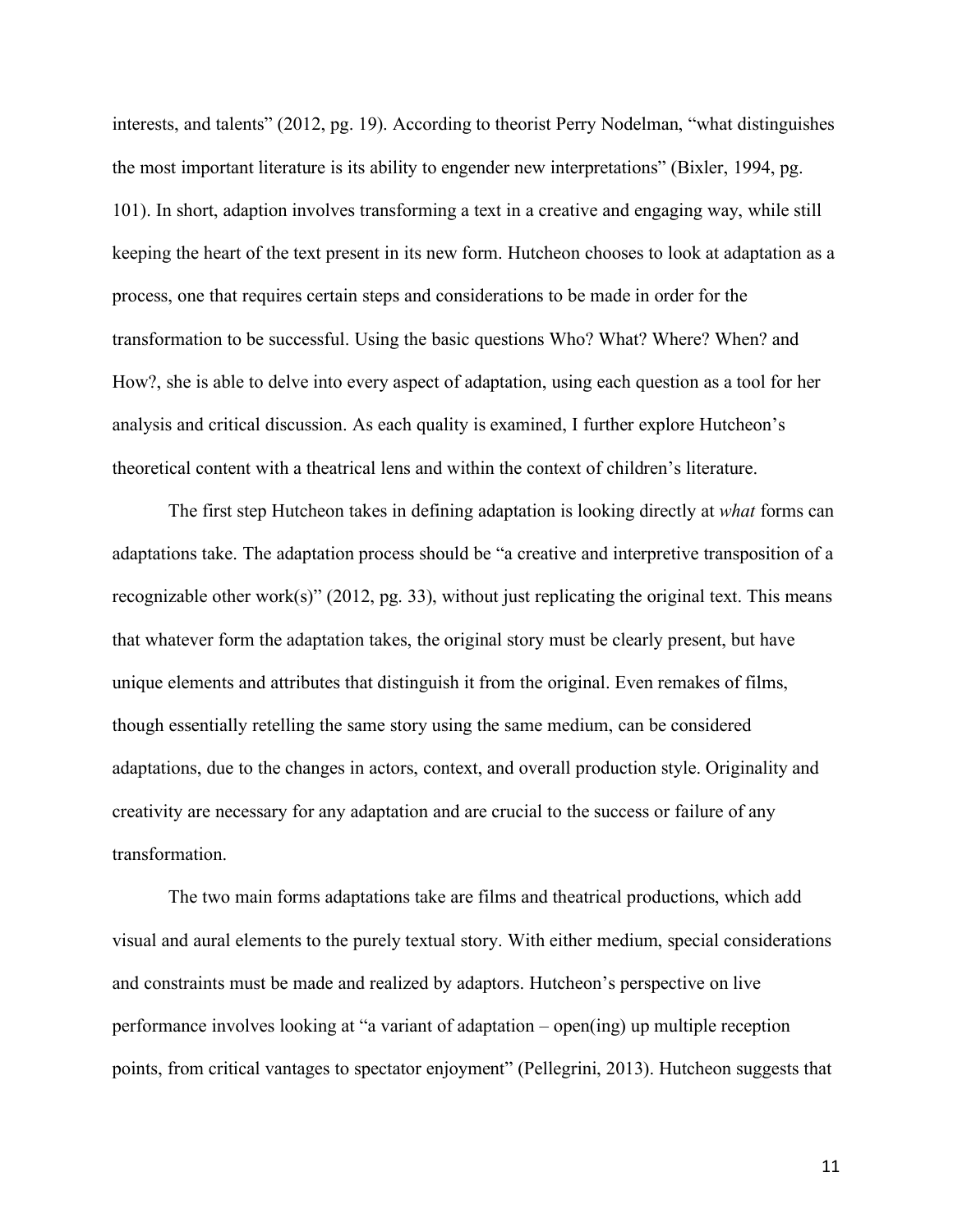"a novel, in order to be dramatized, has to be distilled, reduced in size, and thus, inevitably, complexity" (2012, pg. 36). In essence, a novel, which takes many hours and sometimes days to read, must be condensed to a two-and-a-half-hour film or show. Hutcheon does argue, however, that this time restraint allows the producers to highlight the major themes of the story and explore characters at a potentially deeper level (2012, pg. 42). Within Hutcheon's chapter on forms, she challenges several conceived 'clichés' of adaptation, one of which is the idea that written texts are able to portray internal motivations of characters, whereas visual and aural modes can only achieve external character elements. An example she shares to counteract this claim, in the case of musicals, is "when characters break into song, they imply that 'life cannot be contained in its ordinariness, but must spill over into it, and into rhythm, singing and movement'" (2012, pg. 45). When translating to the musical theater stage, Hutcheon suggests that music "connects us to the spectacle by invoking a dimension of depth of interiority, borrowed from the responses of our own bodies as we listen to the insistent production of rhythms, tone, colors, and changes in dynamics" (Kramer, 1991, pg. 156). In this way, musicals are able to share the internal motivations of characters through song and music, rather than through the narration presented in the novel. Additionally, the merger of music and words "should theoretically result in a more satisfactory image of the mental universe" than either can do individually (Weisstein, 1961, pg. 18). Hutcheon offers commentary on the cliché that 'showing' media are only able to tell a story in the present, stating that the stage has temporal issues, as live performances take place in the present and in real time (2012, pg. 65). Live performances must occur in real time, even if the story takes place in a different time. Stage producers, however, can create opportunities to share past events with their audiences. Films, as well as theatrical productions, have the ability to provide signs or clues into the passage or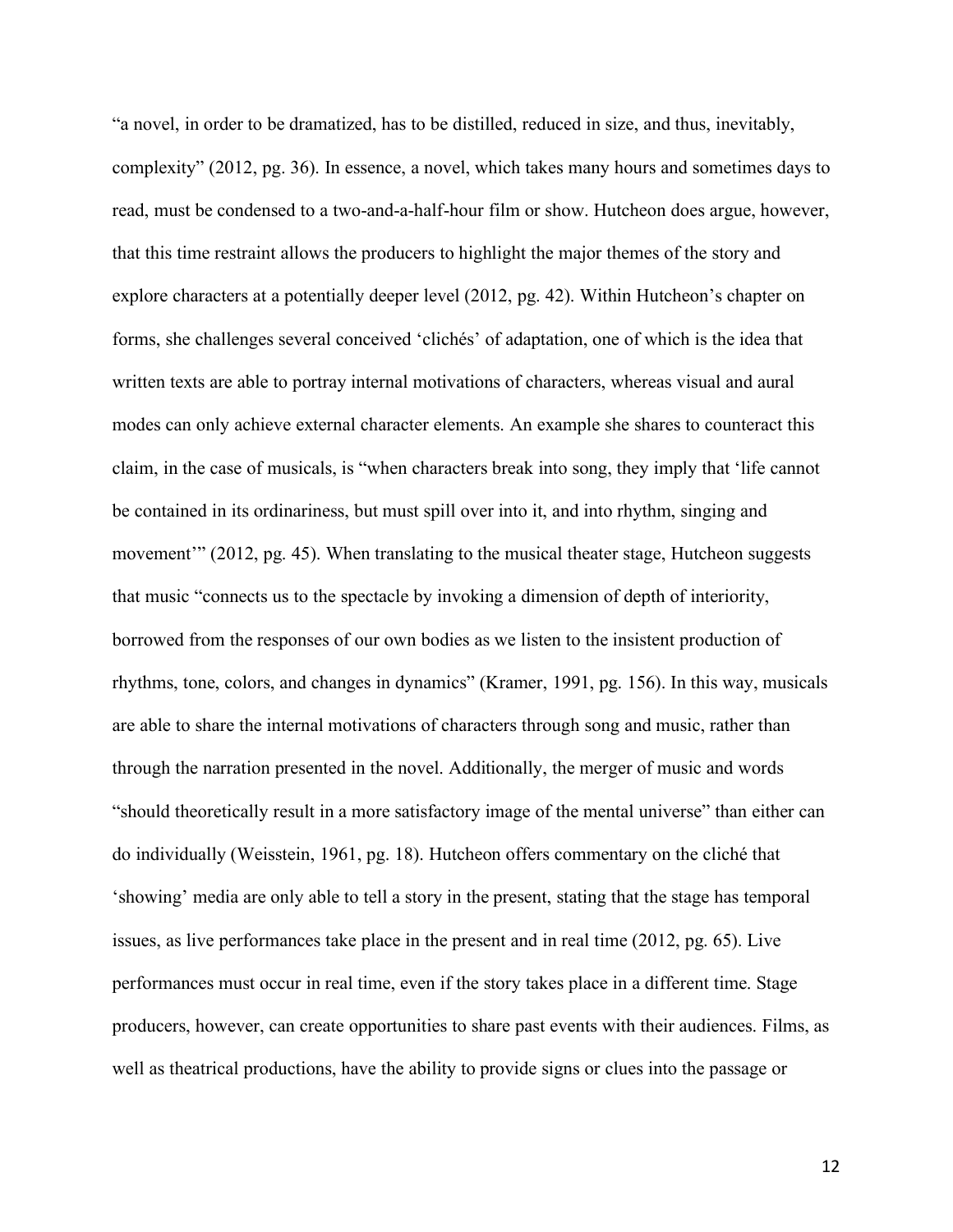passing of time (i.e. calendar pages, faded scenes). These adaptive techniques must be applied to many of the visual media when shifting from written text to performance.

The adaptation's medium is not the first thing to be considered at the start of this process; *who* will be transforming the text into its new form must be established. Hutcheon remarks on the complexity and sometimes uncertain nature of who should be credited as the adaptor, especially when translating to film or the stage, since performances are a collaborative practice (2012, pg. 80). As to the reasons adaptors choose to transform a text, Hutcheon asks: "what motivates adaptors, knowing that their effects will be compared to competing imagined versions in people's header and inevitably be found wanting?" (2012, pg. 86). The answer remains to be clearly defined, although several ideas are discussed and examined within Hutcheon's text. Audiences tend to be a factor in many adaptations coming to life, whether due to the popularity of the literary text, the success of similar adaptations, or even to fan culture surrounding the novel.

As adaptors consider their own reasons for adapting a literary work, they must also recognize the audience as a contributor to their creative process, and as their largest critic. Hutcheon examines the audiences' influence on this process in the fourth chapter of her text: *How* will the adaptation be experienced, received, and affected by the audience? Sanders posits that "the spectator or reader must be able to participate in the play of similarity and difference perceived between the original, source, or inspiration to appreciate fully the reshaping or rewriting undertaken by the adaptive text" (2006, pg. 45). The repetition that an adaption creates for its audience "brings comfort, a fuller understanding and the confidence that comes with the sense of knowing what is about to happen next" (2013, pg. 114). However, the retelling must incorporate creative transformations, whether that involves choosing a different theme, focusing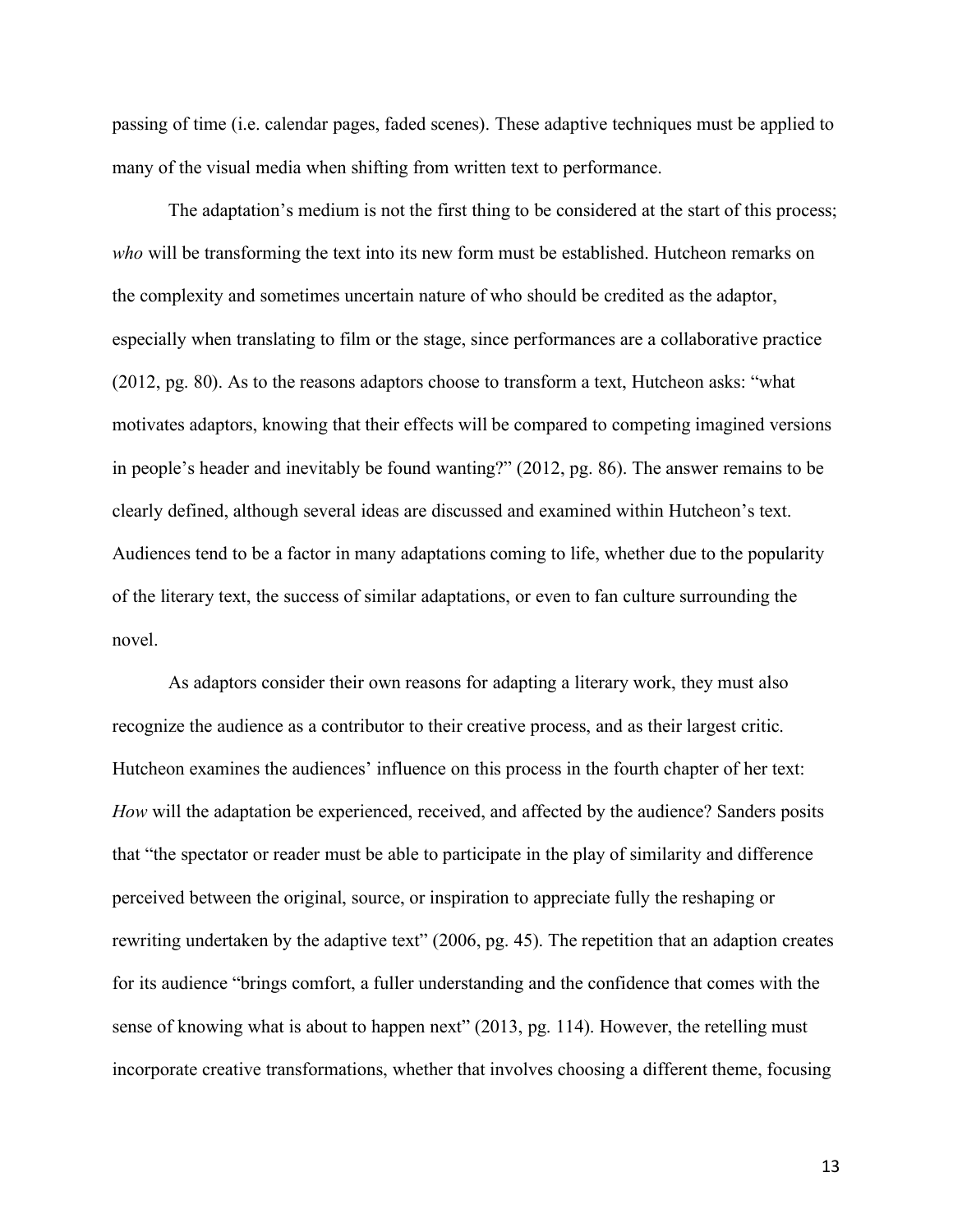on a different character, or adding elements that enhance the story in some way. "The triumph of successful operas and musicals is how they reinvent the familiar and make it fresh" (McNally, 2002, pg. 19). And, indeed, the addition of song, dance, and music allows these productions the benefit of being original from the get-go. "Music adds such an enormously new dimension to a piece, it's enough for any audience (or critic) to absorb at one hearing" (McNally, 2002, pg. 24). In the process of transforming a text, it remains vital that adaptors stick as closely as possible to the original in order not lose its authenticity and familiarity for its audience. Chris Columbus, director of the first two *Harry Potter* films, kept audiences at the forefront of his adaptation, saying "people would have crucified me if I hadn't been faithful to the books" (2012, pg. 123). Even in musicals, the necessity of sticking to the original text remains true: "If the characters and the situation are familiar, listeners can relax and let the music take them somewhere new and wonderful" (McNally, 2002, pg. 24). Whether it is a play, musical, or film, each medium can bring different degrees of immersion and critical traditions to its transformation, and adaptors "working from one mode to another has to take into account these different ways of involving the audience" (2012, pg. 134).

Hutcheon explores the knowing audience versus the unknowing audience; that is, an audience that knows the production or performance is an adaptation and is familiar with the original text, versus one that is unaware of this aspect and/or have no knowledge of the original story or text. There is an "intertextual pleasure" (2012, pg. 117) in adaptation for a knowing audience, especially with the adaptation includes additional content that surrounds the original text, but that doesn't necessarily appear in the text itself. The idea of filling gaps in a story from another source and transforming a story into another medium fall in line with Jenkins' concept of transmedia storytelling. Many newer mediums, primarily those found online, are greatly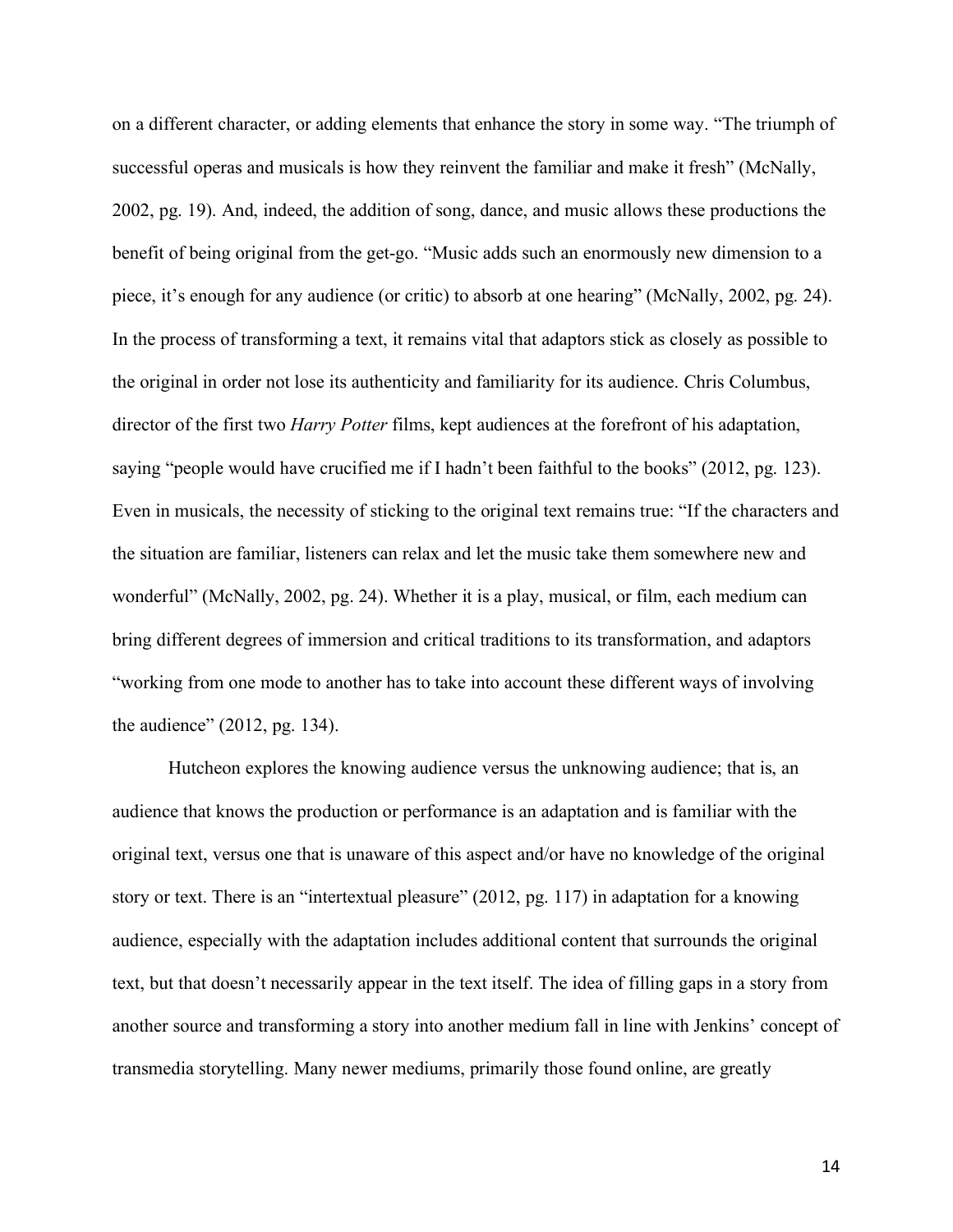involved in transmedia storytelling, but can traditional modes of adaptations be considered true adaptations if they participate in this kind of extension of the original text? Hutcheon appears to argue both sides of this issue; there is an understanding that knowing the original text is beneficial and entertaining to that audience, but it's also valuable to be unaware of the original text, as it allows this audience to simply experience the work on its own (2012, pg. 127). Conrad Alexandrowicz applied this concept when translating poetry into physical theater, a process that was experienced by a "partially knowing" audience, one that most likely did not see the performance as an adaptation, but its own original work (2015, pg. 126). Hutcheon suggests that seeing an "adaptation as *adaptation* involves, for its knowing audience, an interpretive doubling, a conceptual flipping back and forth between the work we know and the work we are experiencing" (2012, pg. 139). Though the duality of audiences' prior knowledge assists adaptors with the transformation process, "the context in which we experience the adaptation – cultural, social, historical – is another important factor in the meaning and significance we grant to this form" (2012, pg. 139).

The final two topics, *where* and *when*, are examined in Hutcheon's final chapter. "An adaptation, like the work it adapts, is always framed in a context  $-$  a time and a place, a society and a culture," (2012, pg. 142) and, indeed, many adaptations shift the time, place, and culture to fit the present or to recreate the story by making changes to these elements. Even as the adaptation process takes place, change is inevitable; "whether an adapted story is told, shown, or interacted with, it always happens in a particular time and space in a society" (2012, pg. 144). For example, Roohollah Roozbeh explored how Hollywood transformed *A Thousand and One Nights* to the screen, focusing on the cultural implications of this adaptation, as this Oriental tale is steeped in cultural context and history (2017, pg. 21). As adaptors choose their medium, they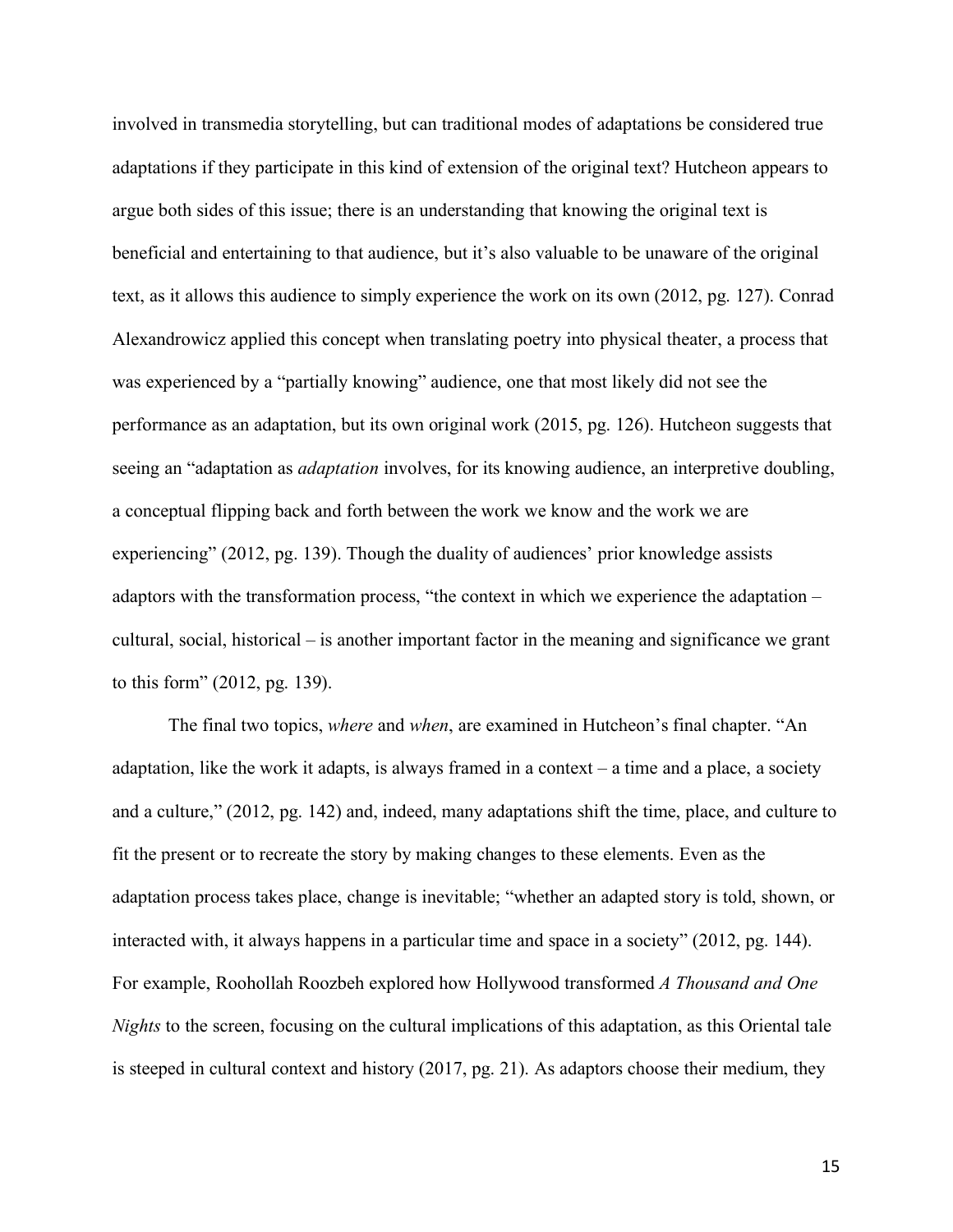must reflect on what context and reception the mode will have, which will in turn, determine the changes that might be made to the setting and style of the adaptation. Several theorists (Elliot, 2014, Meerzon, 2015, Cartmell, 2017) agree that the cultural and historical context must be accounted for and serve a purpose within an adaptation. Even when an adaptor chooses the where and when of their adaptation, "the meaning he or she establishes within that frame of reference can change over time" (2012, pg. 148).

Hutcheon wraps up her theoretical exploration with reflections on two questions that still resist clear answers. Describing the love-hate reaction to adaption as a dichotomy, including the "mixture of affection and sense of transgression or even guilt," (2012, pg. 169) Hutcheon effectively reflects many theorists' ideas about adaptation. The first of her remaining queries is defining what is *not* an adaptation and when defining adaptation as "an extended, deliberate, announced revisitation of a particular work of art," (2012, pg.170) it leaves out elements such as intertextual allusions and music. The refashioning of a work involves a (re-) interpretation and a (re-) creation of that original text, whether in parody form, a spin-off, or a musical composition. But, it seems debatable that some adaptations of literature to film, which are then remade into another version of the film, might not truly be considered transformations of the original text. Some examples of this are *Charlie and the Chocolate Factory* (Burton, 2005), *Jumanji* (Kasdan, 2017), and *Beauty and the Beast* (Condon, 2017), which all came from an original text, but all had remakes of their original film adaptations. It's hard to determine, without talking to the adaptors and producers, from what source or sources they reference and/or used when transforming the story to another film version. This ambiguity doesn't seem present within Hutcheon's reflection, but the determination of how far the realm of adaptation extends does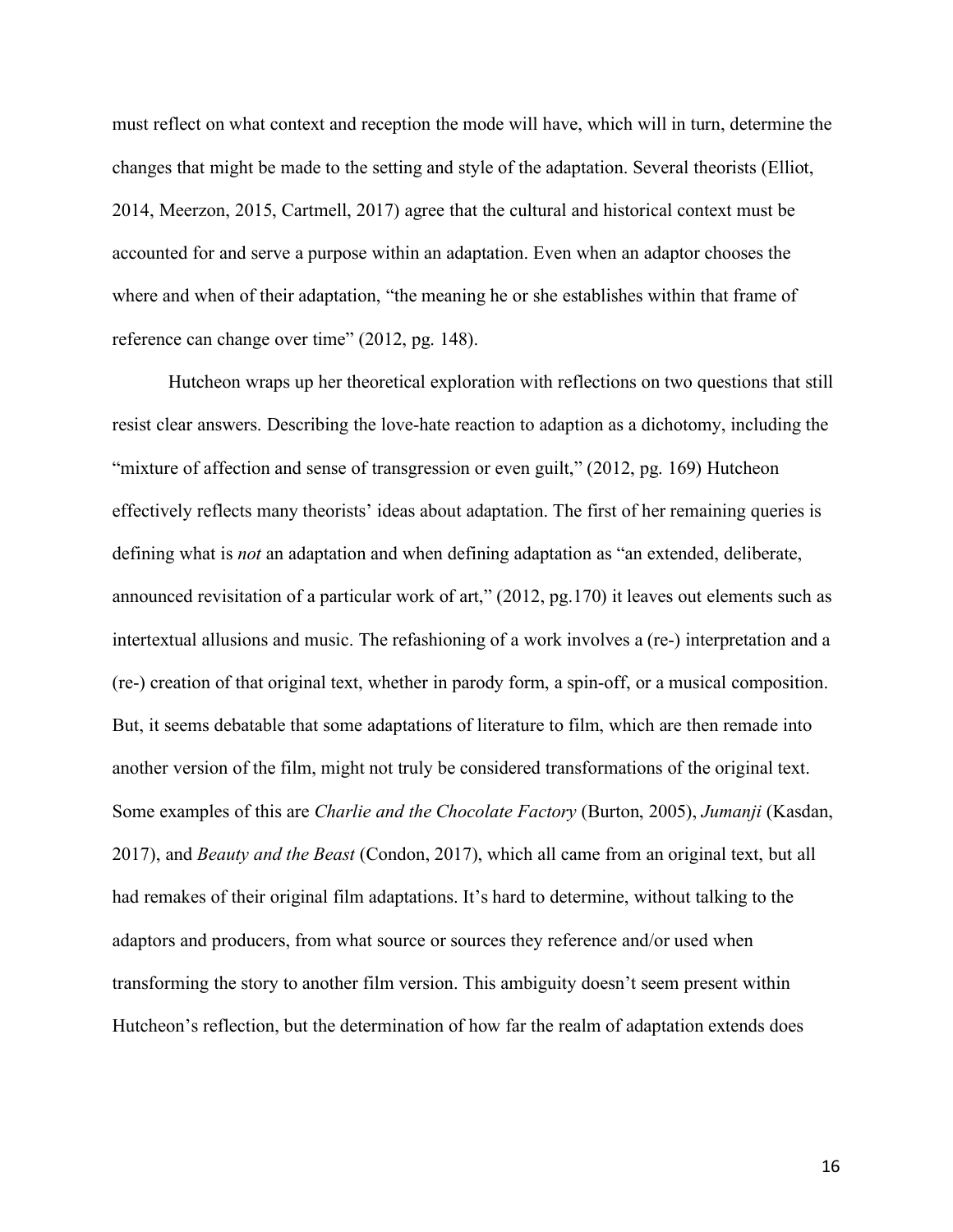appear to remain unclear, even Hutcheon asks whether museum exhibits can be considered adaptations – the answer: maybe.

Lastly, Hutcheon asks what the appeal of adaptation is and if it can be determined. As stated in earlier chapters, adaptors have numerous, and sometimes complex, reasons for why they've chosen to adapt a work or why they feel an adaptation should be done. Audiences enjoy experiencing the familiar, but they also find it refreshing to see these familiar stories transformed, whether to a different mode or just within a different context. "It is the repetition but without replication, bringing together the comfort of ritual and recognition with the delight of surprise and novelty" (2012, pg. 176).

### **2.2 Literature to Stage**

As adaptors, when we claim our creation as an adaptation, we are tying our production to an established work. Vincent Murphy (2013) makes this connection in his commentary on adapting for the stage: "this challenge often provokes adapters to find a unique way of telling a story in order to share the experience they had in reading the literature" (pg. 5). Murphy compares the pleasure of adapting to the pleasure of reading – both allow you to "engage your own imagination and experience with the art at hand, in making manifest those personal" (2013, pg. 18).

Murphy (2013) suggests that:

"Adaptors have a range of options when transferring literature from the page to the stage. They can use a largely uncut and barely edited text. They can cut and paste large verbatim sections of the original but leave out other large sections. Or they can create a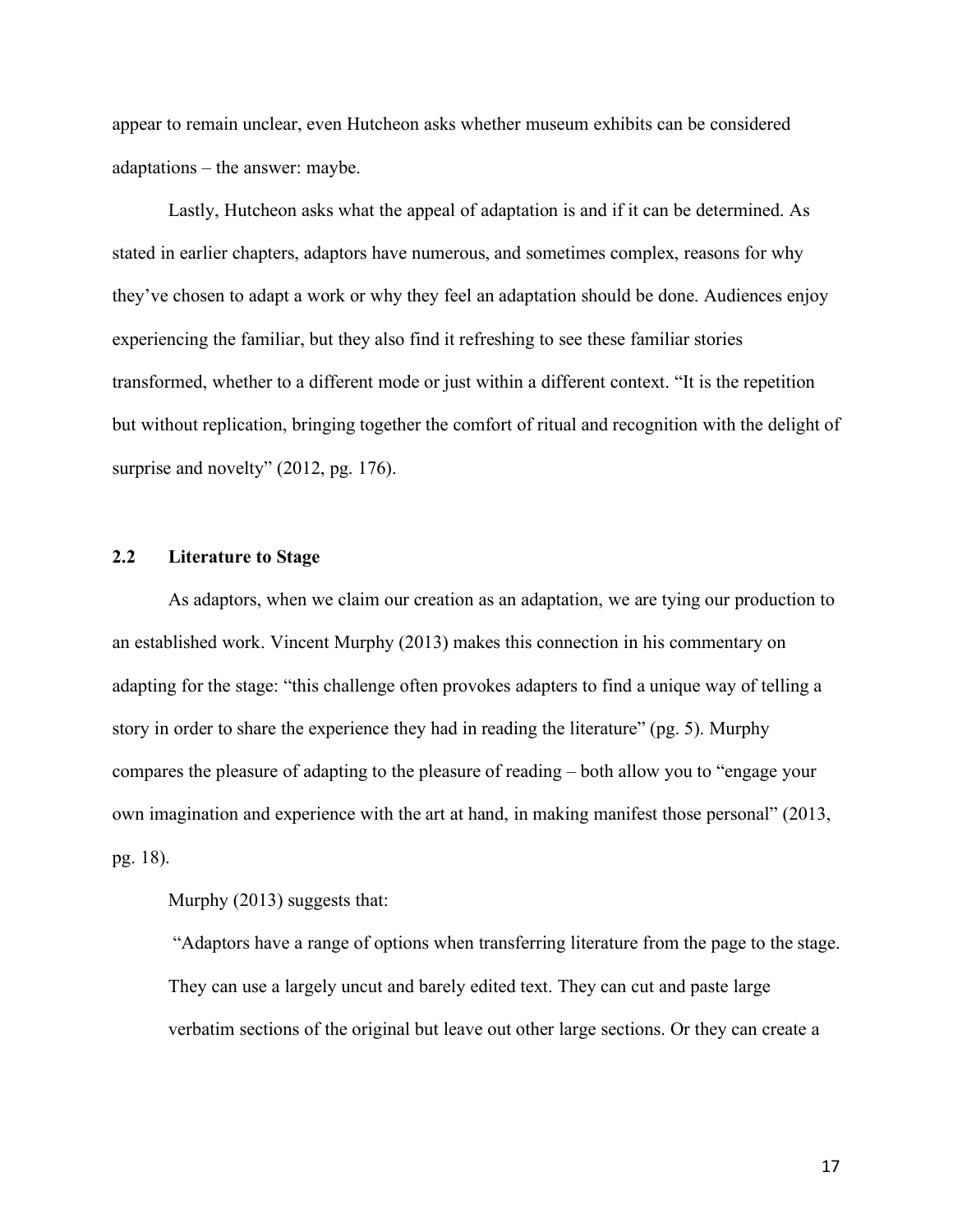wholly new version, inspired by the original text yet thoroughly transformed for the stage." (pg. 5)

Adaptations of literary work are by no means unusual or uncommon in creative fields, such as film, TV, and alternative literature. Even within the theatrical and stage community, many stage plays are adaptations of original literary work. Theatrical adaptations involve changing narration into scenes and stage directions, transforming the original story, characters, emotions, and dramatic moments. In the case of musical theater, the adaptation must shift not only into the visual format, but the auditory one, with the addition of song. This process involves so many considerations, both with the original work and the medium it has been chosen to be adapted to, in addition to its visual transformation to the stage. In order to be successful and create strong connections to the characters, these "performances need to be faithful representations in sound of the composer's conception" (Leech-Wilkinson, 2013, pg. 3) or interpretation of the text. Additionally, "if the adapter is not significantly and measurably moved by the novel, for whatever reason, the play will suffer accordingly" (Brady, 1994, pg. 10).

Murphy, in his text *Page to Stage* (2013), defines six building blocks to transform literature to the stage. Each block, in essence, reflects the considerations discussed by Hutcheon for creating adaptations, although Murphy outlines these attributes with the production process as the prominent guide, rather than the general elements and rules of adaptation and the theory surrounding the production. Building Block One is to "find literature that compels you," that entices you enough to "look to the stage as a place to share what engaged us" in the text (2013, pg. 17). There should be a pleasure and a desire to transform a particular story, which should be meaningful to both you and eventually, your audience. Since adaptation involves some sort of creative interpretation and transformation, the story's theme should be clear to the adaptor, or at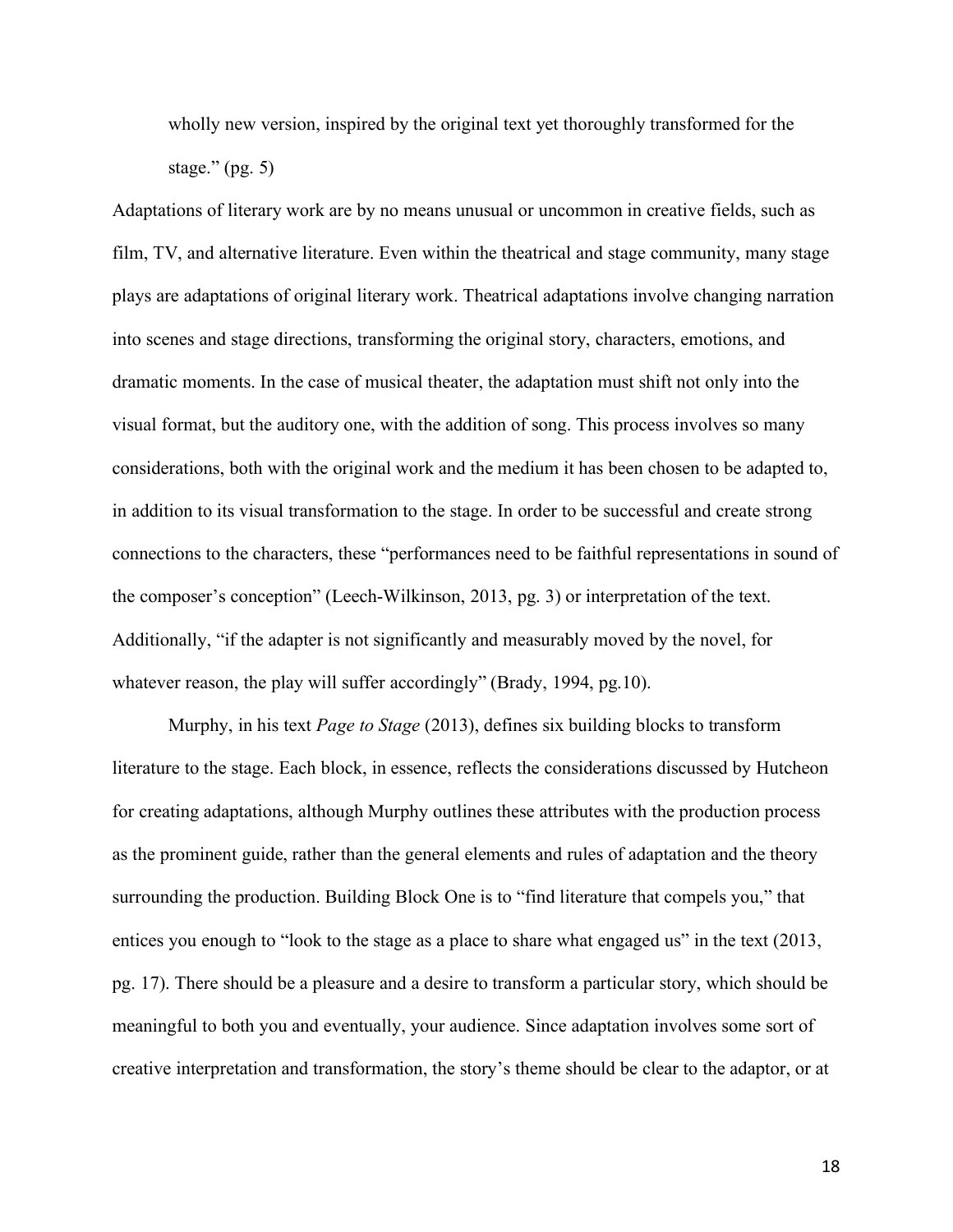least defined before beginning the process. Murphy describes this decision as it relates to the original reading experience: "The pleasure of adapting into another medium, like the pleasure of reading itself, is in the permission you have to engage your own imagination and experience with the art at hand, in making manifest those personal discoveries" (2013, pg. 18).

Murphy shifts then to Building Block Two - dialogue and narrative - which describes the deliberate changes and choices that must be made when writing the script and shifting from text to performance. An adaptor must try to "capture the musicality that (readers) have heard in the narrating voice of the original work," and by doing so, can add variety and nuance to the characters and their different points of view (2013, pg. 57). Though this process is difficult to manage, Murphy is able to provide examples and techniques for representing the nuances in the original narration within the context of a theatrical script. "What makes narration work is the degree to which the audience hears the narrative not only as commentary but also as a revelation of the characters' inner lives" (2013, pg. 55). Murphy insists "language drives literary adaptation, by its very nature. And the skill to cull both evocative narrative and workable dialogue from the text is the great challenge of the adaptor" (2013, pg. 47). Literature's driving goal and intrigue is its ability to create a world, characters and believable action with only words, which encourages the reader to create mental pictures of the story. Murphy stresses that "whatever their approach, adaptors must stay true to what compelled them to adapt the literature in the first place" (2013, pg. 39).

The most crucial element of any theatrical production is the characters and their relationships with one another. Murphy's third Building Block emphasizes the importance of bringing to life the inner thoughts and motivations of the characters, which must be drawn out of the narration of the original text. Adaptors must "share the hidden diary of (character)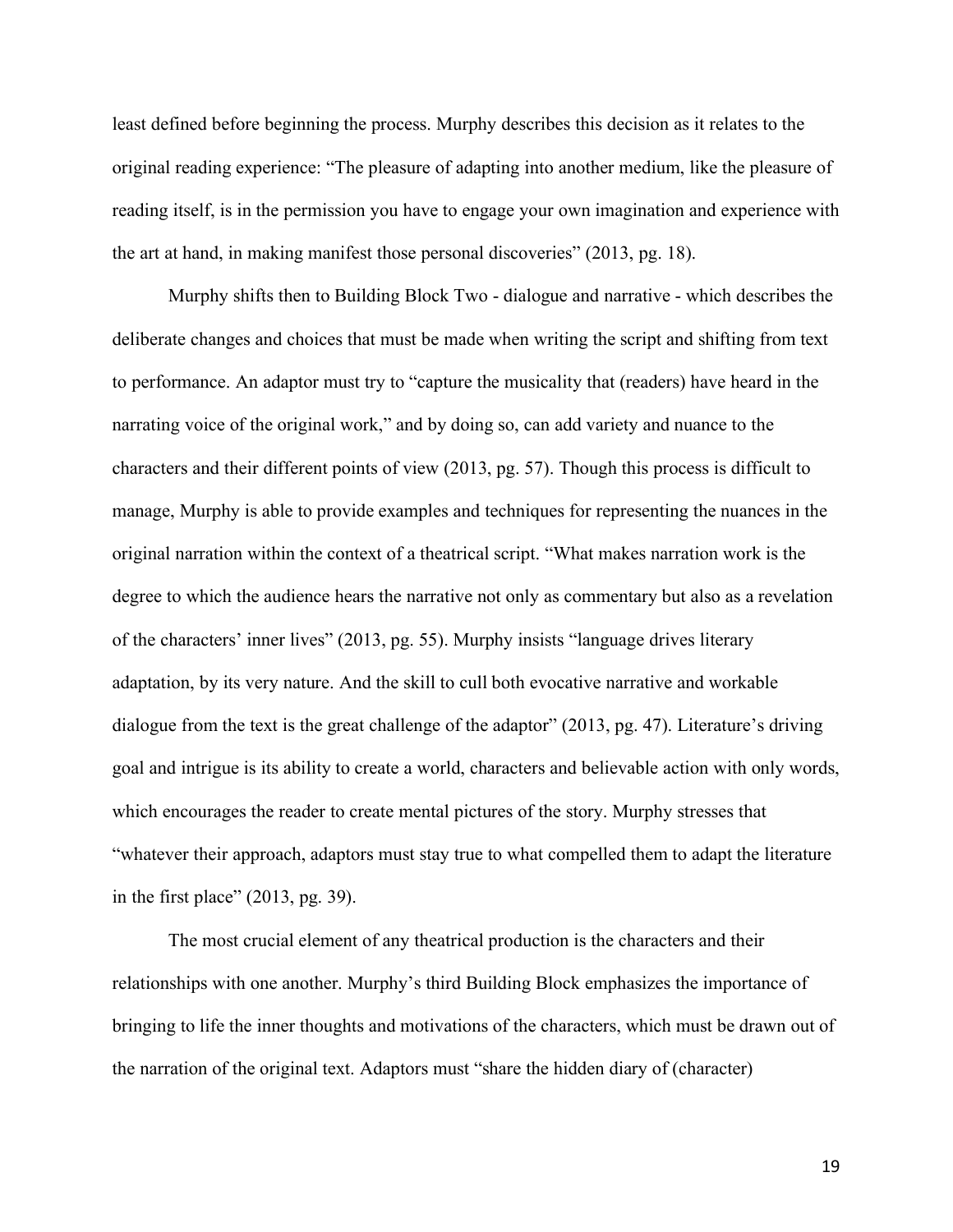motivations, making our own choices about what to reveal about the characters and how by selecting actions and dialogue that illuminate them" (2013, pg. 60). Most novels follow a central character, through which we experience the story – "what they discover, what obstacles thwart their desires, who they relate to or not," (2013, pg. 61) drives our interest while following the plot. Their relationships tend to also move the story along, while also creating tension, conflict, resolution, and growth. These relationships are both complex and contradictory; "sometimes a plot is the story of a relationship, balancing perspective and emphasis between the characters" (2013, pg. 68). Many pieces of children's literature are character and relationship-driven, with growth being a central theme of the story as a whole. Though theme, narrative, and character provide the contextual basis for a theatrical adaptation, there are several elements that enhance the overall narrative as it moves from the page to the stage.

In Building Block Four, Murphy focuses on creating an "evocative stageable image," which requires looking closely at the work and "finding literal details" that will shape the environment of the adaptation (2013, pgs. 76-77). "By its nature, literary adaptation in moving from one medium to another requires flexible strategies for how to best realize the work in a theatrical context," (2013, pg. 82) which will enable the textual descriptions and setting to come to life. However, adaptors must be aware of the limitations and strengths of creating a piece of live theater, including the imagination of the audience. Additionally, Murphy emphasizes in Building Block Five that constructing a clear storyline within the confines of the stage take thought and a careful look back at the original text. Murphy suggests that, "just as personality is too immense to define but character can and must be captured to be playable, so constructing a storyline involves making choices as you build your script" (2013, pg. 90). Events within the story, though provocative in the narrative, can be challenging to keep suspenseful and continue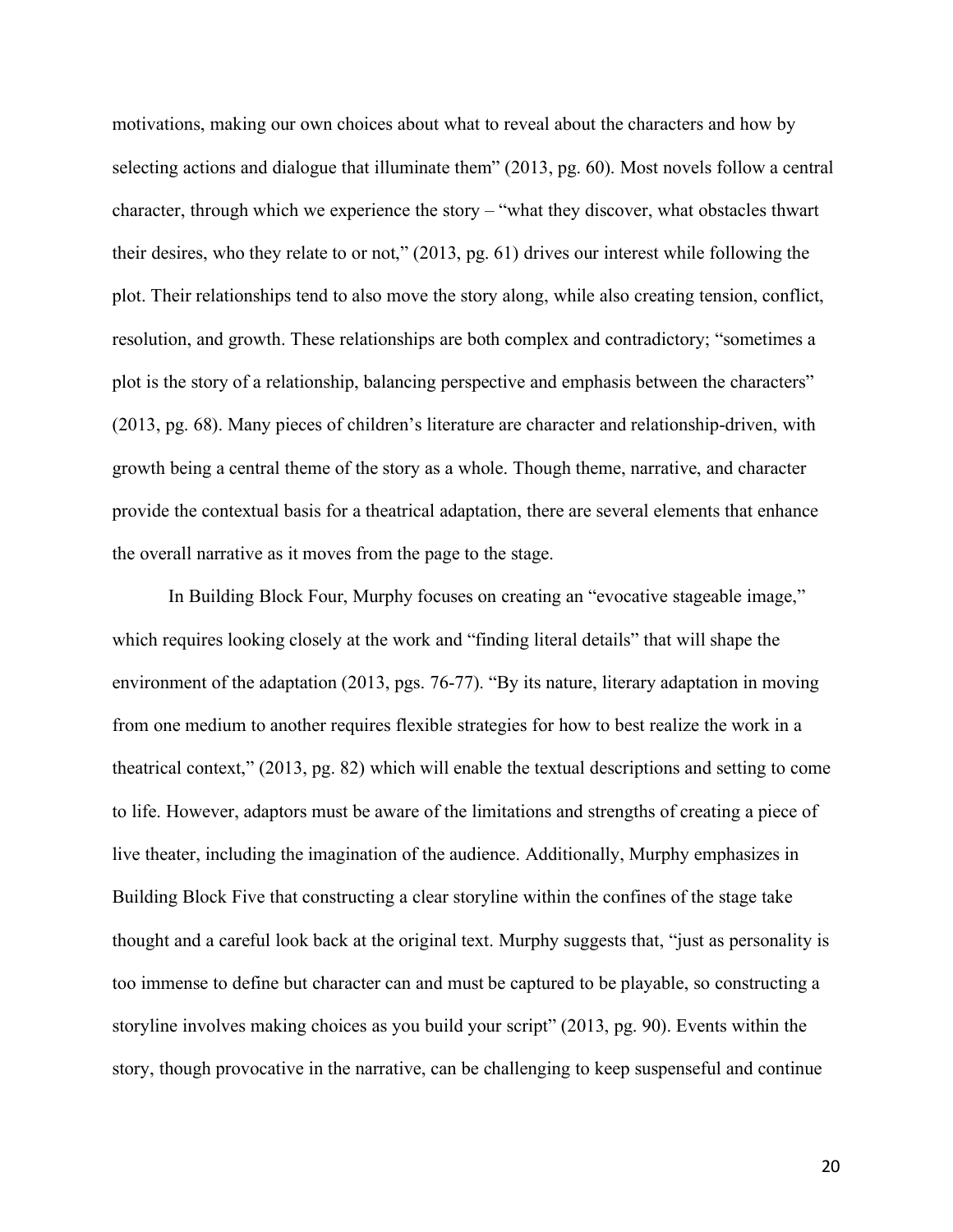to build the tension present in the novel. This is reflected in the work by theorist George Bluestone, who states that, "presentational medium(s)…cannot have direct access to the power of discursive forms. Where the novel discourses, the [visual] must picture" (1957, pg. 47). There is often a need to understand and portray the past experiences of characters in order to find the motivation behind their actions and choices. It is "like an archaeological dig to find information" (2013, pg. 97) about the characters that is relevant within the context of the performance. According to Murphy, adaptors often try to take too much expository text and information from reflective sections of the novel, which should just be condensed or left out of the script altogether (2013, pg. 99). Hutcheon states that adaptors must consider the differences in how time is represented, a thought mirrored in Murphy's discussion on how film and theater operate in "a compressed time, where the excitement of viewing is in the knowledge that the story will unfold before us within the two-hour traffic of performance" (2013, pg. 48). Bluestone identifies with this struggle as well in adapting novels, saying "a fifty-hour novel has the advantage of being able to achieve a certain density…simply because the reader has lived with it longer" (1957, pg. 50). Though there are time restraints for theatrical adaptations, creating a strong visual for the audience will increase their engagement in the production, allowing the time confines to not hinder the performance.

Murphy's final Building Block relates to three performance terms - language, image, and movement - terms that can guide the playable actions available to the adaptor during the transformation of the novel. Language, Murphy says, "is action when the words a character speaks change the course of the story" (2013, pg. 105). Additionally, "the visual world shapes the audience's experience of a play" in a powerful way and creates forward momentum in the plot (2013, pg. 108). Context, as Hutcheon described in her exploration, can strengthen a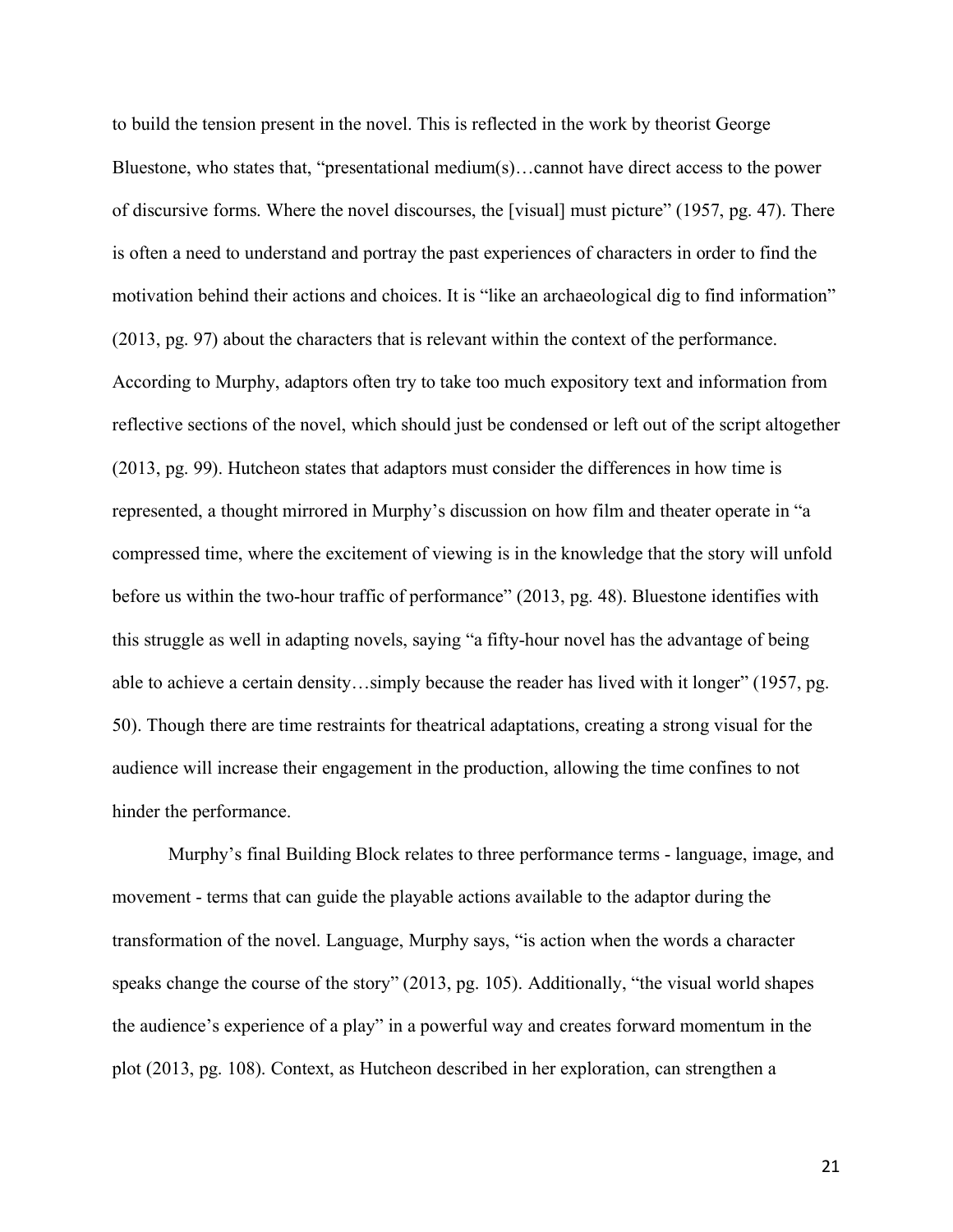production's connection to the original work and give the piece a fresh appearance as it transforms on the stage. The movement of the characters and the action found in the scenes are "important, defining, non-verbal physicalizations that change the course of the story" (2013, pg. 110). The performance vocabulary can have more weight or importance during critical moments in the plot or for its characters. As all of the Building Blocks come together, "a successful adaptor continues to take the lead of the original material to find that balance all the way through to the final shape of both form and content" (2013, pg. 130). The choice to transform a text to the stage is a powerful way to bring a story to life. In Murphy's words, "the raw power of live theater allows the paradox of both dynamic immediacy and meditative perspective" to be present, creating a unique and engaging experience for its audience (2013, pg. 123).

Murphy's text, though helpful in its commentary for amateur or novice adaptors, lacks the depth and wide array of examples available for critique and insight. According to Jane Barnette, Murphy's text "barely mentions dramaturgy (or contextual research, for that matter) at all; instead, Murphy creates a step-by-step guide for novice adapters of literature for the stage…" (Romanska, 2014, pg. 294). Murphy's guide, though lacking some discussion of the theater in critical terms, is able to move smoothly through the adaptation process. Critic Miriam Chirico finds that the narrow sample group "prohibits examining the multiple ways directors have physicalized literary works, which is a signatory feature of this genre" (2013, pg. 120). This text would have benefited from a large sample size, which would have allowed for stronger connections between Murphy's insightful commentary and real-world examples of the adaptation process. Considering my amateur status, Murphy's text does provide useful information and guidance for transforming literature to the theatrical stage, especially for beginning adaptors.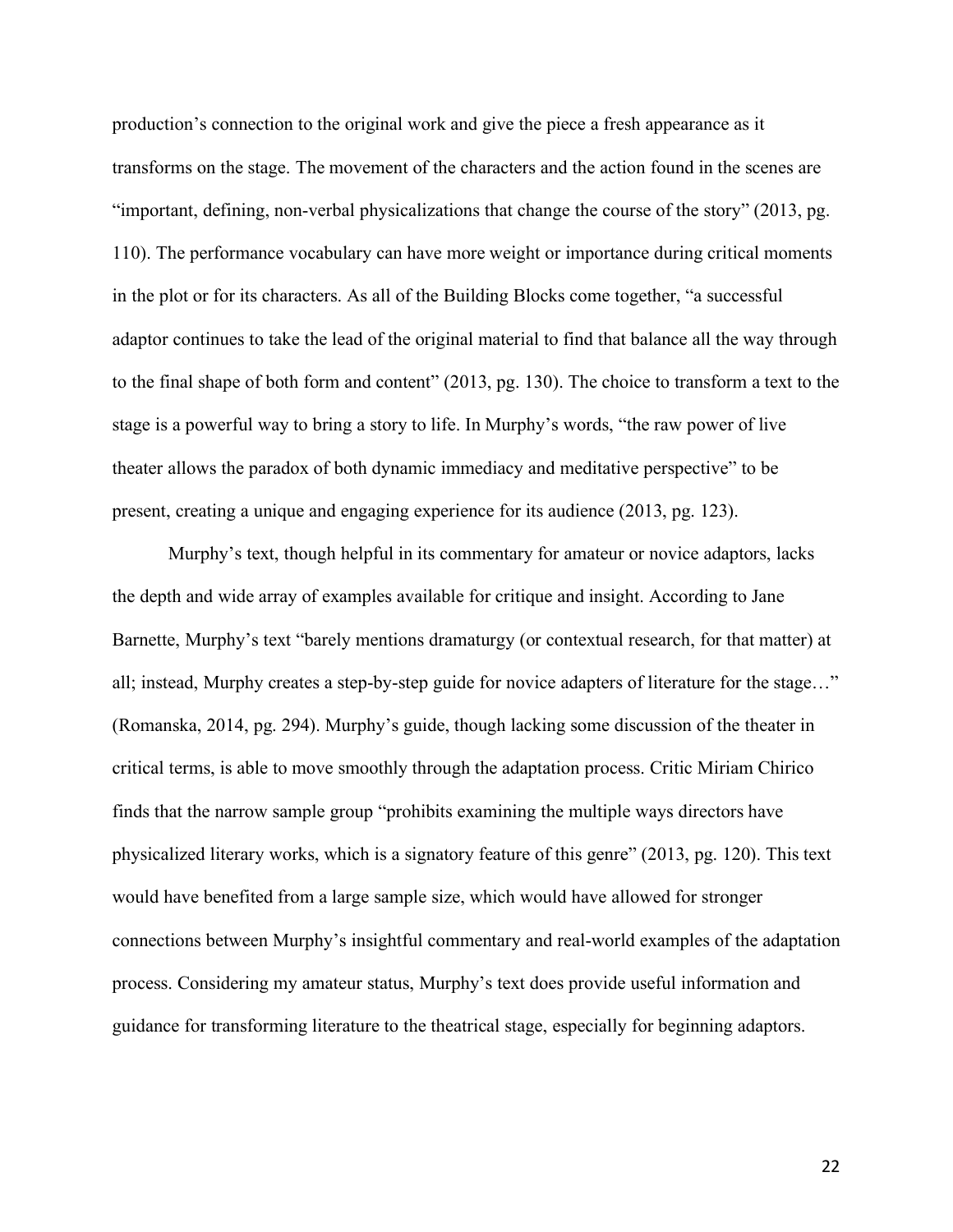### **2.3 Deleuze's Theories of Repetition, Difference, and Rhizome**

Gilles Deleuze's text "Difference and Repetition" along with several of his theories, can assist in determining how incorporating differences into an adaptation can have merit, not only within the adaptation's essential retelling of the story, but in how elements of the original novel are portrayed within the production and how they are interpreted by its readers and its audience. Deleuze's theories "enhance our understanding of what makes young readers return to the same book time and time again or read something which is quite near to the original apart from minor variations" (Newland, 2013, pg. 194).

In researching Deleuze, it became evident that to truly understand his theories, I would need to find a guide to find the relevant content within Deleuze's theories. James Williams' book *Gilles Deleuze's Difference and Repetition: A Critical Introduction and Guide* breaks down and analyzes Deleuze's theories, allowing readers to understand the meanings and structure behind Deleuze's work. In Williams' guide, he examines Deleuze's theories and hypotheses and how they relate to a variety of subjects, while also broadening the interpretation, allowing it to be applicable to a wide range of topics. Deleuze's difference theory, according to Williams, is the "condition for changes in actual things" (2013, pg. 61) and essentially can enhance and expand the context of the original "thing". Williams also posits that "real difference is a matter of how things become different, how they evolve and continue to evolve beyond the boundaries" (2013, pg. 65).

An effective way to incorporate Deleuze into my analysis and discussion was to explore the ways the theories relate to children's literature. Some relevant research was done by Jane Newland who explores how Deleuze's theories of repetition and rhizomes provide insight into children's literature, specifically when it comes to series fiction and narration. Within the scope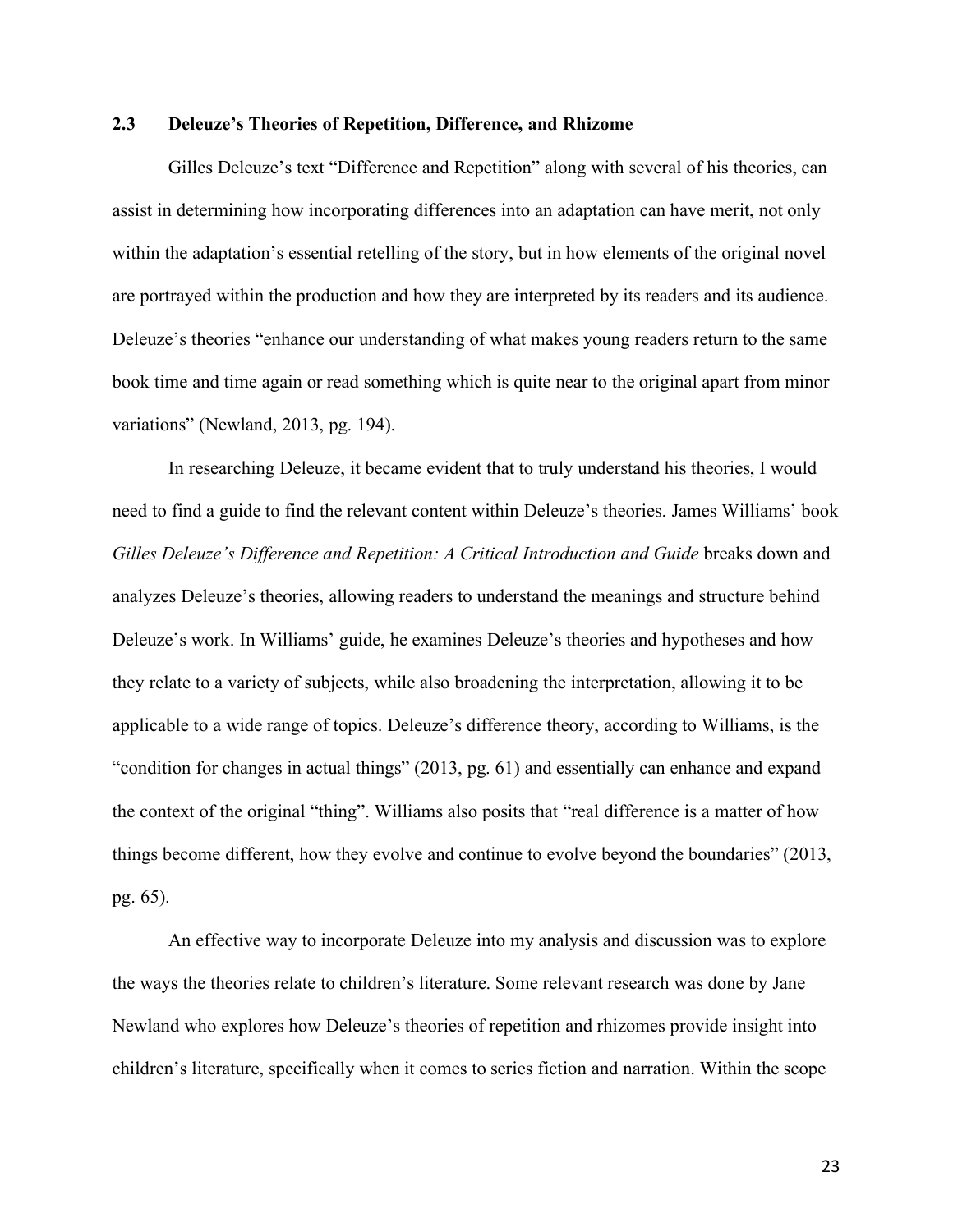of children's literature, several of Deleuze's concepts were able to help construct a deeper understanding of the structure authors implement when writing series fiction and fiction for young readers.

Newland's application of Deleuze's rhizome hypothesis, the interconnectedness of voices established by the reader in the text, to children's literature provides a means for establishing voice in both the written characters in the novel and the voice of the reader. Newland suggests that "the character speaks in a voice that may be designed to resemble the reader's, and sees and experiences things that might relate to the reader" (2009, pg. 16), which brings the reader closer to the text and the characters themselves. The creators and producers involved in telling the story to kids must be considered: "there is not simply the voice of the speaking character or the thirdperson narrator to consider, but also echoes of the voices of other individuals involved in the production and provision of books for children and adolescents" (Bakhtim, 2001, pg. 263). Additionally, when looking at the rhizome of texts, Newland observes how "our response, the feelings and thoughts we have when we read, directs our interpretation and our evaluation of texts" (McGillis, 1996, pg. 16), a view that relates closely to Murphy's considerations when adapting a book to the stage.

According to Nodelman, children's literature presents "a serious challenge to conventional ideas about interpretation and distinctiveness" (Newland, 2013, pg. 193), which causes the adaptation of this kind of literature to become even more of a challenging process. Deleuze's statement "difference inhabits repetition" finds relevance when relating to series fiction, that each reading of the text, or subsequent texts in the series, result in a difference of interpretation. This sameness becomes meaningful for young readers when moving from text to text, but the value of the sameness is only relevant if the text encourages the reader to explore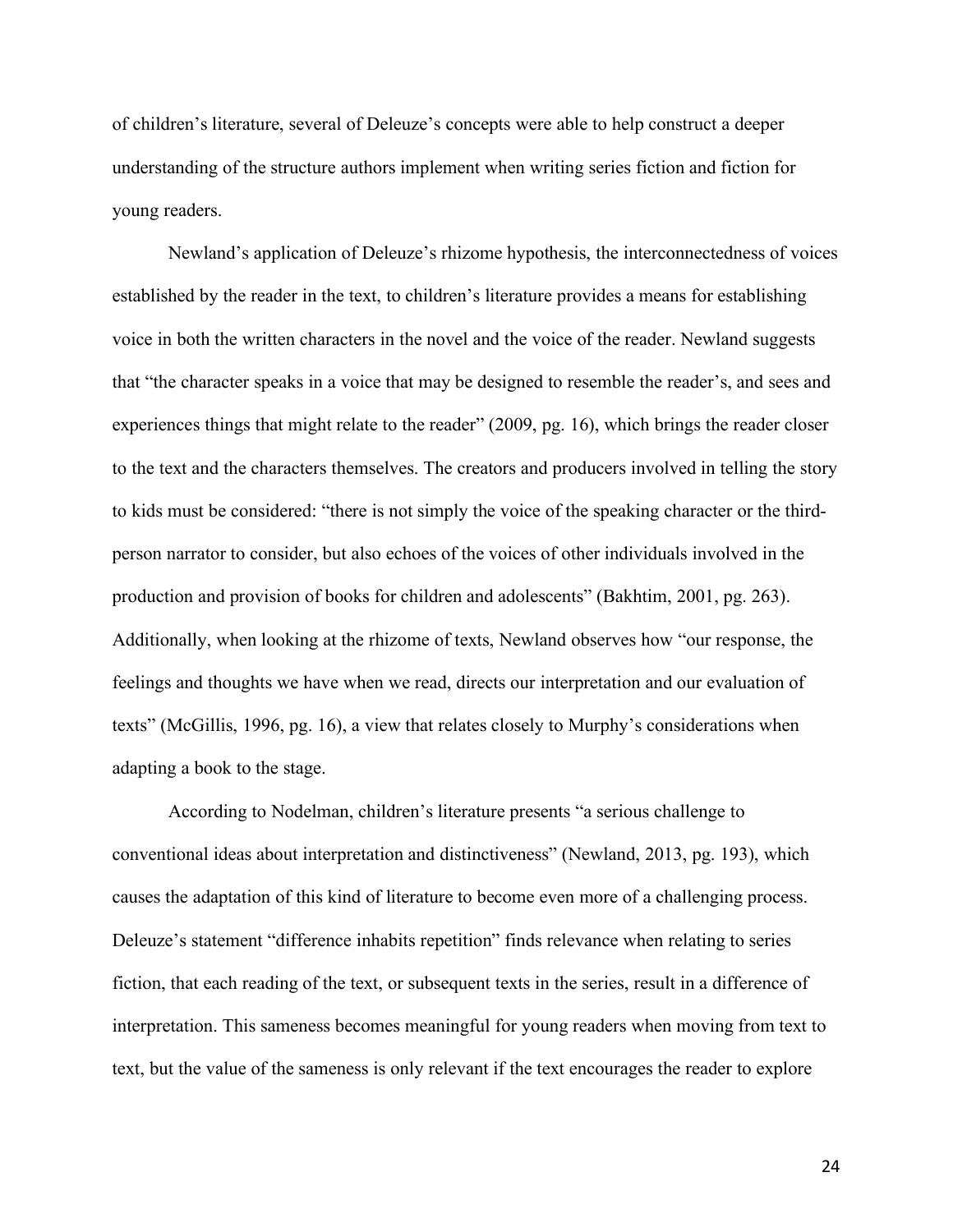and respond to the text in a varied way. In Deleuzian-like fashion, Nodelman remarks on the pull of children to repetitive fiction: "the belief that our own perceptions of the way things ought to be is in fact the way they actually are…comfortable but dangerous delusions" (Nodelman, 1988, pgs. 239-240). This statement can relate the series fiction and, more applicably to this thesis, adaptations – ones that solely retell the story, rather than transform the story in a way that brings out new insights and experiences to its audience and readers of the original text.

### **2.4 Theater, Young Audiences, and Literacy**

A question continues to be present throughout this analysis and discussion of adaptation: Why choose the stage and musical theater as the medium for transforming children's literature? With many successful shows created from children's texts, their adaptors clearly had their young audiences in mind, which is reflected in the ways they adapted their chosen children's novel to the stage. Novels for young readers are really taking off in the theatrical world and bringing in young audiences to experience the novel in a live performance format has been shown to improve their literacy and overall education. Hutcheon states that teachers and their students are one of the largest audiences of adaptations (2012, pg. 117). In their article "Bringing Literature to Life for Urban Adolescents: Artistic, Dramatic Instruction and Live Performance", Certo and Brinda (2011) analyze how students respond to portrayals of assigned books on the stage and in live performances of the text. Presenting a novel to students with a live performance enhances their engagement in the text, while also assisting with their comprehension and providing them with a deeper understanding of the emotions of the characters, thus blending efferent and aesthetic reading to the reader (2011, pg. 24). Theater seems to want to be aligned with learning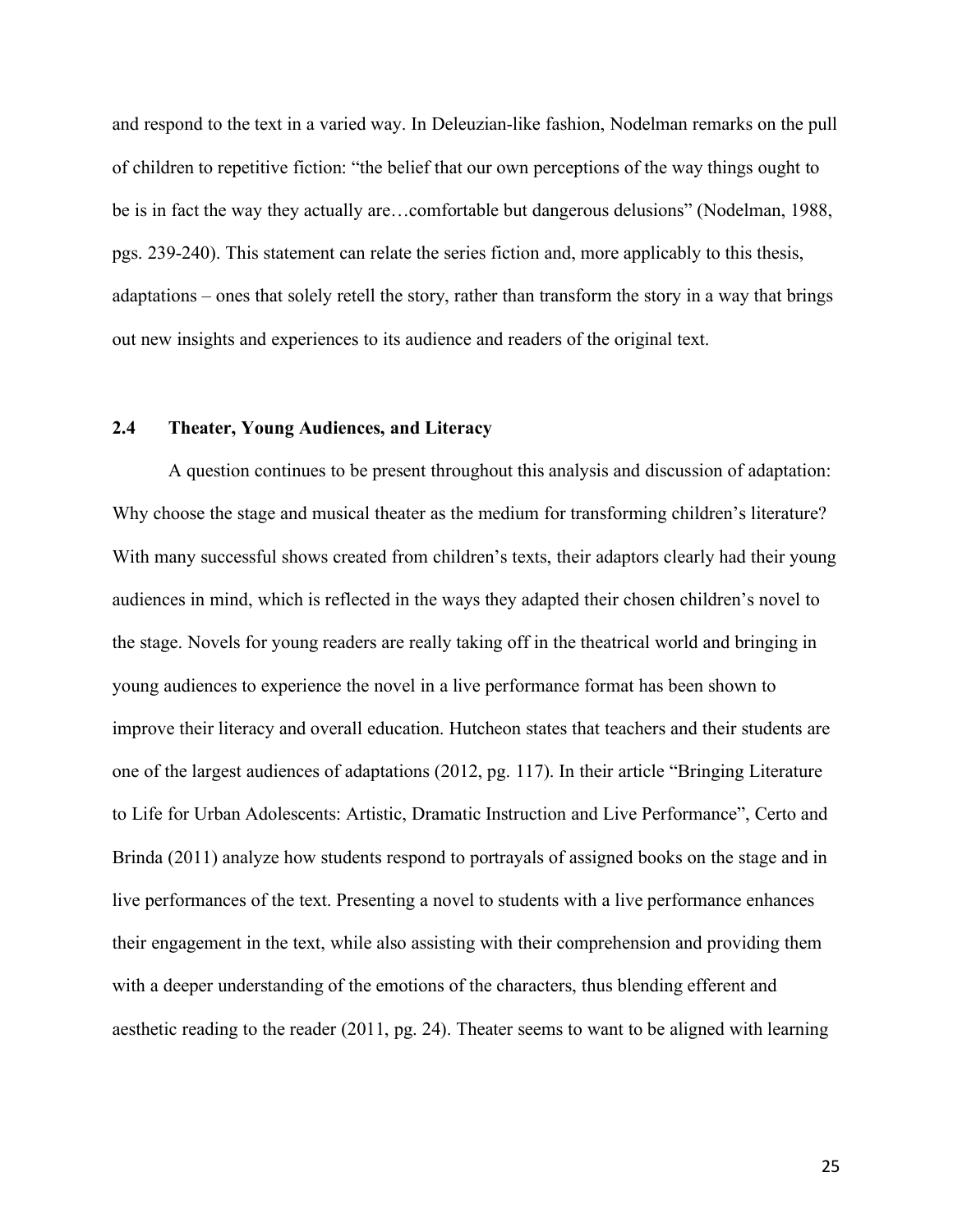and literary connections "because literacy is fundamentally about learning to use language to mean, drama and good books go together" (as cited in Harste, 2001) (2008, pg. 489).

With the tendency for children's literature to be primarily received by young audiences, it feels necessary to explore how theatrical and musical adaptations of these texts benefits these young viewers, in addition to the audience as a whole. Film is the primary performance-based storytelling available and the most accessible to young audiences, but why does theater create stronger benefits for young people? Matthew Reason (2016) has looked closely at how young audiences perceive and react to live performances of literary texts. One of the first reactions received during his study was that the students felt "more a part" of the performance and that it was more "direct" than cinema and film (2016, pg. 230). He posits that "liveness," or live performance, is "deeply integrated into the social experience of theatre" (2016, pg. 240). Brinda (2008) wrote: "Providing experiences for young students to become immersed in theatrical presentations of literary work can spark insight, reflection, self-knowledge, and imagination" (2008, pg. 489).

On an even deeper level, the addition of music can enhance the learning experience and bring readers even closer to the text and characters in a novel adaptation. Lucy Okikawa (2006) explored how musical theater can benefit the literary needs of children with visual impairments, as well as some ways to integrate music and theater into the classroom curriculum. The essence of musical theater, as suggested by Okikawa, "showcases storytelling through dialogue, as well as depicting emotion, in music, dance, and human interaction" (2006, pg. 370). Incorporating these components into literacy lessons can provide students with "imaginative ways of interpreting stories through…different channels to convey meaning" (2006, pg. 370). Though Okikawa focuses on the benefits of this type of interpretation for visually impaired students, this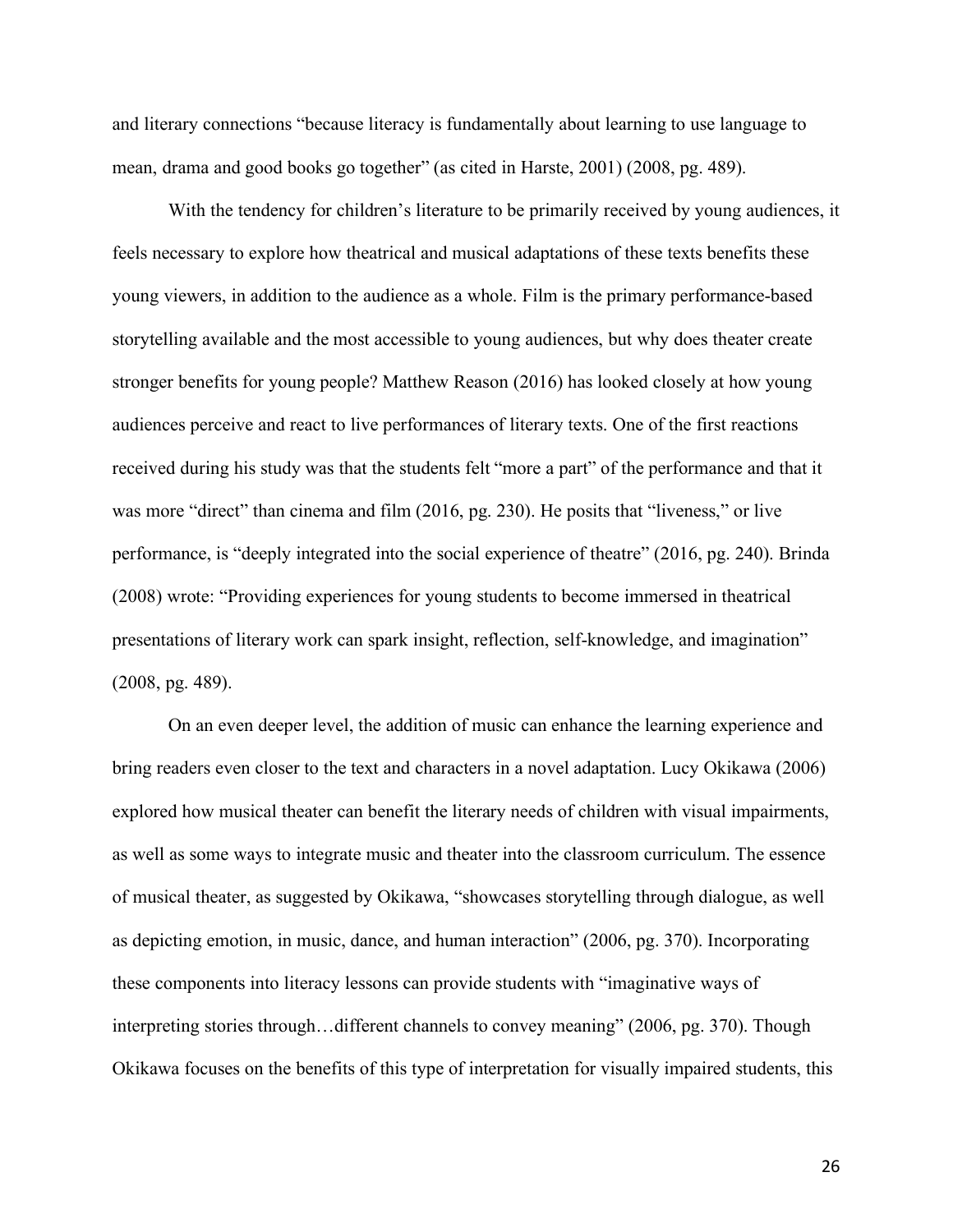can also benefit reluctant and struggling readers. The music and songs immediately "set the tone of a character's feelings and the mood of a scene in a way that lighting and words alone cannot do" (2006, pg. 372). The emotional connection that music within a performance can create strengthens the overall story and heightens the audience's awareness of important themes and moments within the original text.

### **2.5 Conclusion**

Hutcheon, when looking at the importance of understanding the process of this transformation from text to performance, stresses that adaptation theory must involve more than the adaptation itself: "if we cannot talk about the creative process, we cannot fully understand the urge to adapt and therefore perhaps the very process of adaptation" (2012, pg. 107). I explore this important aspect of adaptation in later chapters, with the production and performance of Roald Dahl's *Matilda* in the Royal Theater Company's adaptation, *Matilda the Musical*, and in my musical adaptation of *Harry Potter and the Philosopher's Stone*.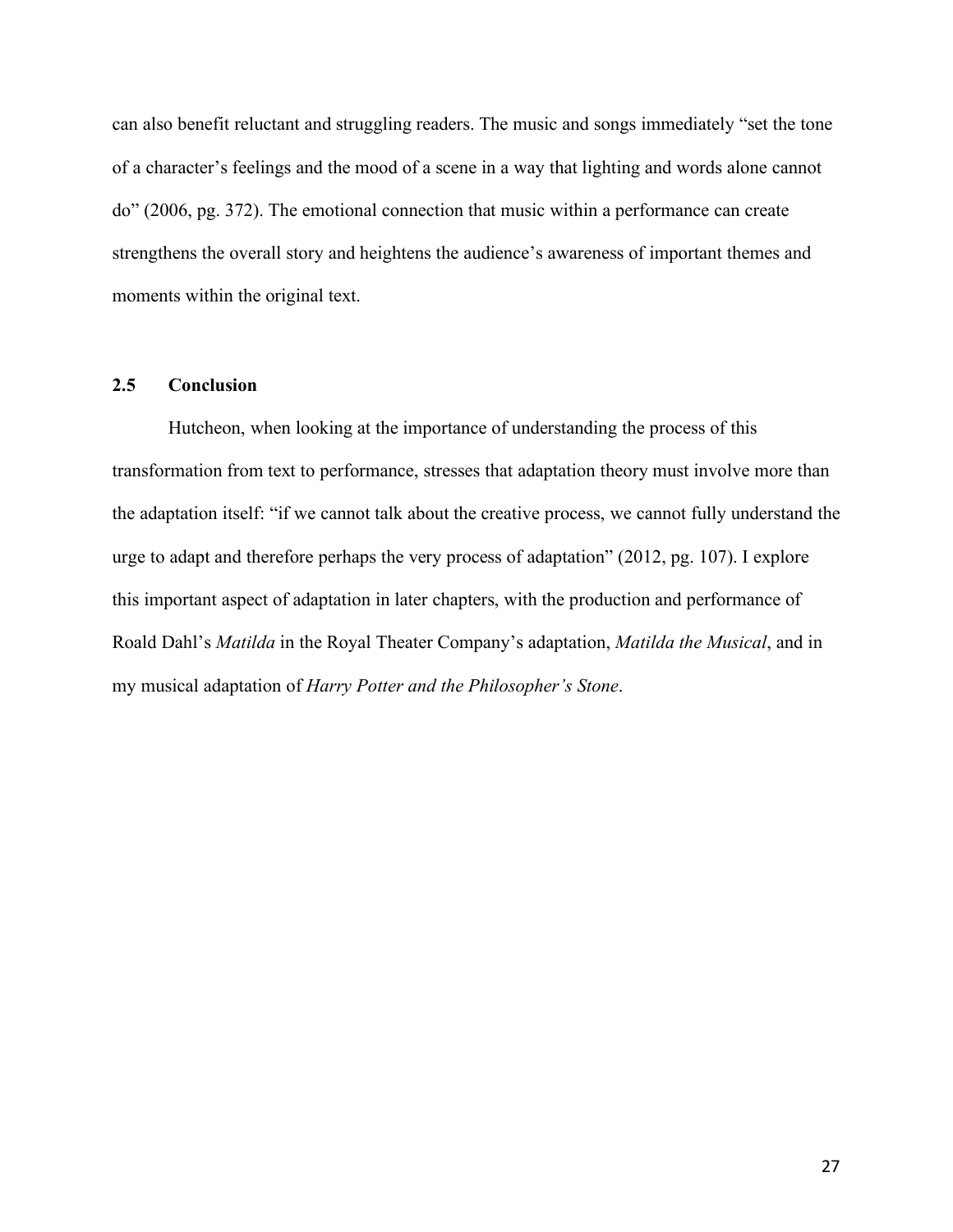# **Chapter 3: Methodology**

#### **3.1 Introduction**

Hutcheon's exploration of adaptation theory, along with Murphy's thorough knowledge of literature-to-stage adaptation, provide a well-rounded understanding of all that must be realized when beginning the process of adaptation. Hutcheon finds the strengths of looking at not only production, but also process, and how a variety of mediums are being used to transform literature. Murphy's emphasis on the close relationship between a stage adaptation and its literary source motivated me as I dove into my own adaptation one. Having defined adaptation, articulating the structure and content needed to transform a text, and establishing additional considerations when adapting to the stage, I will now describe how it applies to my close reading and musical adaptation.

## **3.2 Criteria and Rationale for Choosing Primary Texts**

Adaptation theory, in exploring how work is translated across media, looks closely at the motivations and importance behind not only the production, but also the process, which arguably holds a higher value than the adapted work itself. The process holds information about the adaptor's desires to transform a specific piece of literature, as well as their interest or motivation in choosing a certain medium for the transformation to take place. This emphasis on process is not only present in Hutcheon's work, but plays a large role in my exploration of musical adaptations of children's texts. I have employed adaptation theory, along with considerations of literary adaptations to the stage, to my close reading of an example of a musical adaptation of a children's literature novel. As Hutcheon's theoretical discussion revolves around adaptation as a whole, many of the examples referenced in the text focus on visual adaptations, such as film and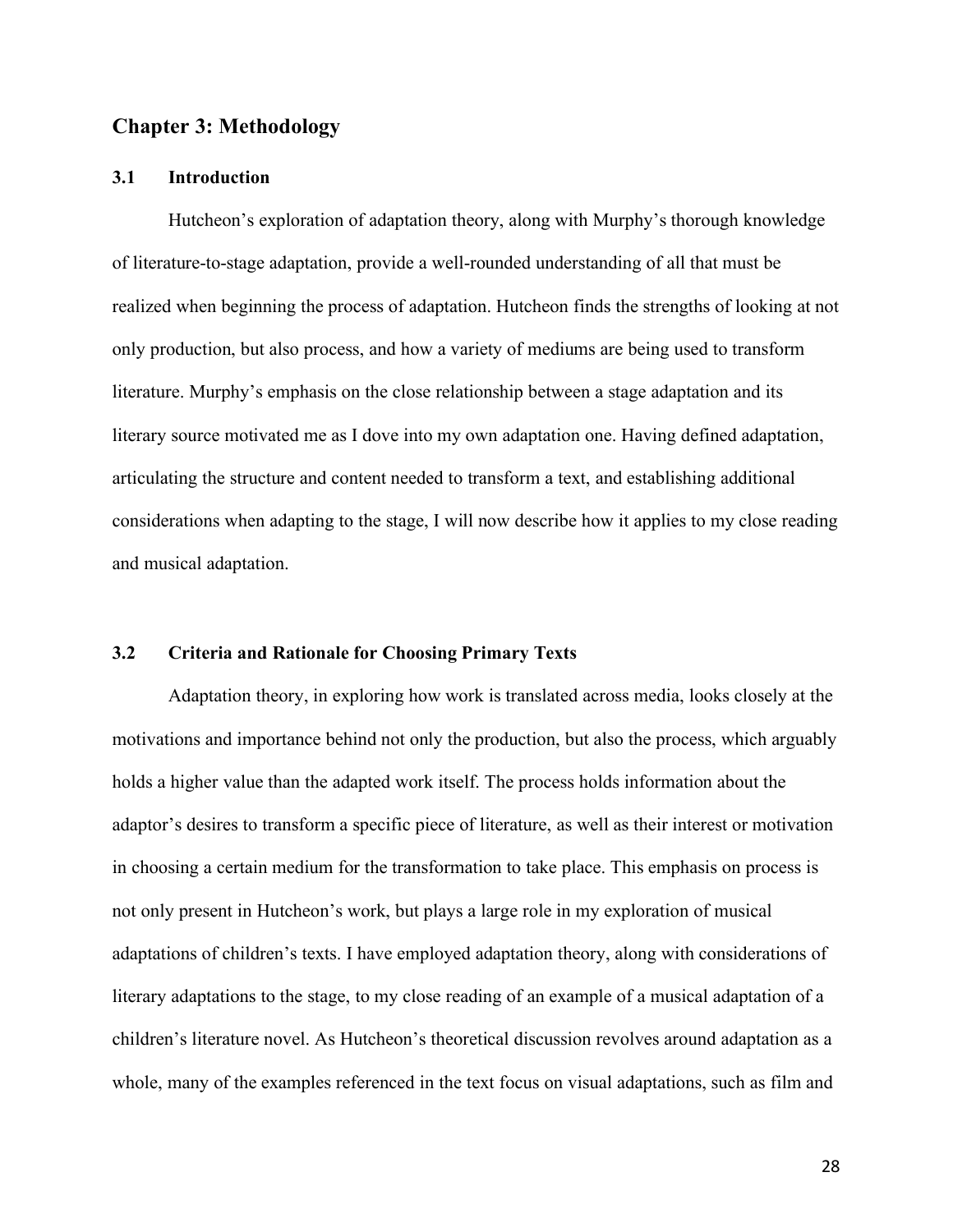theater. The visual nature of theatrical adaptation requires special considerations, especially since literature is a purely text based medium. An even stronger emphasis must be placed on the process when children's literature is concerned, as the production's audience might consist largely of children and youth, for which the performance must be engaging, exciting, and reflect their own visualization of the novel being adapted.

The decision to create a musical theater adaptation of *Harry Potter and the Philosopher's Stone* (Rowling, 1997) stems from my lifelong passion and interest in the *Harry Potter* series and the world that J.K. Rowling created for her readers. As I shared in the introduction, the popularity of the series and the many adaptations and extensions that have been developed from Rowling's original story encourage adaptors to explore additional media in which to engage audiences and the fans of the books. As a result, my passion for the series and for musical theater drives me to transform the books to the stage. To pursue writing a musical adaptation of *Philosopher's Stone*, I needed to gain a stronger and deeper understanding of how musicals are created, from the initial idea, through the composition of music, lyrics, and script, and to its completion and performance. For this, I referenced two guides: *Writing Musical Theater* (Cohen & Rosenhaus, 2006) and *Music Theory for Dummies* (Pilhofer & Day, 2015). These texts, though not necessarily theoretical or academic in nature, served as a structural support as I compose and write the music and script for the adaptation. Additionally, for a first-hand perspective of the process I look closely at a current, successful musical adaptation of a novel similar to *Harry Potter*.

When selecting a musical adaptation, I had several criteria that led me to my final choice. The first of these was that the adaptation be of a contemporary children's book, preferably a chapter book, as *Harry Potter* is for older readers. Second was that the adaptation should be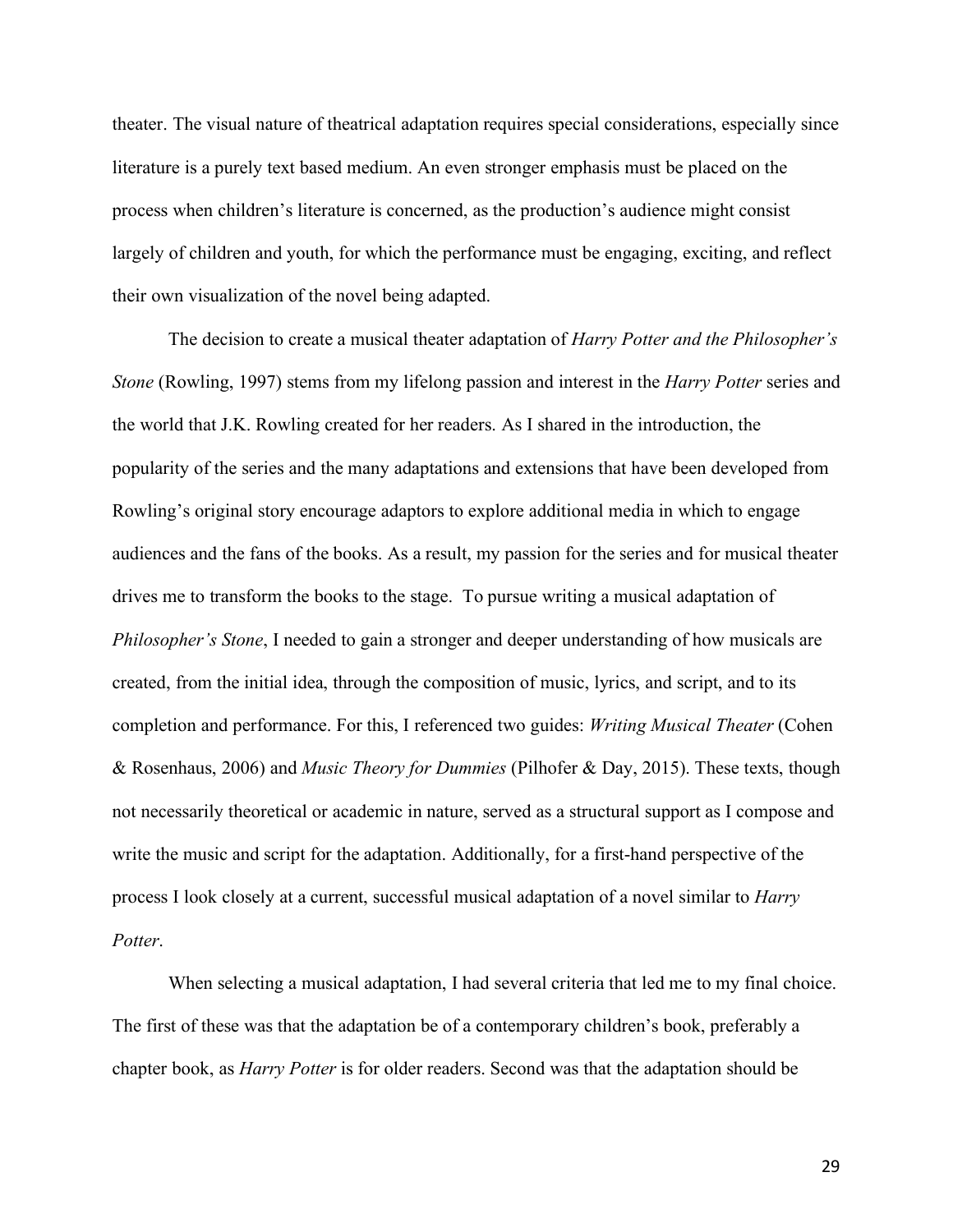successful, if not notable, within the musical theater world. Lastly, I was strongly inclined to find a musical with similar elements to *Harry Potter*, which could help in my endeavor to successfully portray this novel in the theater format. *Matilda the Musical* (Minchin & Kelly, 2010) met all of my criteria, not only with its success on both Broadway and the West End, but also with the kind of magical elements, which are present in *Harry Potter*. As well, the character similarities between Harry and Matilda, each with their unkind families and their new-found abilities fit perfectly. I was also fortunate enough to see *Matilda the Musical* when I visited London earlier this year, which allowed me to more closely analyze the production, especially the visual and theatrical elements of the show. David Wood, producer of many Dahl adaptations, shares his choice for choosing Dahl:

"There's something rather magical about Dahl…the situations in his tales are larger than life and you often have a child as the protagonist – and that child is often the underdog who triumphs through adversity. That is a very good, very theatrical way of telling a story." (*American Theater*, 2014, pg. 26)

Wood's comment again suggests the similarity of *Matilda*'s plot to that of *Harry Potter*'s; this connection is actually relayed by Wood later in the article, with the suggestion that elements of *Harry Potter* may have originated from Matilda's story. Harry and Matilda, along with their underdog triumphs are dramatic stories that beg to be transformed to the stage, with the magic of these tales inspiring for the addition of music. Murphy supports choosing literature that you are passionate about, suggesting that, "as you create your new work, you will have the privilege of partnering with the work of a fiction writer you love" (2013, pg. 15).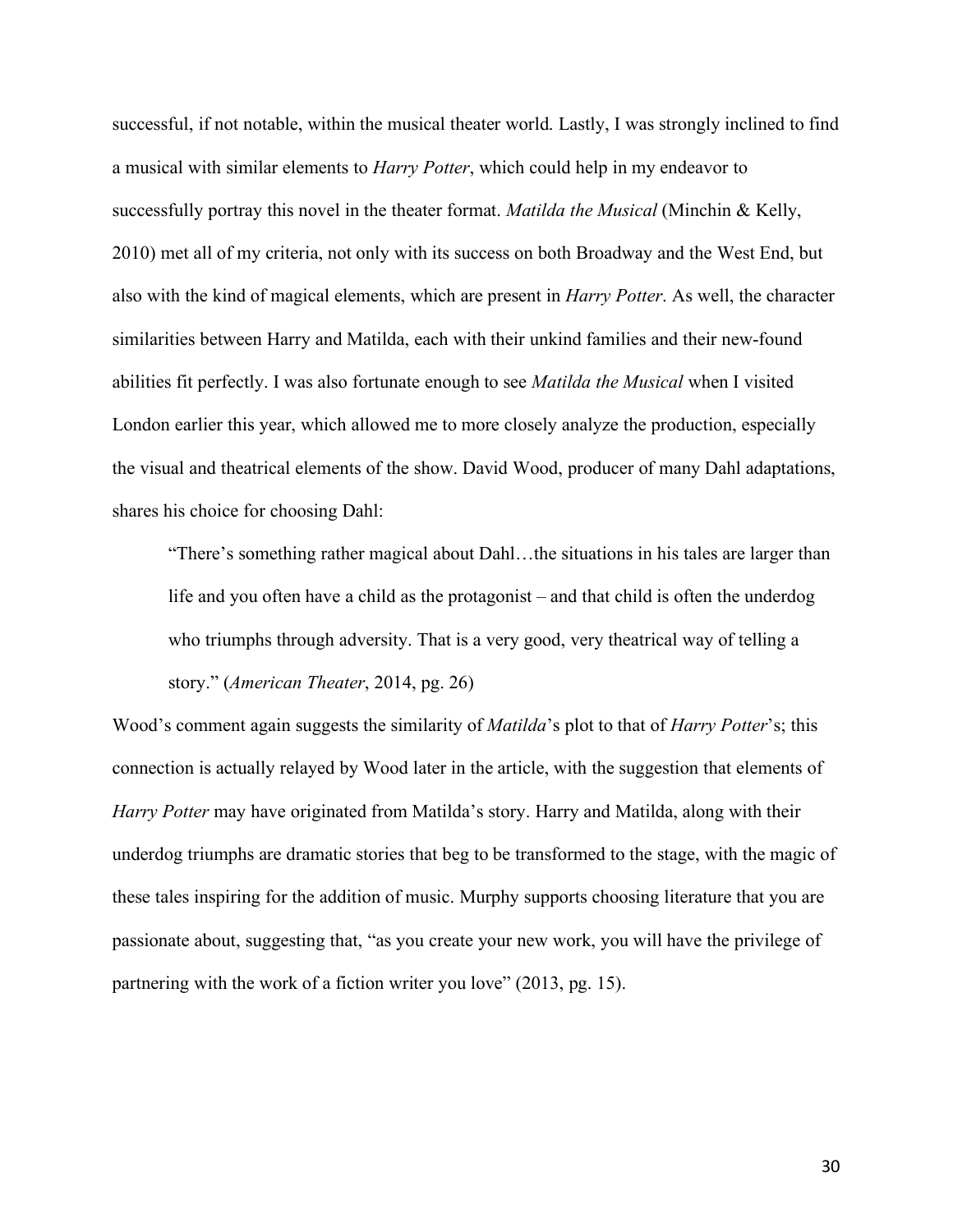### **3.3 Description of Analysis and Production**

Analyzing the process *Matilda's* producers used for their production served as a guide for the adaptation process I employ in transforming *Harry Potter and the Philosopher's Stone*. Hutcheon, when discussing adaptation as a process, states that, "adaptors are first interpreters and then creators" (2012, pg. 18). Following this suggestion, I first interpreted *Matilda*'s transformation to the stage before creating my own adaptation. I deconstructed *Matilda the Musical*, starting with the transformation of certain events and character motivations from Roald Dahl's book into songs, and conclude with the success of this adaptation and its audiences' response. I looked closely at Dahl's original work alongside the musical production's adaptation in order to determine their relationship to one another and how the original text influenced the staged production. I referenced various articles and interviews with *Matilda*'s production team to gain insight into the adaptation process and its transformation to the musical stage, as well as referencing Dahl's *Matilda* (1980) as the source material for the musical. This perspective, paired with content from my theoretical analysis of the adaptation process, resulted in the production of a guide for creating a musical and stage adaptation of a children's text, specifically the first book in the *Harry Potter* series.

The creative aspect of my thesis consists of adapting three scenes from *Harry Potter and the Philosopher's Stone* into a musical performance, which included composing songs and writing the script. My initial goal was to create a full and complete musical theater adaptation of the book, which would have provided me with a holistic adaptation and production experience. However, on advice from a member of my thesis committee, I chose to narrow the scope of this project and select 3-5 scenes to adapt and transform into a musical format, rather than produce an entire show, which takes an experienced production team years to complete. I chose the scenes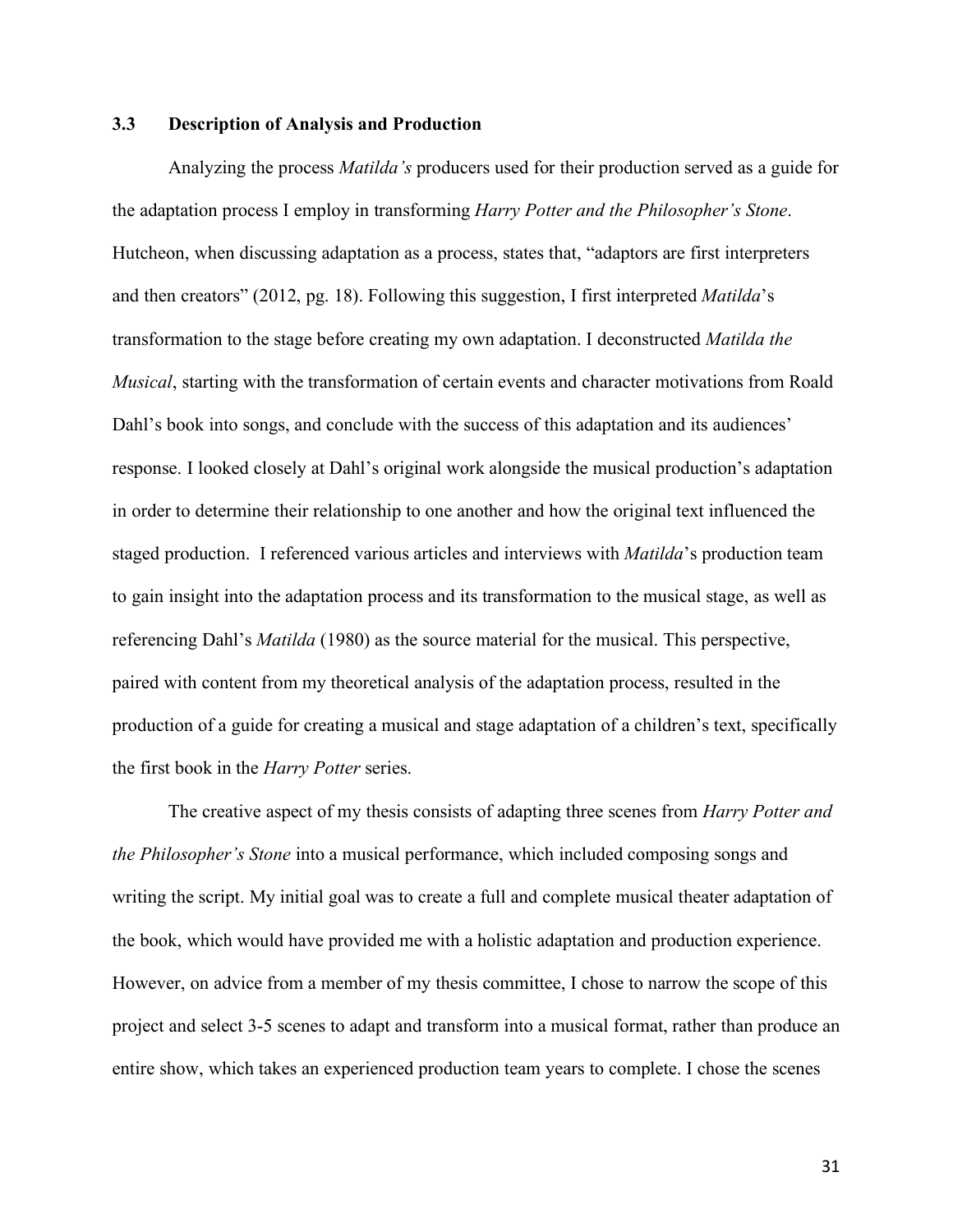based on their importance and contribution to the book's plot, while also using insight from J.K. Rowling on her favorite moments from *Philosopher's Stone*. These chosen scenes include a script with stage directions and a song that plays a part in the scene. My background in music and singing enabled me to compose the music and write the lyrics successfully, though I used the knowledge and assistance of music and composition students when needed. Near the completion of writing and composing these scenes, I enlisted qualified singers and actors to rehearse and perform the scenes, allowing me the opportunity to make any changes to the script or music and giving me the chance to see my work performed, rounding out the production process. I provide a reflection on my experience throughout the adaptation process, while acknowledging the insight and knowledge I gained from the process. I also conveyed how Hutcheon and Murphy's texts, as well as my own analysis of *Matilda the Musical*, contributed to the transformation of *Philosopher's Stone* to the musical stage.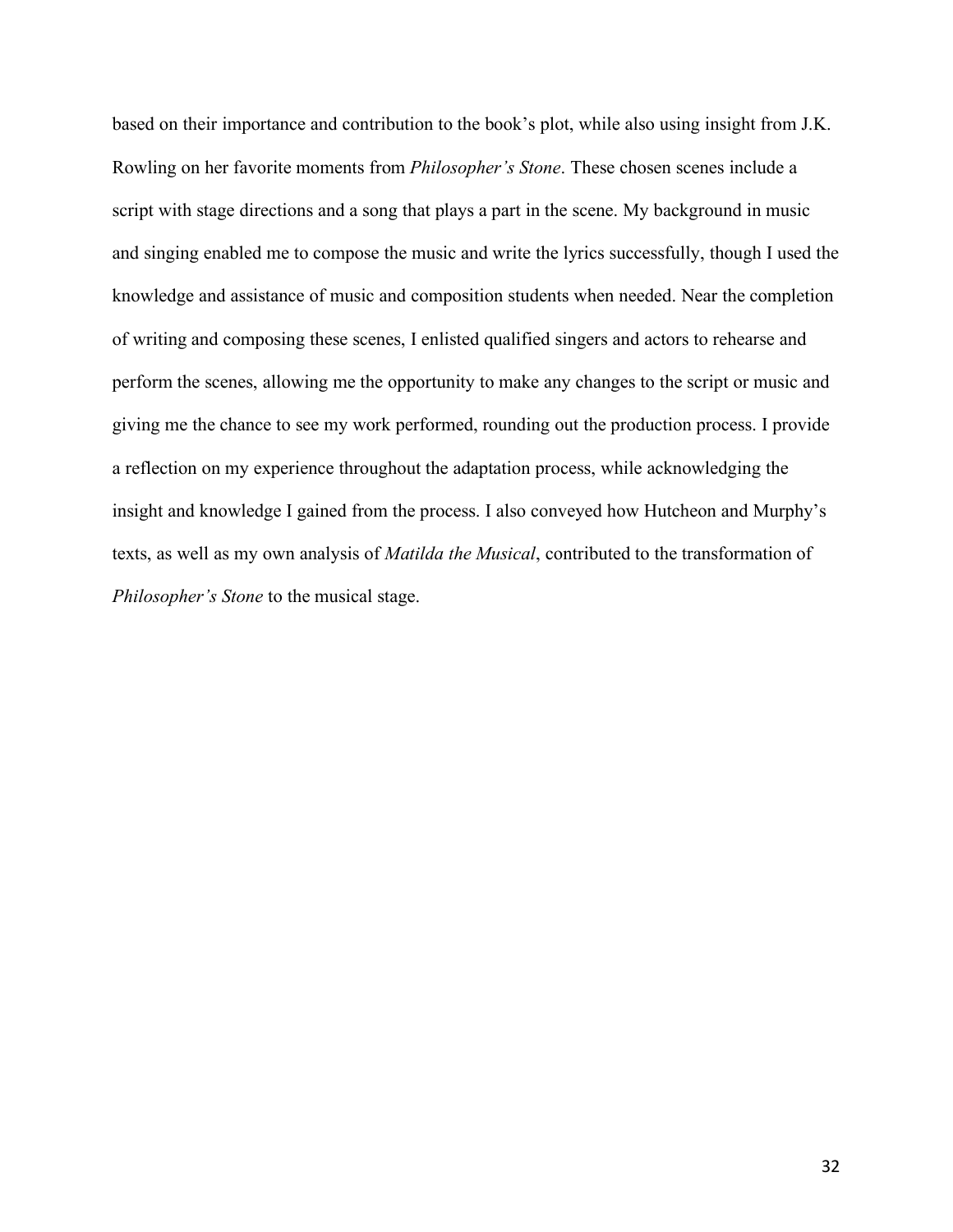# **Chapter 4: Analysis of** *Matilda the Musical*

#### **4.1 Introduction**

The following chapter shares insights and the analysis of *Matilda the Musical*, along with a synthesis of the theoretical frameworks with the analysis of the show. The chapter begins with a summary of Dahl's novel, *Matilda*, followed by an exploration of the characters, story, and music created for the stage production. The analysis includes thoughts on the successes and limitations of *Matilda the Musical*, as well as the translation of Dahl's novel to the musical stage. The chapter concludes with insights from the analysis and how that analysis with my leading theories will inform and guide my own adaptation process.

# **4.2 Dahl's** *Matilda*

One of Roald Dahl's most beloved characters, Matilda, gives young readers the courage to stand up for themselves and to root for the underdog. A wonderful synopsis found in the inside cover of the novel provides a clear representation of the theme of this story:

"Matilda Wormwood's father thinks she's a little scab. Matilda's mother spends all afternoon playing bingo. And Matilda's headmistress, Miss Trunchbull? Well, she's the worst of all. She is a big bully, who thinks all of her pupils are rotten and locks them in the dreaded chokey. As for Matilda, she's an extraordinary little girl with a magical mind – and now she's had enough. So all these grown-ups better watch out, because Matilda is going to teach them a lesson they'll never forget." (Dahl, 1988)

In further detail, Matilda is an unusually brilliant little girl who discovers her intelligence with her love of reading and books. The local librarian fosters her passion, as she receives no love or nurturing at home. In retaliation for her father's harsh treatment of her, she plays a few tricks on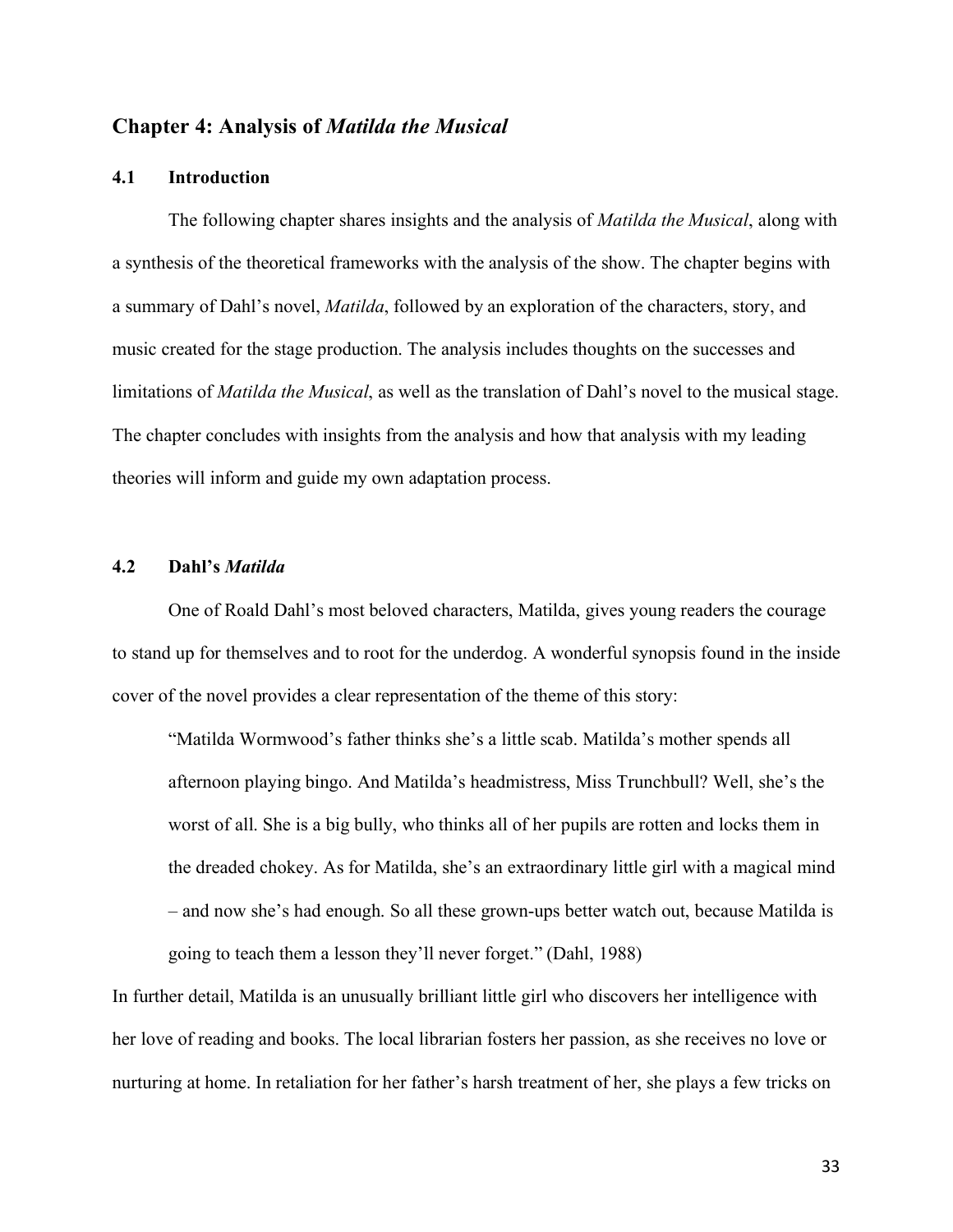him, including supergluing his hat to his head, dying his hair green and convincing her family that their sitting room is haunted, which gives Matilda a place to read in peace. When she is old enough, Matilda starts school at Crunchem Hall Primary School and is placed in Miss Honey's classroom. Miss Honey is astounded by Matilda's reading level and her mathematical skills. She tries to convince the school's headmistress, Miss Trunchbull that Matilda should be moved to a higher grade level or at least given special attention. Miss Trunchbull not only denies Miss Honey's request, but also marks Matilda as a troublemaker. Miss Honey's determination moves her to meet with Matilda's parents in order to gain support on Matilda's behalf. Unfortunately, the Wormwoods don't see Matilda's brilliance and don't really care about her at all. Miss Honey chooses to help support Matilda's education and growth anyway.

At school, Matilda is warned about Miss Trunchbull's cruel nature, which immediately place Matilda at odds with the headmistress. The students see some of this terror when Miss Trunchbull swings one of the students by the pigtails around, just like a hammer throw, and propels her across the school's grounds. The Trunchbull also forces Bruce, a student who ate a slice of her cake, to eat the entire cake as the rest of the students look on. Miss Trunchbull also decides to test Miss Honey's class to see if they can spell. As she terrorizes her classmates, Matilda is able to tip a water glass over with her mind. She shares this power with Miss Honey when Matilda is invited to her house which is when she discovers that Miss Trunchbull is actually Miss Honey's aunt and that her father might have been forced to kill himself by Miss Trunchbull. After learning this, Matilda decides to take revenge on Miss Trunchbull for all of the horrible things she's done to Miss Honey.

When the Trunchbull comes to Miss Honey's classroom again, Matilda uses her powers to make the chalk write on the board, pretending to be Miss Honey's father's ghost, coming back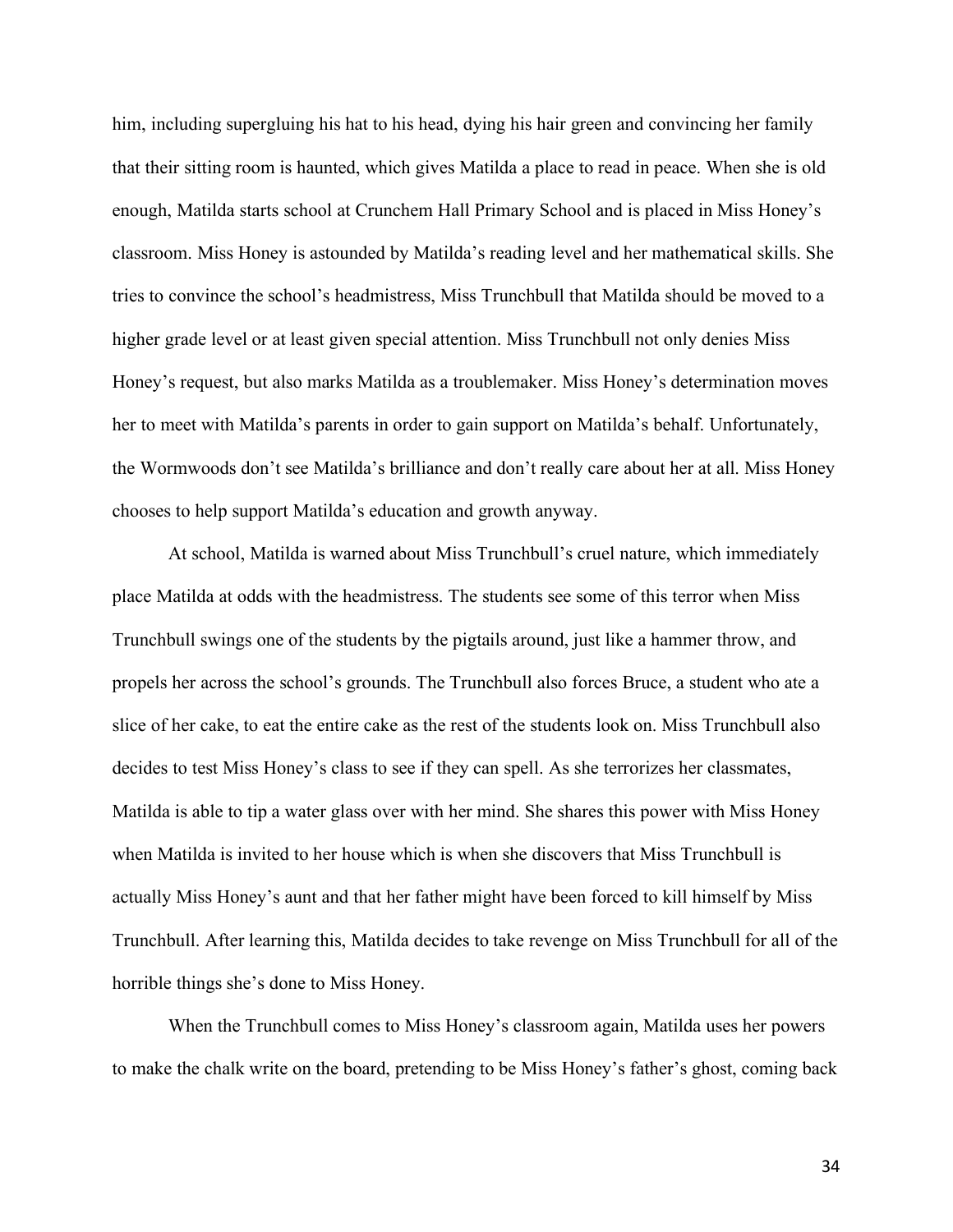to haunt Miss Trunchbull. Completely horrified, Miss Trunchbull faints, after which, she is never to be seen again. After that day, Matilda's powers disappear as well. Miss Honey's father's will is discovered, leaving Miss Honey his money and the house that Miss Trunchbull had been living in ever since his death. The Wormwoods flee as well, as Mr. Wormwood has gotten mixed up with crooks and must escape them. Matilda begs for them to leave her in the care of Miss Honey who agrees. Miss Honey and Matilda live happily ever after.

Dahl's magical story is paired with Quentin Blake's lively illustrations that bring the characters and actions to life. Many of these illustrations, in addition to the narrative text, inform the successfully translation and transformation of *Matilda* onto the stage in Tim Minchin and David Kelly's 2010 production, and give readers a strong connection to the beloved novel.

# **4.3** *Matilda the Musical*

The Royal Shakespeare Company's original production of *Matilda the Musical* opened on December 9, 2010 to an enthusiastic audience at the Courtyard Theatre in Stratford-Upon-Avon (Minchin, 2018). Little did they know that their musical adaptation of Dahl's novel would soon receive over 47 awards and many more nominations, including eight Laurence Olivier Awards (the most wins ever), four Tony Awards, and several critic and audience choice awards, to name a few. The show has moved from London's West End to Broadway, and toured all over the world, including the U.S., Canada, and Australia (Minchin, 2018).

An exploration of this novel's transformation into the vastly successful musical production includes looking at the similarities between the novel's main story elements and characters to those portrayed in the stage adaptation, which will provide some insight into the adaptation process, from novel to stage. The analysis examines what moments were chosen to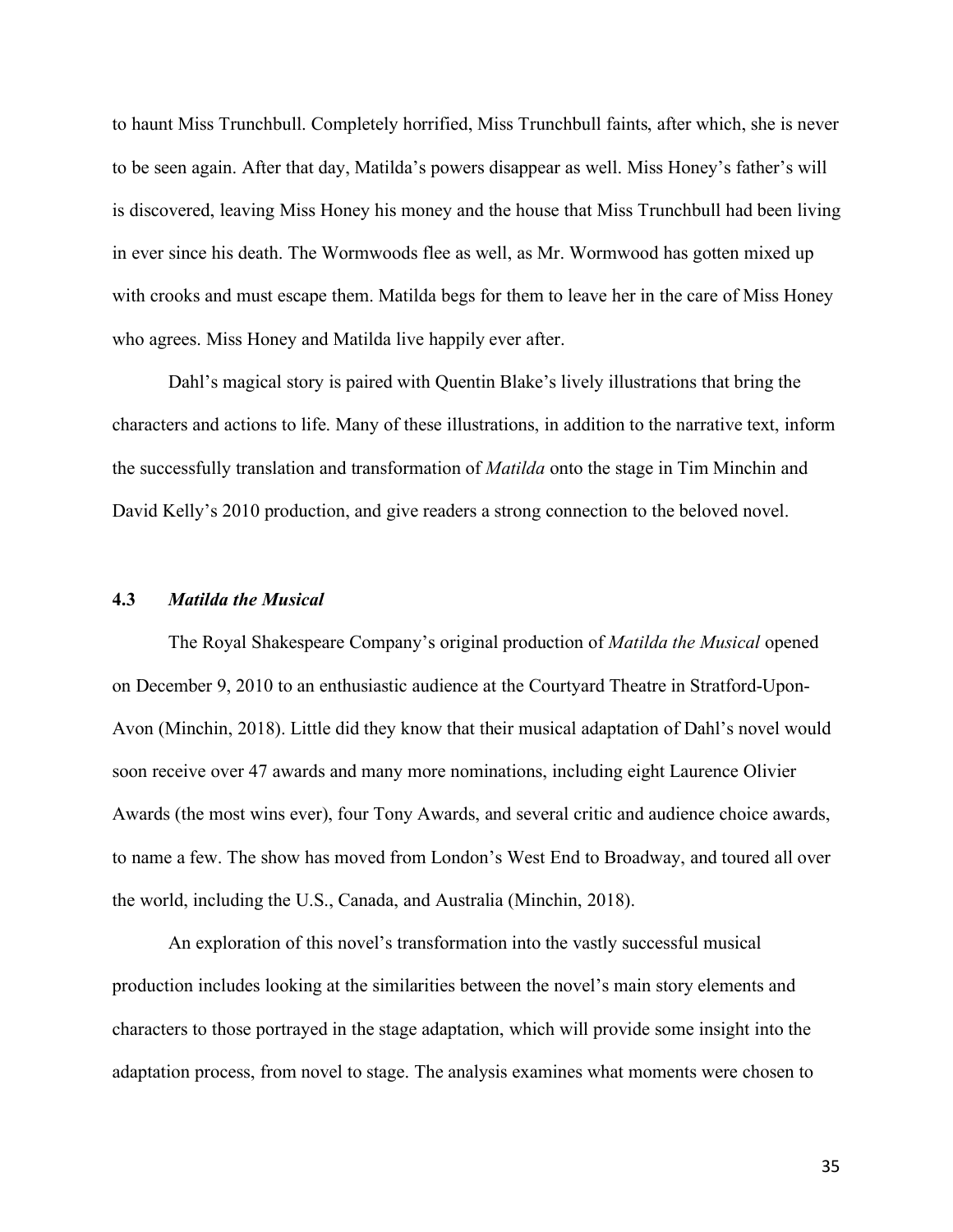become songs and changes that were made in order to create a successful recreation of Dahl's novel on the stage. Additionally, I use Gilles Deleuze's repetition and difference theories (Williams, 2013) in order to substantiate the motivations behind certain musical and storytelling decisions made by *Matilda the Musical*'s producers.

Minchin and Kelly were able to capture Dahl's story with clever dialogue, successful transformation of characters to the stage, and powerful music that brings their voices to life. It seems very clear that from the beginning of this adaptation process, these producers wanted to retell Dahl's story in their own way, but in a way that brought the fantastical story Dahl created to life. They wanted to "do the work justice" (Royal Shakespeare Company, 2010) and hoped to create a moving, uplifting, and beautiful production of the novel while also following a "creative mandate…to stay true to the nature of the original text" while still being original in the transformation (Murphy, 2013, pg. 38). With a stage adaptation, "the move to a performance or interactive mode entails a shift from a solo model of creation to a collaborative one" (Hutcheon, 2012, pg. 80). Tim Minchin, a musician and composer, was able to create the songs and lyrics for the show, but needed the help of writer David Kelly in order to tie all of the songs and music together into a cohesive and fluid narrative and production. During the production process, the producers hosted workshops for members of the cast and the writers, where they had them run a few songs and scenes, while "finding feedback for their literary adaptation in progress" (Murphy, 2013, pg. 160) from the performers and some children they had sit in to view the practice performance. The workshop process assisted the producers in adjusting aspects of the adaptation that would do Dahl's novel justice and be engaging for its audience. The addition of music to this story enhanced the interiority of the show and its characters, while still relaying the overarching story. Hutcheon suggests that, "in operas and musicals, the unrealistic conventions of singing act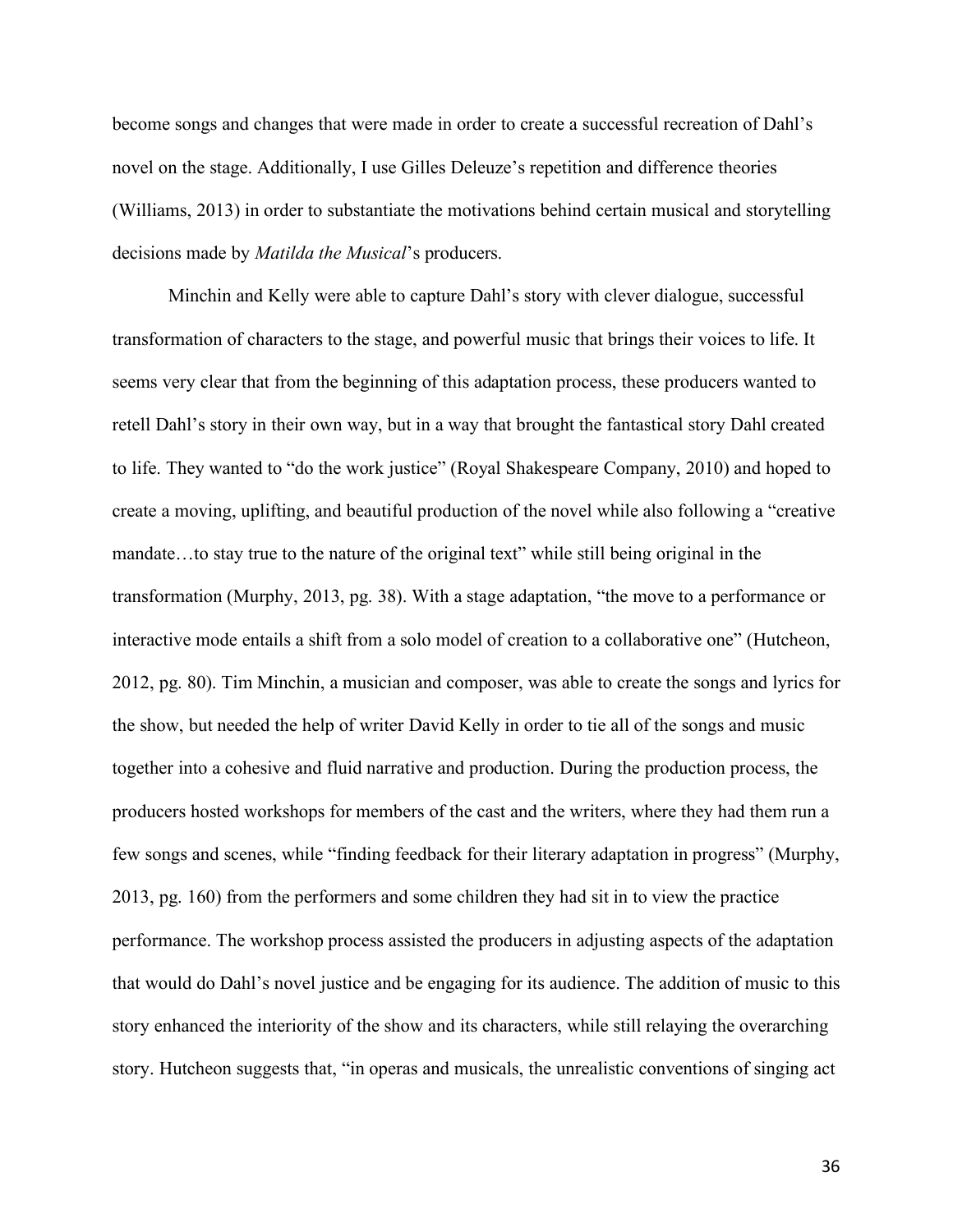to distance us, but the music counters that by provoking identification and a strong affective response" (Hutcheon, 2012, pg. 134).

The musical did make a few changes to the story and added songs during moments that provided insight into many characters' inner motivations. In analyzing this adaptation, specific differences from the novel cannot be the sole focus of an observation or critique, because in doing so, it risks "destroying the sense of continuity in the repetition" (Williams, 2013, pg. 12). As is true of many adaptations, the similarities to the original text and the sameness of characters and plot provide a stable platform for which producers of theatrical adaptations are able to diverge from in order to create originality in the new form, while not depriving its audience of the comfort of familiarity to the original story. It was valuable for the producers to consider that "an audience's knowledge about the creative process has a real impact upon interpretation" (Nattiez, 1990, ix). The advantage of theater is that the audience gets to see multiple characters' points of view. In the case of *Matilda the Musical*, the audience is able to gain insight into the thoughts of Matilda, Mrs. Trunchbull, Mr. and Mrs. Wormwood, and Miss Honey, most of whose perspectives readers of the novel have had a limited view. These additions resulted in creating stronger understandings of minor characters, which places prominence on Matilda as the guiding hero of the story.

This award-winning musical serves as the model for how musical adaptations are created from children's novels. My analysis explores Minchin and Kelly's production process, including their transformation of the characters and the story to the stage, from *Matilda the Musical*'s relationship to its source material: Roald Dahl's *Matilda*.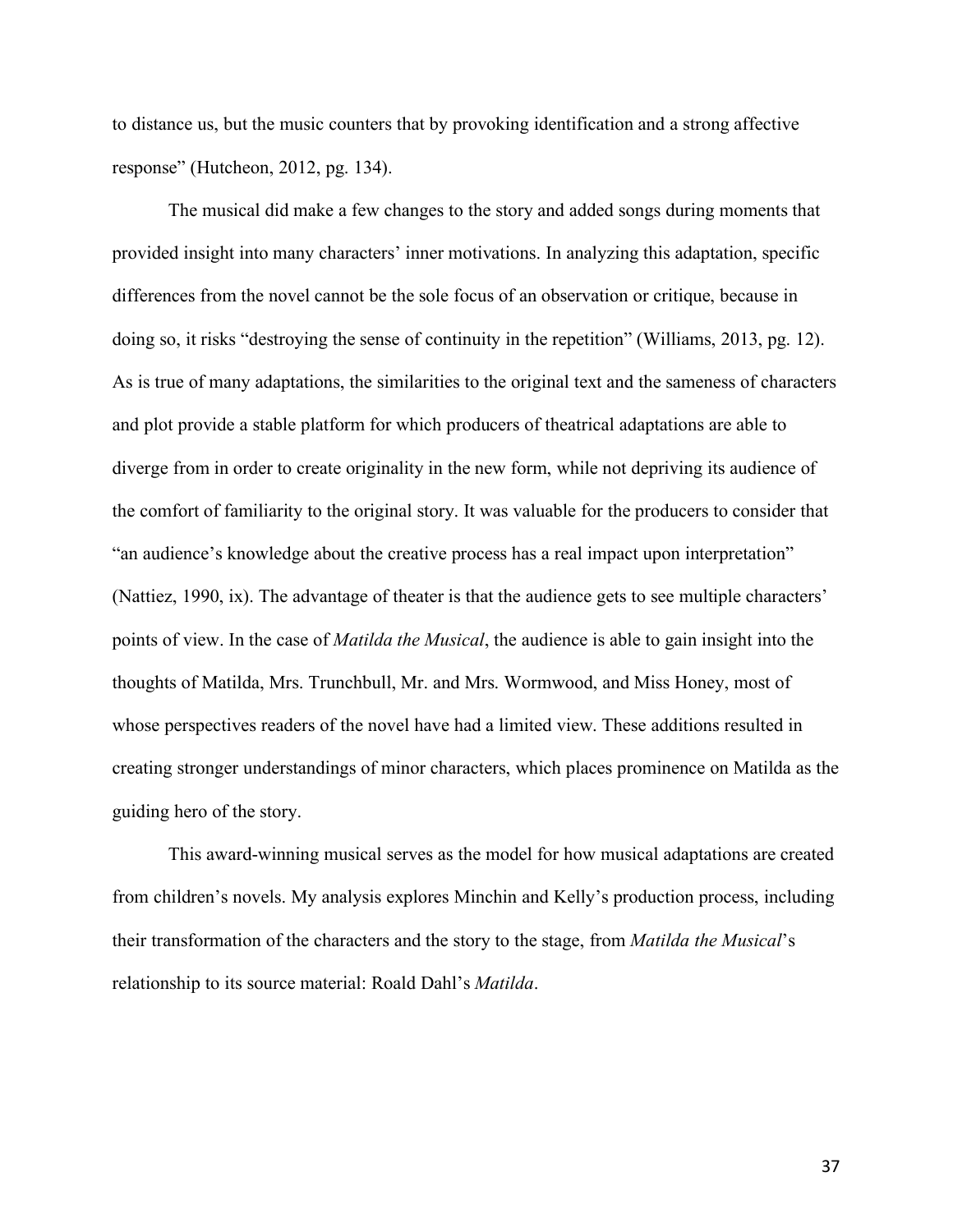#### **4.3.1 Characters**

Murphy defines character as "a lens that focuses on selected aspects of personality and allows us to comprehend a person's actions" (Murphy, 2013, pg. 60), "you want to be as specific and evocative as possible about their traits, language, actions, and interactions with others and their world" (2013, pg. 72). One of the most important considerations was to portray the central and title character, Matilda, on stage, while remaining as close to Dahl's creation as possible. This required the producers to consider Dahl's writing and Quentin Blake's illustrations in order to 'get her right'. In the novel, Matilda is a quiet and passive character "a tiny dark-haired person" (1988, pg. 10), although her smarts and activism give the reader a sense of strength and perseverance, conveying a fluid and engaging protagonist. However, the internal nature of Matilda's many resilient thoughts and motivations becomes one of the main obstacles to overcome when translating her to the musical stage. Minchin describes Matilda as "a hero with great odds stacked against her, who, through nothing but books and reading and the power of her own incredible brain, sort of vanquishes everyone" (*American Theater*, 2014, pg. 26). Matilda's portrayal on stage needed to reflect her smart and "naughty" behavior, while presenting her as a quiet and initially reserved little girl. The natural thing to do was to give Matilda musical numbers that would allow the rebellious and clever girl to come out on stage, while allowing her to remain the quiet little girl while speaking and interacting with the other characters. Minchin describes this challenge:

"Deciding on who sings what where is the great challenge of writing musical theater…some people don't seem to want to sing, so getting Matilda to sing at all was tough, because we didn't want her to be Annie. She's a quiet reader, but she's got guts." (*American Theater,* 2014, pg. 27)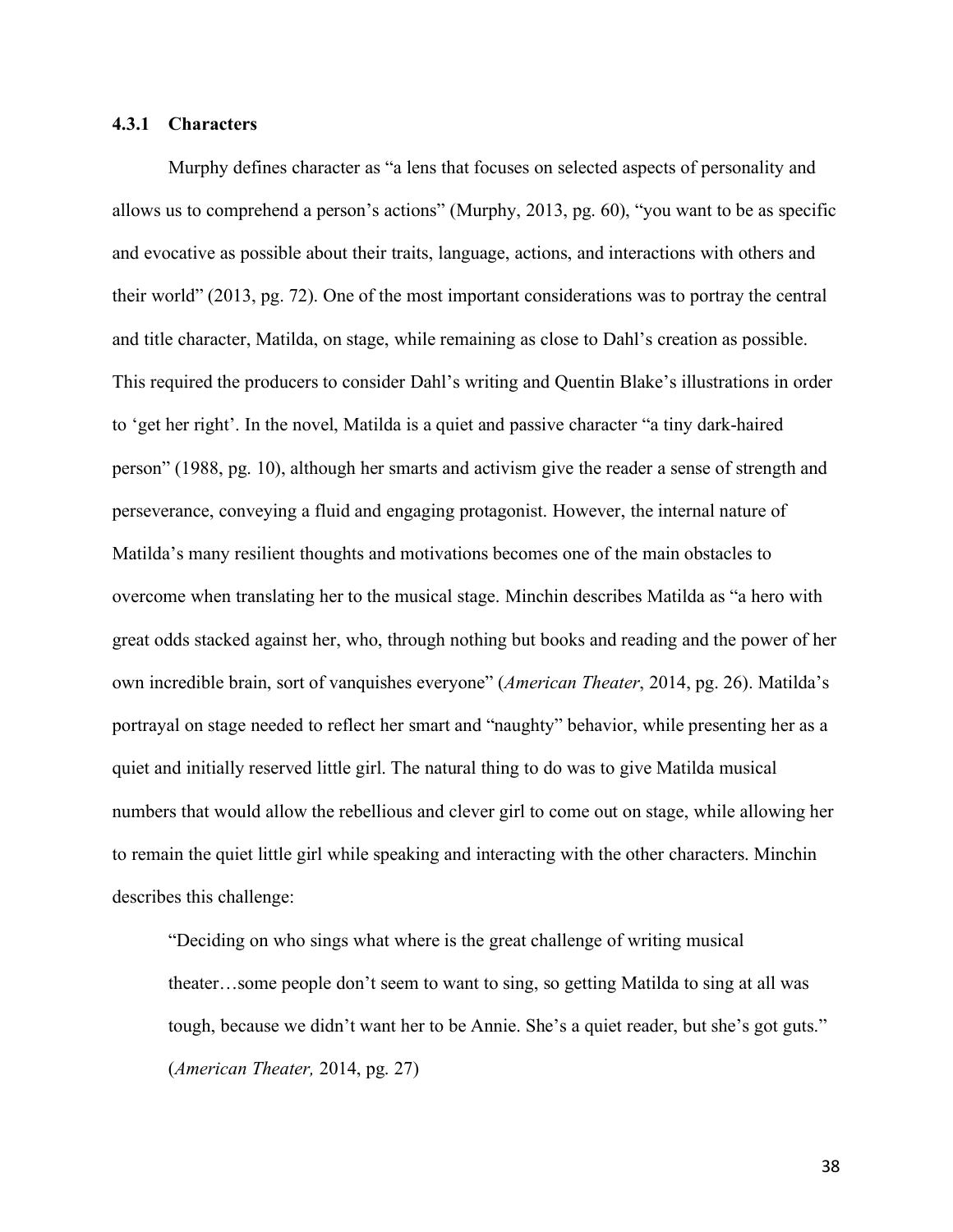For example, while Matilda is preparing to play tricks on her father, she sings a song that shares when it is ok to be "naughty" and gives an overall message of fighting back when life isn't fair. The lyrics reference different stories that involve unfair situations and consequences for its characters, such as Jack and Jill and Romeo and Juliet:

Jack and Jill, went up the hill To fetch a pail of water, so they say Their subsequent fall was inevitable They never stood a chance, they were written that way Innocent victims of their story Like Romeo and Juliet T'was written in the stars before they even met That love and fate, and a touch of stupidity Would rob them of their hope of living happily The endings are often a little bit gory I wonder why they didn't just change their story? We're told we have to do what we're told but surely Sometimes you have to be a little bit naughty. (Minchin & Kelly, 2010)

These lyrics give the audience a true sense of Matilda's intelligence, even referencing Matilda's love for books, as she uses them to strengthen her resolve to get back at her dad for being rude to her. In response to her father's mean words, Matilda plots revenge on him with some "naughty" tricks, which are spelled out in her song "Naughty", and which she sings as she carries out her retaliation. She explains that "we're told we have to do what we're told, but surely sometimes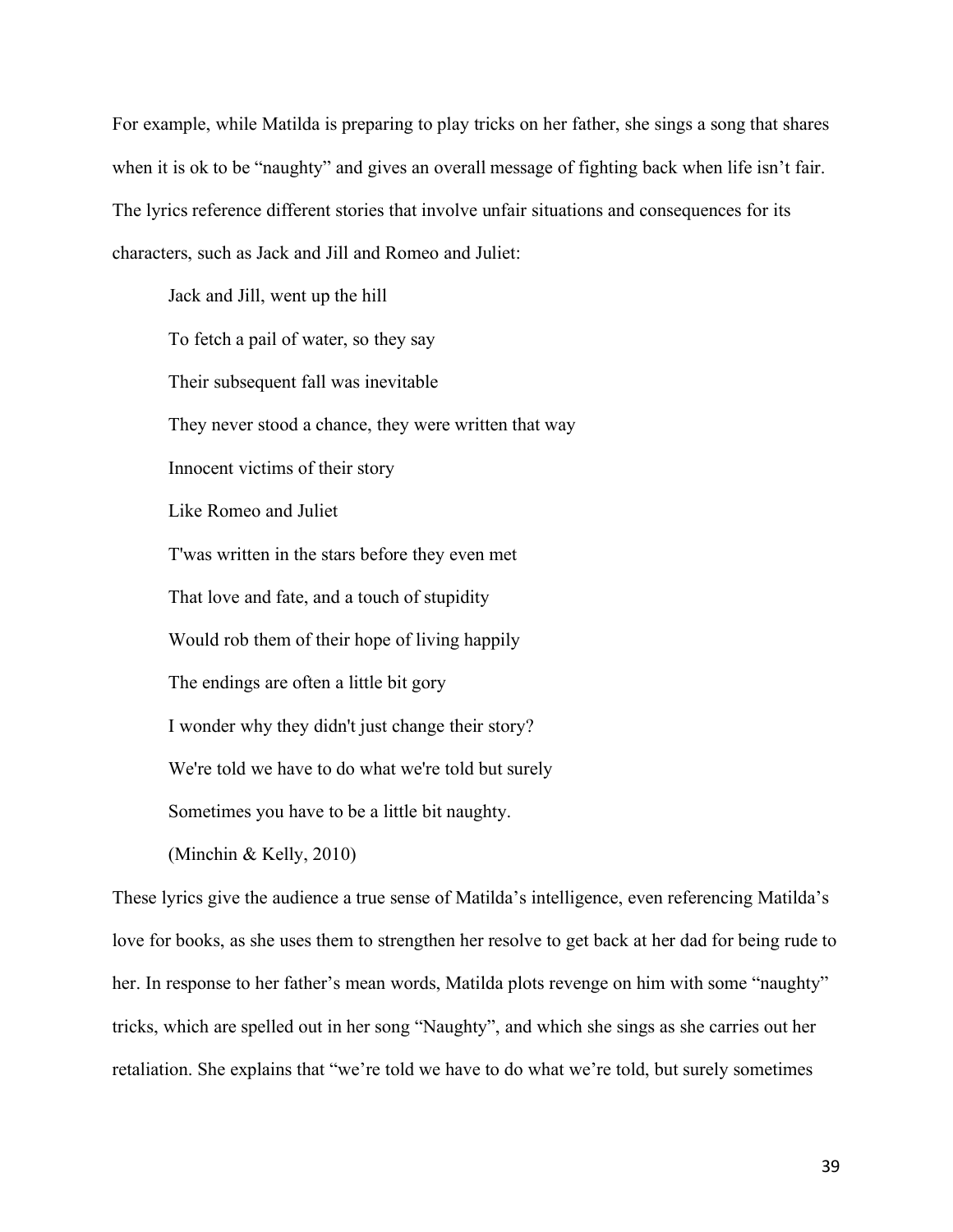you have to be a little bit naughty" (2011, pgs. 33-34). Her rationale is explained in the book, "she decided that every time her father or her mother was beastly to her, she would get her own back in some way or another" (1988, pg. 23), but the additional explanation in the lyrics of her song pull in her learned lessons from the books she reads and seem to give her the motivation and confidence to carry out the tricks on her father. This song is repeated several times throughout the show, reiterating Matilda's need to "put it right" (2011, pg. 37). The songs created for Matilda allow the audience to get an idea of what she's thinking and how she feels about the world around her. A song that does this extremely well is "Quiet", in which Matilda shares what kinds of thoughts are going around in her head and reveals to the audience her feelings and that she wishes for…quiet. It provides for the eventual development of her magical abilities and gives insight that Dahl doesn't reveal in the novel.

In order to keep the authenticity of one of the novel's key conflicts, it was essential to successfully translate the antagonist of the novel, Miss Trunchbull, to the stage, along with her influence on the children at Matilda's school and especially on Matilda. To do this, *Matilda*'s producers enhanced not only Ms. Trunchbull's evil and uncaring nature, as well as her athleticism (hammer throwing), they significantly enhanced her masculine appearance and her persona as "a most formidable female" (1988, pg. 76) by using a male actor to portray her character on stage. This change allowed for a more brute-ish demeanor and the tenor voice of the male actor produced "an aura of menace" (pg. 61), thus creating the "fierce tyrannical monster who frightened the life out of the pupils and teachers alike" (pg. 61). Creating the musical theater counterpart of Dahl's antagonist opened up interesting possibilities for *Matilda's* producers. The audience's first real introduction to Miss Trunchbull is in her song "The Hammer" where she explains her success as a shot-putter in response to Miss Honey's plea for Matilda to receive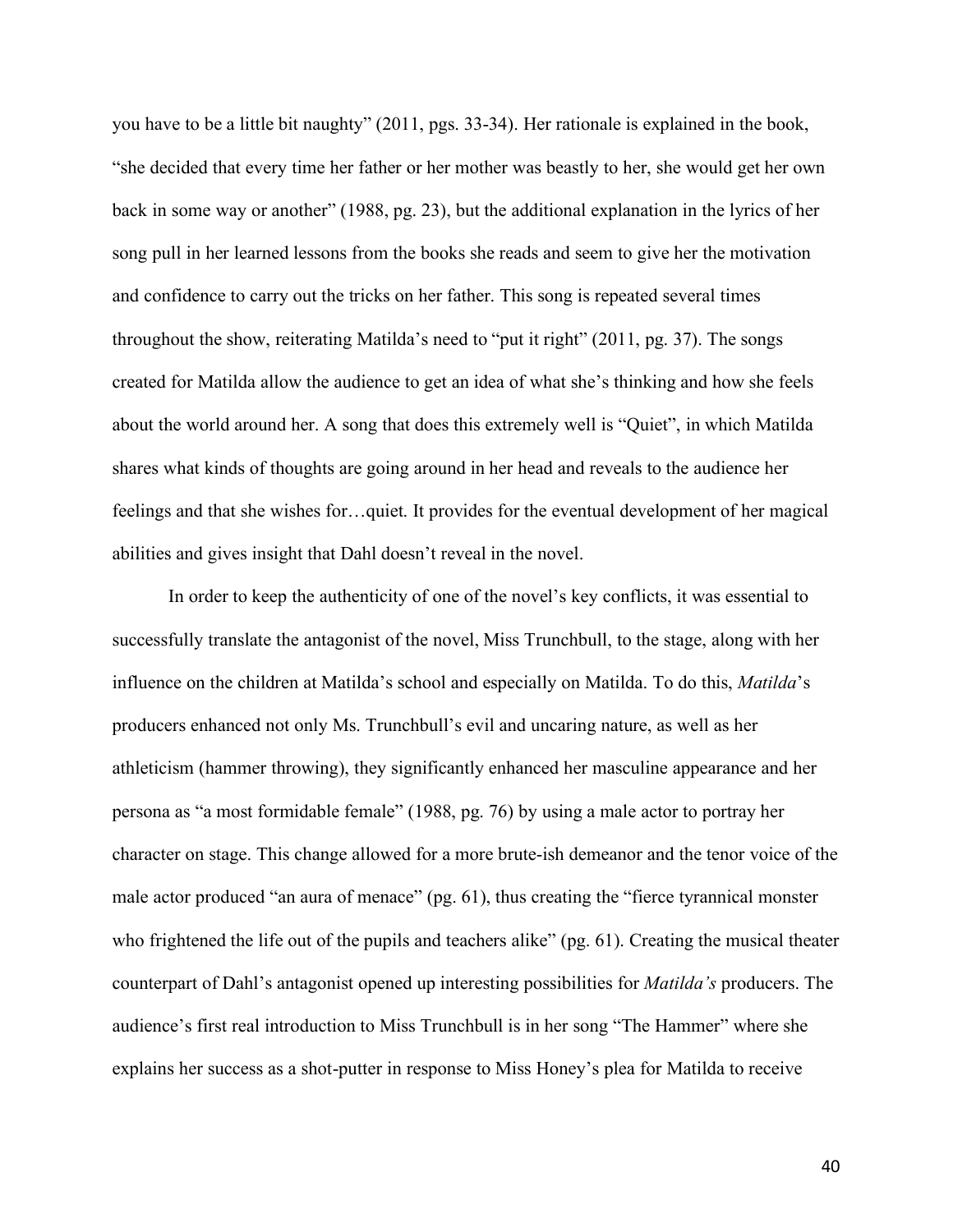special consideration. Miss Trunchbull asks, 'What do you think it took to become English Hammer-Throwing Champion...Do you think in that moment, when my big moment came, I treated the rule with casual disdain?" (2011, pgs. 56-57). This musical response to Miss Honey's request differs from the novel, in which Miss Trunchbull uses the visit to accuse Matilda of pulling some stunts against her and insulting Matilda, calling her "a nasty worm" (1988, pg. 79). The musical producers extended Miss Trunchbull's background to give the audience her lack of qualifications to be a headmistress. The audience also has a chance to experience the dreaded "phys-ed" with Trunchbull's song "The Smell of Rebellion" in which she terrorizes the children as they participate in strenuous physical education. This song allows the audience to see Trunchbull's thoughts about the students and that her solution to stifle the rebellion that the children might be planning is to subject them to phys-ed. As she says, "the smell of rebellion comes out in the sweat and Phys-Ed will get you sweating. And it won't be long before I smell the pong of aiding and abetting. A bit of Phys-Ed will tell us who has a head full of rebellious thoughts" (2011, pgs. 108-109). This song also allows Trunchbull to reminisce on her time as a hammer thrower, while being able to act out certain athletic moves and abilities, which the students sometimes are forced to engage in as well.

The stage transformation of Miss Honey was probably the closest to the novel's description, both in appearance and personality. Miss Honey is a sweet woman who teaches the children in her care with compassion and in the hope that they will feel safe in her classroom. However, when Matilda becomes a part of her classroom, she encounters this unexpected and exceptional little girl that motivates Miss Honey to put an even stronger effort in teaching Matilda and nurturing both her intelligence and her spirit, in light of Matilda's family and Mrs. Trunchbull's lack of interest. Minchin was able to transform Miss Honey's quiet and tentative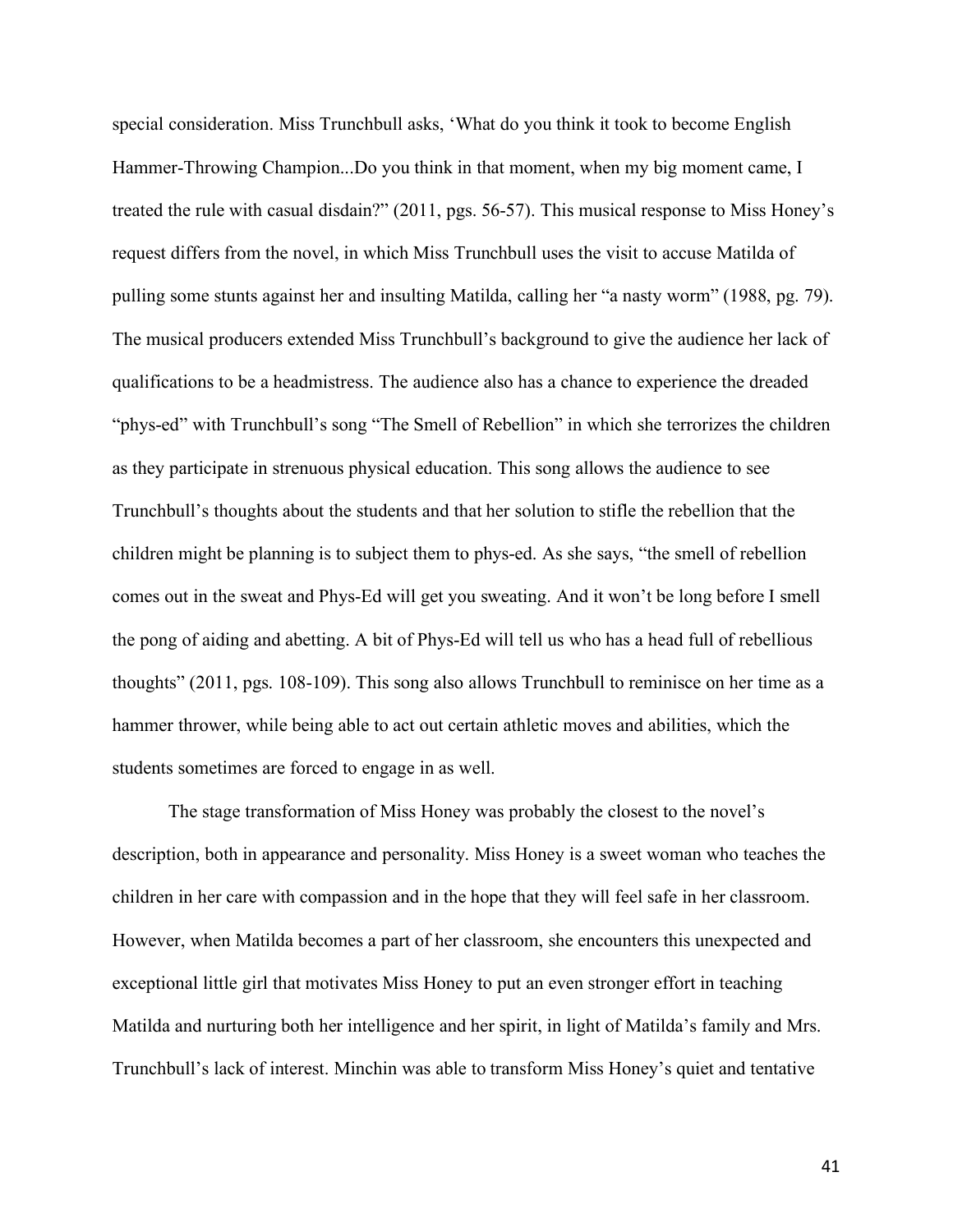demeanor into her songs in a style suitable to her personality. After Miss Honey's first interaction with Matilda, she is determined to see that Matilda is at least given special consideration, as she is a very gifted student. Miss Honey had "learnt enough to realize that something had to be done about it (Matilda) as soon as possible. It'd be ridiculous to leave a child like that stuck in the bottom form" (1988, pg. 76). This decision means Miss Honey must meet with Mrs. Trunchbull, the nefarious headmistress of the school. To prepare herself, the song "Pathetic" is used to boost her self-confidence and prevent her from wimping out: "Look at you hesitating, hands shaking. You should be embarrassed. You're not a little girl. It's just pathetic. Knock on the door, Jenny" (2011, pgs. 53-54). Miss Honey has a distinct moment of hesitation, where she comes up with reasons not to disturb Mrs. Trunchbull, "she's probably having a meeting or something," but she remembers why she is there in the first place, "but this little girl, this miracle," and faces her fears, finally knocking on the door of Trunchbull's office (2011, pgs. 54-55). The novel mentions both Miss Honey's hesitation and boost of confidence, but does so briefly: "Normally, Miss Honey was terrified of the Headmistress and kept well away from her, but at this moment she felt ready to take on anybody" (1988, pg. 76). Miss Honey's song, on the other hand, allows the audience to experience her indecision and inner conflict in a deeper way.

Matilda's family, the Wormwoods, feel almost like caricatures of their book counterparts, which strengthens the audiences grasp of how horribly Matilda is treated compared to her brother, Michael. When looking at each member, Mr. Wormwood stands out within the novel, since Matilda does most of her revenge on his behavior towards her. His appearance lines up well with Blake's illustrations and the producers' inventive transformations throughout the production portray Dahl's story successfully. The actor is able to translate Mr. Wormwood's slimy and conniving personality on stage, while bringing Blake's drawing to life. His song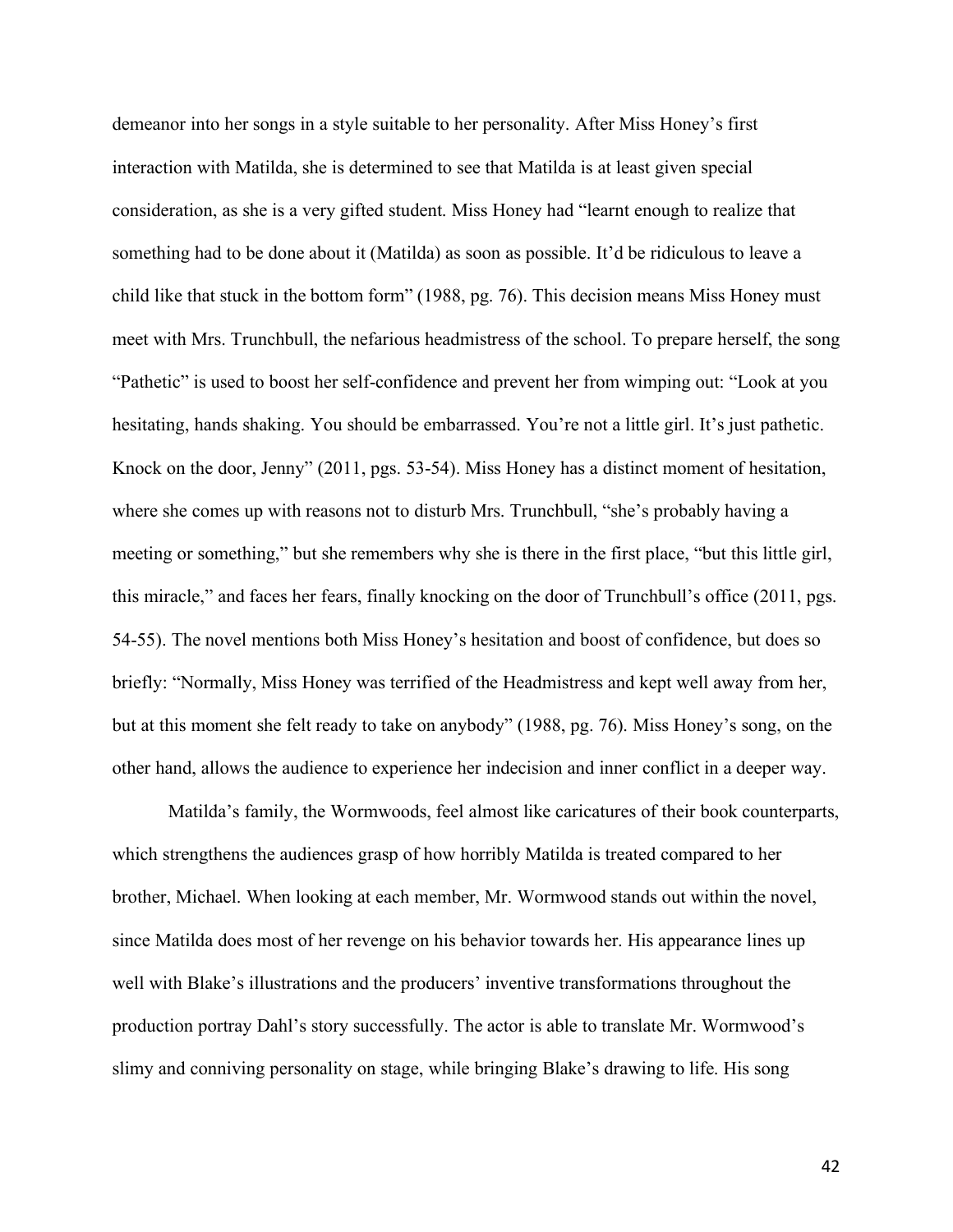"Telly" helps express his mentality and attitude about books and cleverness, especially the words, "All I know I learned from telly, this beautiful box of facts…the bigger the telly, the smarter the man" (Minchin & Kelly, 2010). This song is the only number that the audience sees Michael, Matilda's brother, participate in the show and, like his character in the novel, he is a couch potato who contributes little to the plot, other than exemplifying the contrasting treatment shown by Matilda's parents. He plays much a similar role in this novel as Dudley does in *Harry Potter,* although Michael doesn't vie much for his parents' affection. A change is made to how Mrs. Wormwood spends her days and what she is up to while Matilda is at the library. In the novel, Mrs. Wormwood plays bingo all day long, whereas in the musical, she is involved in competitive dancing. This dancing element of the musical Mrs. Wormwood weaves its way into her song "Loud", where she dances around the stage with her dance partner, Rudolpho, while telling Miss Honey that being loud and looking good is better than knowing and teaching: "What you know matters less than volume with which what you don't know is expressed. Content has never been less important, so you have got to be LOUD!" (Minchin & Kelly, 2010, pgs. 64-65).

#### **4.3.2 Story**

"A visual and aural world is physically shown on stage – created from verbal and notational signs on the page" (Hutcheon, 2012, pg. 39), and indeed, Minchin and Kelly truly transform Dahl's words into a visual representation of this empowering story. A key way the producers translated *Matilda* to the stage was in exploring character motivations and how these motivations impacted the events of the story. According to Murphy, "some of the most compelling conflicts to follow over the course of a (show's) action are characters' inner conflicts – the struggles within themselves that they seek to resolve" (Murphy, 2013, pg. 63). Matilda's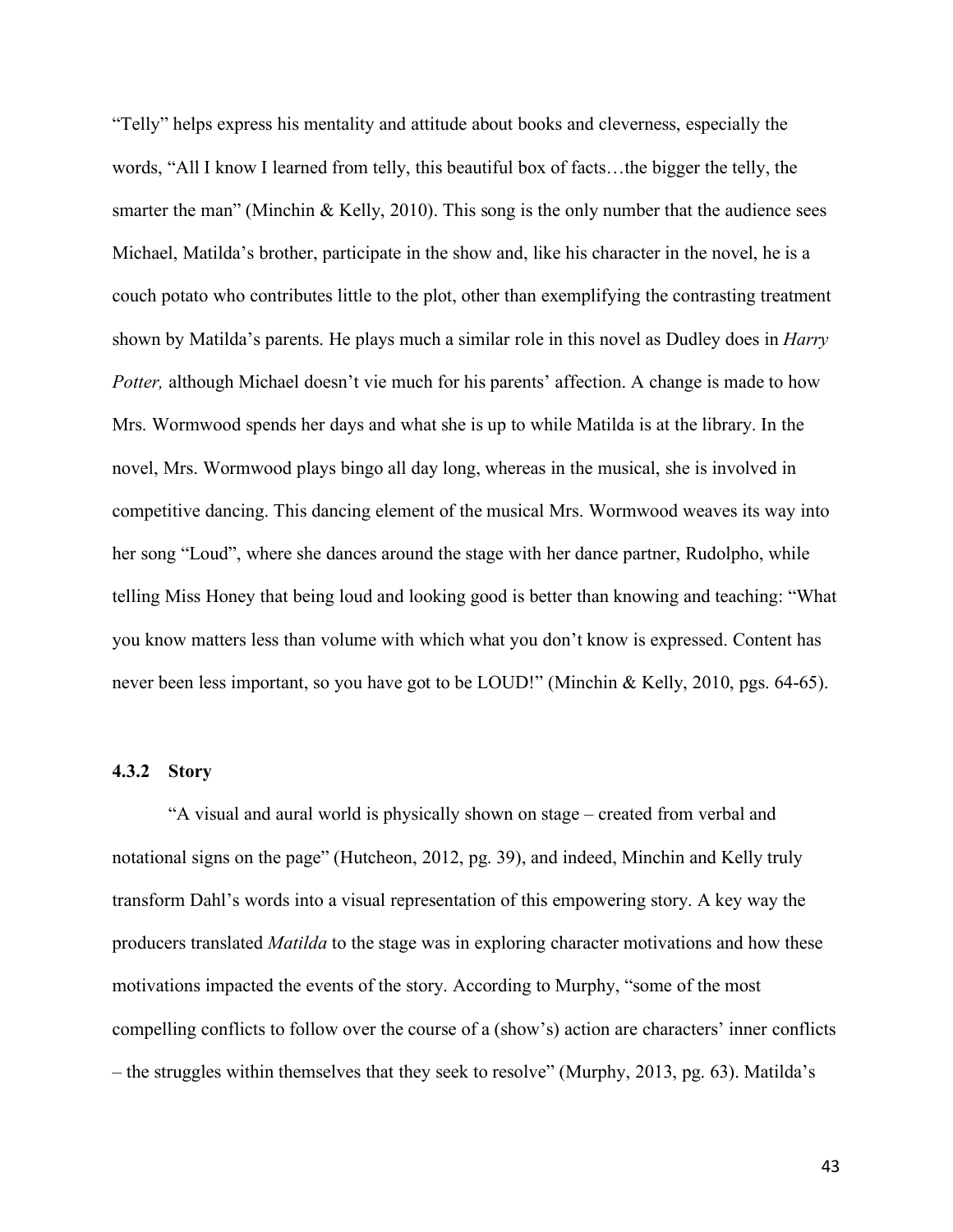song "Quiet" reflects this inner conflict, her desire for the world and her mind to be still and quiet, rather than constantly in motion. This inner conflict manifests with Matilda's sudden ability to be able to move objects with her mind, which plays a key role in the climax of the story.

One of the most successful songs in this musical is one that doesn't follow any specific moment from the novel, but reminisces about childhood and the desire to grow up. The simple melody in the song "When I Grow Up" incorporates the wishes that children have for when they become adults, and even Miss Honey wishes similar things, as she is placed under similar restrictions as the children by Truchbull's regime. When they grow up, they hope to "be smart enough to answer all the questions that you need to know the answers to before you're grown up" and to "be brave enough to fight the creatures that you have to fight beneath the bed each night to be a grown up" (2011, pgs. 93-96). Miss Honey comments on Matilda's maturity in the novel, that "although you (Matilda) look like a child, you are not really a child at all because your mind and your powers of reasoning seem to be fully grown-up. So, I suppose we might call you a grown-up child, if you see what I mean" (1988, pg. 189). This paradox can be applied to Miss Honey, as her lack of freedom and independence, as well as her fear of Miss Trunchbull, places her in a similar position to the children. Miss Honey is able to grow over the course of the story because of her drive to help Matilda, whose maturity seems to empower Miss Honey and strengthen her resolve by the end of the novel and show.

The idea of "maximizing connections defined in terms of reasons and of forgetting those things, including connections, that hinder this maximization" (Williams, 2013, pg. 19) can be seen in the way Minchin and Kelly explored Miss Honey's family history through Matilda's storytelling. Some of the Honey's background is revealed in the novel, but in the musical, this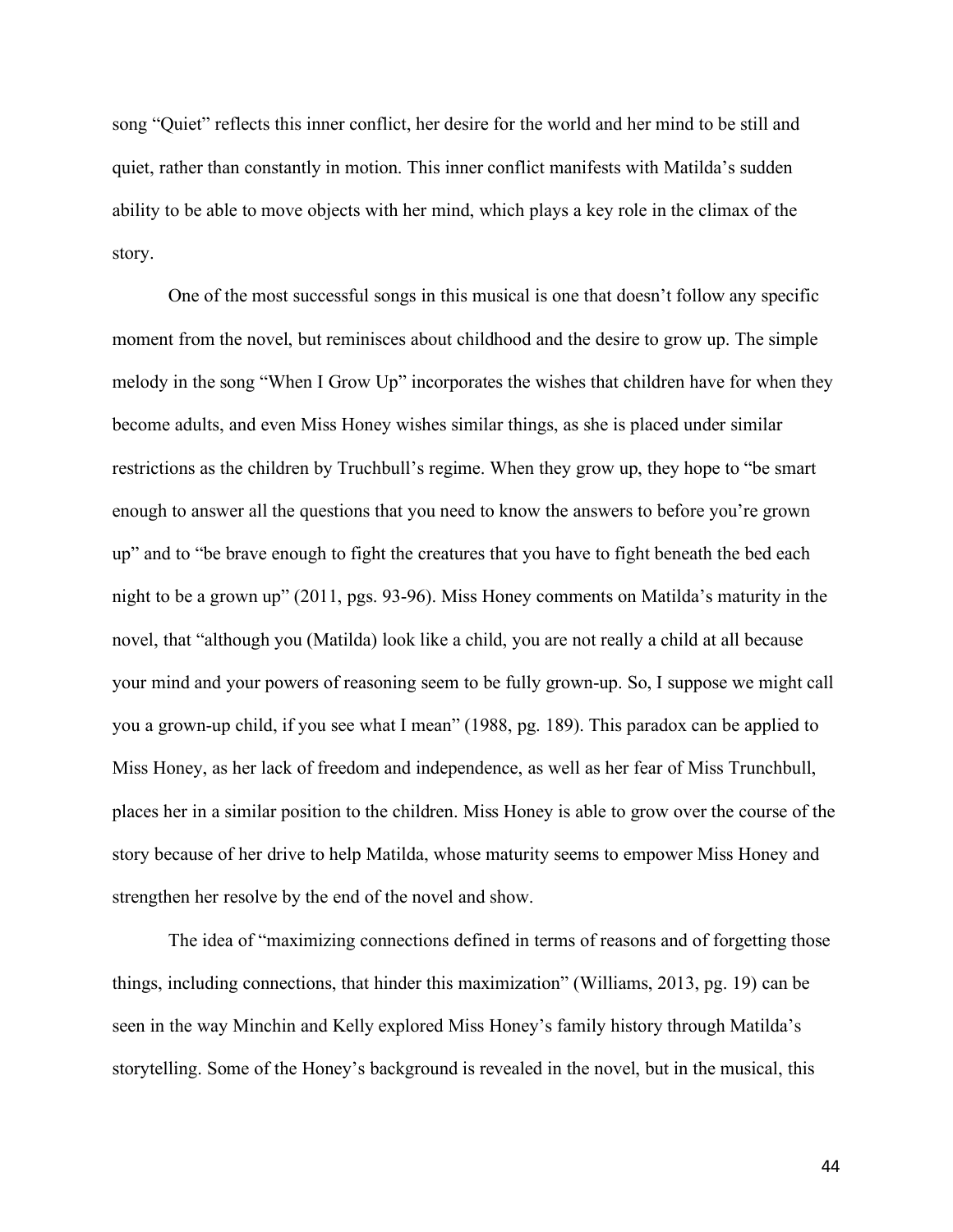background is revealed over the course of the production – one of the more significant changes made by Minchin and Kelly – resulting in a stronger understanding of Miss Honey's story and a bigger reveal of her relationship with Miss Trunchbull. This slow reveal is done through Matilda's ongoing story about an escapologist and his wife, which she tells to the librarian, Mrs. Phelps. Throughout the musical, Matilda tells a story seemingly of her own invention about a man and woman who are both circus performers and who fall in love, which eventually ends in tragedy, but also results in the couple having a daughter. This story, told by Matilda and acted out by both puppeteers and actors, feels a bit disjointed from the rest of the performance, and for avid fans and readers of Dahl's novel, feels out of place and not a part of the original story. However, near the end of the musical, the audience finds out, through Matilda telling the story to Miss Honey, that it is a true story, one of Miss Honey's parents, and that Miss Honey is their daughter. The producers of the musical used Matilda to tell the story of Miss Honey's past, which leads her to tell Matilda about her relationship to Mrs. Trunchbull, who is her aunt. Murphy posits that in literary adaptations, "the inherent complication of making a stage-worthy play is in heightening the conflict to sustain the tension" (Murphy, 2013, pg. 92). This addition to the story provides the audience more time with Matilda and heightens the suspense and enhances the twist when we find out Mrs. Trunchbull is Miss Honey's aunt.

The producers shift some of the early plot points around to little effect on the storyline, but the choice to remove one of Matilda's revenge tactics was wise, as that particular event involved Matilda tricking her family into thinking their den was haunted so Matilda could have the room to herself to read. When moving to the stage, each room of the Wormwood's house required different set pieces and having to incorporate another room and the capability to act out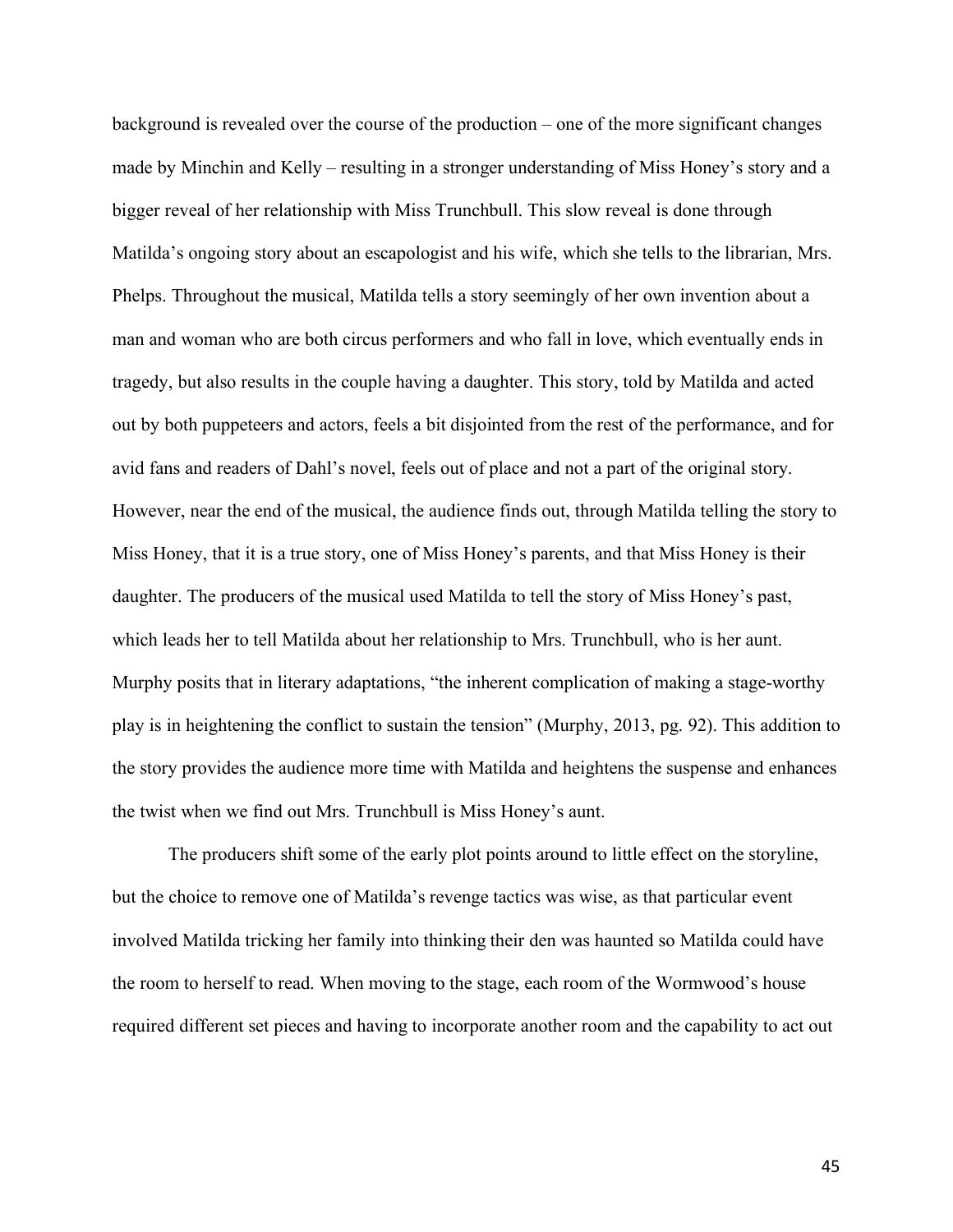that particular scene was both unnecessary and "disturbs the active engagement of the audience's experience in real time" (Murphy, 2013, pg. 138).

# **4.3.3 Music and Lyrics**

Tim Minchin, who has written music for theater for years, was excited to have the opportunity to bring *Matilda* to the stage and, as the composer and lyricist, transformed key moments and character revelations into wonderful, catchy and "angular" (interview, 2010) songs. His goal for bringing each character to life through the music was simple: "the text tells you what they (the characters) should sing about, and lyrics tells you how they should sound" (interview, 2011). Murphy identifies the struggle to "selectively find the words that evoke the conflicts driving the characters" (Murphy, 2013, pg. 41), but that when done well, can bring new sides to a character and provide a richer story for the audience. This was especially important as the songs needed to reflect the personalities of Dahl's characters, who are all vastly different and need their own sound and voice. Miss Honey, for example, is quiet, reserved, and kind and thus, Minchin represented her character with light and calm songs, such as her songs "This Little Girl" and "My House". A contrasting sound, as used with Mrs. Trunchbull, brings out her evil and maniacal persona and has the low accompaniment to enhance her characteristics. The music in this show "connects us to the spectacle by invoking a dimension of depth of interiority, borrowed from the responses of our own bodies as we listen to the insistent production of rhythms, tone, colors, and changes in dynamics" (Hutcheon, 2012, pg. 60). All of these aspects further engage the audience in Matilda's story and bring its viewers closer to the characters' experiences.

One of the more revolutionary songs was inspired by a previous song concept from singer Casey Bennetto, who gave Minchin permission to incorporate it into the musical (2011,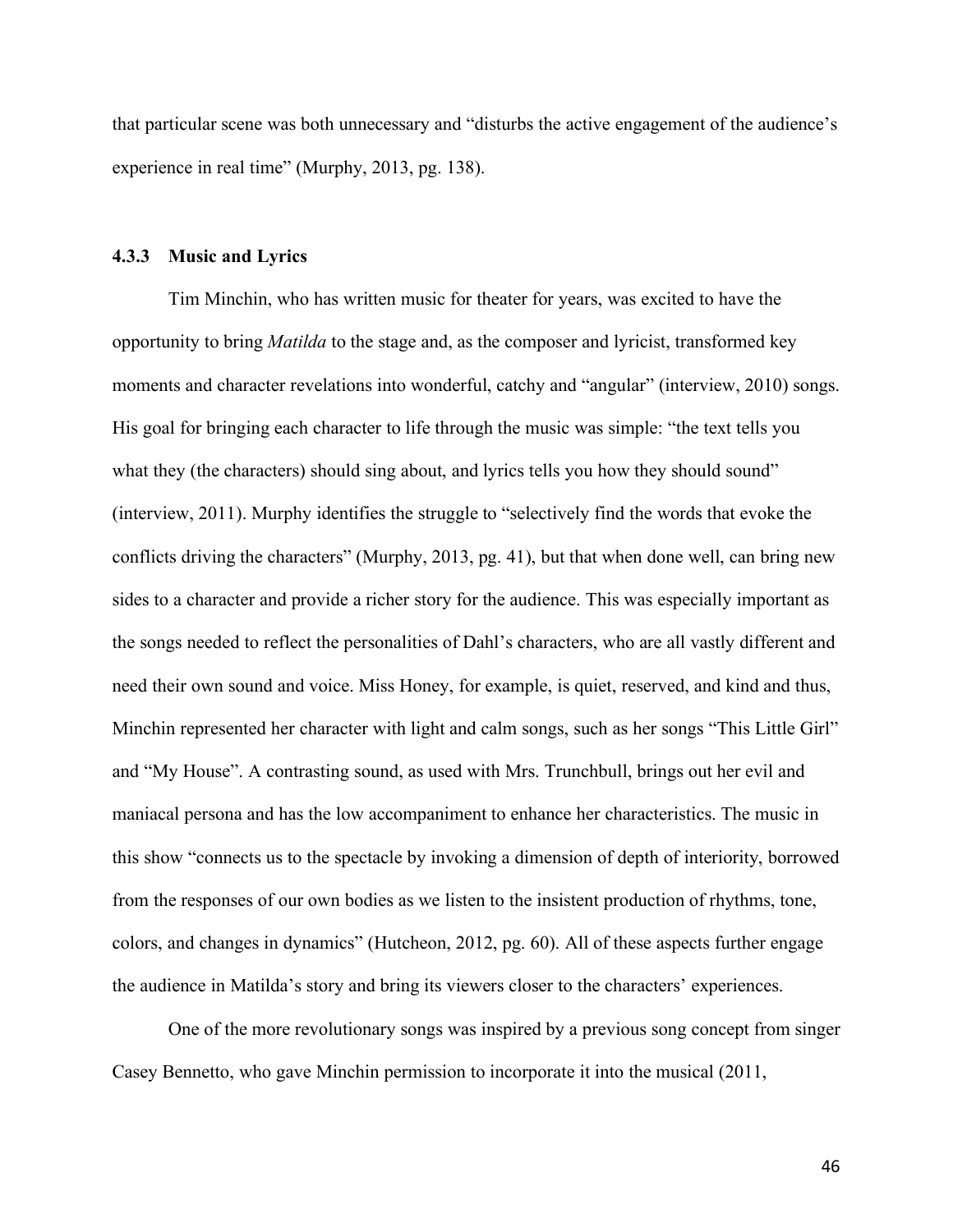"Forward"). The "School Song" incorporates the alphabet into the lyrics that the chorus sings; the words move in alphabetical order in a hidden and sneaky way:

So you think you're able (A-ble)

To survive this mess by being a Prince or a Princess (B-ing)

You will soon see (C)

There's no escaping tragedy (trage-D)

And even (E-ven)

If you put in heaps of effort (F-ort)

You're just wasting energy (ener-G)

'Cause your life as you know it is ancient history (H-ent)

I, have suffered in this jail (I and J-l)

I've been trapped inside this cage for ages (K-ge)

This living 'ell (L)

But if I try I can remember (rem-M-ber)

Back before my life had ended (N-ded)

Before my happy days were over (O-ver)

Before I first heard the pealing of the bell (P-ling)

Like you I was curious (Q-rious)

So innocent I asked a thousand questions (R-sked)

But unless you want to suffer listen up (unl-S)

And I will teach you, a thing or two (T-ch)

You listen here, my dear (U)

You'll be punished so severely (se-Vre-ly)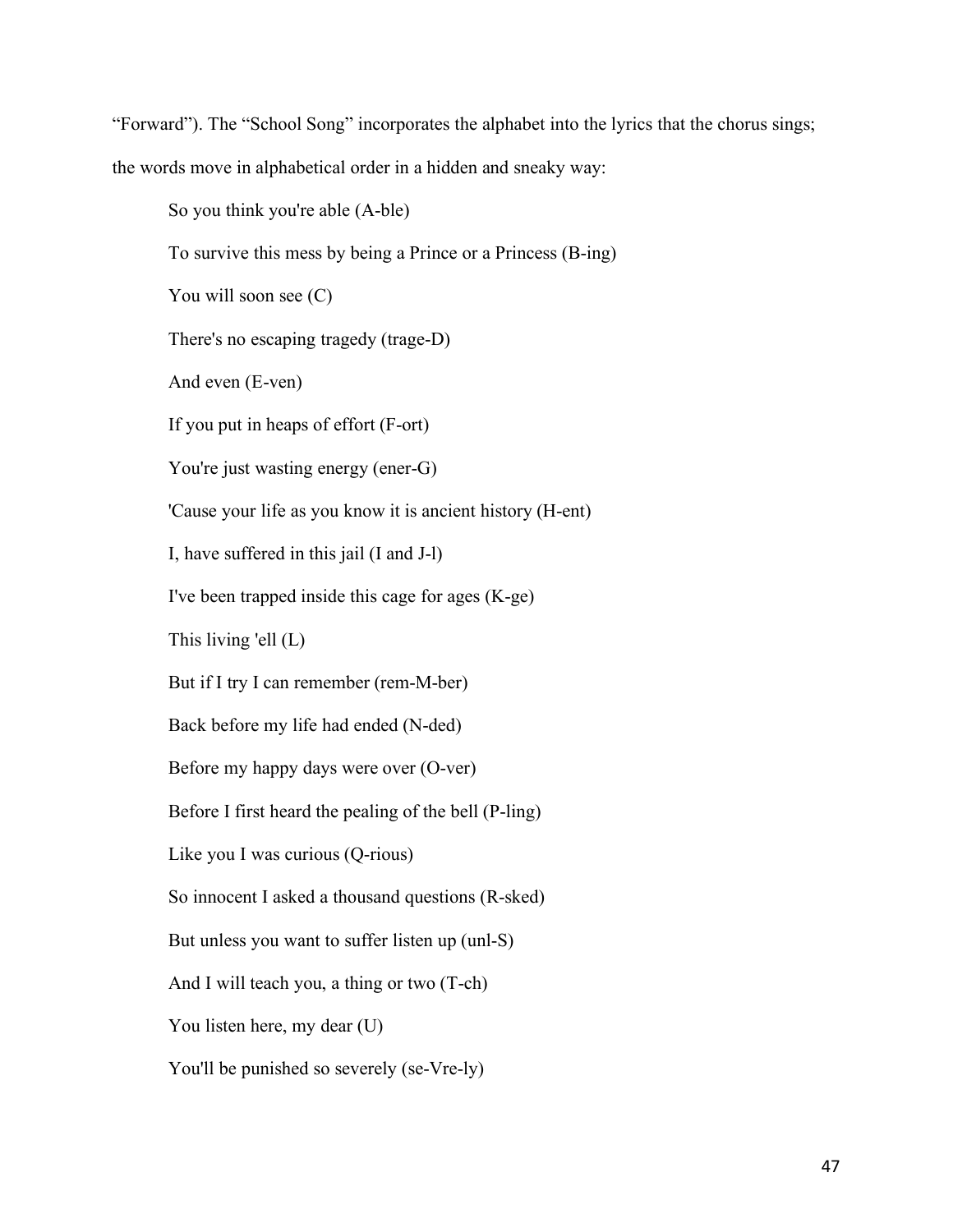If you step out of line, and if you cry, it will be double, you should stay out of trouble (W) And remember to be extremely careful (X-tremely) (YOUNG STUDENT) Why?  $(Y)$ (OLDER STUDENT) Why? Did you hear what he said?

(OLDER STUDENTS)

Just you wait for Phys-ed (Phy-Z)

In playing with the alphabet, Matilda's love for reading and books is musically reinforced as it is in several other scenes where the members of Miss Honey's class learn to spell and eventually demonstrate their spelling for the Trunchbull. This letter and words theme can even be seen on the physical stage and set of the show. In the Cambridge Theatre in London's West End, where I was fortunate to view the musical, the frame of the stage was covered in letters, some random and some forming a variety of different words. Matilda's name is even spelled out at the end of the opening number, "Miracle", and remains visible throughout the show. Murphy recommends that, "finding literal details in the novel that can become a stageable image…allows you to build around it as you use other specific locations in your adaptation" (2013, pg. 77).

Minchin and Kelly incorporate a repetition of themes throughout the musical, which provides continuity and re-emphasizes driving motifs and values. Repetition, according to Deleuze, can reinforce the "continuity afforded by the variation of an intensity in an idea or sensation" (Williams, 2013, pg. 13). Essentially, when repetition underlies a change or difference within a theme, it can enhance the emotions or motivations of the whole: "The marking of the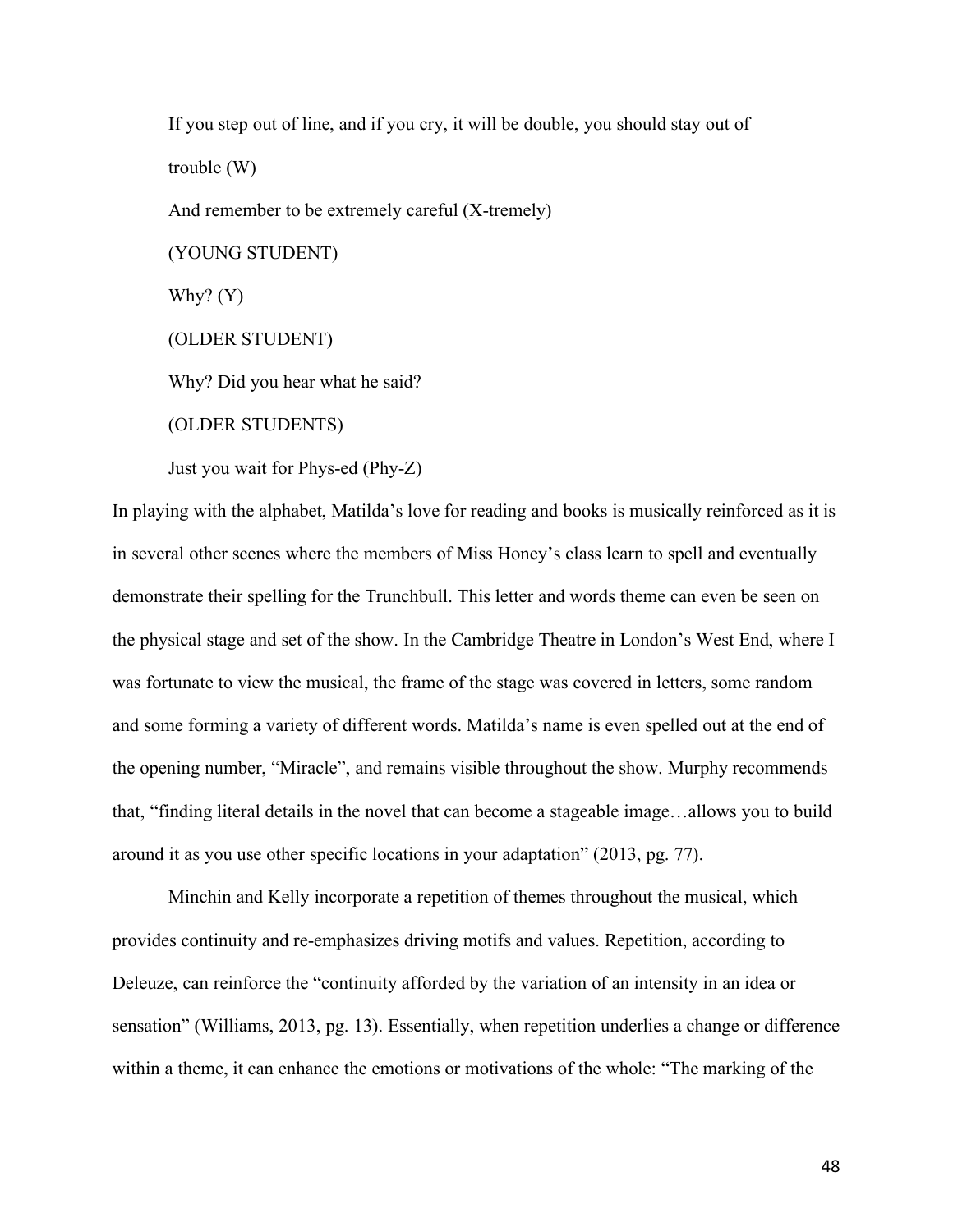same territory takes place against the background of a variation in intensities between one parade and another" (Williams, 2013, pg. 13). In Matilda the Musical, two of the songs and their lyrics are repeated in different moments throughout the performance in order to show the lingering feelings of the children ("Miracle") and Matilda's own struggle with the lack of fairness, both at home and at school ("Naughty"). These two songs are able to add continuity to both the musical's storyline and themes, while also supporting the repeated narrative found in the novel. "The repetition of theme and character, coupled with a coherent storyline...is what readers...find pleasurable and indeed is what appears to attract them" (Newland, 2013, pg. 192).

Minchin's choice to repeat certain motifs and songs, with slight variations, is successful because, "through its repetitions, through the way it creates the new by selecting what to repeat, any individual is not only the expression of virtual intensities and ideas, but also an event that alters them" (Williams, 2013, pg. 21). Matilda becomes a motivator and source of strength for many other characters within the novel and musical, thus her theme "Naughty" is repeated to accentuate these traits, with slight variations that reflect the mood of a particular scene. Similarly, "Miracle" is repeated with variations as the kids begin to define who they are and grow throughout the story.

#### **4.3.4 Musical Story and Songs**

The show begins with kids lined up at what seems to be a birthday party, all are dressed up in various outfits and costumes as the song "Miracle" opens the musical. The song uses ideas and content from Dahl's opening chapter, explaining how mothers and fathers tend to think highly about their children, that "even when their own child is the most disgusting little blister you could ever imagine, they (parents) still think that he or she is wonderful" (1988, pg. 1). Dahl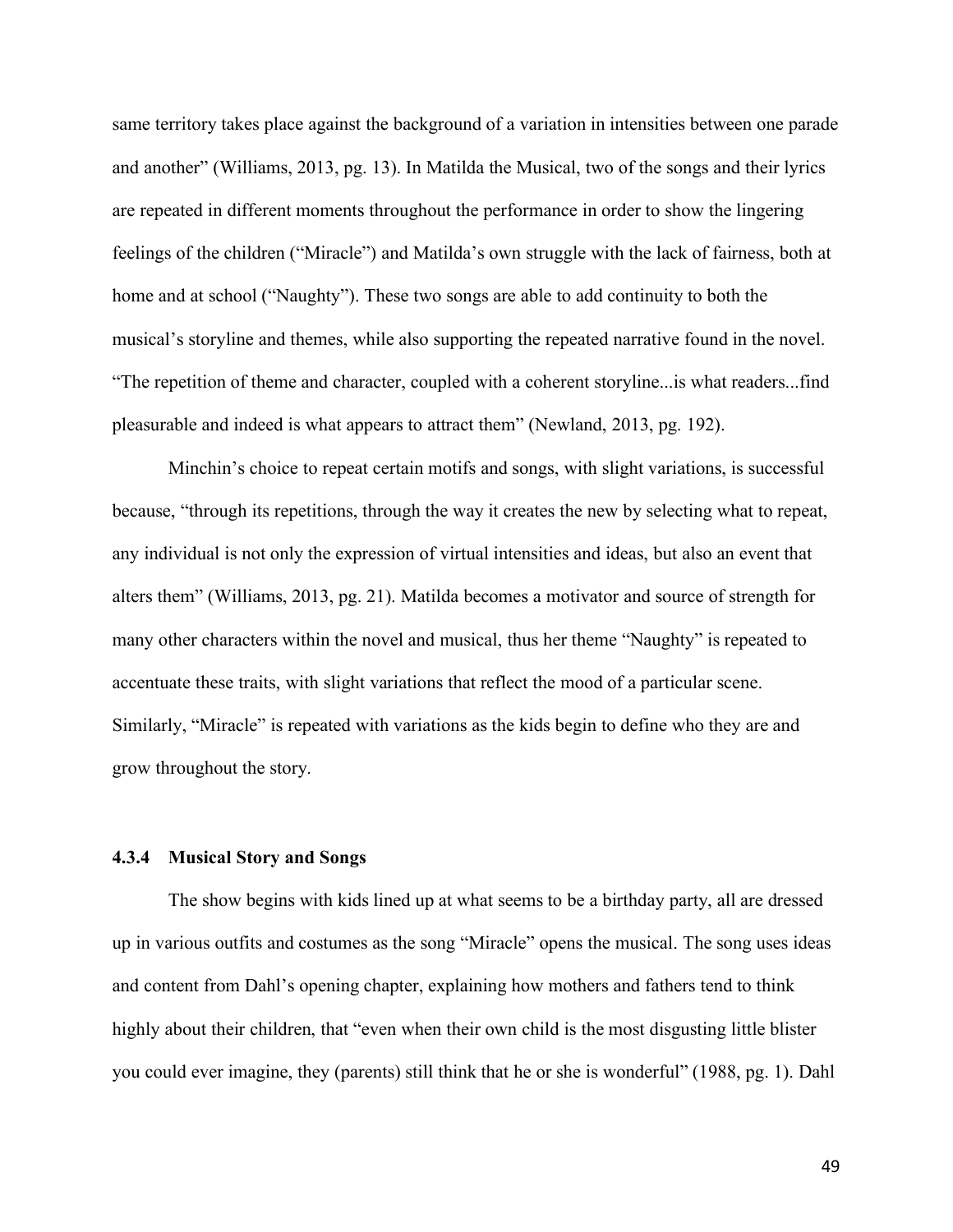writes that "they become so blinded by adoration they manage to convince themselves their child has qualities of genius" (1988, pg. 1). Minchin incorporates this message in the opening number, having the children sing "My mommy says I'm a miracle! My daddy says I'm his special little guy...Ever since the day doc chopped the umbilical cord, it's been clear there's no peer for a miracle like me" (2011, pgs. 15-16). The personalities of the children are reflected in their actions on the stage, elaborating the terrors they are, while their parents continue to look at them lovingly. Minchin translates the novel's opening pages with bravado and hilarious wit.

The opening number extends these pages with a scene involving a clearly pregnant Mrs. Wormwood arguing with the doctor about needing to be on a plane to her dance competition. The doctor, clearly at odds with her flippancy, explains that she is in labor and about to have a baby, to Mrs. Wormwood's obvious denial and indifference. Mr. and Mrs. Wormwood express their own annoyance at having another child, "Why do bad things always happen to good people? Fine, upstanding citizens like you and me. Why, when we've done nothing wrong, should this disaster come along? This horrible, weird-looking hairy little stinky thing" (2011, pg. 26). The song finishes with Matilda singing a similar melody to the other children, but reflecting her parents' true thoughts about her: "My mummy says I'm a lousy little worm. My daddy says I'm a bore. My mummy says I'm a jumped-up little germ, that kids like me should be against the law. My daddy says I should learn to shut my pie hole. No one likes a smart-mouthed girl like me. Mum says I'm a good case for populations control. Dad says I should watch more T.V." (2011, pgs. 30-31). Minchin and Kelly likely expanded this introduction in order to portray parents as oblivious and idealistic people, with kids as the controlling entity in the show. This also allows the audience to see the contrast in how most parents see their children compared to how the Wormwoods treat Matilda.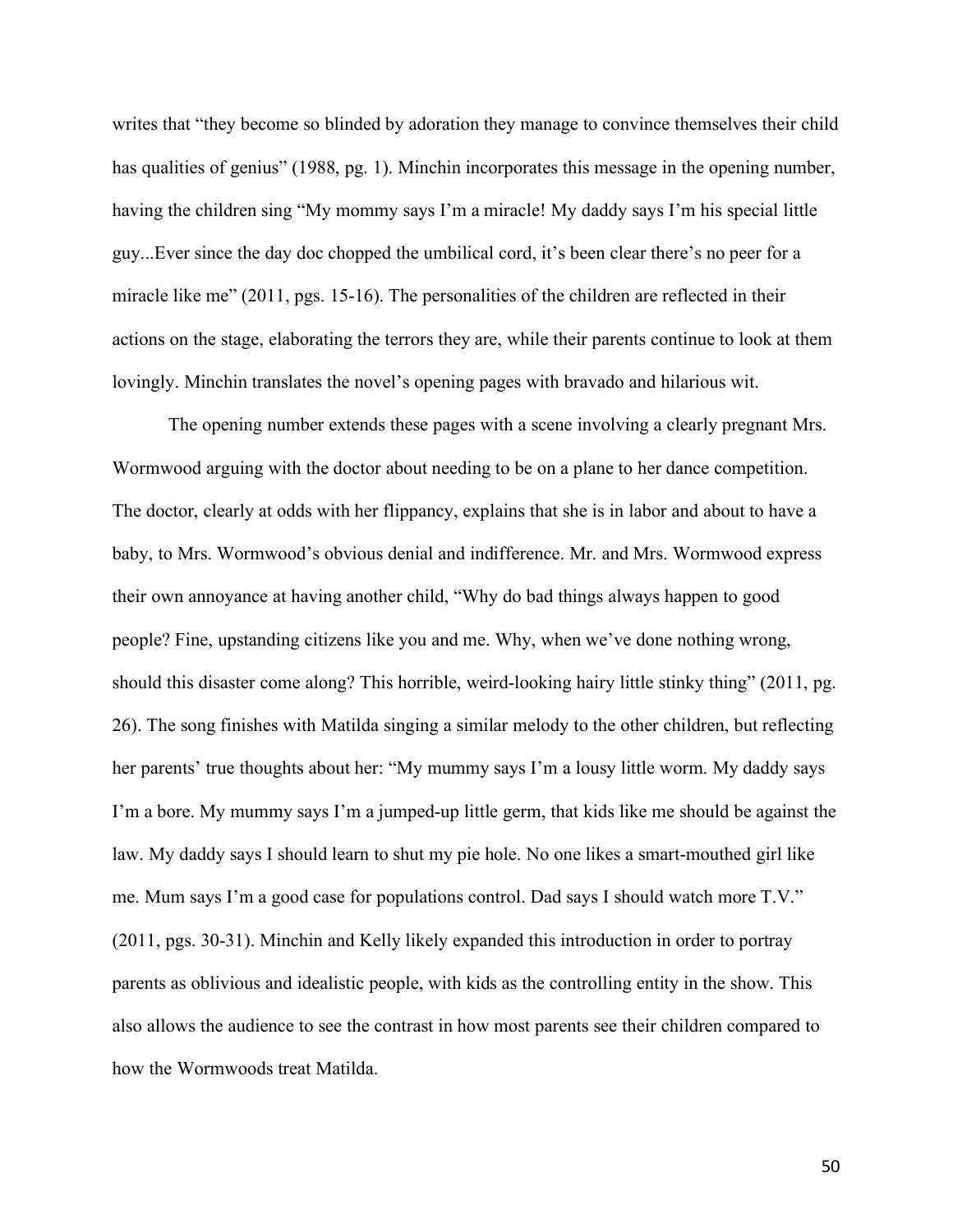After the failed attempt to get permission from Miss Trunchbull to help Matilda, Miss Honey goes to visit the Wormwoods, hoping they will want to help Matilda get the education support she needs. Unfortunately, Miss Honey realizes just how little the Wormwoods care about their daughter and their lack of interest in the fact that she is brilliant. In the novel, Mr. Wormwood assumes Miss Honey has come because Matilda is in trouble, saying "well, she's your responsibility from now on. You'll have to deal with her" (1988, pg. 86). Mrs. Wormwood's reaction is not to be proud of Matilda's mind, but that, "a girl should think about making herself look attractive so she can get a good husband later on...looks are more important than books" (1988, pg. 91). The musical provides Mrs. Wormwood the song "Loud" to tell Miss Honey that there are better things in life than being smart and clever, that "what you know matters less than the volume with which what you don't know is expressed" (2011, pgs. 64-65). The whole song is done in the style of her ballroom dancing style, while she dances with her dance partner, Rudolpho, and tells Miss Honey things like "a little less dressing like your mum, a little more bumba, bom bom bada bom!" (2011, pg. 68). The change of Mrs. Wormwood's daytime activities, from bingo to ballroom dancing, is a smart choice and gives this moment in the story and this song a stronger impact on the story as a whole, while also accentuating the beauty-before-brains idea held by Mrs. Wormwood. After Miss Honey leaves the Wormwoods, the musical allows her to reflect on the meeting with the song "This Little Girl" and gives the audience a look at Miss Honey's resolve to make sure that Matilda gets the education and mentoring that she needs and deserves.

Once Miss Trunchbull finds out that Bruce ate a piece of her chocolate cake, his punishment is to eat the entire cake while everyone watches on. The musical's producers transformed the chapter "Bruce Bogtrotter and the Cake" (1988, pgs. 111-127) into the song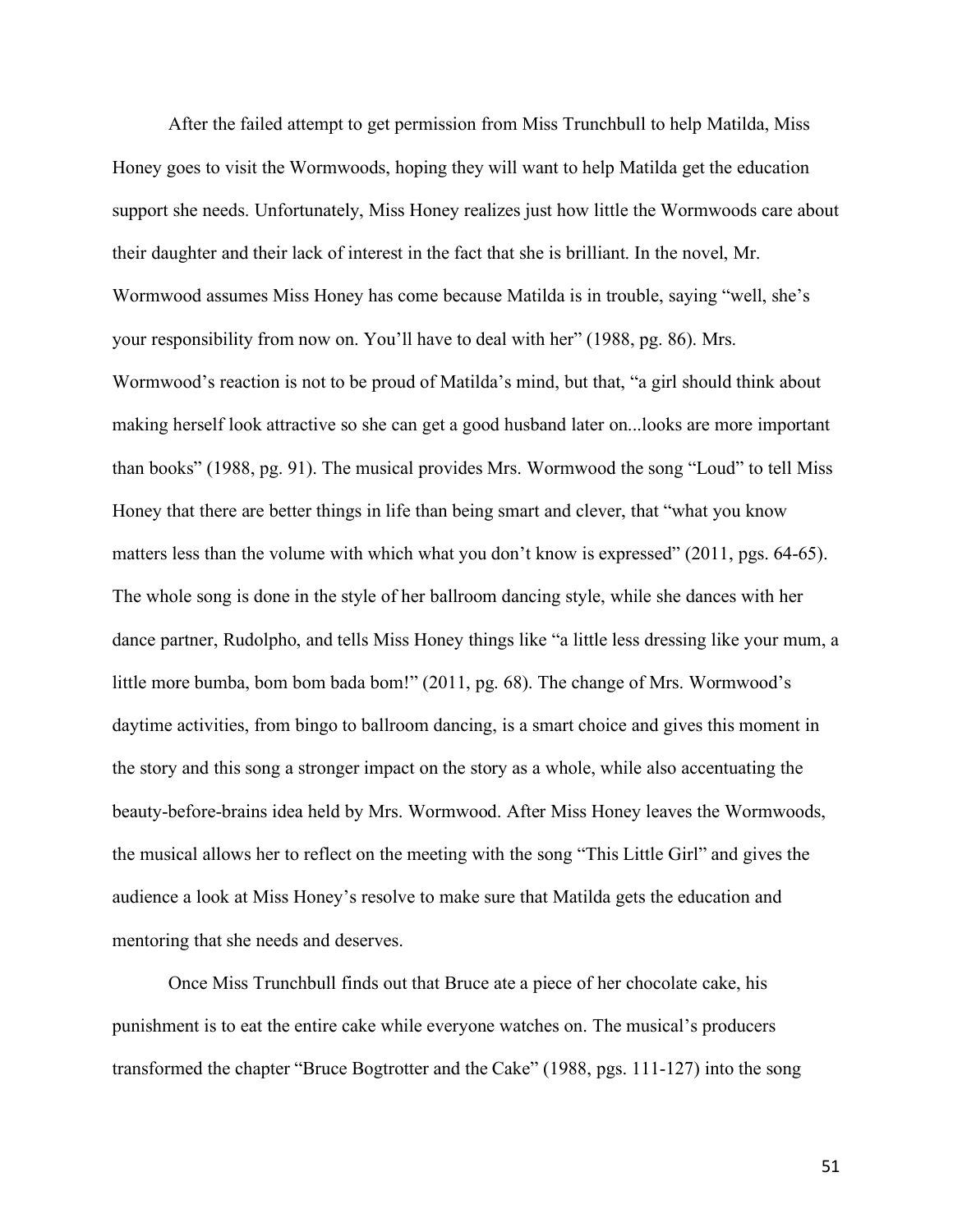"Bruce" which involves all of the students reacting to his punishment and their cheers and support as his eventually finishes the cake. The transformation on the stage was very successful and included the clever solution of having an inflatable cake that the actor playing Bruce stealthily deflates as he "ate" the chocolate cake. The students looking on initially sing these hesitant thoughts: "I can see that a slice or even two, Bruce, might've been nice. But even you, Bruce, have to admit between you and it there's not a lot of difference in size. He can't!" (2011, pg. 80). Matilda is even hesitant in the novel, asking her friend Lavender if she thinks he can do it, to which Lavender says, "It's impossible...He'd be sick before he was halfway through" (1988, pg. 122). And, as the children realize Bruce was going to be able to finish the cake, they begin to root for him, rather than wait for him to fail, "He (Bruce) had now become very conscience of his audience and of how they were all silently rooting for him. This was nothing less than a battle between him and the mighty Trunchbull" (1988, pg. 124). The musical version of this change is done by increasing the tempo and key changes, as well as additional instruments and dynamics, ending in a triumphant cheer by the student looking on. Once Bruce reaches the last slice, the children sing their encouragement, "Bruce! You'll never again be subject to abuse for your immense caboose. She'll call a truce, Bruce. Just one more bit and you'll've completely cooked her goose. We never thought it was possible, but here it is coming true" (2011, pgs. 86- 87).

After the intermission in the show, the producers chose to have Mr. Wormwood share that "all I know I learnt from telly" (2011, pg. 88) in the song "Telly" featuring Michael, Matilda's brother, who hasn't really been involved in the show so far. This song argues that you can learn more from the television than books, which is implied by Mr. Wormwood at several moments in the novel. Ironically, there is a moment where Mr. Wormwood lists several popular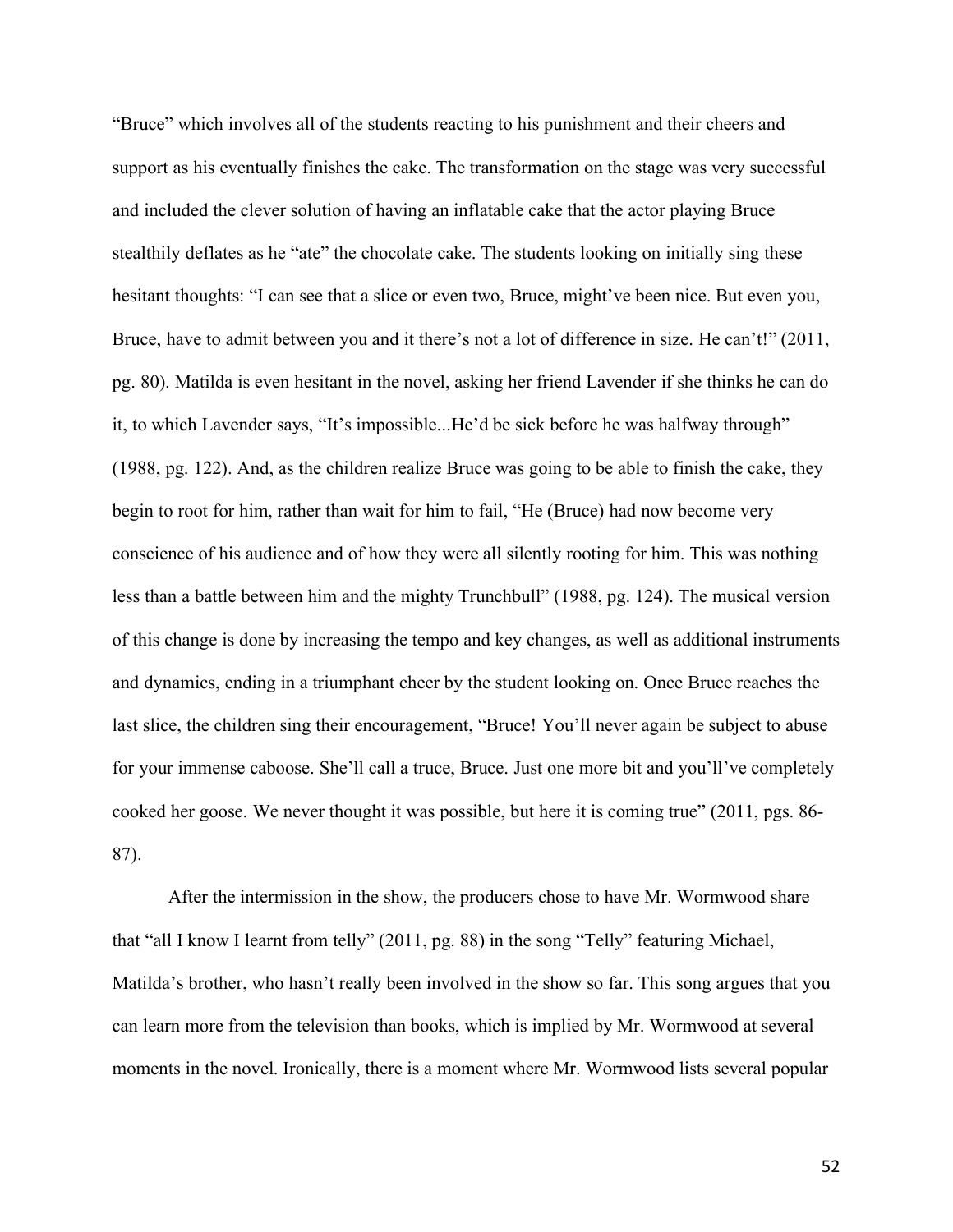books and authors, "Who the dickens is Charles Dickens? Mary Shelley? For, she sounds smelly. Harry Potter? What a rotter!" (2011, pg. 91), which he most likely wouldn't know unless he'd read them or had at least some interest in reading and books. Nevertheless, the song provides a humorous transition into the second half of the musical.

In the song "I'm Here", Matilda is continuing to tell her story about the escapologist and the dreadful things that are done to his daughter. Within the song, Minchin has Matilda and the escapologist sing and speak at the same time, both for emphasis on what's being said and for Matilda's words to come alive and be spoken by the escapologist himself. The producers use this song to convey Matilda's wish for a better father, one that, in the midst of mourning for his wife, forgot about her and is now back to show how much he cares for her. This reflects Matilda's hope that her father will one day realize the error of his ways and will tell her that he loves her. The music that surrounds Matilda's storytelling really matches the heightened tension and emotions that are revealed in the story, with loud sections and notes that give a sense of foreboding and anger, while also having moments that are solemn and quiet, which show the escapologist's love and sadness as he tries to reconnect with his daughter.

When Miss Honey invites Matilda to her home, she shares what having her own home means to her. In the song "My House", Miss Honey explains how her home makes her feel safe, grown up, and independent. In both the song and the novel, she explains how her small house is a refuge that, "when it's cold and bleak, I feel no fear…even in the fiercest storms, I am warmed by this small but stubborn fire" (2011, pg. 128) and a place she can call her own - "it's not much, but it's enough" (2011, pg. 128).

The story and show all leads to the moment when Matilda terrifies Miss Trunchbull by using her brain to write a message on the chalkboard supposedly from Trunchbull's brother.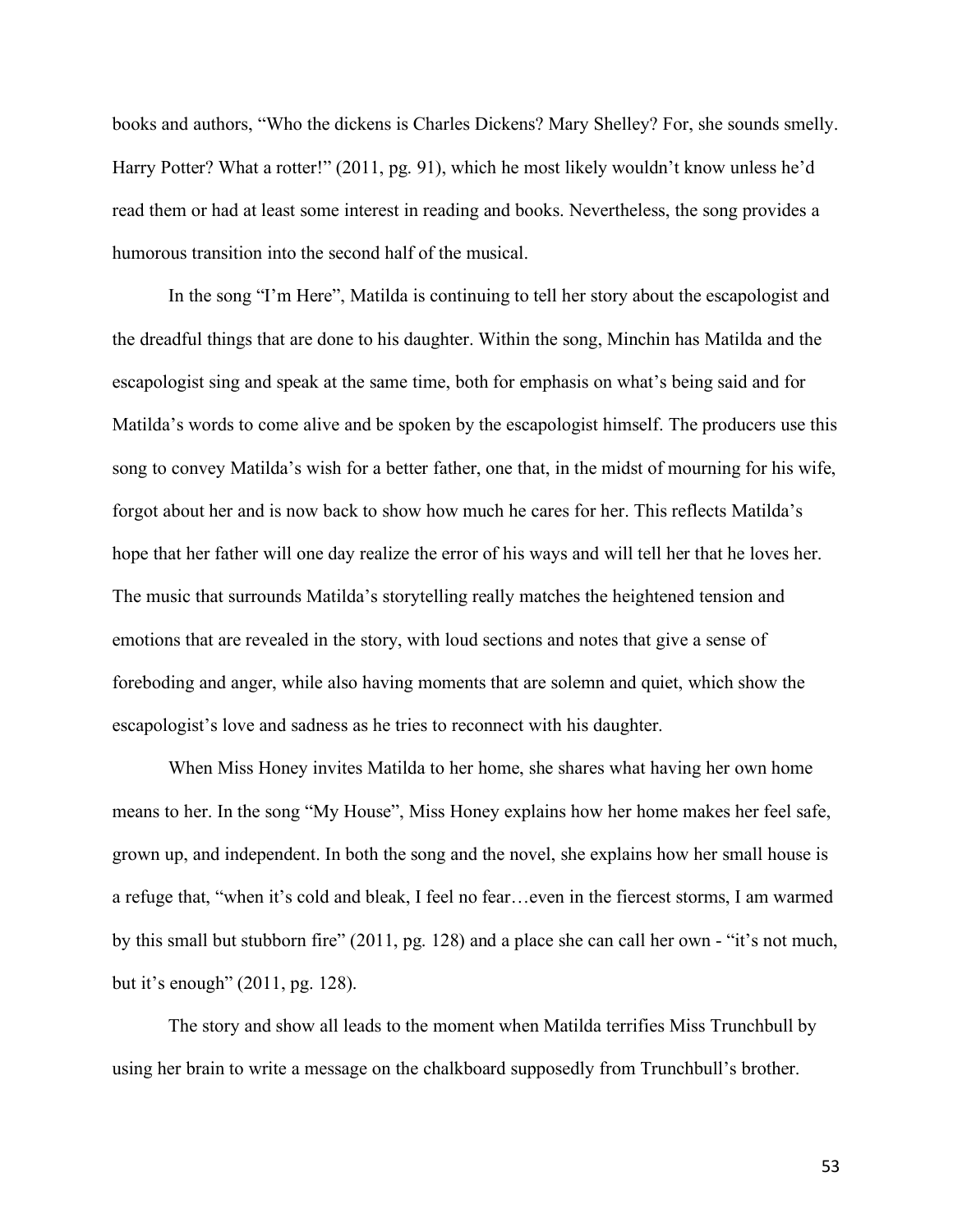After she flees, the children sing the song "Revolting Children", lead proudly by Bruce Bogtrotter. He begins by stating that "never again will she get the best of me. Never again will she take away my freedom" (2011, pg. 130). The other children join in with thoughts that show they don't plan to be the perfect children their parents think they are, they will "become a screaming horde…take out your hockey stick and use it as a sword" (2011, pg. 133). This song provides the momentum for the children to stand up for themselves, not to be perfect or 'a miracle', but true to themselves.

The whole cast concludes the show with a repetition of the songs "When I Grow Up" and "Naughty", the lyrics of which sum up the show's themes of childhood, independence, courage, and intelligence. Having both adult and child characters singing the final song gives the audience a feeling of unification, solidarity, and a sense that the messages of the show can relate to young and old alike.

### **4.4 Synthesis**

 There are several key production components of *Matilda the Musical* that will have a bearing on my own adaptation of *Harry Potter and the Philosopher's Stone* (Rowling, 1997)*.* One of the strongest components of *Matilda the Musical* involved setting up the treatment of children by their parents, which allowed the audience to see how mistreated Matilda was by her own parents from the start. "Setting the stage" is a valuable and necessary part of any adaptation, especially one being transformed for the stage, and even more so for a young audience. Another component is the strength of the characterization done with Miss Trunchbull, whose song "Smell of Rebellion" creates a vocal duality that provides the audience with a deeper understanding of who Trunchbull is and some of her motivations. I hope that I've mirror this duality in Snape's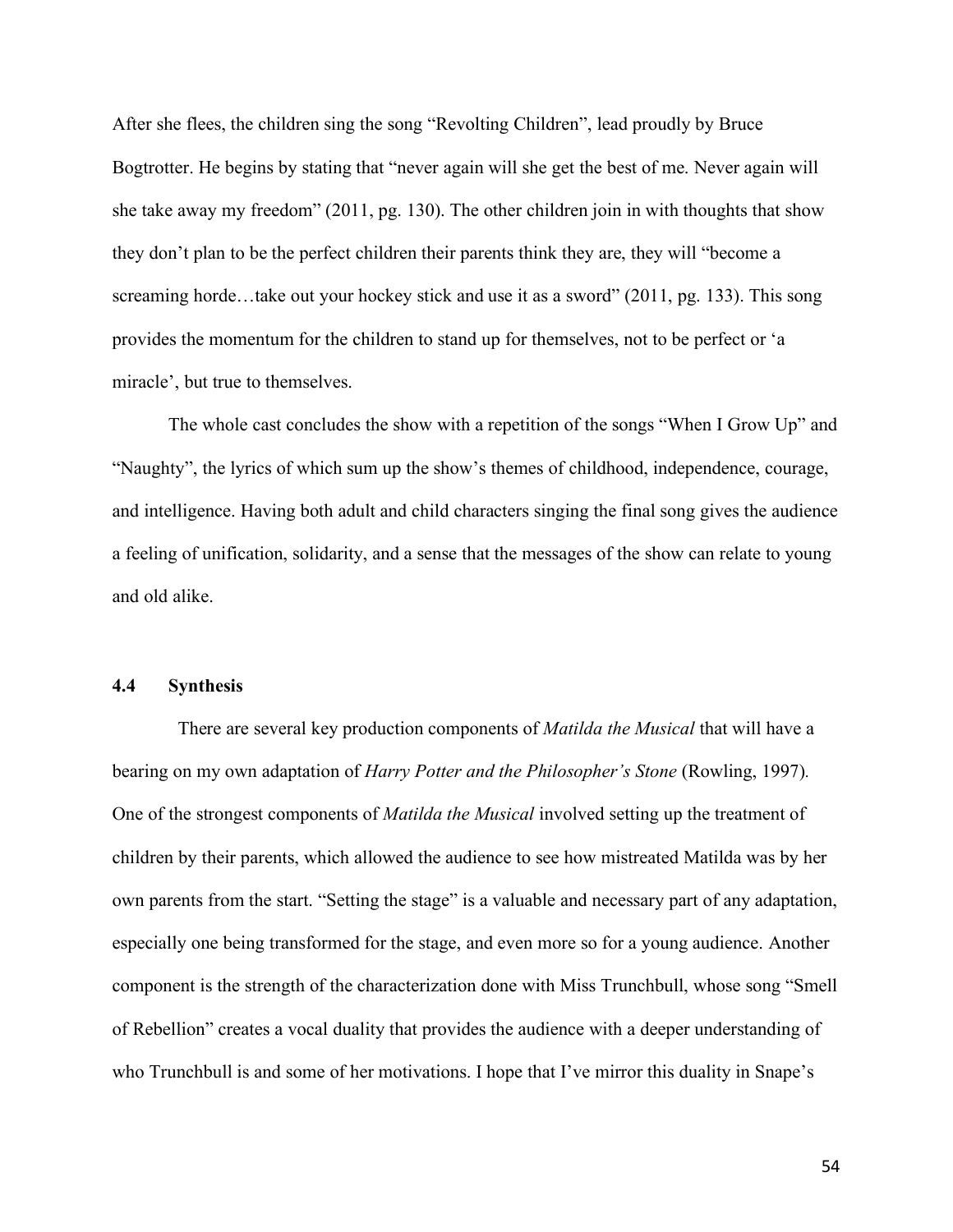voice during his song, "Potions", which involves his own beginning-of-term monologue and some of his internal thoughts and concerns.

A smaller, but still compelling component is the way the producers made particular changes to make the show more dynamic for its younger viewers. For example, Mrs. Wormwood spends her days playing bingo in the novel, but in the musical, she is devoted to her dance competitions. This change in Mrs. Wormwood's character transforms a static pastime, bingo, into something much more engaging, dancing. This change also gives Mrs. Wormwood a more believable reason for ignoring her daughter, not because she wastes her day away at the bingo hall, but because she's occupying every spare moment with dance lessons and training. *Matilda the Musical*'s adaptors excelled in their expansion of Dahl's one-lined descriptions or motivations into an entire song, strengthening both the characters involved in the scene and giving the audience a better understanding of their internal motivation and thoughts. "The adaptation and the adapted work merge in the audience's understanding of their complex interrelations" (Hutcheon, 2012, pg. 117). For example, many of the inner thoughts of Miss Honey in the novel are one or two sentences long, and in the musical, these moments are transformed into full length songs that explore Miss Honey's motivations and feelings.

The last component that strengthened the show's overall success was the repetition of the main themes, found in the songs "When I Grow Up" and "Naughty". The songs' repetition, varying slightly as the show progressed, reflected the changes in the characters over the course of the musical. Adaptation as a product, described by Hutcheon, has "a kind of 'theme and variation' formal structure or repetition with difference" (Hutcheon, 2012, pg. 142). This structure is followed by the show's producers, with profound significance to the growth of characters and the forward momentum of the musical's plot. Hutcheon's examination of adaption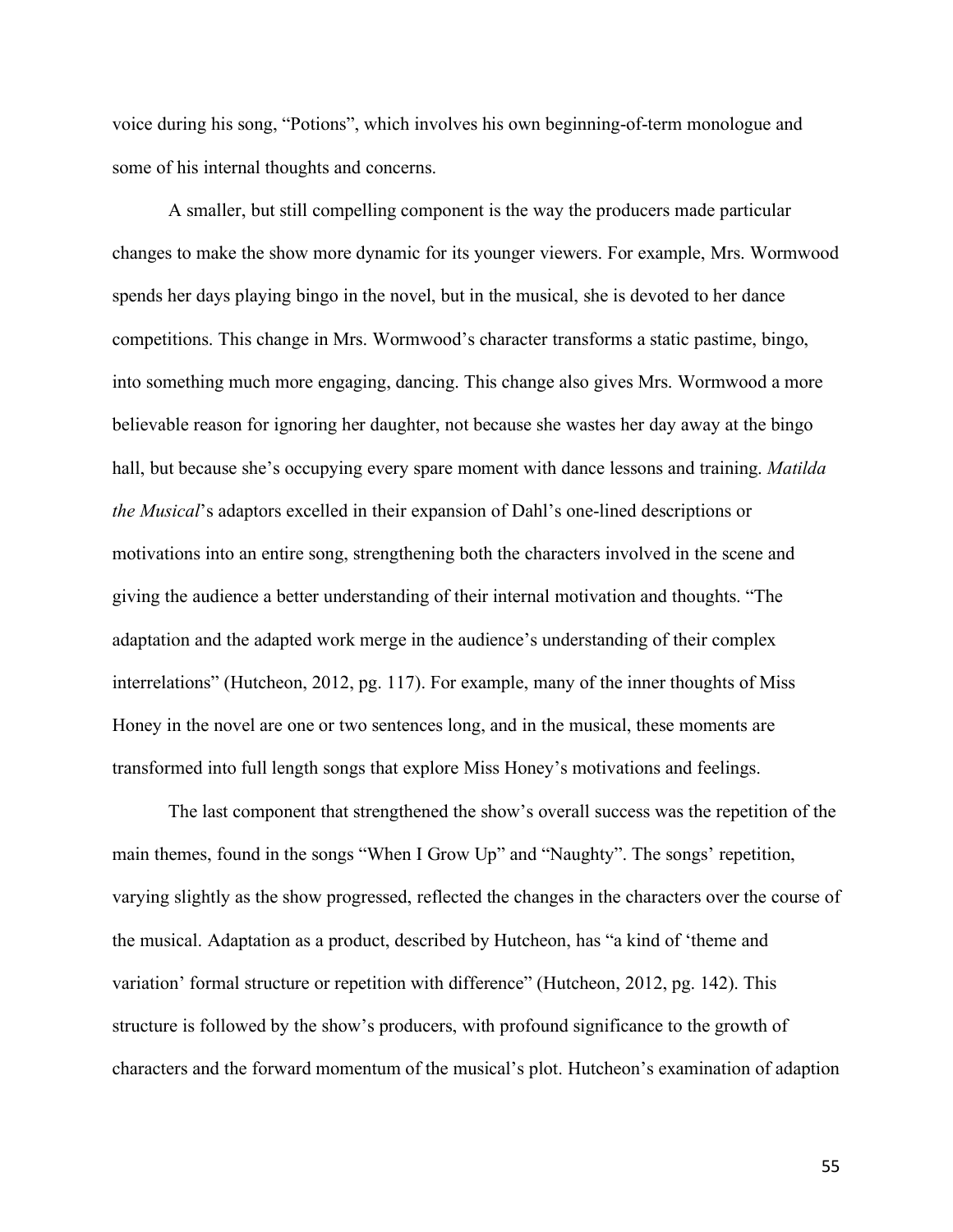theory through the adaptation process, as well as the application of Deleuze's theories of repetition, difference, and rhizome as they relate to children's literature, provided additional and significant insight into the transformation of *Matilda* to the musical stage.

Within any children's story, especially "in traditional fiction, children as well as adult readers are expected to identify with and empathize with at least one character, to adopt a subject position coinciding with a character" (Newland, 2009, pg. 16). The "rhizome" (Newland, 2009, pg. 10), or the connection between the voices in a narrative, in *Matilda the Musical* resonates on the stage even more powerfully than in Dahl's text. "Considering Children's Literature from the Deleuzian perspective of becoming involves the search for the intensities that flow when the encounter that is reading occurs" (Newland, 2009, pg. 13); those intensities are the moments that resonate with us as readers both emotionally and mentally. Deleuze and Guattari posit that the purpose of a book is for the reader to make connections within and around the text; not only should readers connect to the characters and story but explore the text outside of the book itself (Newland, 2009, pg. 15). *Matilda the Musical* does truly allow readers and audiences alike to not only connect to the characters and story, but to its themes and motivations.

Hutcheon states that the "limitations of the physical stage also add restrictions on the possible action and characterization" (Hutcheon, 2012, pg. 42) which may be true of stage plays, but this statement does not take into account the successes that musical theater has with exploring characterization in possibly even deeper ways. In the case of *Matilda the Musical*, the audience actually gains access into the thoughts and feelings of Miss Trunchbull, a viewpoint which is limited within the novel. The advantage of adapting a children's novel to the musical stage is that the "condensation" (Hutcheon, 2012, pg. 44) of the work is not as strong a concern when shifting from a telling to showing mode. Actually, *Matilda the Musical*'s producers had to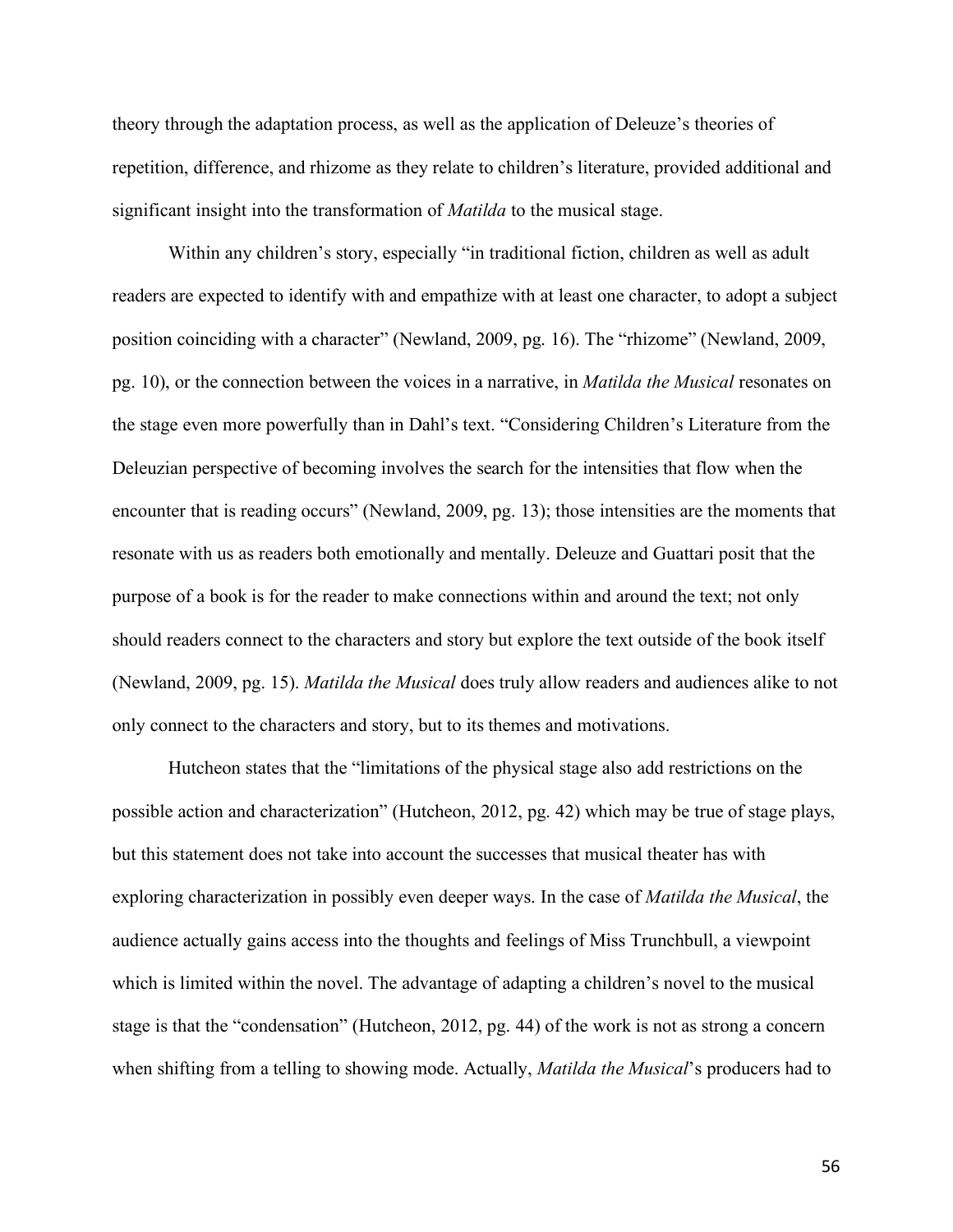extend elements of the book in order to engage its audience and meet the expectations of the length of the performance. The room that the translation to the stage gave the producers allowed them to explore characters and themes more extensively than done in the novel.

Hutcheon acknowledges that adaptations have to take changes in time into account when shifting to the stage (Hutcheon, 2012, pg. 65) and that because live performance happens in real time, the past and/or passing of time is difficult to represent on stage. Though this is a legitimate concern for stage adaptors, *Matilda the Musical* was able to share past events along with the present setting of the story. They succeeded by having Matilda tell a story of an escapologist and his wife periodically throughout the performance, resulting in the reveal that the story was part of Miss Honey and Miss Trunchbull's true history and past. This adaptation choice enabled this reveal to be more dramatic and meaningful to the audience and even to the characters on stage.

The change in how Miss Honey and Miss Trunchbull's story is told throughout the musical affects the flow of the plot as a whole. Deleuze describes the idea of "disjunctive synthesis" as one where a series, or in the case of *Matilda the Musical* the story Matilda tells, "is cut and assembled in new and heterogeneous ways" (Williams, 2013, pg. 16). This disjunctive synthesis of Miss Honey's parents' story results in the disjointed flow of the plot, as the snippets of the story do not move smoothly within the musical's overall storyline and thus causes confusion for its audience until the story comes to an end with the reveal of who the characters in the story really are. Though the transformation of Miss Honey's telling from the novel into Matilda's progressive telling in the show was ultimately successful, its intermittent nature was more harmful than helpful in its execution, particularly for those familiar with Dahl's story.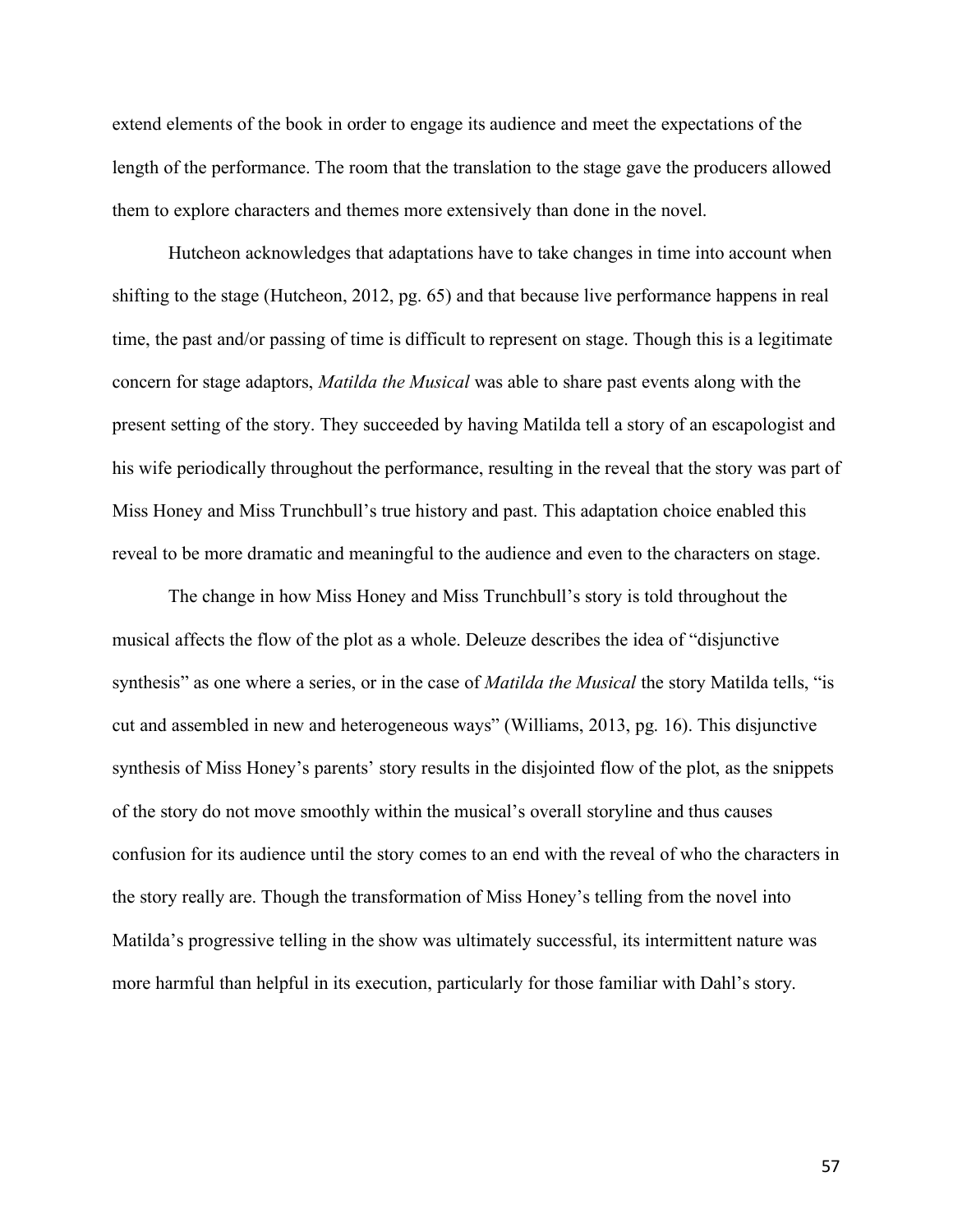#### **4.5 Limitations**

This analysis is limited by the incomplete scope of adaptation theory. Hutcheon, though thorough in her look into a variety of adaptations, has very few insights into adaptation for children, and even less on musical theater adaptations. While much of her analysis of adaptation theory supports my own analysis of *Matilda the Musical*, many points were incomplete or could not contribute fully to my discussion of children's musical adaptations.

Another limitation was in the way my analysis takes place. I only experienced the show once it was completed and had no further insight into the adaptation process itself. This led to an analysis based on inferences made while exploring the adaptation as well as the few interviews with the primary adaptors I was able to access and view. Though their comments on the adaptation process are helpful in confirming some of my inferences and thoughts, it is a limited view into the process and not one that provides me with any significant insight other than what I infer in my analysis.

#### **4.6 Conclusion**

*Matilda the Musical*'s success and intergenerational spirit can clearly be attributed to Minchin's ingenuity in exploring Dahl's themes and characters, while still remaining true to the story and soul of Dahl's celebrated novel. The addition of music and staging recreates Matilda's story with a renewed sense of courage and a magic Minchin was able to bring to each character and aspect of their journey and growth. Minchin's adaptation provides me with a firm grasp of how powerful music is in adapting a story, especially children's novels like *Matilda* and *Harry Potter and the Philosopher's Stone.*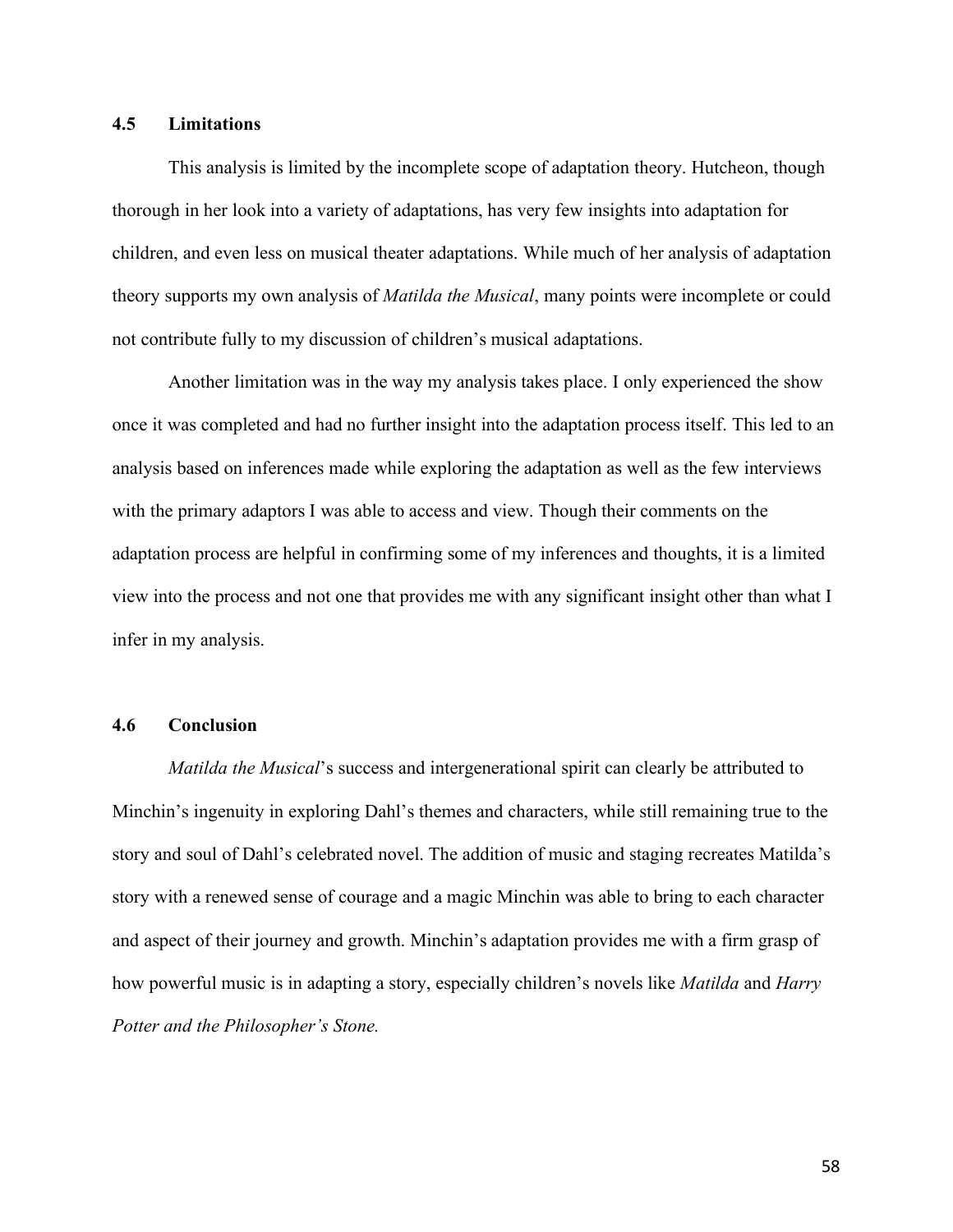## **Chapter 5 -** *The Boy Who Lived* **Process Reflection**

#### **5.1 Introduction**

On a late April evening, I stood with the rest of the audience, applauding the cast of *Matilda the Musical*, tears in my eyes. Though my jetlag was ever present, having just arrived in London that morning, I had just experienced one of the most magical and inspirational musicals I'd ever seen, as well as one of the greatest musical adaptations I've known to date. It was amazing to see how well the show's producers had recreated Dahl's work to the stage; many of my own personal interpretations found their way to that stage, characters coming to life before my eyes. I don't think a show has ever left me as motivated and inspired as that one had. Though *Matilda* had never been a particular favorite of mine, the story transformed in my mind after seeing the show in London's West End. As I thought through all of the books I fell in love with as a kid, one series clearly stuck out. As a favorite of many people, both children and adults, J.K. Rowling's *Harry Potter* series is one that includes strong morals, powerful characters, and magical moments, just as *Matilda* had done years earlier. The *Harry Potter* phenomenon, as mentioned previously in this thesis, has grown exponentially since the books were published, expanding into theme parks, movies, and now a stage play, the latter being a source of inspiration to continue the story with a theatrical medium. After seeing *Matilda the Musical*'s success and knowing the constant passion of *Harry Potter* fans for more content, I knew that creating a musical adaptation of the beginning of this series would not only add to the evergrowing world of *Harry Potter* cross-media, but could have the potential to explore the story and characters in greater depth and with new insight.

As I describe in my introduction and methodology, I chose to adapt *Harry Potter* primarily due to my life-long love of the books and the magical world. Along with my passion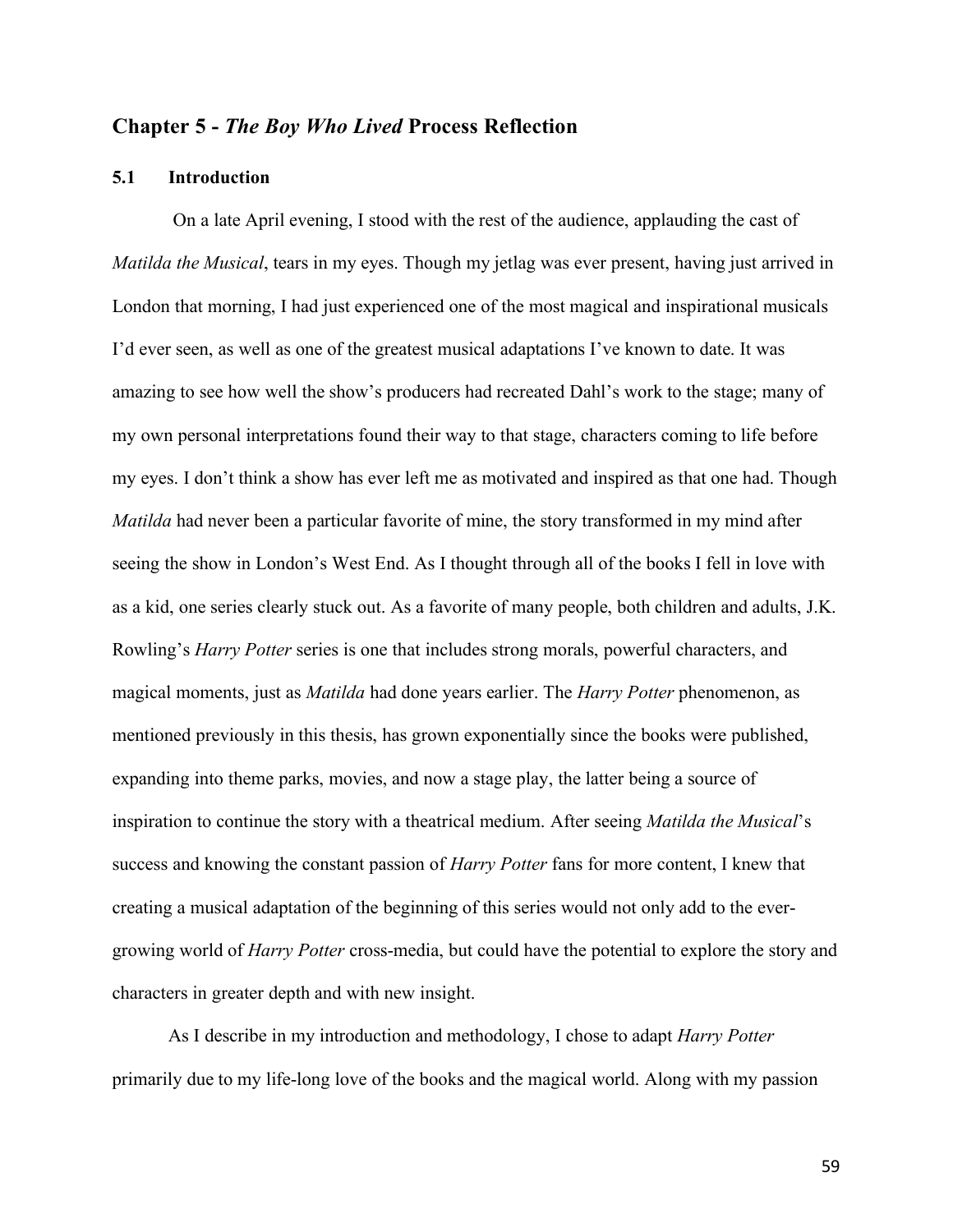for music and musical theater, adapting the first of J.K. Rowling's series into a musical production appeals strongly to me. I have been empowered by music for as long as I can remember, avidly singing even now, purely for the fun of singing in a choir. This skill, along with my love for musical theater, provides me with a firm foundation on which to create a musical interpretation of Harry's story.

As I began the process of adapting *Harry Potter and the Philosopher's Stone* (Rowling, 1997), I had to acknowledge my lack of experience in composing and limited knowledge of music theory. Additionally, the musical writing process, in almost every case, is a collaborative one, involving a team of producers rather than the primarily solo effort of my own production experience. I initially intended to do this production independently, but, as I will describe later in this chapter, I eventually needed the help and guidance of those with a stronger and wider knowledge of musical notation and theory than my own.

### **5.2 Process**

Having chosen the source material for my musical adaptation, the next step was to reread *Philosopher's Stone* to find the moments to transform musically. The tricky part of adapting a novel is that so many events take place, making it impossible to create songs for every scene, which in itself would probably turn out to be a five-hour production. In all the musical adaptations I have seen, none of them transform the entire book into music; the producers find meaningful moments to explore musically and allow the story to unfold with both music and script. I narrowed down these moments within *Philosopher's Stone* to three particular scenes that I adapted into song.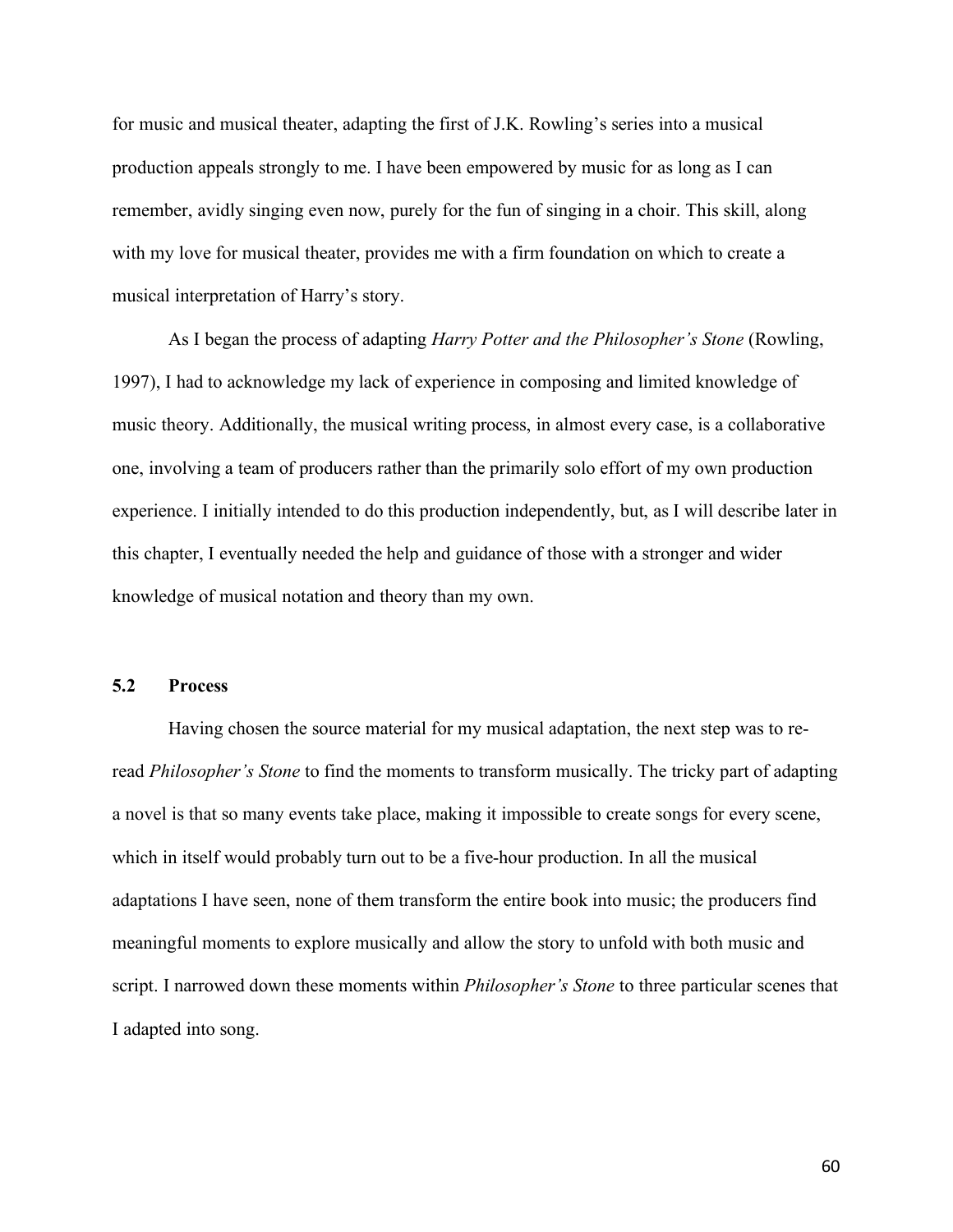#### **5.2.1 Scene Selection**

The first meaningful moment is the opening of the book (show), when the reader is introduced to the Dursleys, Vernon Dursley in particular. This scene involves Vernon heading to work and noticing the unusual activity and the peculiar people walking around. According to Lin Manuel Miranda, "at the top of every musical, it's essential to establish the world" (2016), and this musical is no different. The curious people in this number are witches and wizards, who are celebrating the downfall of You-Know-Who (Lord Voldemort) with others in the magical world and even sharing the news with Muggles (non-magic people). The feeling of terror and unease felt by witches and wizards during Lord Voldemort's tyranny isn't shared with Rowling's readers until much later in the series. However, to give the audience an understanding of why the wizarding world is celebrating, I chose to provide insight into life before Voldemort's demise. I set up the rationale for the wizards and witches are celebration in the beginning of the first book and the show, since this is a significant part of Harry's past and all the events that happen from that moment on. This celebration features strongly in my opening number – highly influenced by the opening number in the musical *Wicked* (Schwartz, 2003), in which the people of Oz celebrate the death of the Wicked Witch of the West. I was also inspired by the opening numbers of two other musicals, including "Belle" from *Beauty and the Beast* (Menken, 1991), and "Rumor in St. Petersburg" from *Anastasia* (Newman, 1997). The first chapter of *Philosopher's Stone* also includes Hogwarts' headmaster, Albus Dumbledore, leaving Harry on the doorstep of the Dursley's, accompanied by Professor McGonagall and Hagrid, who brings Harry to Dumbledore. I chose to briefly show this scene within the first number, allowing the audience to meet Dumbledore, McGonagall, and Hagrid, while also revealing Petunia Dursley's reaction upon finding her nephew on her doorstep.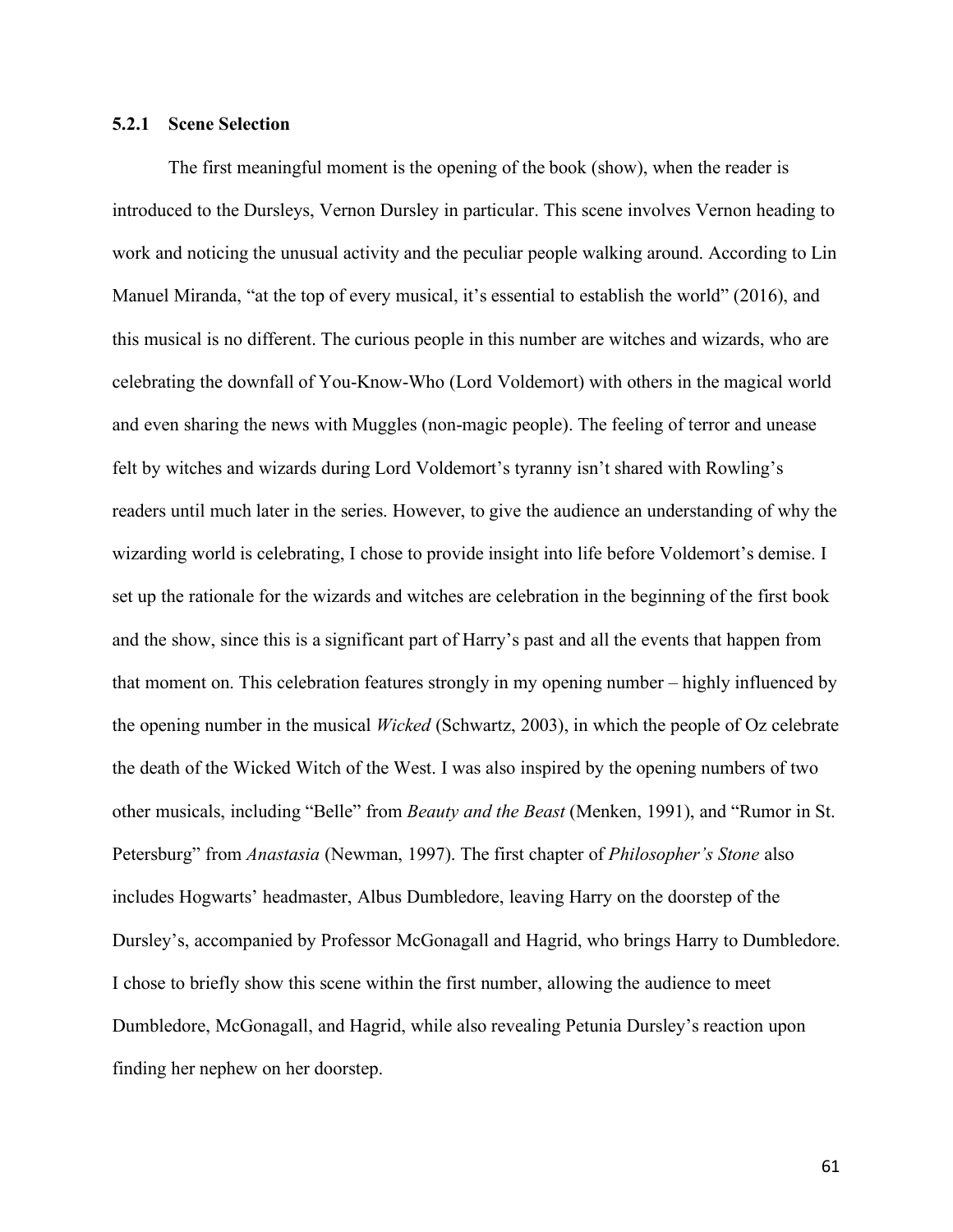The second scene in *Philosopher's Stone* that I adapted was Harry's first Potions class and the introduction of Professor Snape, who becomes Harry's least favorite teacher. Snape, as readers of the series know, is a pivotal character later in the series and I found it important to establish this the first time the audience meets him. As I examined *Matilda the Musical* (Minchin & Kelly, 2010), I was inspired by Miss Trunchbull's numbers and felt that I could follow a similar style and tone with Snape's song as Minchin did with Trunchbull. I was also inspired by Scar's number in *The Lion King* (Rice & John, 1994) and Ruber's song in *Quest for Camelot* (Sager & Foster, 1998). Snape's solo includes his monologue from the book, which involves giving the class an idea of what they will learn in his class and warning them about the difficulties of potion making.

The third moment I adapted was when Harry and Ron finish knocking out the Mountain Troll that entered the school on Halloween in order to save Hermione. This moment, in addition to being an important moment for Harry, Ron, and Hermione's friendship, was almost cut from the manuscript altogether, but was ultimately saved by Rowling, who fought for the significance of this moment for both the story and the "Golden Trio" (Anelli, 2008). The importance of this scene for J.K. Rowling made it almost imperative that I explore this moment for the audience through music. I added a bit of humor and wit to this song, which, I feel, reflects the trio's dynamics and relationship with one another. This moment is only described in a few sentences in the novel, but with musical theater as my platform, it is explored in an entire song, looking at the emotions and internally thoughts of the characters that the novel readers must deduce between the lines.

After the selection of these three moments, I next wrote the libretto, or script, detailing the stage movements, characters, and lyrics that would best display the chosen scenes. Using a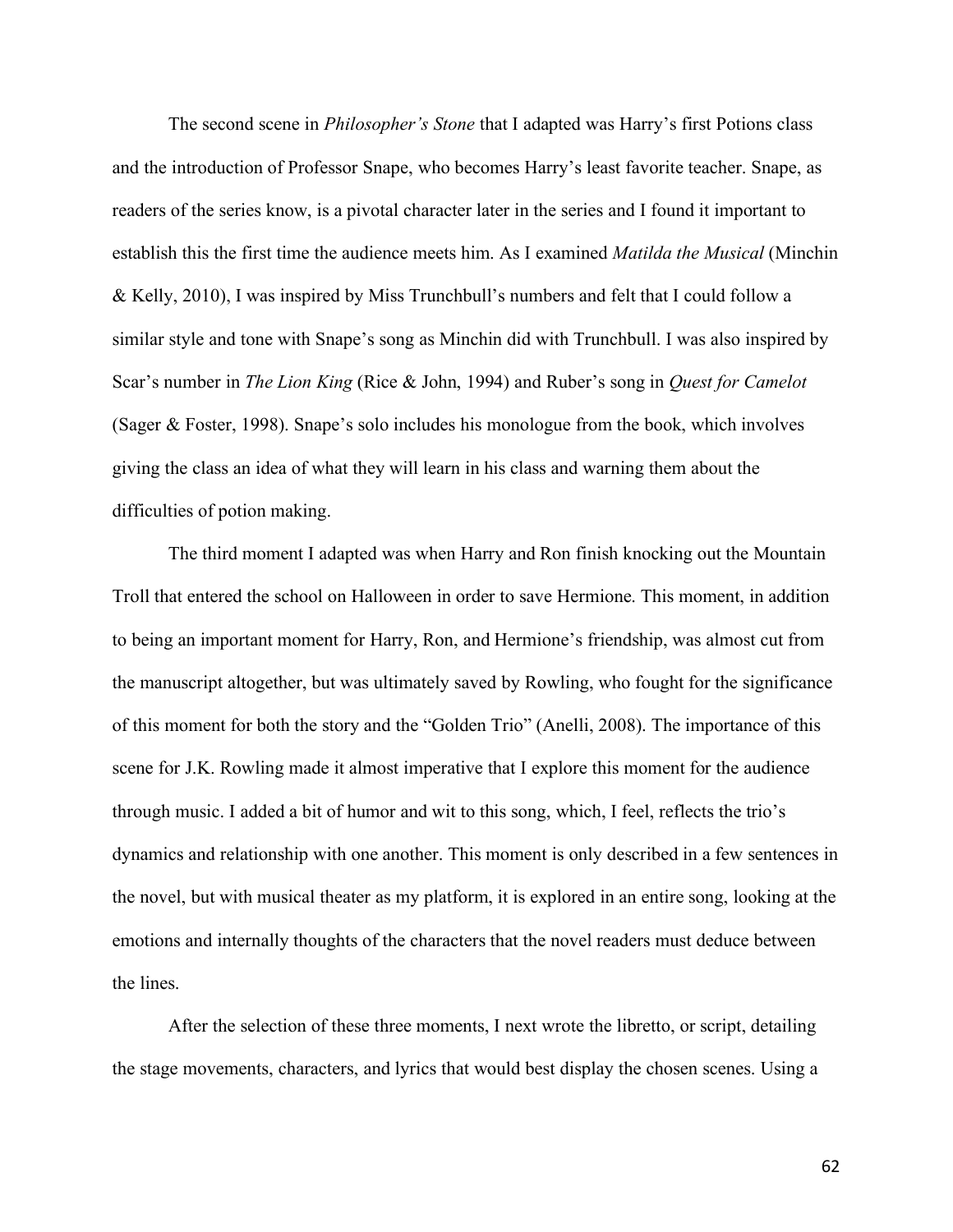standard libretto format, I transformed each scene into text (see Appendices). This script allowed me to sketch out the mental picture I had each song would playing out on stage. As described in my moment selection, the opening number involves a chorus of witches and wizards, as well as characters with only spoken lines (Mr. and Mrs. Dursley, Professor Dumbledore and McGonagall). Identifying the text to be sung assisted me in transforming the words from the novel into lyrics sung by the chorus in this scene. After completing the libretto for each scene, I began the composition stage of the adaptation.

## **5.2.2 Composition**

For the song composition, I needed a simple score writing program to translate my ideas into a notational format. I found MuseScore 2, which was free and easy to work with, especially in working out the melodies in each number. Then, along with an electronic keyboard, I began to create the chorus melody for my song "The Boy Who Lived" (see Appendix A for libretto). The main theme of my song, and potentially the overall musical, came together quickly and determined the key and mood of my opening number (see Fig. 1).



Fig. 1 – Melodic theme of *The Boy Who Lived*

I moved on from this melody to create the chorus, using this line as my inspiration. Once completed, I moved towards creating the instrumental introduction to the song. With the remarkable score created by John Williams for the films, it was hard for me not to be influenced by his magical theme. To avoid copyright issues, I made sure to alter the notes and rhythms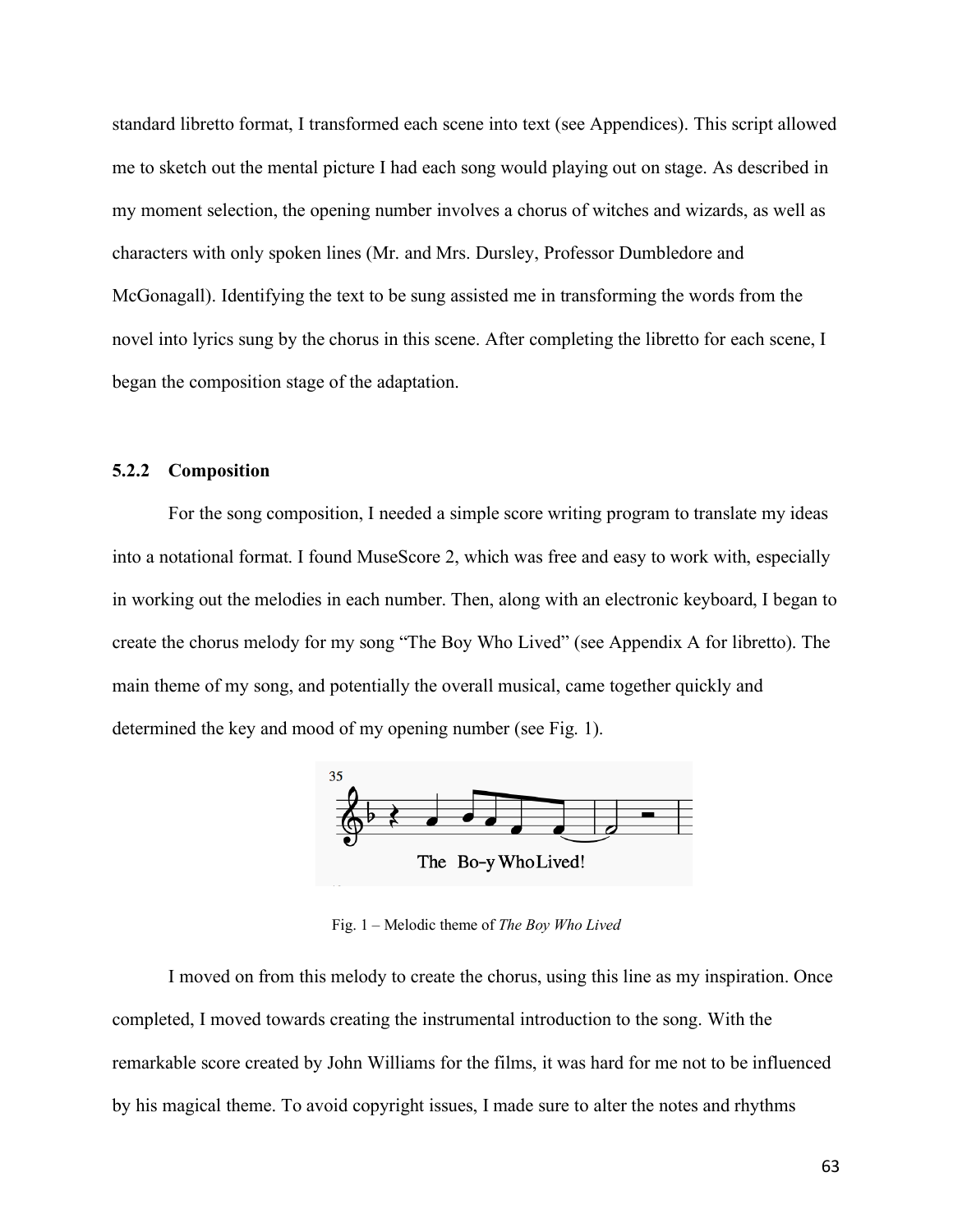enough to create my own interpretation of Williams' *Harry Potter* theme (see Fig. 2). This theme precedes the opening number, firmly places its listeners into a magical state of mind as the show begins and finds its way into later sections of this particular number, likely recurring in other song selections within the entire work.



Fig. 2 – Instrumental Theme for *The Boy Who Lived*

Composing these two themes led me to piece together the rest of the first song's melody and lyrical line. Using the lyrics from the script, I wove them into my composition, until every line of text was set to music. This process took close to a week to complete. Next, I began the tedious task of writing the accompaniment played under the lyrical line I'd already composed. My limited knowledge of proper musical notation and theory made this composition process challenging, as my lyrical lines were created mostly from listening to musical phrases plucked out on a keyboard and from playing around with rhythms and melody that fit the tone and voice of the singer and the scene. In order to create a correctly-written musical score, I turned to several composers and musicians with years of music theory knowledge and training, who aided me in transforming my simple melodies into full compositions. With their assistance, my songs finally began to take shape and come closer to being complete pieces of music. For example, my composition of the opening number's chorus initially consisted of only the sung melody (see Fig. 3). But, after working with my experts, the line became truly musical (see Fig. 4).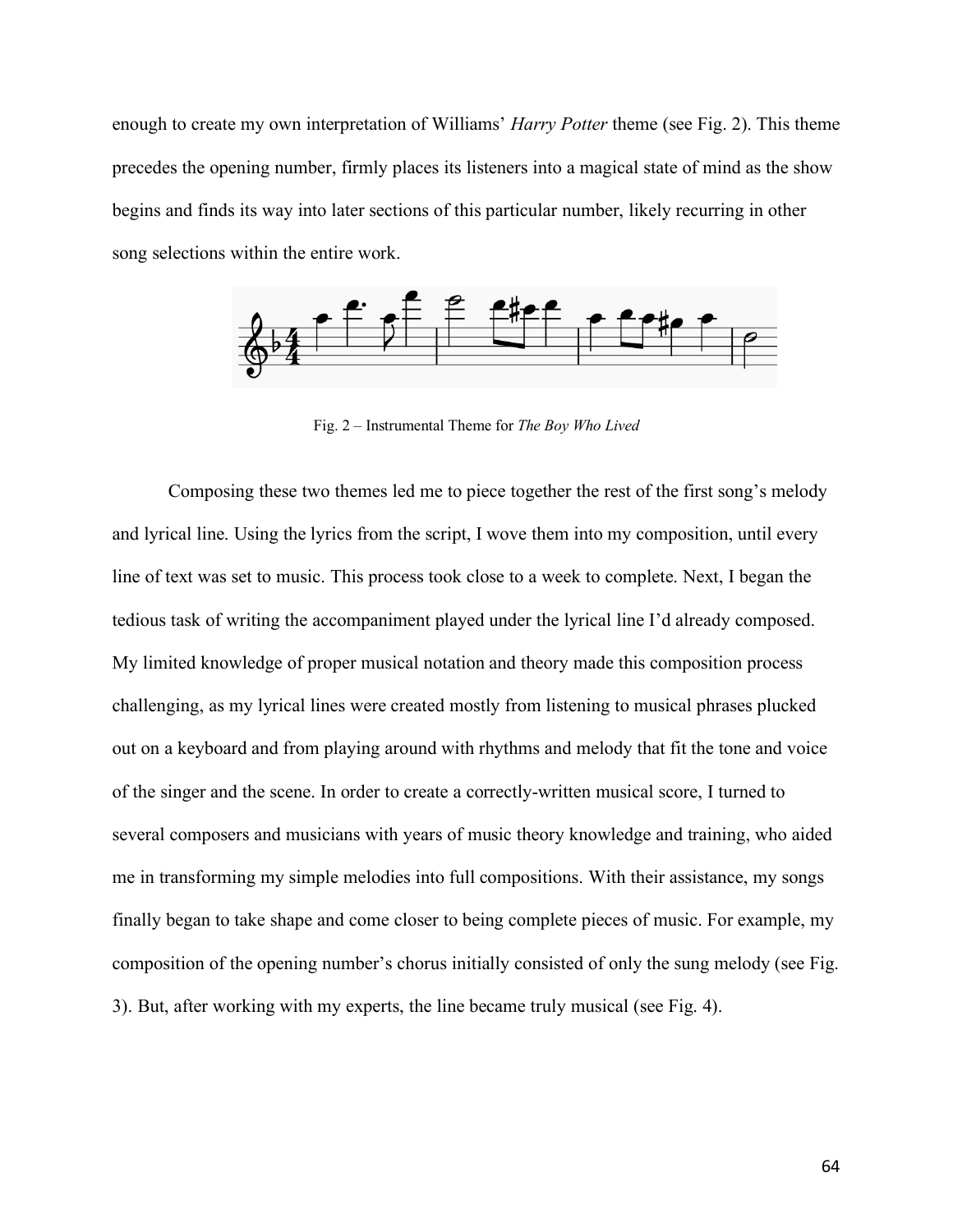

Fig. 3 – Section of lyrical chorus from *The Boy Who Lived*



Fig. 4 – Lyrical chorus with accompaniment from *The Boy Who Lived*

Using my melodies, the composers and I collaborated to create the full accompaniment and structure of my opening song. All that was left was to include the spoken dialogue, which occurs several times in the first number, and then to add musical directions, such as when to ritard (slow down), repeat, or how fast or slow to play the piece as whole. With a few appearance adjustments, the song and its score were complete.

Snape's song, "Potions" (see Appendix B for libretto), presented an interesting challenge, as his character is not only memorable, but vital and meaningful to the series. I wanted to play on the duality of his character, as both the ruthless ex-Death Eater and the solemn mourner of the love of his life. Reflecting back on Alan Rickman's performance in the movie adaptation, he begins his monologue to the class with a chant like line: "There will be no foolish wand waving, or silly incantations in this class" (Warner Bros, 2001). I translated this chant into musical notes, which Snape sings in my composition (see Fig. 5).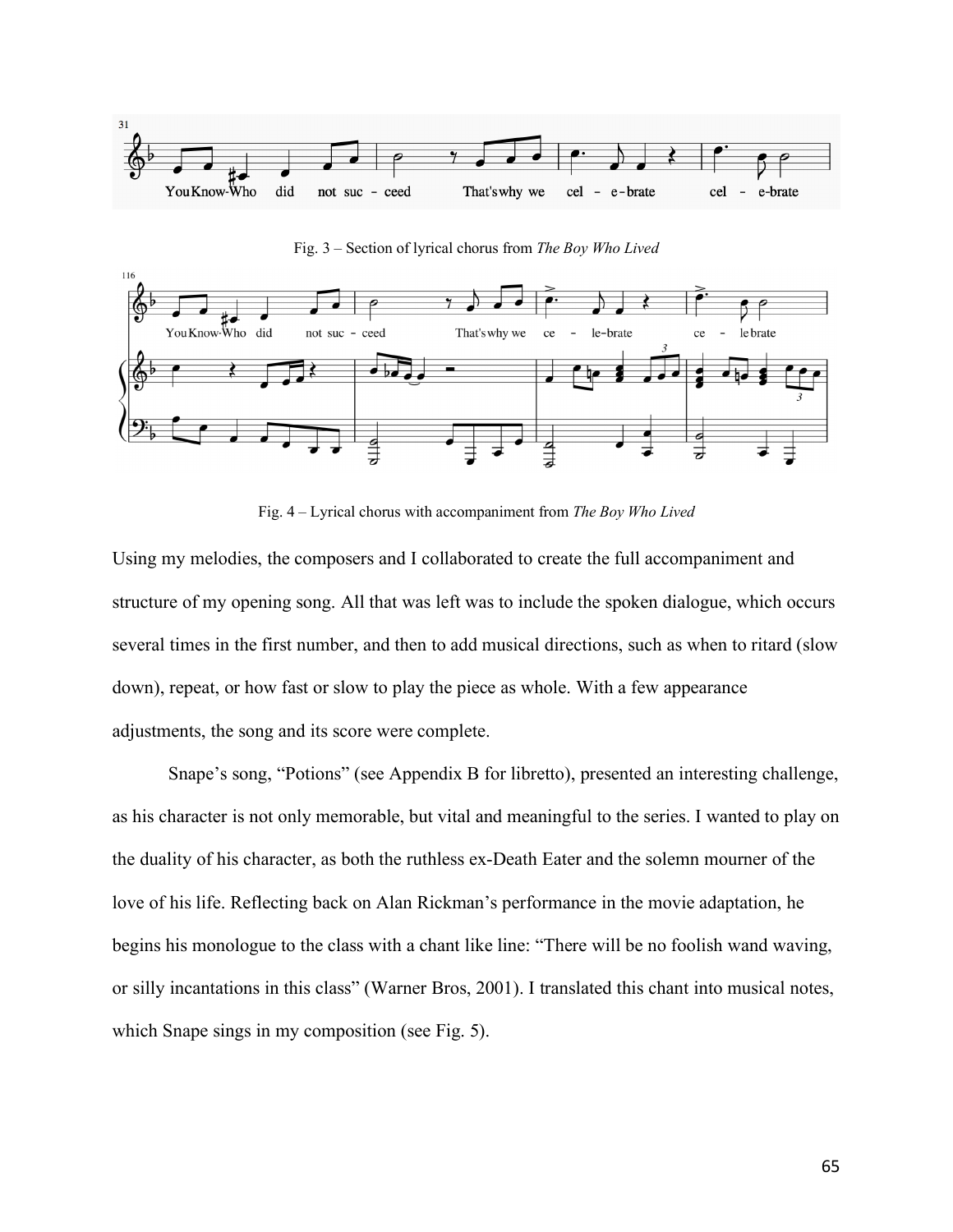

Fig. 5 – Snape's chant translated to notes

As in the opening number, I first began with choosing a style of song and writing the vocal notes first. Since this number involves Snape introducing the first-years to potions, there is no chorus that can be seen throughout the piece. This added to the compositional challenge and thus, the accompanying line is very simple, both notationally and rhythmically. The monotonous drone of the bass notes gives Snape's words more importance, while enhancing the creepy and dark mood that Snape and the dungeons must convey. Typically, in opera, the hero is portrayed by a tenor and the villain is a bass (Mitchells, 1970, pg. 49). To assist portraying Snape's duality, I wrote Snape musically as a baritone, the voice part between a tenor and bass, and thus, it is a combination of the character types. According to Mitchells, "the baritone voice is invested with a particular meaning" (1970, pg. 49), which, in the case of Snape, is important to consider.

The trio's song "Something About Mountain Trolls" (see Appendix C for libretto) involves seeing Harry, Ron, and Hermione's reactions to actually being able to knock out the troll. This moment, both in the book and the film, is exactly that, only a moment. But, Rowling felt, as do I, that this moment is important, as it is the start of the trio's friendship. I attempted to incorporate aspects of their personalities into their lyrics and vocal lines. For example, many of Hermione's notes have fast rhythms (eighth notes) reflecting her loquacious nature and her know-it-all personality. Ron's demeanor can be seen in the way a lot of Ron's lines are shortened or interrupted, alluding to his lack of tact. Harry's character is most apparent in the guiding nature of his lines. In my attempt to show their friendship through the music and the libretto, I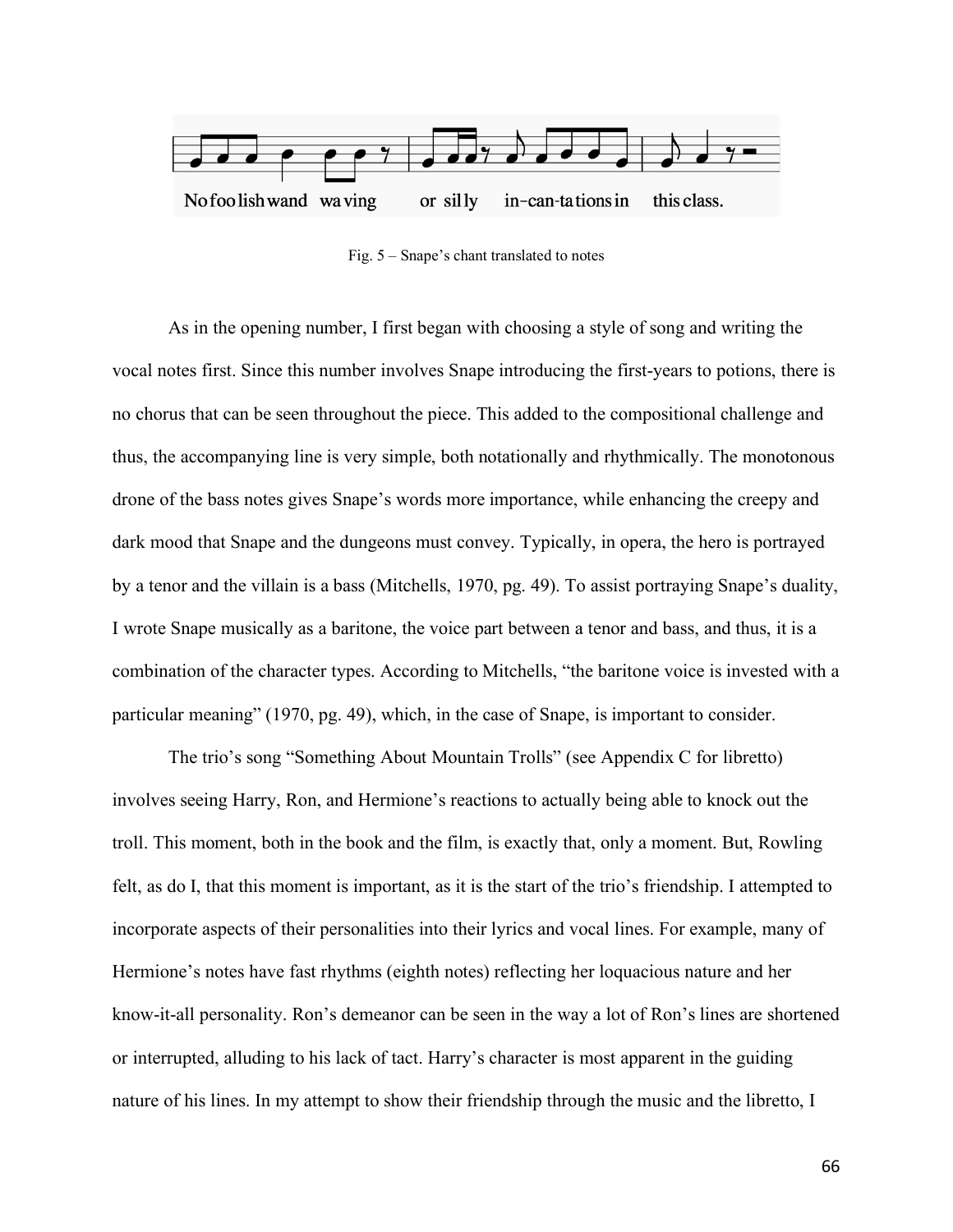interweaved their lines throughout the song and had many of their phrases play off of each other (see Fig. 6).



Fig. 6 – Example of Hermione, Ron, and Harry's lines, respectively, in *Something About Mountain Trolls*

Similarly to *Matilda the Musical*, I wanted to reveal my characters not only through their words, but through the style and tone of their songs and voice. I worked to show Snape as a mysterious and slightly creepy person but wanted to reveal some of his hidden good nature briefly in his song. In the questions he asks Harry, there are some disguised references to Harry's mom, Lily. During that moment in the song, I've included a small reference to Harry's melody, which is sung in the opening number, in the accompaniment line. For avid fans of the book, they might be able to understand this moment, just as primarily scholars and musicians notice Bach's hidden lines of foreshadowing. In the trio's song, I aimed to represent their personalities through their vocal lines as well. Hermione has melodies with many notes, indicative of her knowledge and "know-it-all" persona. Harry as many leading lines and connects Hermione and Ron's lines together, showing his role in their friendship. Ron's boisterous, yet lazy demeanor plays out in the shift between short lines and longer melodies.

One of the most challenging aspects of this adaptation was staying true to the book while also creating a new experience for the audience, especially for readers of the series. I wanted most of my inspiration to come from the novels, rather than the movie adaptations, because a true adaptation is one created from an original source, and in the case of *Harry Potter*, the books come first. The purpose of an adaptation is to retell a story as accurately as possible, while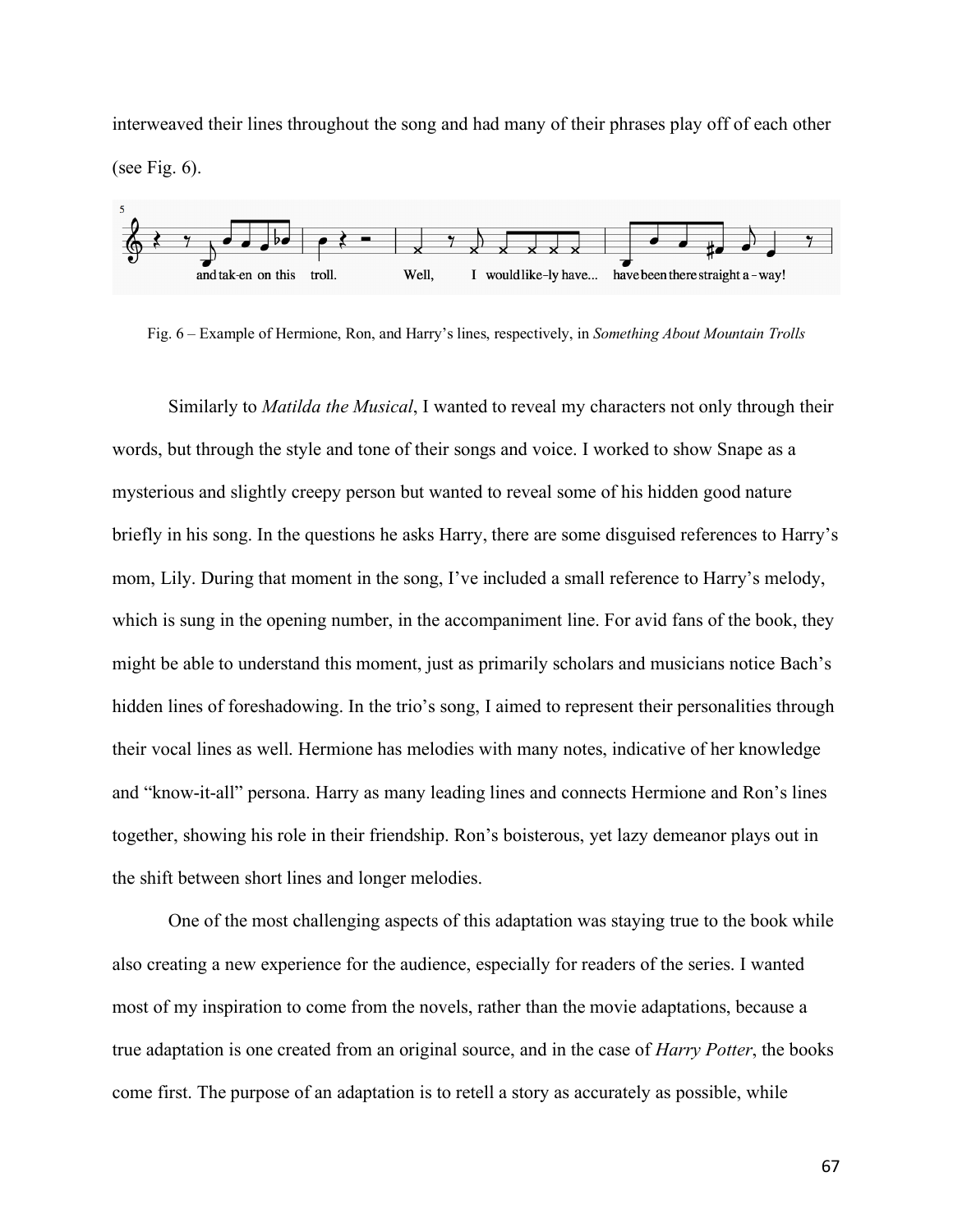creating a new and unique experience for the audience and exploring aspects of the story and characters not shared in the original text. When adapting from a novel, it is imperative that the adaptor creates a new interpretation of the story; "difference must not be thought of as that which departs from an original" (Williams, 2013, pg. 60), but that which enhances elements that exist in the original novel or strengthen the novel's underlying message and story arc. It can become a tedious task, choosing what to include and what to leave out – Deleuze identifies this dilemma in his text, "I'm pulled towards all of these, yet I cannot have them all, yet if I choose one it must be at the expense of the others" (Williams, 2013, pg. 62).

# **5.2.3 Production**

The ultimate goal for this adaptation of this novel was to produce at least one scene and song in order to experience the production process and see my work performed on stage with a full cast and accompaniment. My involvement in several choirs provided me with willing and talented participants, as well as an accompanist and access to a stage. This required not only discussing logistics with my choir director, but also making sure those participating in the production had time to learn the music and practice a few times with the full chorus. I was able to give the cast their music prior to our academic break, which gave them the opportunity to practice and learn their parts before our first choral rehearsal.

I put together two rehearsals: the first was purely a choral rehearsal and the second was a full run through with staging. In the first rehearsal, I had the singers run through the vocal lines of the piece to become familiar with the transitions throughout the song. I began with the chorus, or "A section", introducing the melody first, then adding in harmony, and finally, the accompaniment. I next went through the "B section" of the piece, where the rhythms and notes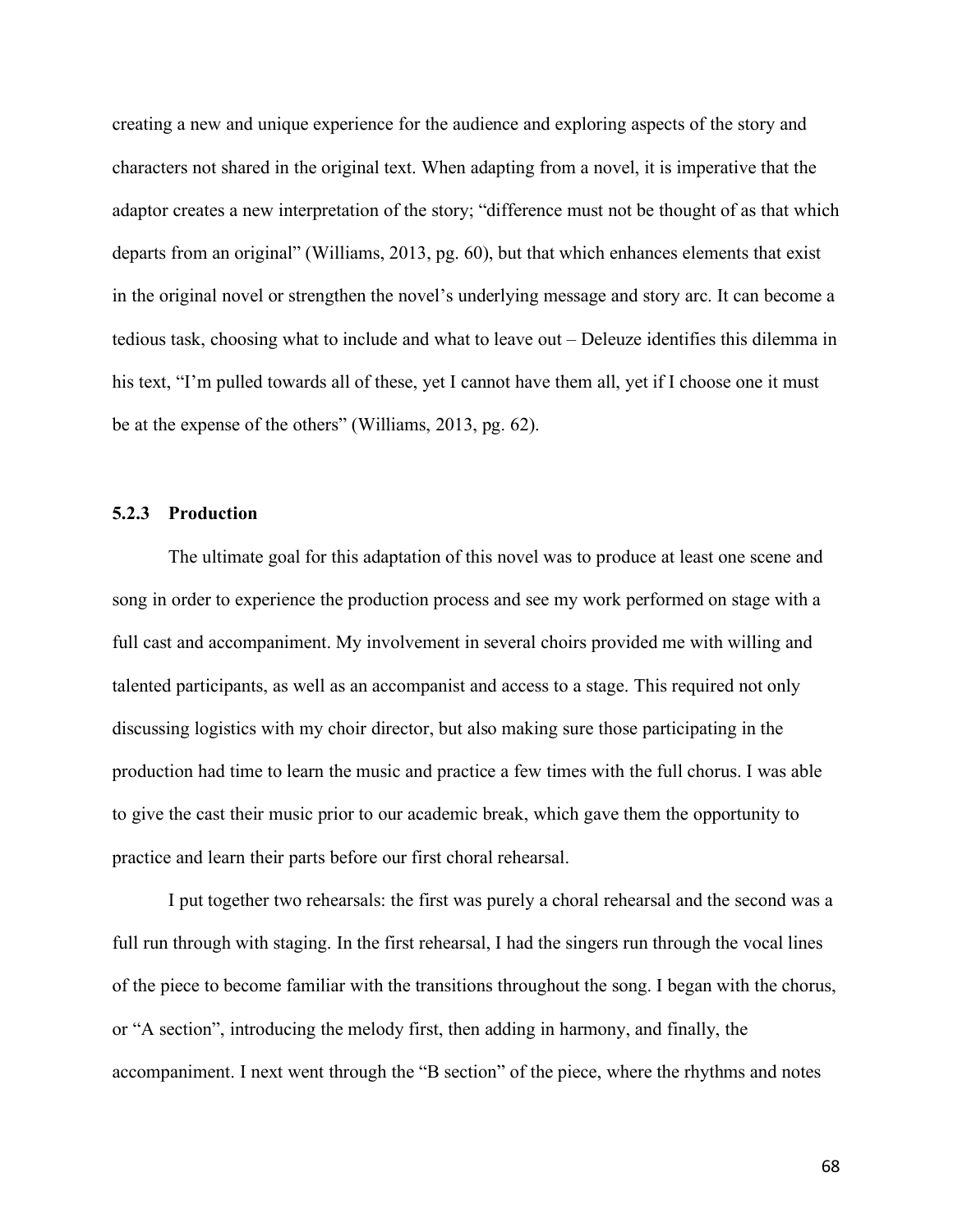are a bit more difficult and, as stated by myself when describing it to the singers, "funky". After rehearsing both choral sections of the song, I had my accompanist start at the beginning of the piece and play all the way through to give the singers a better grasp of the flow of the piece as a whole. While running through the piece, selected members of the choir performed the speaking parts along with the accompaniment, incorporating the introductory scene into the opening number. The run-through concluded this first rehearsal and prepared the singers for the staged run-through the following rehearsal.

The second and final rehearsal for the opening number began with placing the singers in their beginning positions on stage, with the character parts staged where appropriate to the rest of the chorus. As the chorus had already learned the song, I began with a run through of the staging. I moved through the piece and described the emotions and movement that should be conveyed during certain moments in the piece, and also showed the speakers where their characters would need to be when it came time for their lines. Once staging was set, I had the chorus run through the whole song with acting and movements. Before I had them run it again, I needed to clarify a few moments as well as some musical lines. The song was run a few more times for accuracy, flow, and to allow me to have slight variations of the song, as would be the case of full blown performance. Having video recorded the staging of my opening number, I was able to complete and experience firsthand a significant part of the adaptation process.

# **5.3 Reflection and Conclusion**

The process benefits primarily from my analysis of *Matilda the Musical*'s adaptation. The order of production and the considerations made during the compositional work provided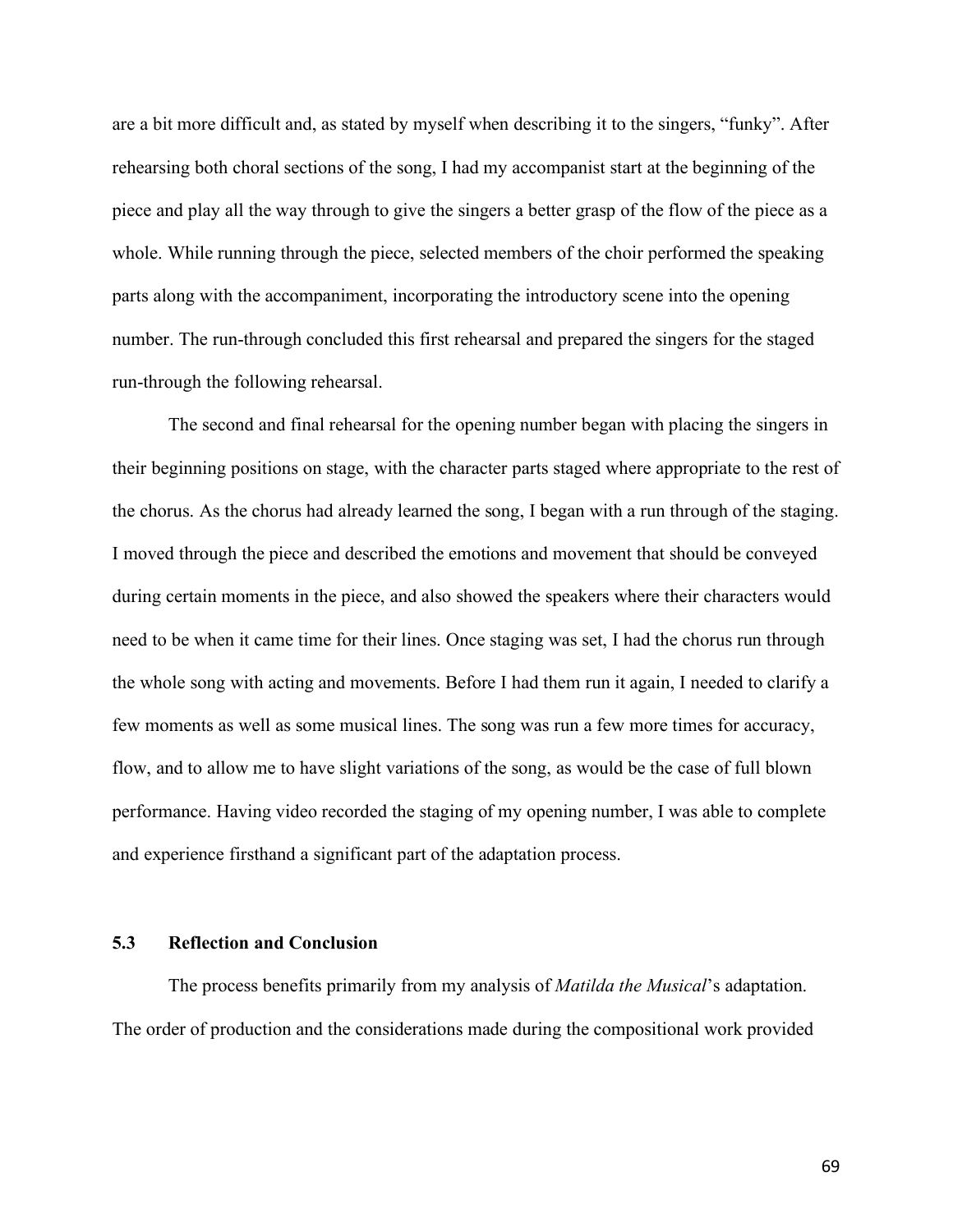me with not only some structure, but an understanding of the length of time it truly takes to complete a successful, high-quality piece of music.

In looking forward, if I have the opportunity to create the full show, I have already chosen and visualized a few additional numbers, which I hope to bring to life one day. Harry's first song in the show will be the number when "the hero steps downstage and tells the audience about the fierce desire that will propel the plot" (Miranda & McCarter, 2016), which is to get away from the Dursley's and find out why he is different. Hagrid's retelling of Voldemort's attack on Harry would also be a meaningful moment in which music might enhance the emotions for both Hagrid and Harry. I would also be keen to provide Draco Malfoy with a song, as he is Harry's archrival at Hogwarts for the entirety of the series.

The songs I have composed and produced are works in progress towards their completed or best form. The process taught me a lot about creating a musical, creating songs that evoke emotion and motivation, crafting production numbers that propel the narrative. Any successful and Broadway-level musical goes through years and years of trial and error, additions and changes, and with a large collaborative effort. Creating and completing three songs, one of which made it all the way to the workshop stage, in a total of roughly four months is an enormous achievement, especially since I took on most of the production work (composition, lyricist, script writer, director). All in all, taking part in the adaptation process resulted in a deeper understanding of the many aspects and techniques to consider when transforming a text into song and dance.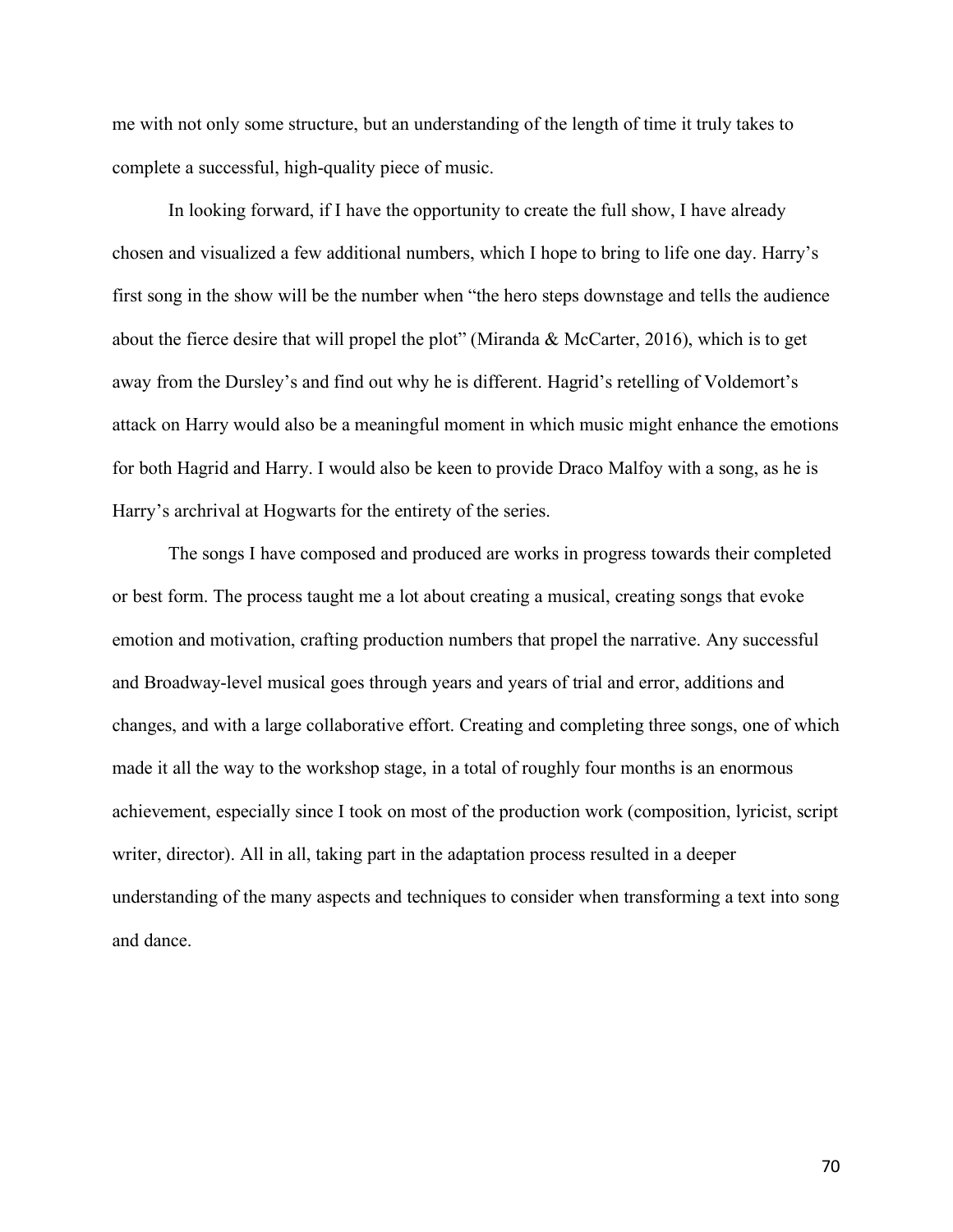# **Chapter 6 - Conclusion**

#### **6.1 Introduction**

After this extensive journey through the process of the adaptation of a piece of literature for musical theatre, I return to the initial questions of my inquiry. This final chapter provides a summary of my research and discoveries in my both my analysis and process reflection. The summary explores how my line of inquiry met the goals of my thesis and the questions leading my research:

- 1) In what ways does an analysis of *Matilda the Musical* provide insight into the adaptation process?
- 2) How can these insights be applied to the adaptation of other children's novels, specifically *Harry Potter*?

My analysis of *Matilda the Musical* assists in answering the first of my research questions, while my reflection on the process involved in creating *The Boy Who Lived* guides my discussion of the second question. Along with my analysis and reflection, the work of Hutcheon, Murphy, and some theories by Deleuze provide a baseline for understanding and establishing the importance of considering how to adapt children's novels to the musical stage.

This chapter also contains the limitations of this research and concludes with considerations for studying adaptation as it relates to both children's literature and the platform of musical theatre.

# **6.2 Summary**

I began my investigation into adaptations with an exploration of Linda Hutcheon's description of the adaptation process through her own thoughts about adaptation theory. This is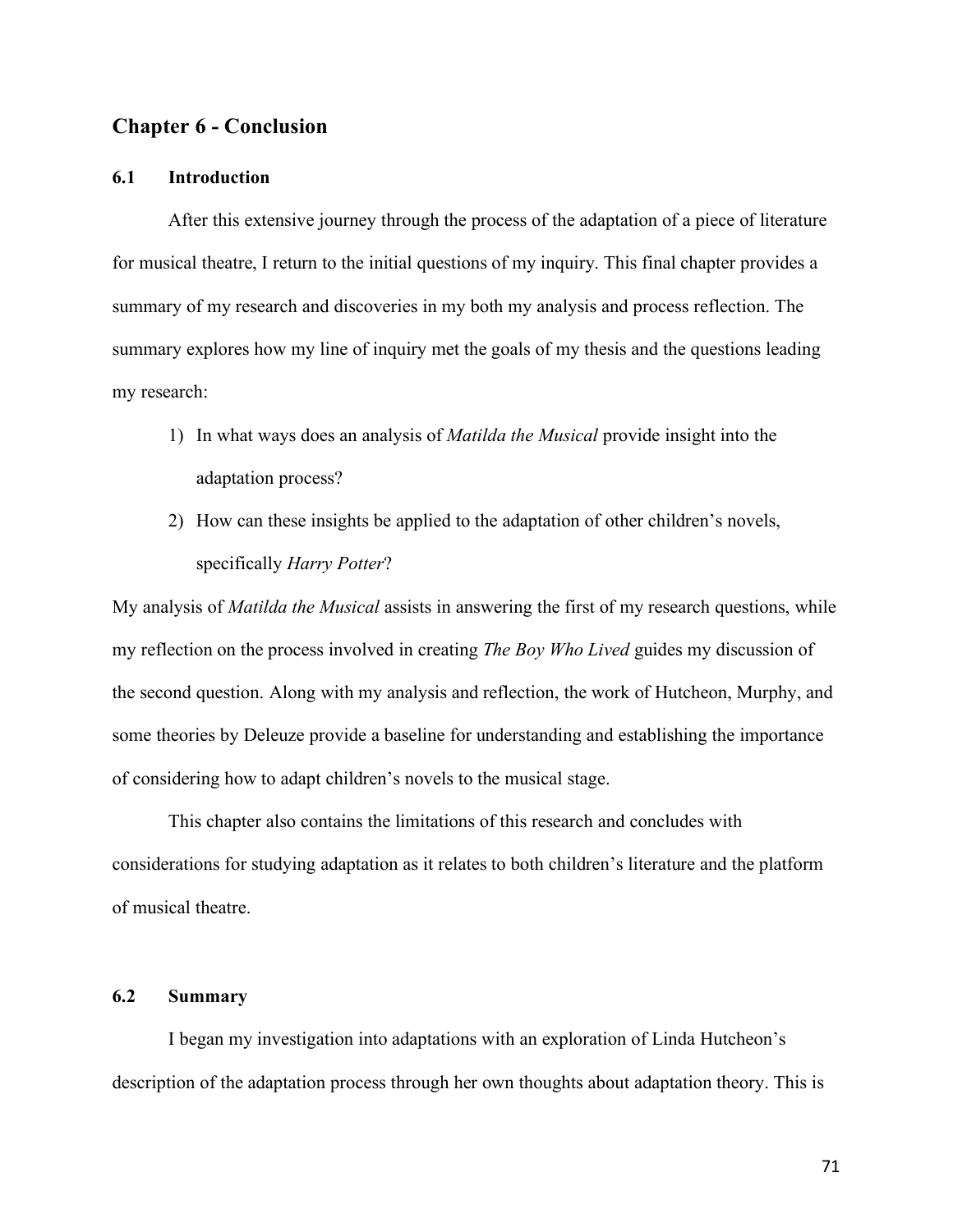followed by a more process-oriented guide from stage adaptor Vincent Murphy. Both theoretical and experiential guides to adaptation assisted me when analyzing the process taken to transform Roald Dahl's *Matilda*, onto the stage in *Matilda the Musical*. I then use my findings from my analysis to guide my own process in transforming moments from *Harry Potter and the Philosopher's Stone* to the stage and into a musical format.

## **6.2.1** *Matilda* **Analysis**

My analysis consists of first looking at the original text and exploring it alongside the musical to see which moments were transformed by the adaptors and which were not. This close reading of both text and adaptation also involves comparing the plot and characters, as well as looking at how those elements contribute to or diminish the success of the musical adaptation and its performance. In addition to adaptation theory, I used Deleuze's theories of repetition, difference, and rhizome to explore the reasoning behind certain adaptation choices made by *Matilda*'s producers.

In determining how best to transform the characters in Dahl's novel from "page to stage" (Murphy, 2013), understanding character motivations and thoughts were crucial to Minchin and Kelly as they brought the characters to life on stage. According to Murphy, "in the best literary adaptations, such a difference (in voice) creates a dramatic tension between what the character is experiencing in the present and what reflective voice would remember in looking back on climatic moments in the past" (2013, pg. 51).

One of the most important discoveries in analyzing *Matilda the Musical* is the potentially added value of transforming written text into a performable piece of theater. According to director Jonathan Miller, "most novels are irreversibly damaged by being dramatized as they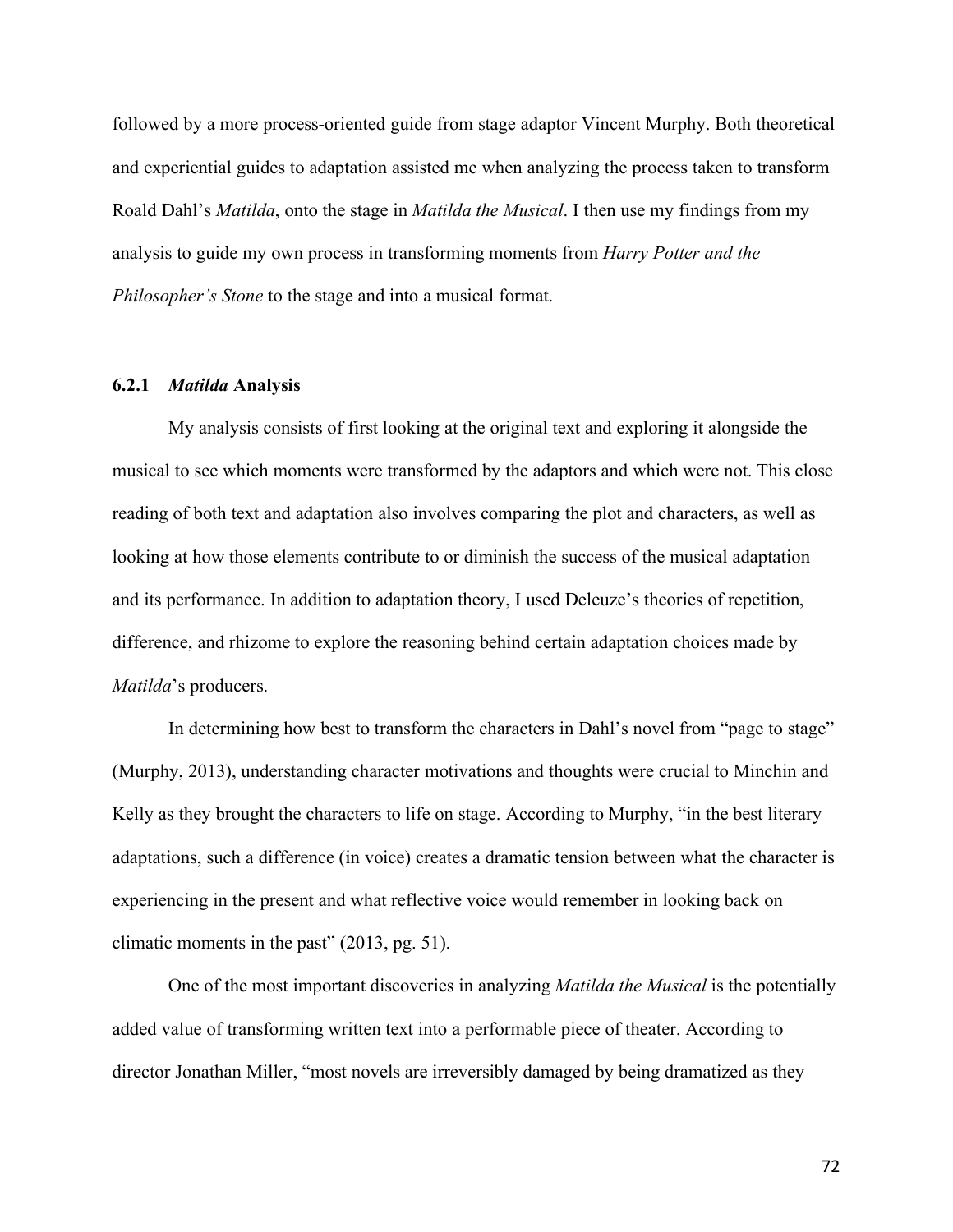were written without any sort of performance in mind at all" (2012, pg. 36), which is a major challenge for text to stage adaptors. Minchin and Kelly aimed to bring the magic of Dahl's words and story to the stage, giving the static text motion and action. Adaptation, in some ways, is "an argument with the book – an argument which involves emphasizing what I think is extraordinary, telling the story in the most pungent and powerful way and being prepared to make some quite dramatic alterations to the source material" (Murphy, 2013, pg. 38). Minchin and Kelly, in making changes to Dahl's novel, were able to interpret the text in a way that suited both the musical theater structure and their intended audience.

## **6.2.2 The Boy Who Lived Process**

Though my analysis provides me with a deeper understanding of the musical adaptation process, experiencing the process myself vastly increases my knowledge of adaptations and the considerations when translating texts to the stage.

Once I explored significant moments in *Harry Potter and the Philosopher's Stone*, I began creating a libretto for the three scenes and songs in order to establish the lyrics and musical layout that I needed for each song. When I moved to the composition phase of the adaptation, I had several sources of inspiration in mind for each piece, such as wanting my opening number, "The Boy Who Lived" to have a similar feel to *Beauty and the Beast*'s opening song, "Belle". These song inspirations provided me with a basis for the tempo, accompaniment, and rhythmical nuance my composition needed.

As I quickly found out, taking on all of the roles in creating a musical theater adaptation is a massive undertaking, which confirmed that most successful adaptations are collaborative. This realization forced me to reach out to experts within the musical field to assist with my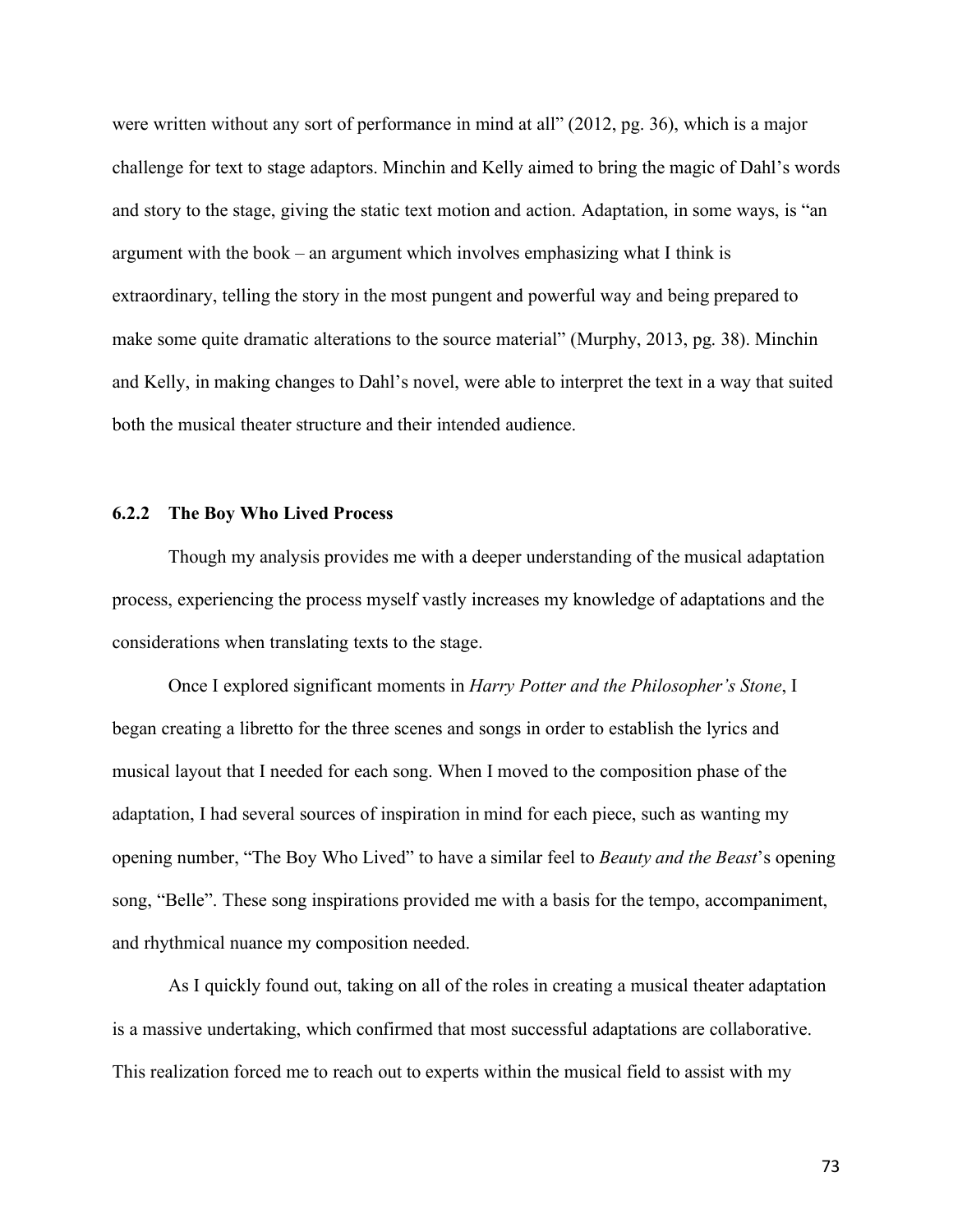composition once I had done as much of the writing as I could manage. With their guidance, I was able to meld my melodies with a related and more elaborate accompaniment. With some additional text and musical directions, the songs and notated scores were complete.

My next task was to bring one of my compositions to life. I gathered singers and an accompanist, and with several run-throughs, we were able to sing and play my piece from start to finish. I was next able to truly bring my song to the musical stage by having the singers mark movements on the stage, while also incorporating mini-scenes along the way. We were able to successfully stage and sing "The Boy Who Lived" from start to finish, allowing me the opportunity to see my adaptation progress from idea to performance.

# **6.3 Implications and Further Inquiry**

Adapting children's stories to the stage is by no means a new phenomenon, but more and more children's literature is being considered for the stage, with many of these stage adaptations evolving into musicals. With the popularity that these adaptations are creating, it seems valuable to explore the process that leads to these productions and how they transform literature so successfully.

Throughout my analysis and process experience, I found many parallels between the considerations and tasks made while adapting our respective novels. The similarities led me to create a guide for adapting children's literature to the musical stage, which answers the second of my research questions. In a similar format to those found in Hutcheon and Murphy's outlines, I will identify five important concepts to consider, along with support from my analysis and process.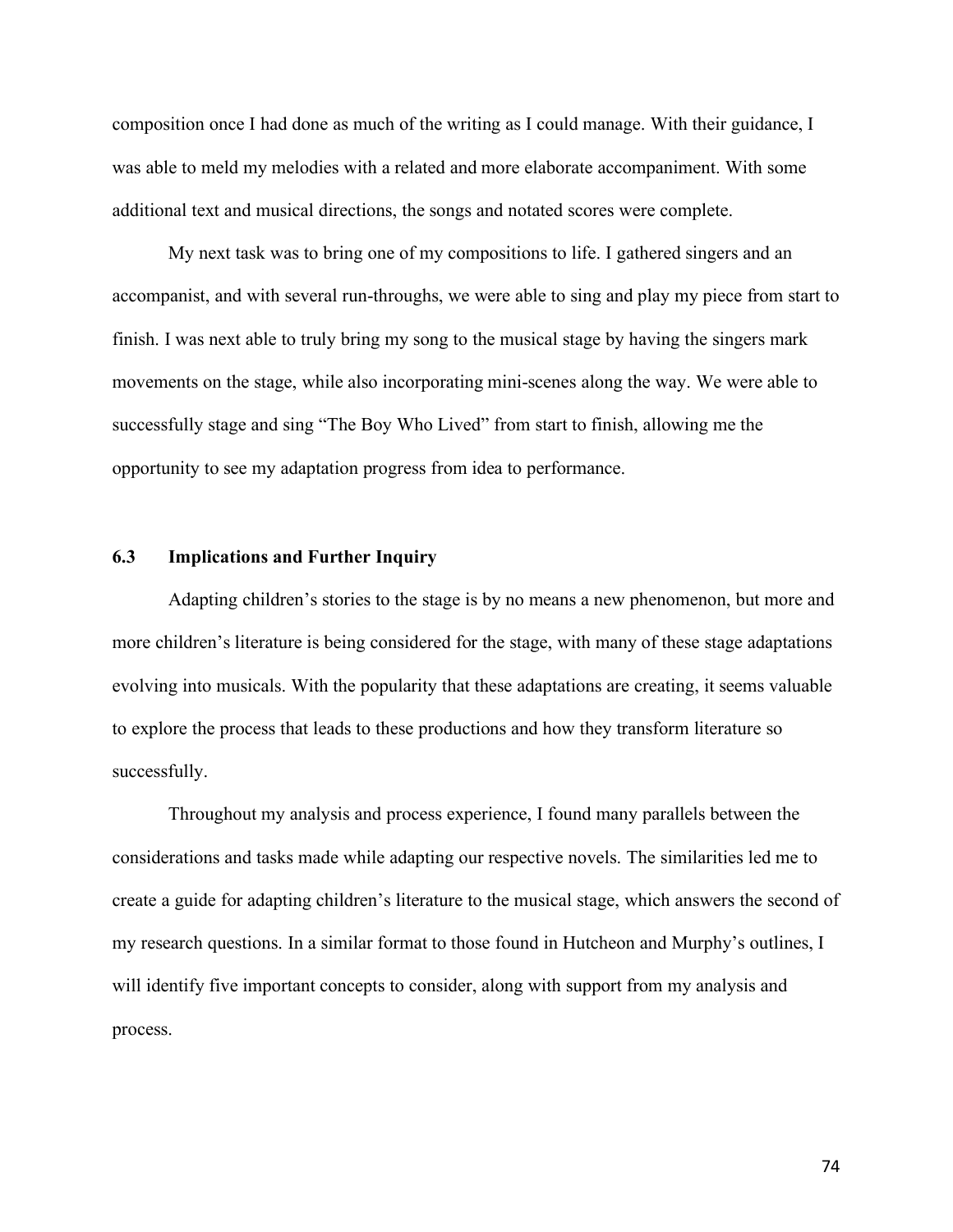*Find a way to stream line or consolidate events and character moments into a song or montage of sorts.* Especially with novels, this almost seems self-explanatory. However, songs have the benefit of allowing moments to be expanded or explored, while also giving viewers a deeper connection to the characters. *Matilda the Musical's* adaptors were able to incorporate several scenes in the novel into one song – each of Matilda's pranks on her father take place in her number "Naughty". In my own adaptation, I was able to condense the novel's first chapter into one musical number, while also setting the stage for Harry's story and world. This technique can help adaptors of novels tell a large part of the story without sacrificing critical amounts of stage time.

*Consider ways to elaborate on character motivations and thoughts through song.* Many novels are primarily written in only one point of view; thus, the reader only has one lens with which to understand different characters and the plot as a whole. Musicals allow adaptors to dive deeper into other perspectives and to elaborate a decision or moment for characters, other than the protagonist or narrator. Miss Trunchbull in *Matilda* is only viewed and explored through the narrator and from Matilda's perspective. However, in *Matilda the Musical*, Trunchbull shares her thoughts, emotions, and past in several different moments.

*Collaboration is key.* This is vital to any production, no matter one's skill level or expertise. I learned this the hard way, as my skills in composition are amateur and my piano playing skills even more limited. Even if you are knowledgeable about music theory and other aspects of theater, having a team with specialized skills eases the process and strengthens the adaptation and the production. Though the music and lyrics were done by Tim Minchin, he collaborated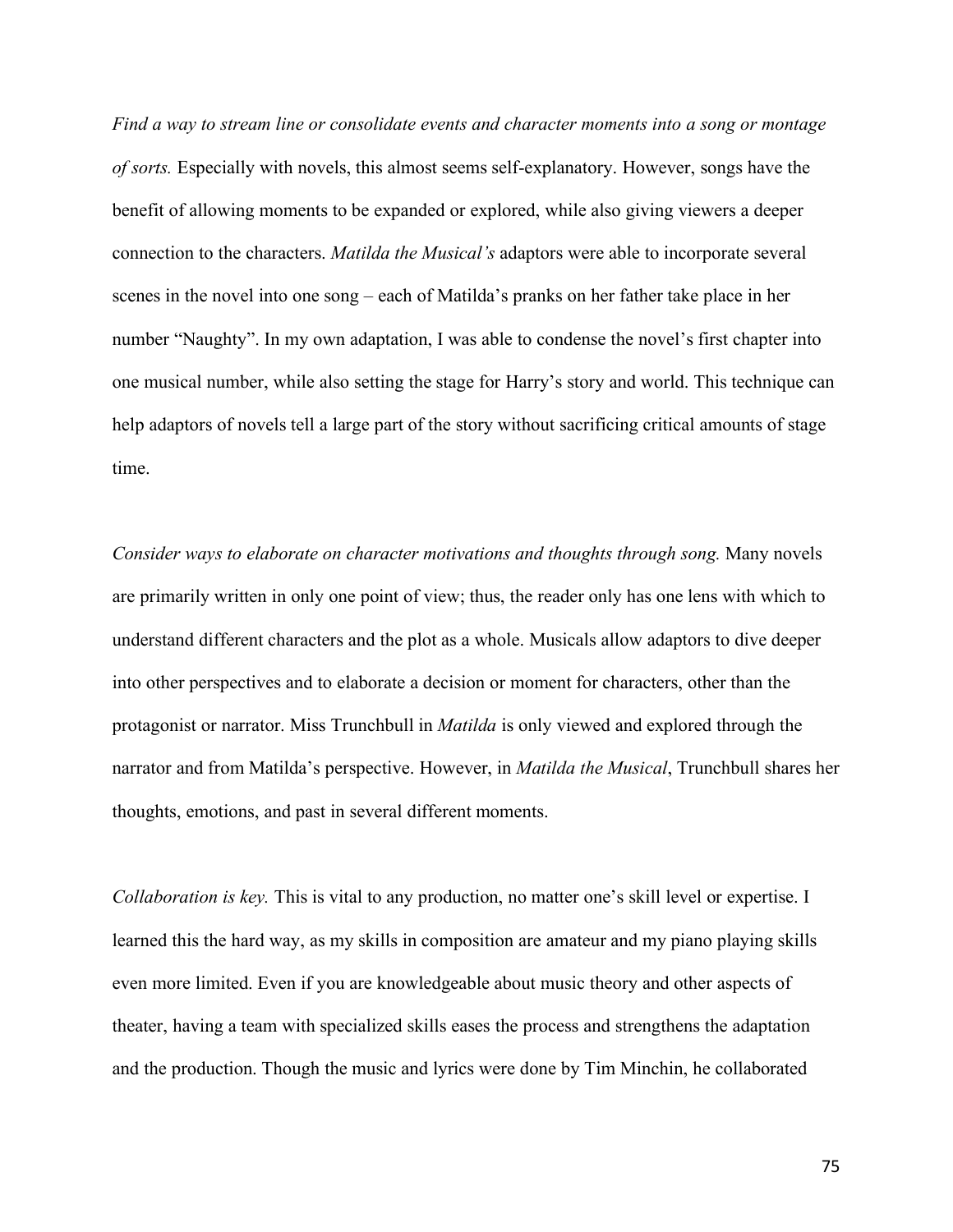with David Kelly in order to create a full script and story. In addition to working together, they also had many other people helping with many other aspects of the production, such as the choreography, direction, lighting, and other technical work.

*Consider the adaptation's young audience, possibly making minor changes to certain elements to make them more engaging.* Simple changes in a character's traits or a shift in a particular scene can transform the text into something more interesting and captivating for young audiences. An excellent example of this is in *Matilda the Musical*, in which Mrs. Wormwood's daytime activities change from book to stage, from playing bingo all day to spending every spare moment ballroom dancing. Not only did this change create a bit more interest in Mrs. Wormwood's character, but also allowed the adaptors to incorporate a dance number to accompany her song.

*Choose a book or story that you yourself are passionate about.* Murphy made this clear when describing the early stages of transforming a book into a stage performance. The more meaningful a piece of work is to you, the stronger your interpretations of the original text will be as you shift them to the visual medium. In the introduction of the audiobook for *A Wrinkle in Time*, the director of the movie adaptation, Ava DuVernay, describes the importance and impact Madeline L'Engle's book had on her as a child, including her sense of connection to its main character, Meg. Without her personal passion for the story, the movie may have not evolved into an adaptation that explored what she loved about the novel.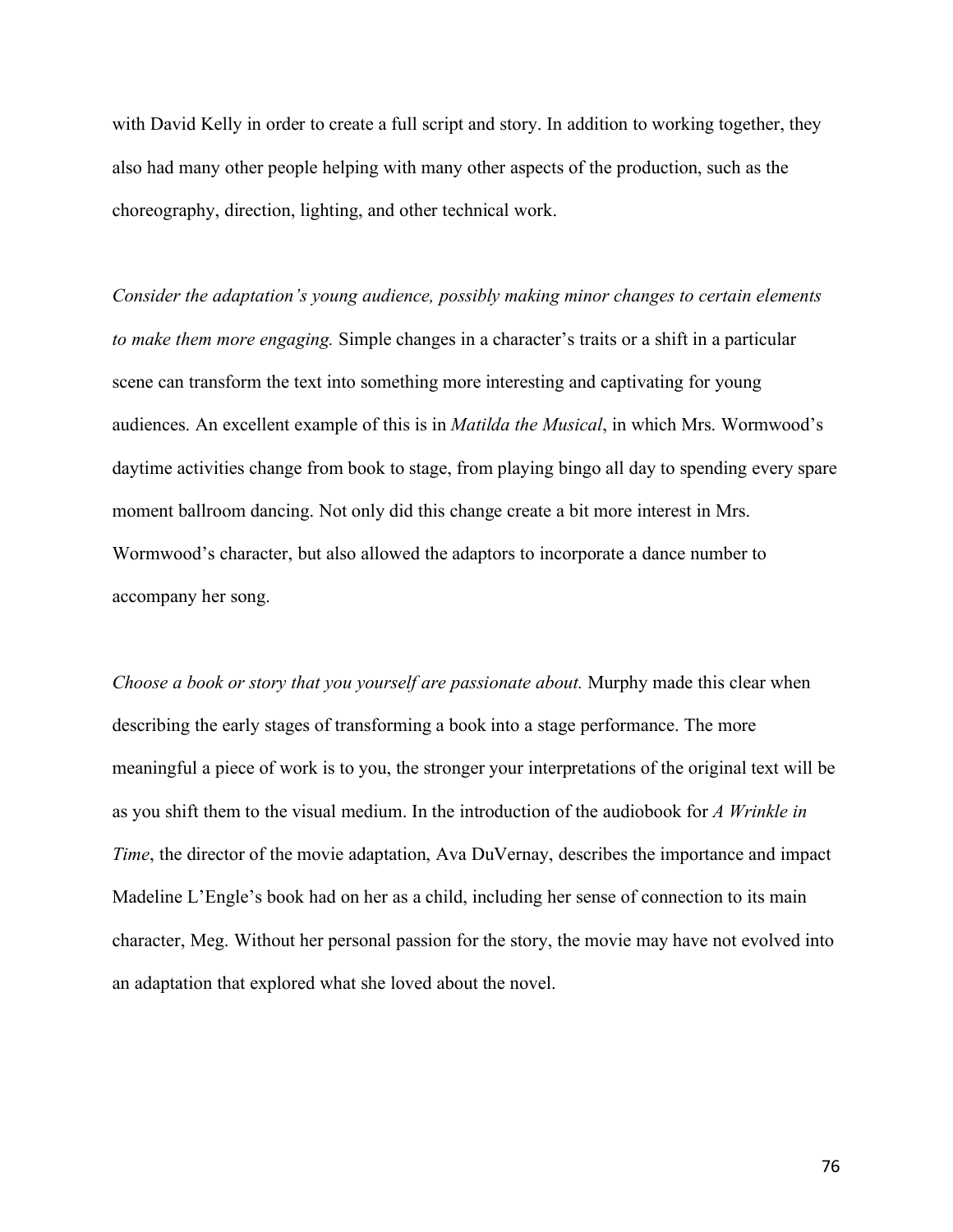An aspect of theater directed at children is the educational benefits that the visual form of literature can provide for students in and out of the classroom. Though my thesis is focused on the process, the way theater can improve literacy and comprehension should not go unnoticed or without recognition. With *Hamilton* (2015) as a model, the opportunity to adapt educational content to the musical stage has the potential to be rewarding for students who struggle with comprehension or learn best using multimodal approaches. I am encouraged to explore the educational benefits of musical adaptations and multimodal responses to learning that involve theater as a further line of inquiry.

# **6.4 Limitations**

I acknowledged some limitations in my analysis, noting that the lack of deeper insight into the adaptation process, as well as my choice of a particular adaptation theorist's views restrict my analysis' exploration of the process and its merits. Within my own adaptation process, the main limitation was and is my limited knowledge of music theory and novice piano skills. This is in addition to my own attempt to complete all aspects of the adaptation explicitly on my own, without significant collaboration. I also had a limited time frame in which to complete my songs, leading to compositions that are works in progress needing further refinement.

As to the study as a whole, there are three clear limits in the research and scope of this thesis. The first is the lack of resources and research available on adaptations of children's literature, and even fewer on adaptations to the stage. Though Hutcheon and Murphy's texts assisted in understanding adaptation and its relationship to the stage or other media, these primary texts focus on adult literature for a primarily adult audience.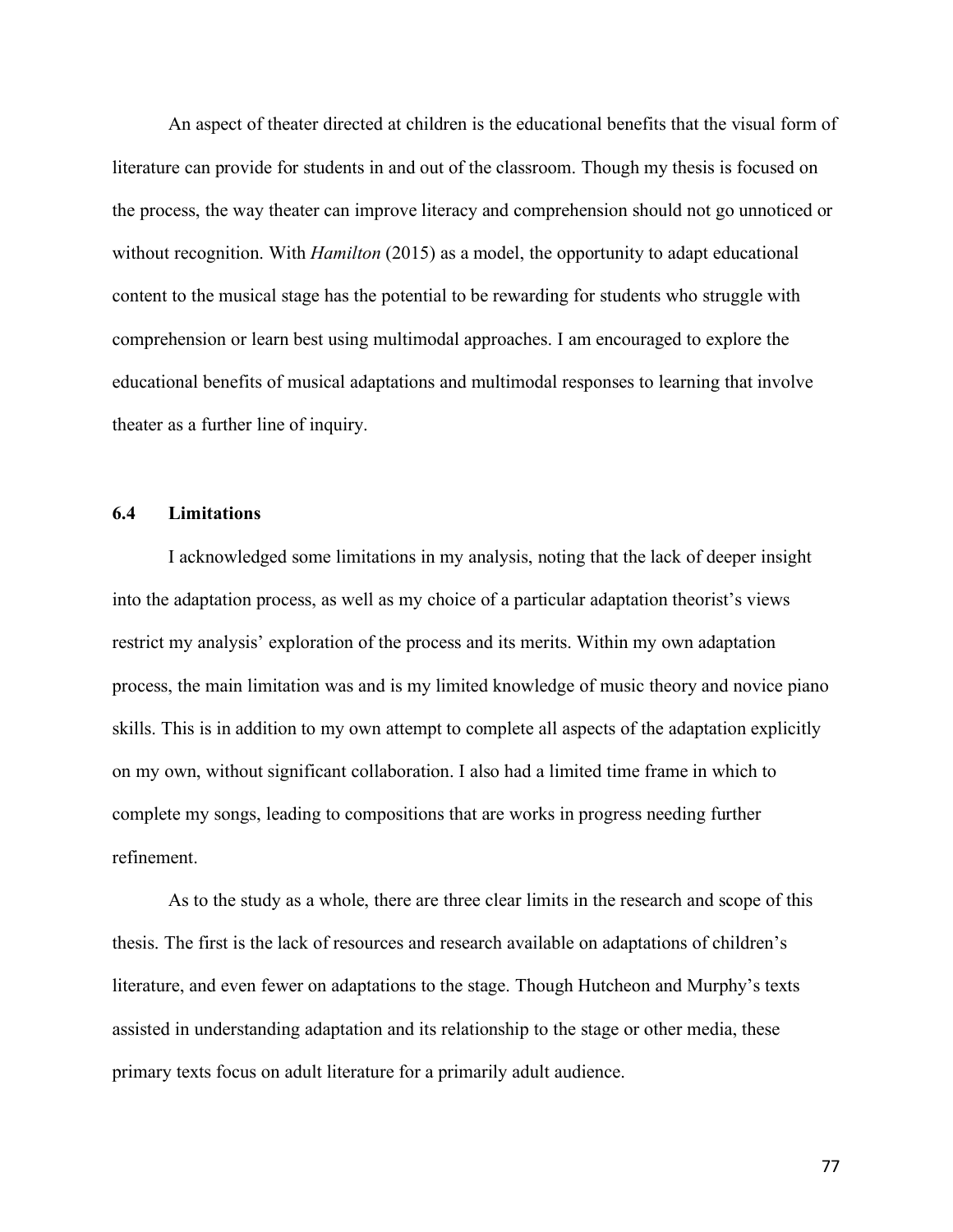Another limitation is the general nature of adaptation, that is, the fact that the process of adaptation varies by person, format, and type of adaptation, which makes it difficult to lock down a specific guide for the process. My own guide to the process as it relates to children's literature adaptations is limited as well, though I've attempted to narrow the process down to a few requirements.

Lastly, since I only look at one musical adaptation in my analysis, my perspective on adaptations for children is limited to only what I discovered when looking at *Matilda the Musical* and not how other musical adaptations have handled and approached the process.

## **6.5 Concluding Thoughts**

In examining adaptations of children's novels, I wonder what form adaptations of this type of literature should take to resonate best with both its readers and audience. It seems that the original text, as well as movie adaptations, are the most accessible, especially to young readers and audiences. But, as I indicate in my literature review, live performances seem to bring their viewers closer to both the action and the characters being portrayed. Can theater bring a text to life more effectively than other visual forms? Additionally, can music transform all texts for children in a way other formats can't? How important is it for children and youth to be involved in the adaptation process? Can their involvement in the process benefit them more than viewing an adaptation? Many aspects of adaptation and young readers should be explored, especially in a world where production and creativity are being valued even more. But, even with a lack of investigation into musical adaptations of children's novels, it is clear that the musical transformation of a story can be a magical one for young and old audiences alike.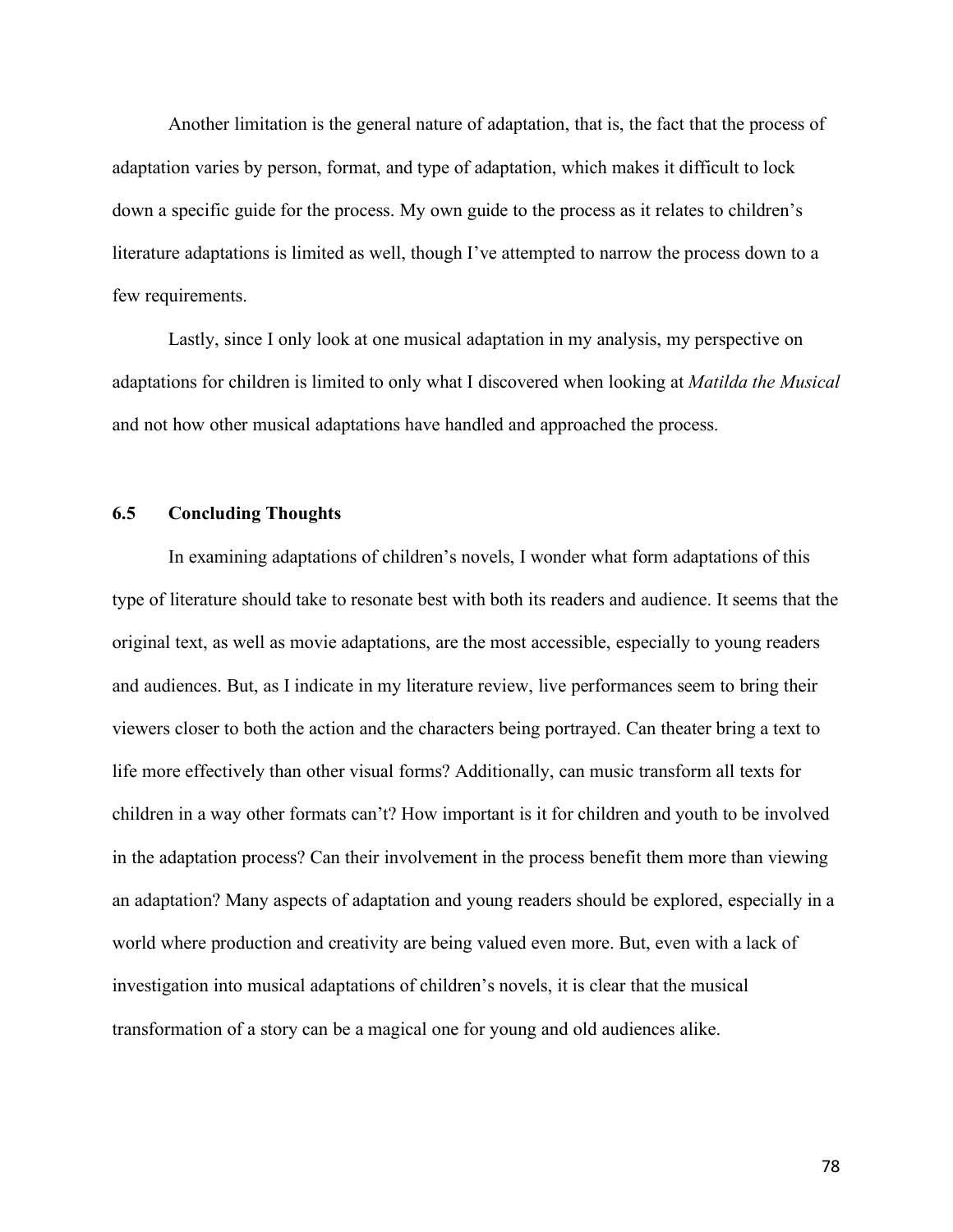# **Works Cited**

# **Significant References:**

- Dahl, R. (1988) *Matilda*. Viking Books for Young Readers.
- Hutcheon, L. (2006) *A theory of adaptation*. Taylor and Francis Publishing.
- Minchin, T. & Kelly, D. (2010) *Matilda the musical*. Royal Shakespeare Company.
- Murphy, V. (2013) *Page to stage*. University of Michigan Press.
- Newland, J. (2009) Towards a zeroth voice: Theorizing voice in children's literature with deleuze. *Jeunesse: Young People, Texts, Cultures*; 1(2), 10-34.
- Newland, J. (2013) Repeated childhood pleasures: Rethinking the appeal of series fiction with Gilles Deleuze. *International Research in Children's Literature.* 6(2), 192-204.
- Rowling, J.K. (1997) *Harry potter and the philosopher's stone*. Bloomsbury Publishing.
- Williams, J. (2013) *Gilles Deleuze's difference and repetition: A critical introduction and guide.* Edinburgh University Press.

### **Additional References:**

- Alexandrowicz, C. (2015) Dancing the page: Reflections on staging poetic text. *Studies in Theatre and Performance,* 35(2), 120-139.
- *American Theater* (2014) Who's afraid of roald dahl? 24-28.
- Anelli, M. (2008) *Harry, A History.* Pocket Books.
- Bakhtin, M. (2001) *The dialogic imagination: four essays by M.M. Bakhtin.* University of Texas Press.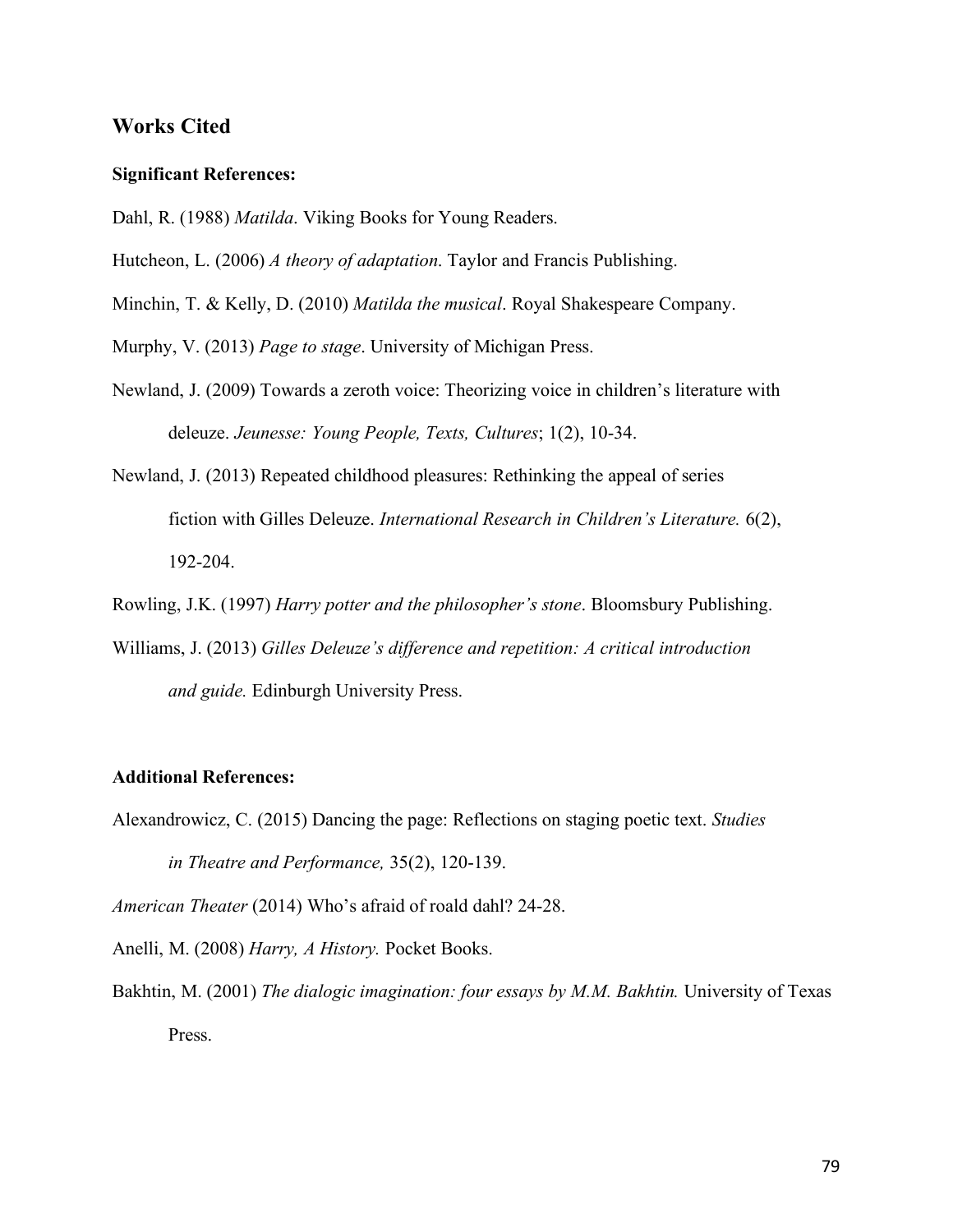Bixler, P. (1994) The secret garden "misread": The Broadway musical as creative interpretation*.*  John Hopkins University Press: *Children's Literature*. 33,101-123.

Bluestone, G. (1957) *Novels into film.* John Hopkins Press.

- Brady, B. (1994) *Principles of adaptation for film and television*. University of Texas Press, Austin, TX.
- Brinda, W. (2008) Engaging aliterate students: a literacy/theatre project helps students comprehend, visualize, and enjoy literature. *Journal of Adolescent and Adult Literacy,* 51 (6), 488-497.

Burton, T. (2005) *Charlie and the Chocolate Factory*. Warner Bros. Studios.

Cartmell, D. (2017) Adaptation as exploitation. *Literature/Film Quarterly*, 45(2). Retrieved from

http://www.salisbury.edu/LFQ/ issues/first/adaptation as exploitation.html

- Certo, J. & Brinda, W. (2011) Bringing literature to life for urban adolescents: Artistic, dramatic instruction and live theater*.* University of Illinois Press; *The Journal of Aesthetic Education*, 45 (3), 22-37.
- Chirico, M. (2013) [Review of the book: *Page to stage*, by Vincent Murphy.] *New England Theatre Journal*, 24, 119-121.

Cohen, A. & Rosenhaus, S. (2006) *Writing musical theater.* Palgrave Macmillan.

Collier, J.L. & Collier, C. (2001) *My brother sam is dead.* Scholastic. New York.

Condon, B. (2017) *Beauty and the beast.* Walt Disney Pictures.

Elliott, K. (2017) How do we talk about adaptation studies today? *Literature/Film Quarterly*, 45(2). Retrieved from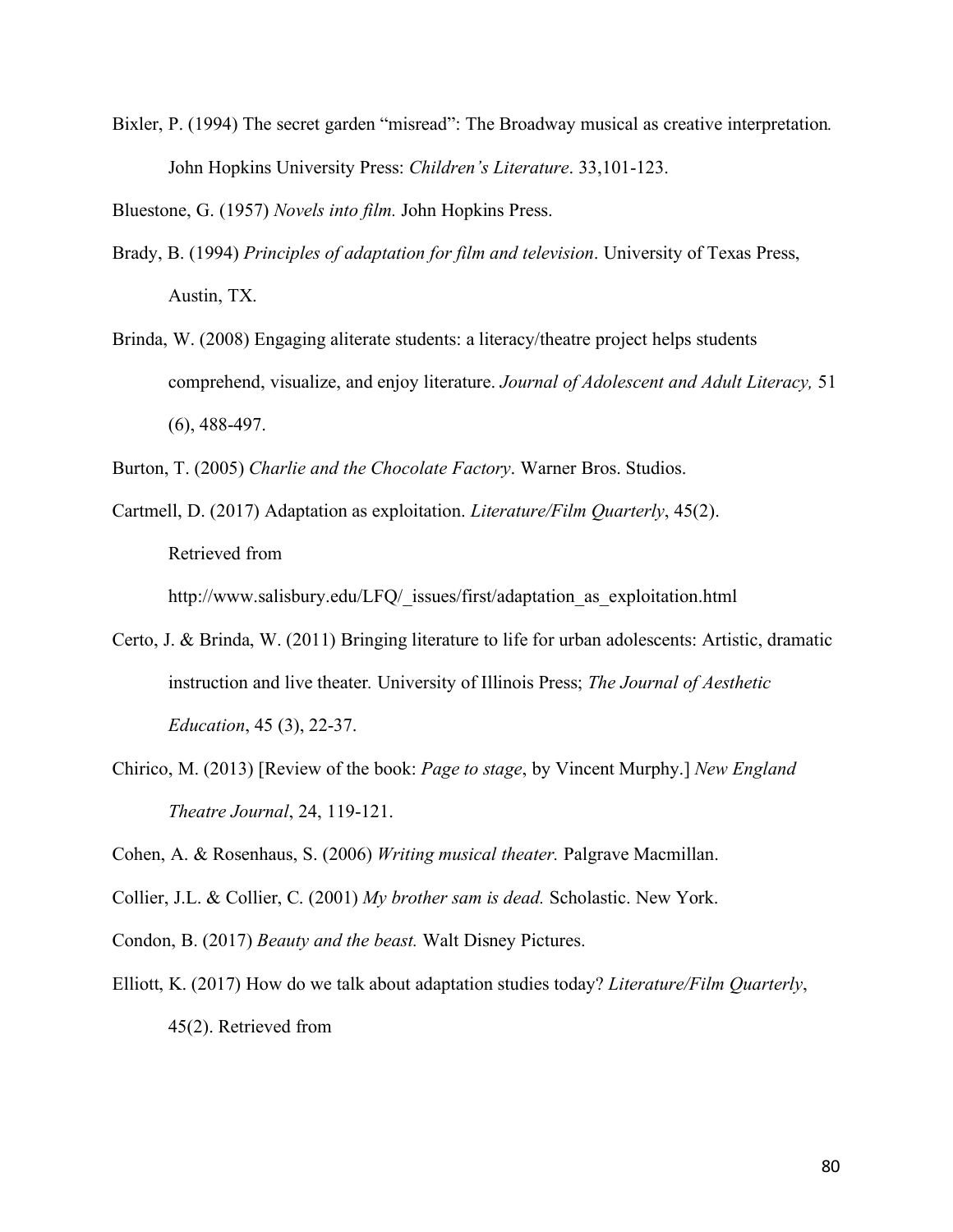http://www.salisbury.edu/lfq/\_issues/first/how\_do\_we\_talk\_about\_adaptation\_studies\_to day.html

- Elliott, K. (2014) Rethinking formal-cultural and textual-contextual divides in adaptation studies. *Literature-Film Quarterly,* 42(4), 576-593.
- Flynn, R.M. (2004) Curriculum-based reader's theatre: Setting the stage for reading and retention. *The Reading Teacher*. 58, 360-365.
- Gunelius, Susan (2008) *Harry potter: The story of a global business phenomenon.* Palgrave Macmillian. New York, NY.

Heyman, D. & Yates, D. (2016) *Fantastic beasts and where to find them.* Warner Bros. Pictures.

Kasdan, J. (2017) *Jumanji: Welcome to the jungle.* Sony Pictures.

- Kramer, L. (1991) Musical narratology: A theoretical outline. *Indiana Theory Review,* 12, 141-162.
- Leech-Wilkinson, D. (2013) *The Emotional Power of musical performance*. Oxford Scholarship Online.
- MacCabe, C., Murray, K., & Warner, R. (2011) *True to the spirit: Film adaptation and the question of fidelity.* Oxford University Press.
- McCallum, R. (2016) Palimpsestuous intertextualities. *International Research in Children's Literature,* 9.2, 197-214.
- McGillis, R. (1996) *The nimble reader: Literary theory and children's literature.* Twayne Press, New York.
- McNally, T. (2002, September 1) An operatic mission: Freshen the familiar. *New York Times,*  Arts and Leisure, 19, 24.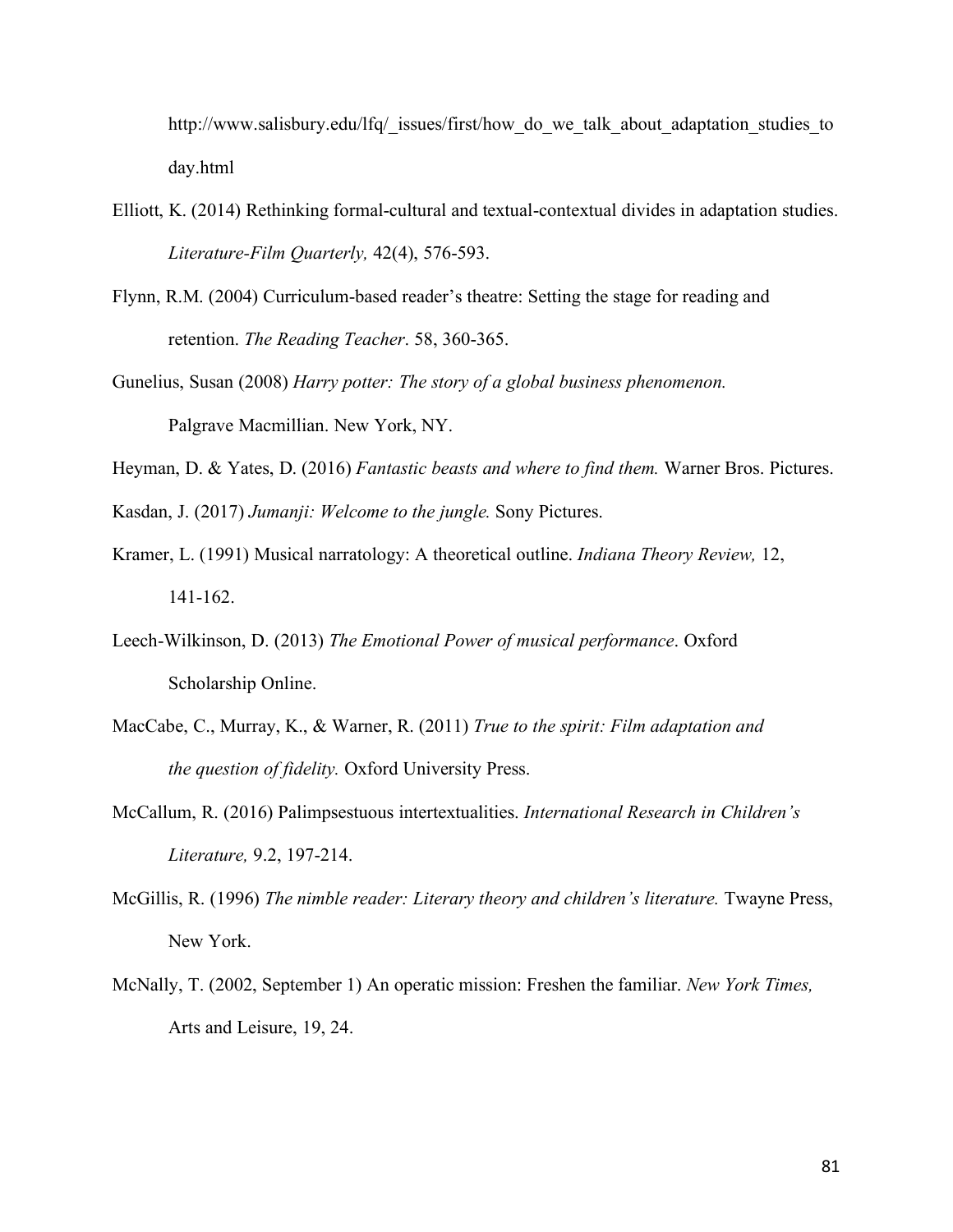Meerzon, Y. (2015) Michael chekhov's theatre theory and pedagogy of theatre adaptation. *Critical Stages (The IATC Journal)*, 12.

Menken, A. (1991) *Beauty and the Beast.* Walt Disney Pictures.

Minchin, T. (2011) Roald dahl's matilda the musical. Wise Publications, London.

Minchin, T. (2018) The matilda the musical story. Tim Minchin.com. Retrieved from http://www.timminchin.com/matilda/

Miranda, L.M. (2015) *Hamilton.* The Public Theater, New York.

Miranda, L.M. & McCarter, J. (2016) *Hamilton: The Revolution.* Hachette Book Group.

- Mitchells, K. (1970) Operatic characters and voice type. *Proceedings of the Royal Musical Association.* 97, 47-58.
- Nattiez, J.J. (1990) *Music and discourse: Toward a semiology of music.* Princeton University Press.
- Newman, D. (1997) *Anastasia*. 20<sup>th</sup> Century Fox.
- Nodelman, P. (1998) Cultural arrogance and realism in judy blume's superfudge. *Children's Literature in Education*. 19(4), 230-241.
- Pelligrini, D. (2013) [Review of the book: *Performing adaptation: Essays and conversations on the theory and practice of adaptation*, by M. MacArthur, L. Wilkinson, and K. Zaiontz]. *New England Theatre Journal,* 24, 132-135.

Pilhofer, M. & Day, H. (2015) *Music theory for dummies.* For Dummies.

- Reason, M. (2006) Young audiences and live theatre, Part 2: Perceptions of liveness in performance. *Studies in Theatre and Performance*, 26 (3), 221-241.
- Rice, T. & John, E. (1994) *The Lion King.* Walt Disney Pictures.

Romanska, M. (2014) *The Routledge Companion to Dramaturgy*. Taylor and Francis,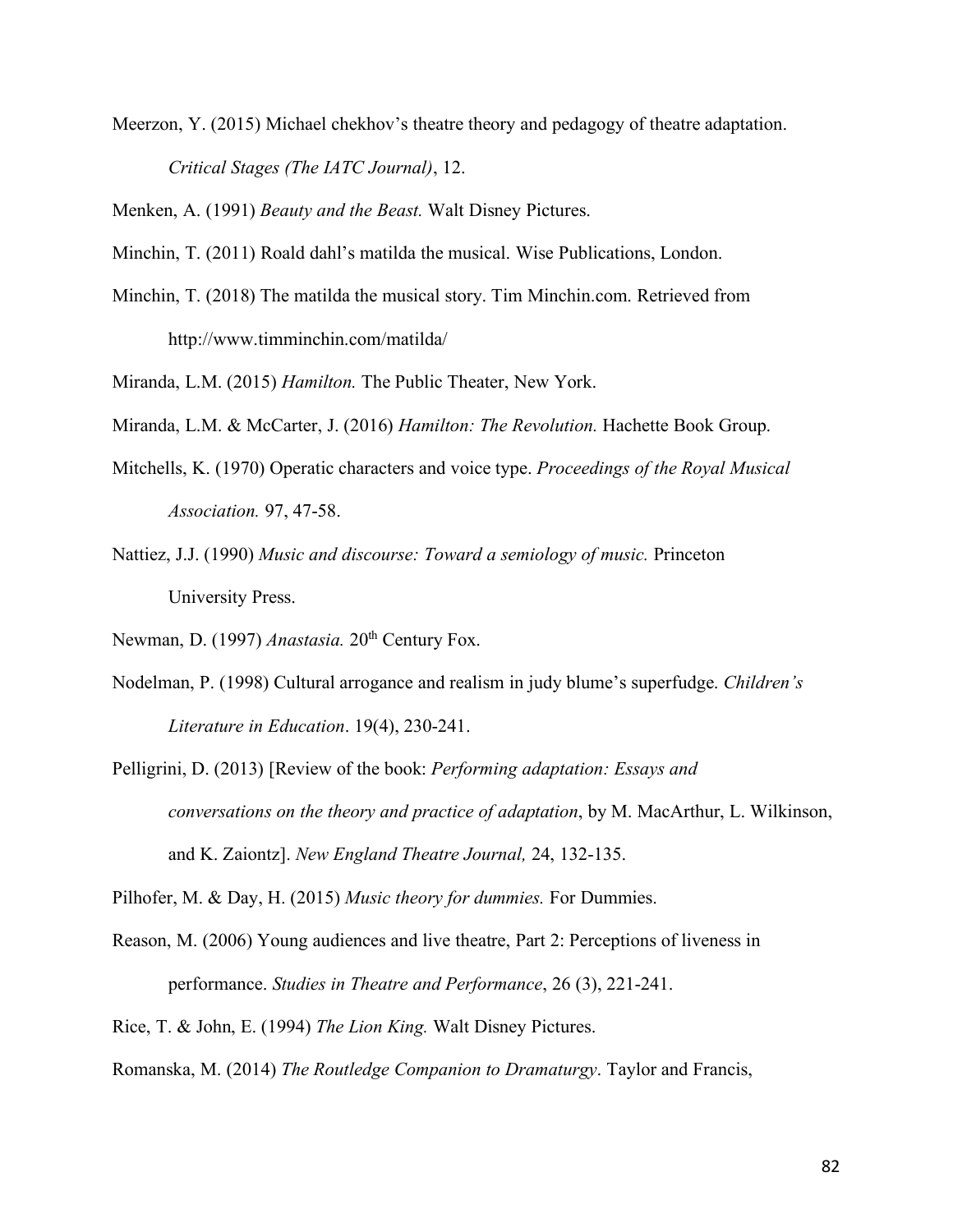New York.

- Roozbeh, R. (2017) Hollywood adaptation of thousand and one nights: A critical analysis based on hutcheon's (2006) theory. *International Journal of English Language and Translation Studies,* 5(2), 21-28.
- Royal Shakespeare Company (2010) Interview "Matilda, A Musical: What are Dennis and Tim most looking forward to about the project". Retrieved from https://www.youtube.com/watch?time\_continue=6&v=H2GuJEv8cic

Sager, C.B. & Foster, D. (1998) *Quest for Camelot.* Warner Bros. Entertainment.

- Sanders, J. (2006) *Adaptation and appropriation.* Abingdon & New York, Routledge.
- Schwartz, S. (2003) *Wicked*. Curran Theatre, San Francisco.
- Sloyer, S. (1982) *Reader's theatre: Story dramatization in the classroom.* National Council of Teachers of English.

Thorne, J. (2016) *Harry potter and the cursed child.* West End Palace Theatre.

Weisstein, U. (1961) The libretto as literature. *Books Abroad,* 35(1), 16-22.

Wikipedia (2002) Wizard Rock. Retrieved from

https://en.wikipedia.org/wiki/Wizard\_rock

- Williams, J. (2013) *Gilles deleuze's difference and repetition: A critical introduction and guide.* Edinburgh University Press.
- Young, C. & Rasinski, T. (2009) Implementing readers theatre as an approach to classroom fluency instruction. *The Reading Teacher*, 63(1), 4-13. Retrieved from http://www.jstor.org/stable/40347647
- YouTube (2006) *Potter puppet pals.* Neil Cicierega. Retrieved from https://www.youtube.com/user/potterpuppetpals.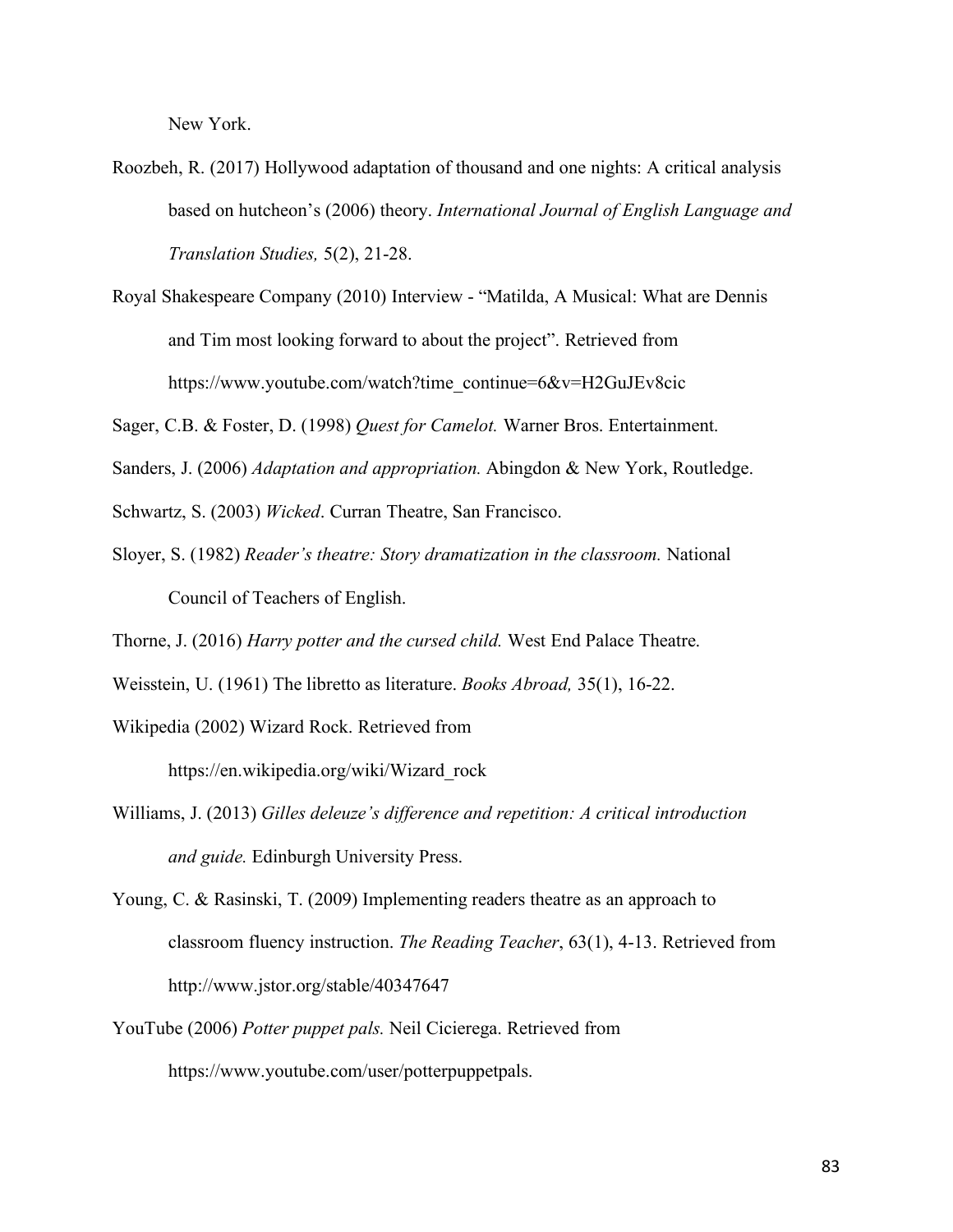YouTube (2009) *A very potter musical*. StarKid Productions. Retrieved from https://www.youtube.com/playlist?list=PLC76BE906C9D83A3A.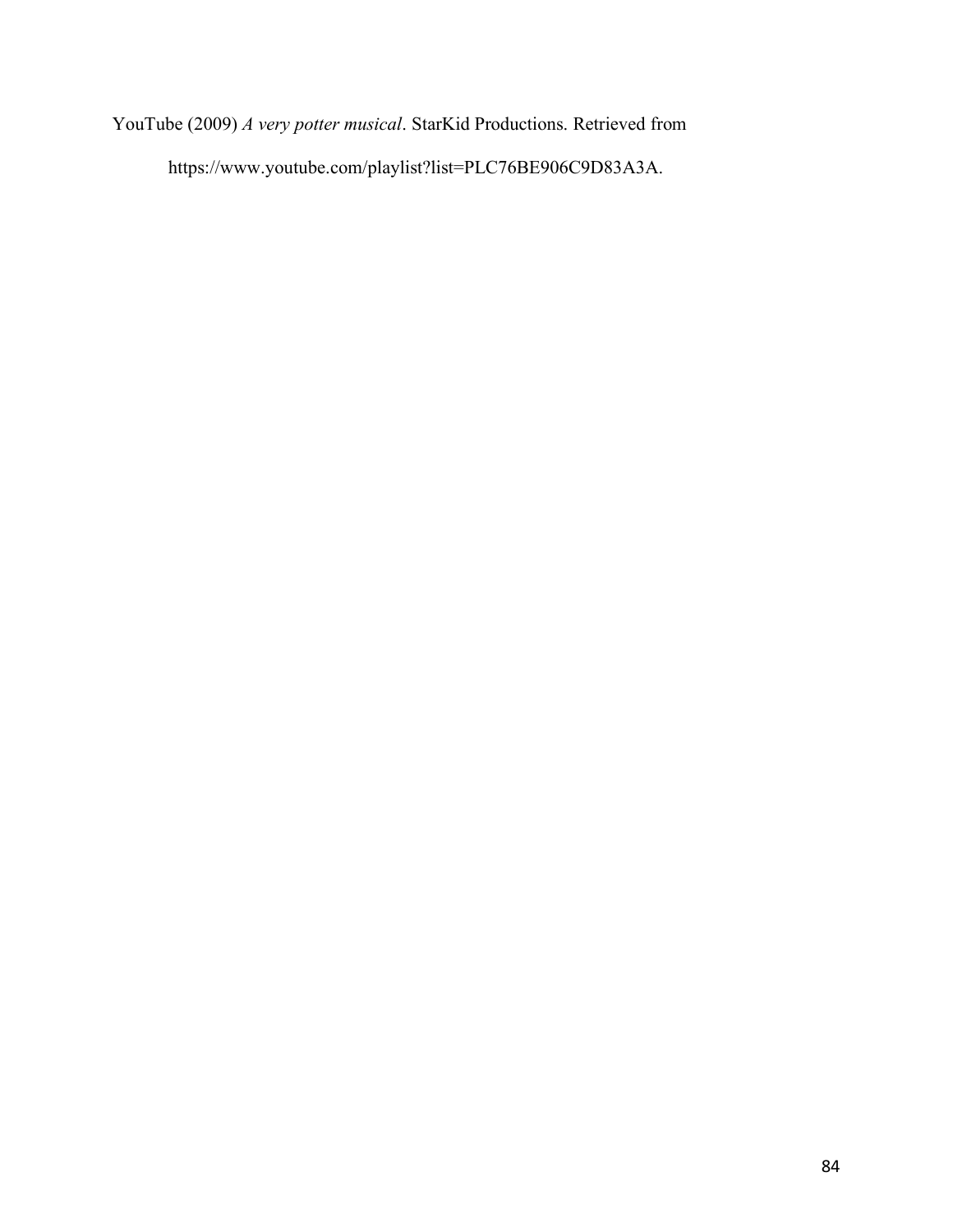# **Appendices**

**Appendix A – "The Boy Who Lived" Libretto**

Song - The Boy Who Lived

Music Begins.

EXT. The Dursley's House

In the heart of Little Winging, Mr. Dursley is leaving the house, about to close the door.

> WIZARD Mr. and Mrs. Dursley, of Number 4

Privet Drive, were happy to say that they were perfectly normal…

MR. DURSLEY Thank you very much!

Mr. Dursley closes door, cueing spotlight to shut off.

WIZARD They were the last people you'd expect to be involved in anything strange or mysterious.

EXT. London Street

At same time, lights appear on rest of stage and reveal a Muggle London Street. Enter Mr. Dursley, among muggles and wizards alike, walking along the street.

#### **CHORUS**

(quietly spoken, growing louder) Did you hear? The boy lived! He-whomust-not-be-named is dead and gone! Harry, Harry Potter! He lives!

Mr. Dursley looks around, swatting at owls as they fly by.

MR. DURSLEY What's with all these blasted owls?

Wizard blocks Mr. Dursley's path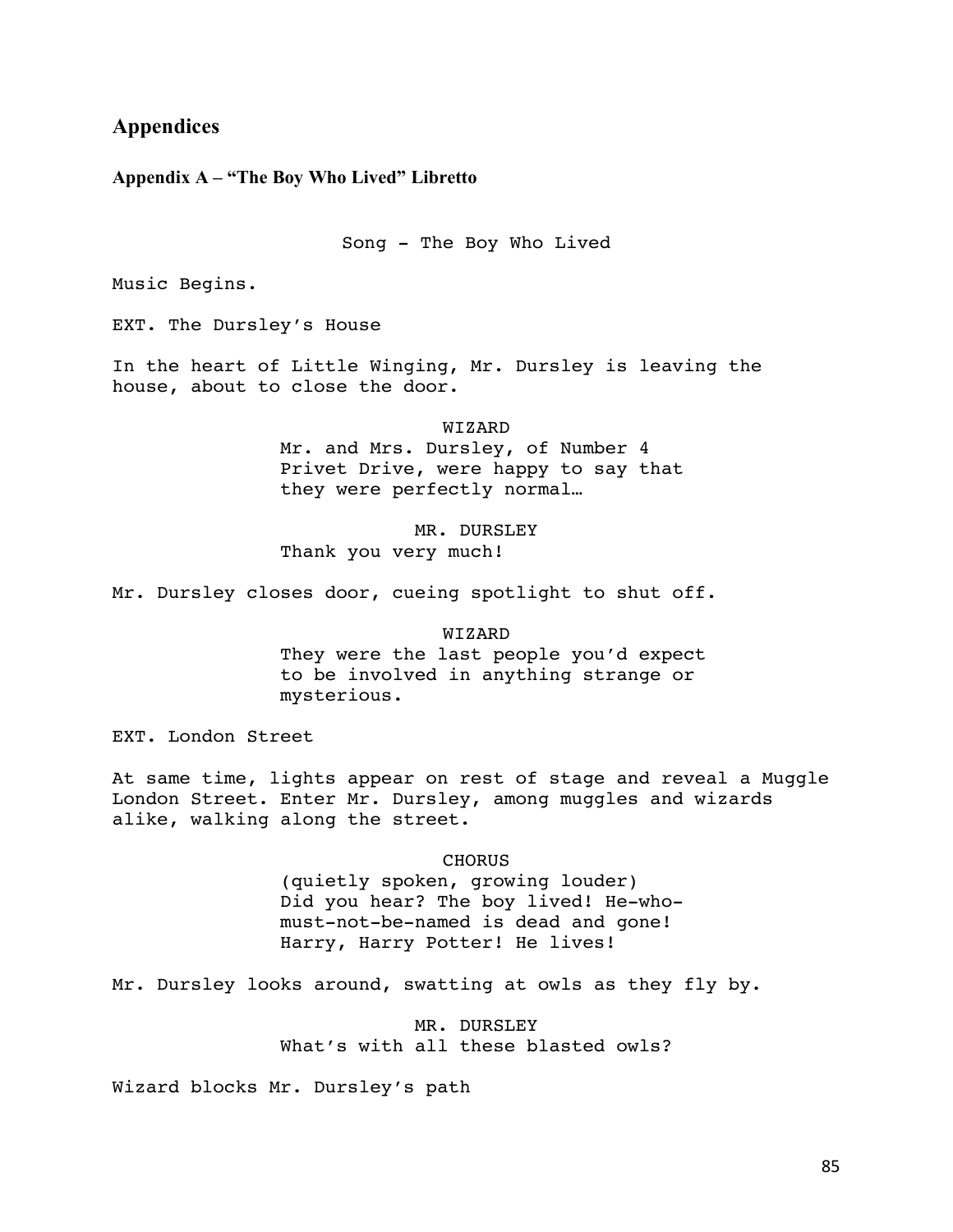#### WIZARD

G'day sir!

MR. DURSLEY Get out of my way!

WIZARD Even a muggle like yourself should be celebrating!

Mr. Dursley grunts and moves quickly off stage.

**CHORUS** (Dancing through the Muggles)

Though only a Baby, He somehow survived! His mother's love endured. You-Know-Who did not succeed, That's why we celebrate, celebrate! The Boy Who Lived!

It was the darkest of times. The Dark Lord and his Death Eaters Were terrorizing and murdering, With nowhere to turn or hide.

WITCH

Nobody to trust, And my family at risk.

WIZARD

We were all at You-Know-Who's mercy, Unable to even save the Muggles.

WITCH & WIZARD But, luck was on our side that fateful day!

CHORUS After years of terror, panic, And confusion, Little Harry saved the day, And You-Know-Who is no more!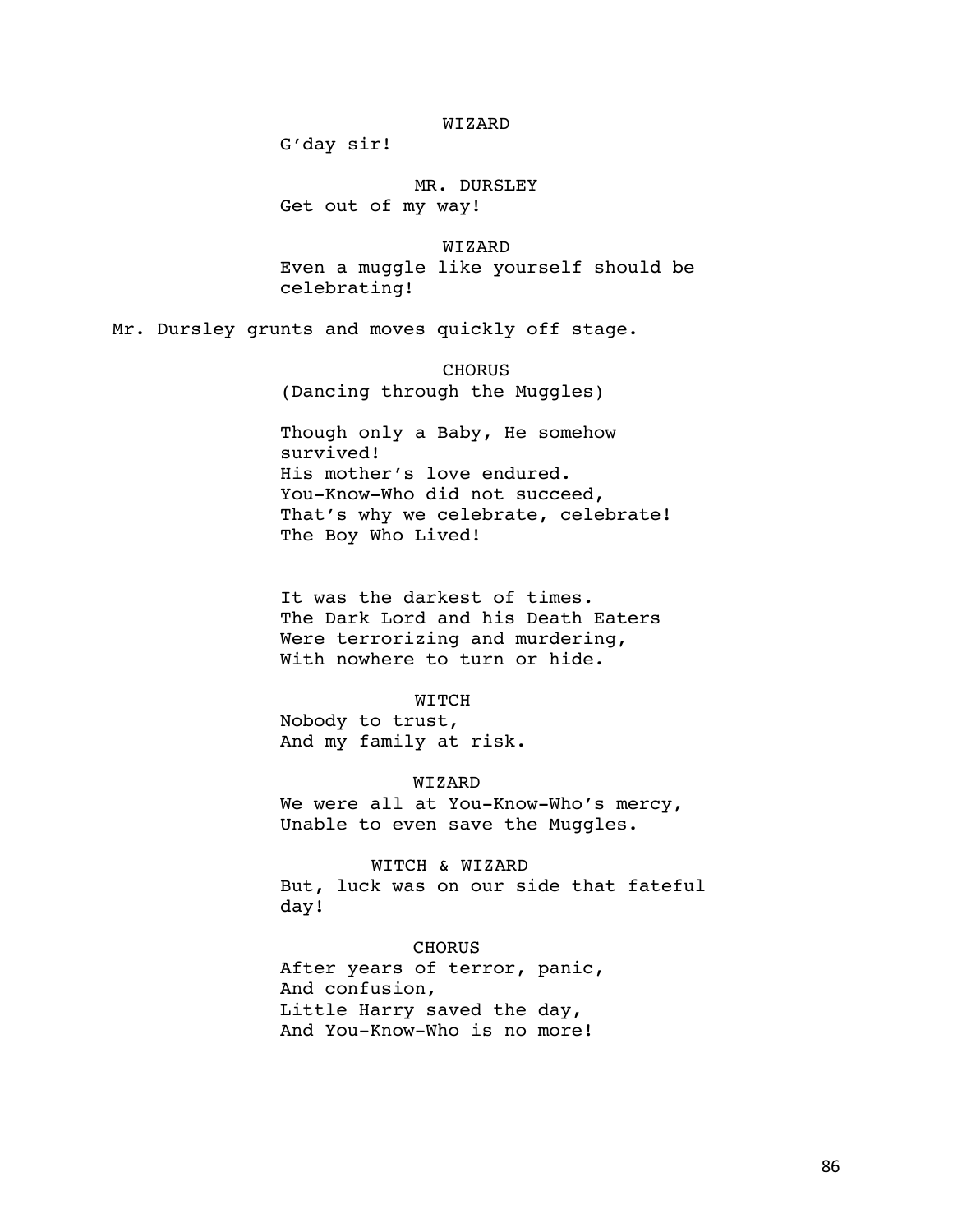The figures of Dumbledore and McGonagall appear. Hagrid on a motorbike rides onto the stage, handing a bundle to Dumbledore. Dumbledore and McGonagall walk to the house and place the bundle and letter on the porch.

#### MCGONAGALL

These are the worst sort of people imaginable, Dumbledore. They aren't like us, they won't understand. He'll be famous; every child in our world will know his name.

#### DUMBLEDORE

It's best that he grow up away from all of that. (beat) Good luck, Harry.

All three figures exit.

### **CHORUS**

(Resumes dancing on the streets, Muggles are gone)

Though only a Baby, He somehow survived! His mother's love endured. You-Know-Who did not succeed, That's why we celebrate, celebrate! The Boy Who Lived!

Lights come up on the Dursley's house and show Mrs. Dursley opening the door to put out milk bottles, when she notices Harry.

> MRS. DURSLEY (shouts/screams) Vernon!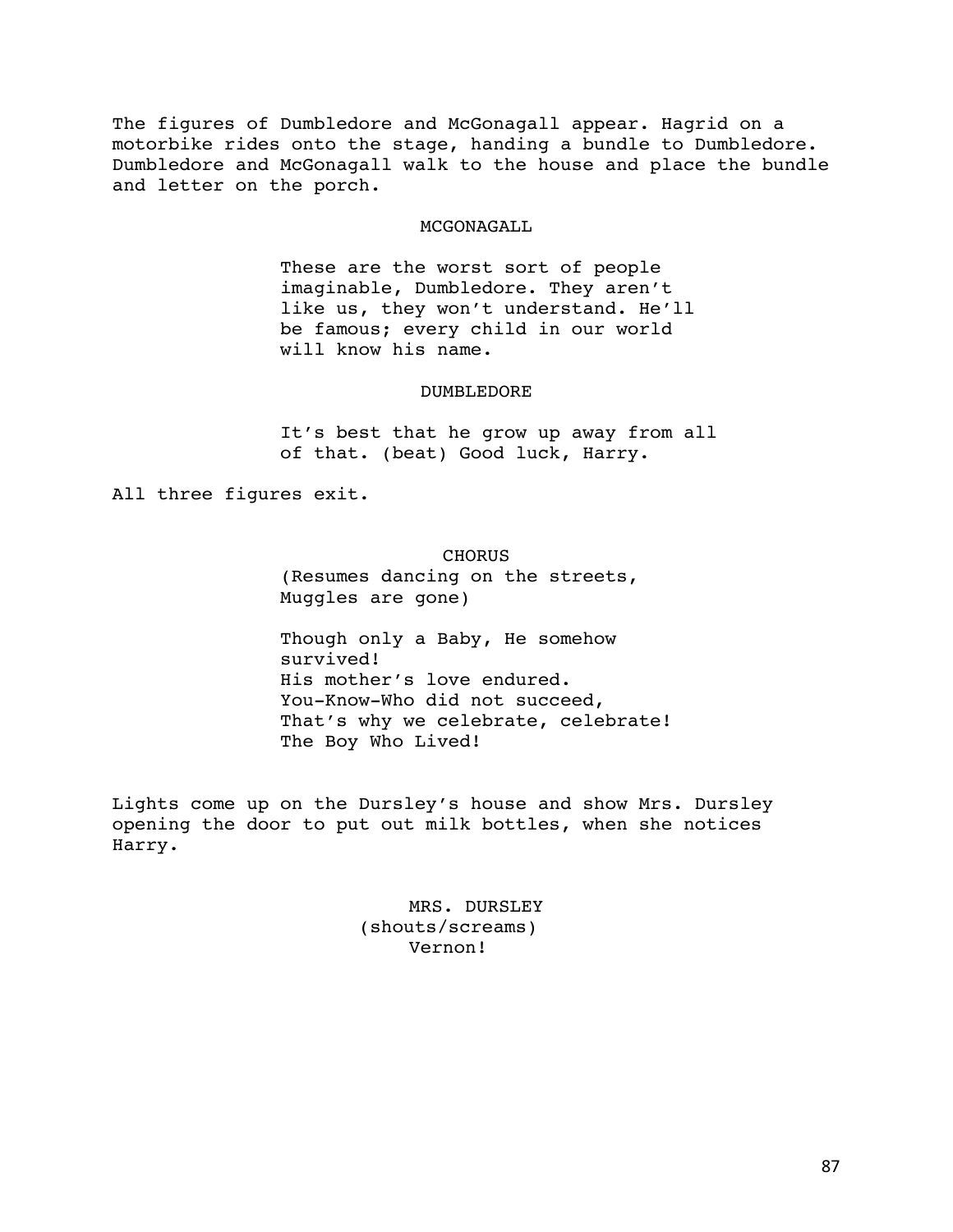#### **Appendix B – "Potions" Libretto**

#### Song – Potions

INT. Dungeon classroom.

Hogwarts students are sitting at a variety of tables, talking amongst themselves.

Music Begins.

Snape enters the room in a stealthy way, closing the door, which cues pause of music.

#### SNAPE

Settle down, boys and girls, Settle down now. No foolish wand waving Or silly incantations in my class. You first years have a lot to learn.

I don't expect you'll really understand The beauty of the softly simmering cauldron With its shimmering fumes.

I can teach you how to bewitch the mind And ensnare the senses, I can teach you how to bottle fame and Brew glory, And even put a stopper in death.

If you aren't as big a bunch of dunderheads As I usually have to teach, You might just learn a thing or two. If you settle down, And appreciate the exact art that is potion making.

Now, let's see here. Ah, Harry Potter, The famous Harry Potter. Our new celebrity. (Slytherins: HA HA)

Tell me, Potter What would I get if I added powdered root of asphodel to an infusion of wormwood?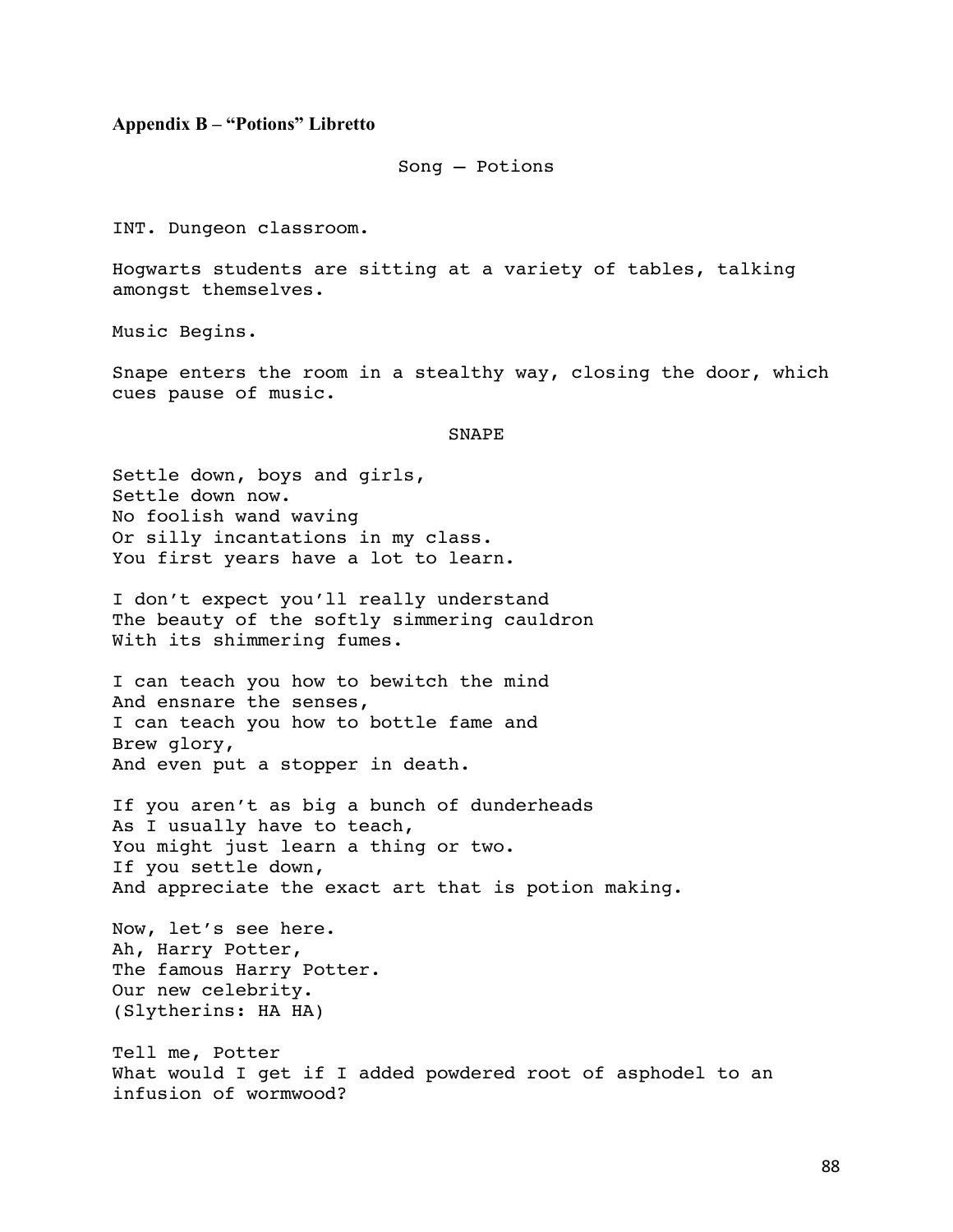(Harry: Uhh) No, let's try again, Where would you look to find a bezoar? (Harry: A bez-what?) (Hermione: A bezoar) Tut, tut, tut. Clearly, fame isn't everything. One more try, What's the difference, Potter, Between monkshood and wolfsbane? (Harry: I don't know, sir, but Hermione sure does) Well, for your information, Potter, (Spoken) Asphodel and wormwood makes the Draught of Living Death. A bezoar is a stone found in the stomach of a goat that will save you from most potions. Monkshood and wolfsbane are the same plant, aconite. (Couple bars of silence/quiet riff) Well? Why aren't you all copying that down? You seem to be as big a bunch of dunderheads As I usually have to teach, Let's hope you learn a thing or two. Now, settle down, boys and girls And appreciate the art of potion making.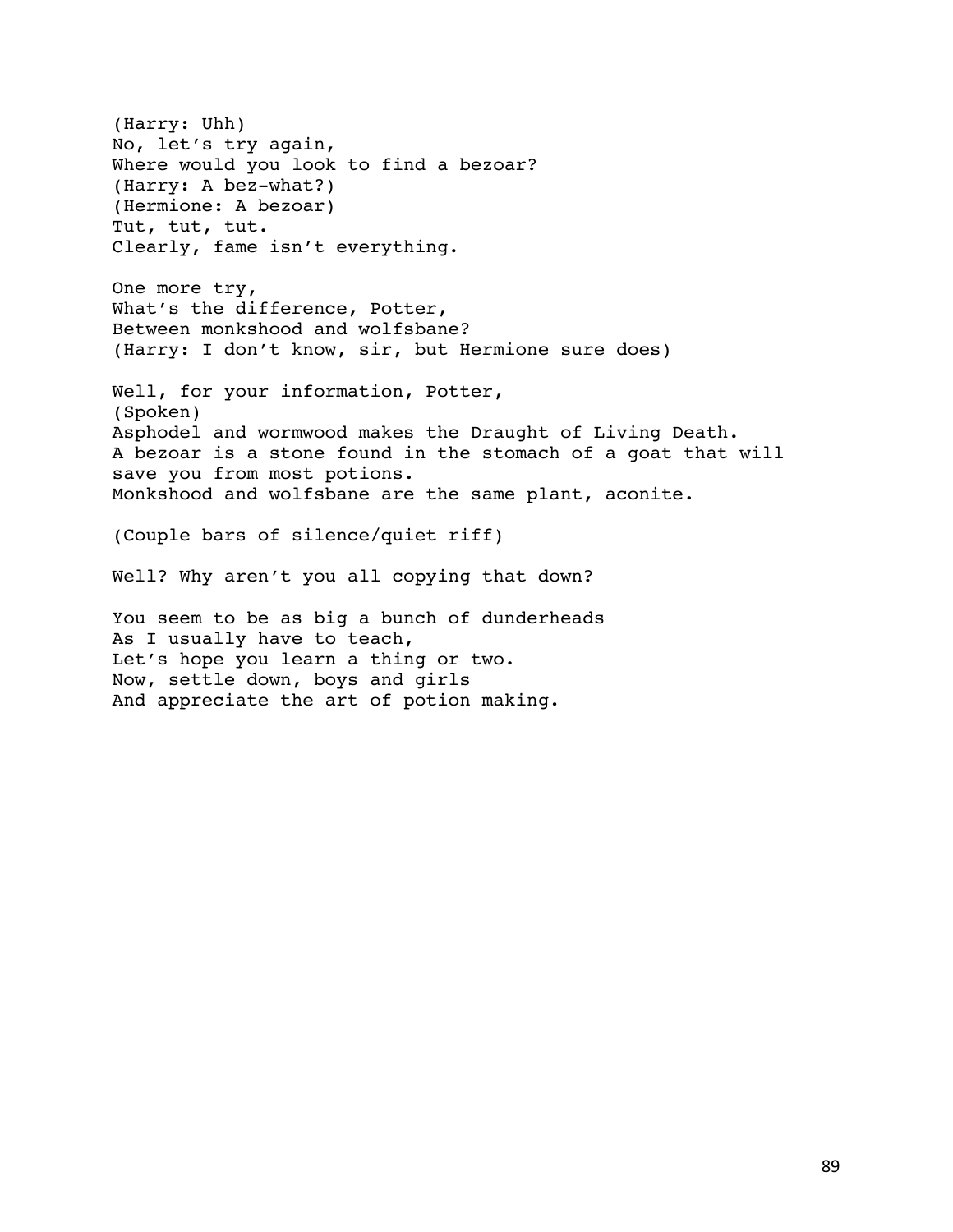## **Appendix C – "Something About Mountain Trolls" Libretto**

Song - Something About Fighting Mountain Trolls

INT. Dungeon Girl's Bathroom

Harry, Ron, and Hermione have just knocked out the troll.

RON

Bloody hell! Can't believe that worked!

HERMIONE

Is it dead, Harry?

## HARRY

I don't think so, just knocked out.

Music begins.

The trio looked at each other, relieved and flabbergasted.

### HERMIONE

I am quite sure I'd be dead right now...

HARRY & RON

Most sure.

#### HERMIONE

If you two hadn't come and taken on this troll.

RON

Well, I would likely have...

#### HARRY

Have been there straight away.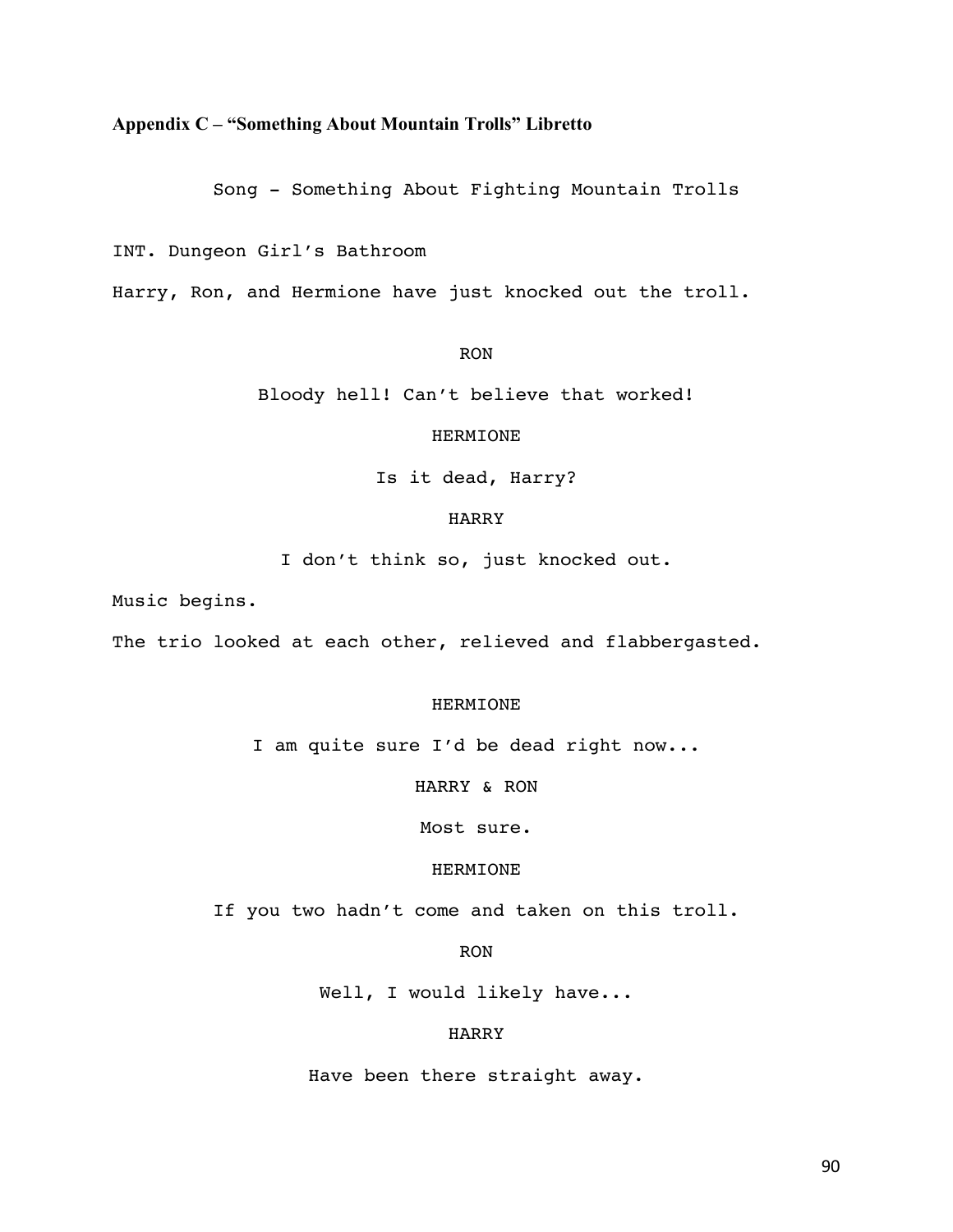RON

Right! We are glad you are safe, Glad the troll didn't…

#### HARRY

Glad we got here in time!

HERMIONE

Glad you didn't lose your wits!

RON

 $We11...$ 

#### HARRY & HERMIONE

Of course, you didn't!

RON

You're right! Who knew that Wingardium Leviosa Would save the day! Swish and flick!

HERMIONE

Swish and flick!

HERMIONE & RON

Swish and flick!

ALL

Who knew that defeating a mountain troll, Would be what brought us together.

HERMIONE

With a little bit of knowledge

#### HARRY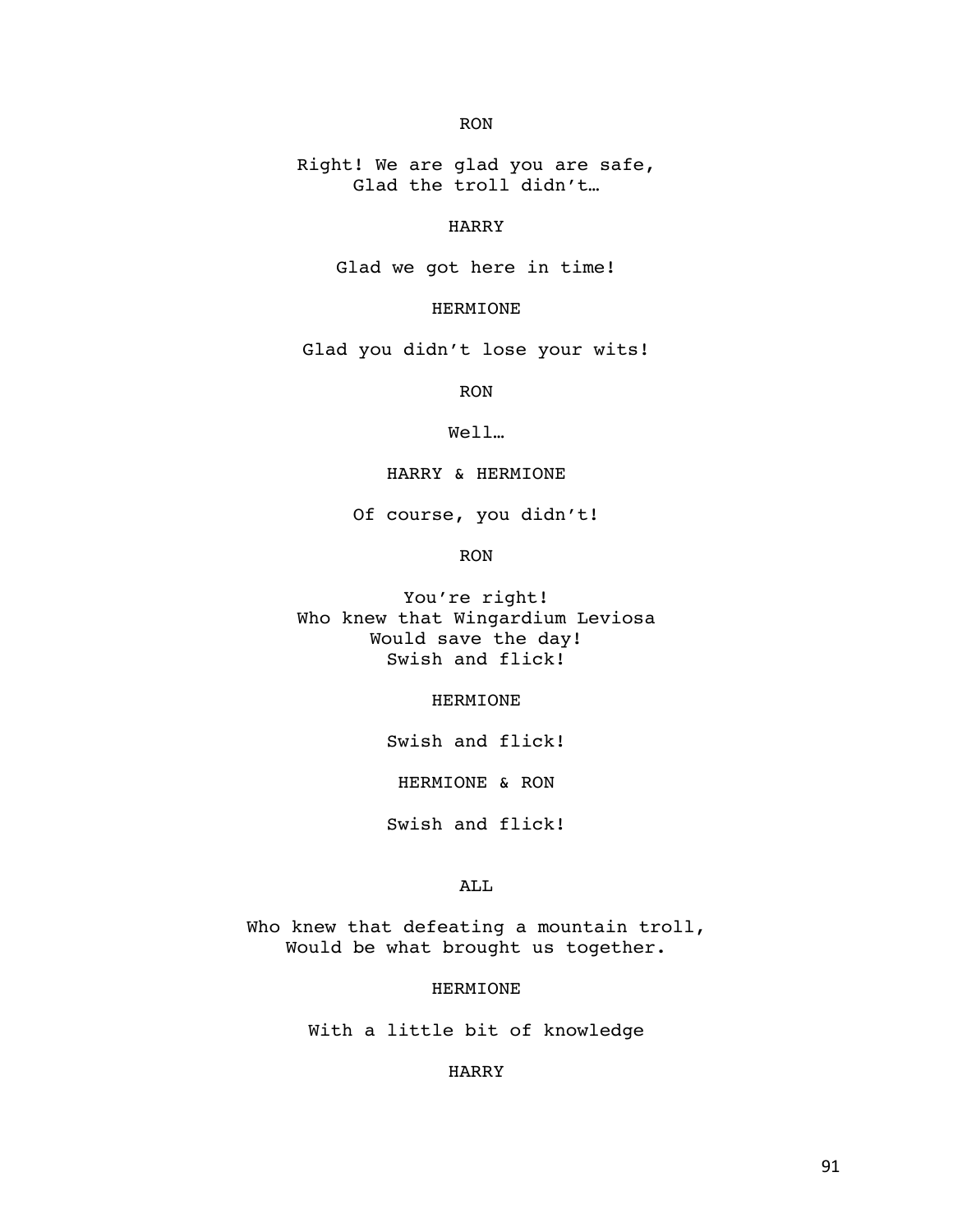A little bit of nerve

RON

And sheer dumb luck

#### ALL

We made the school safe once more!

#### HERMIONE

If only I hadn't come here

### HARRY

This is not your fault

RON

Well…

#### HARRY

You didn't bring the troll here

### HERMIONE

That's very true, but still

RON

Lucky we were here to save you,

## HARRY

To help you conquer the troll.

## HARRY & RON

Cause that's what friends are for!

## HERMIONE

Friends are for!